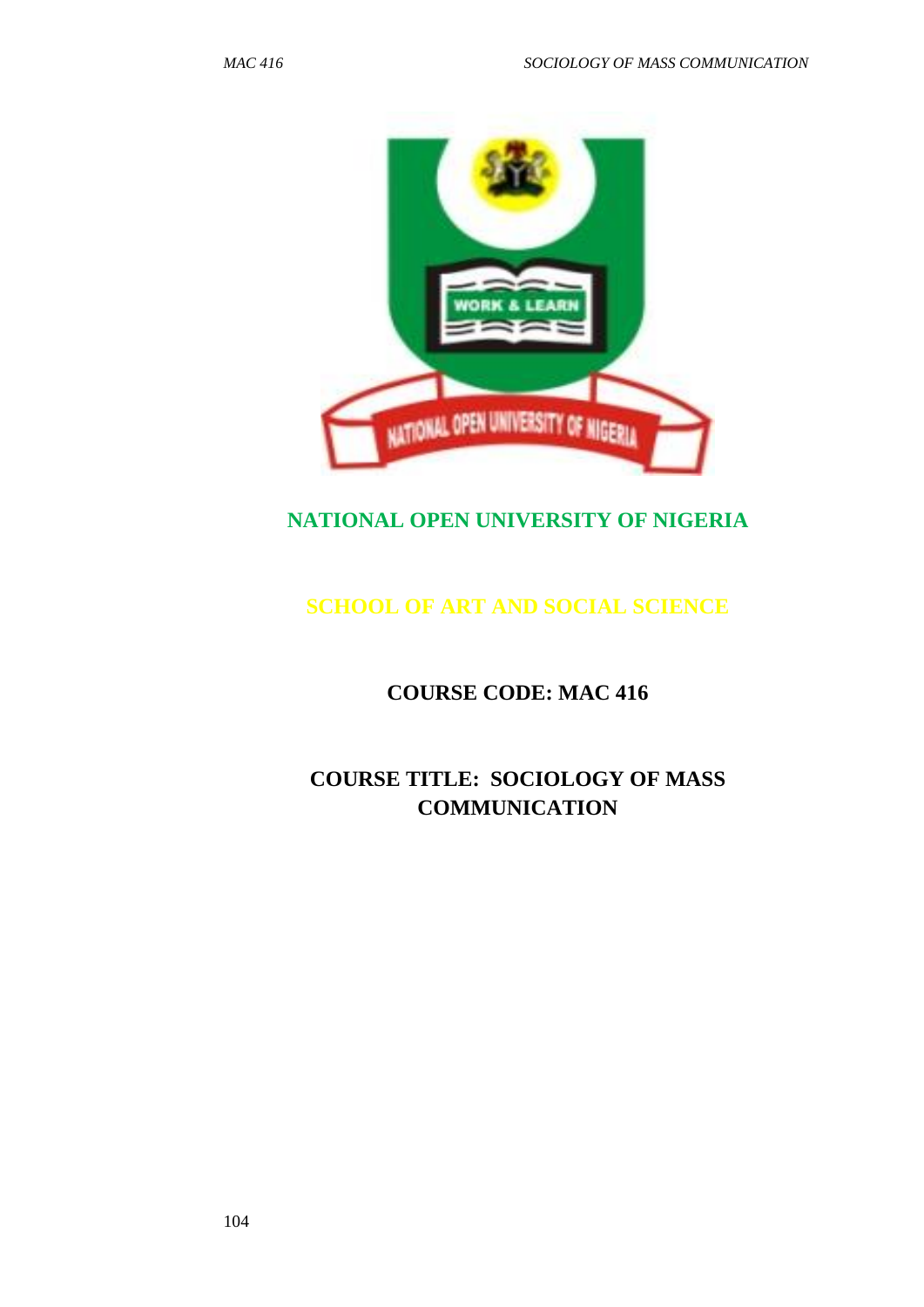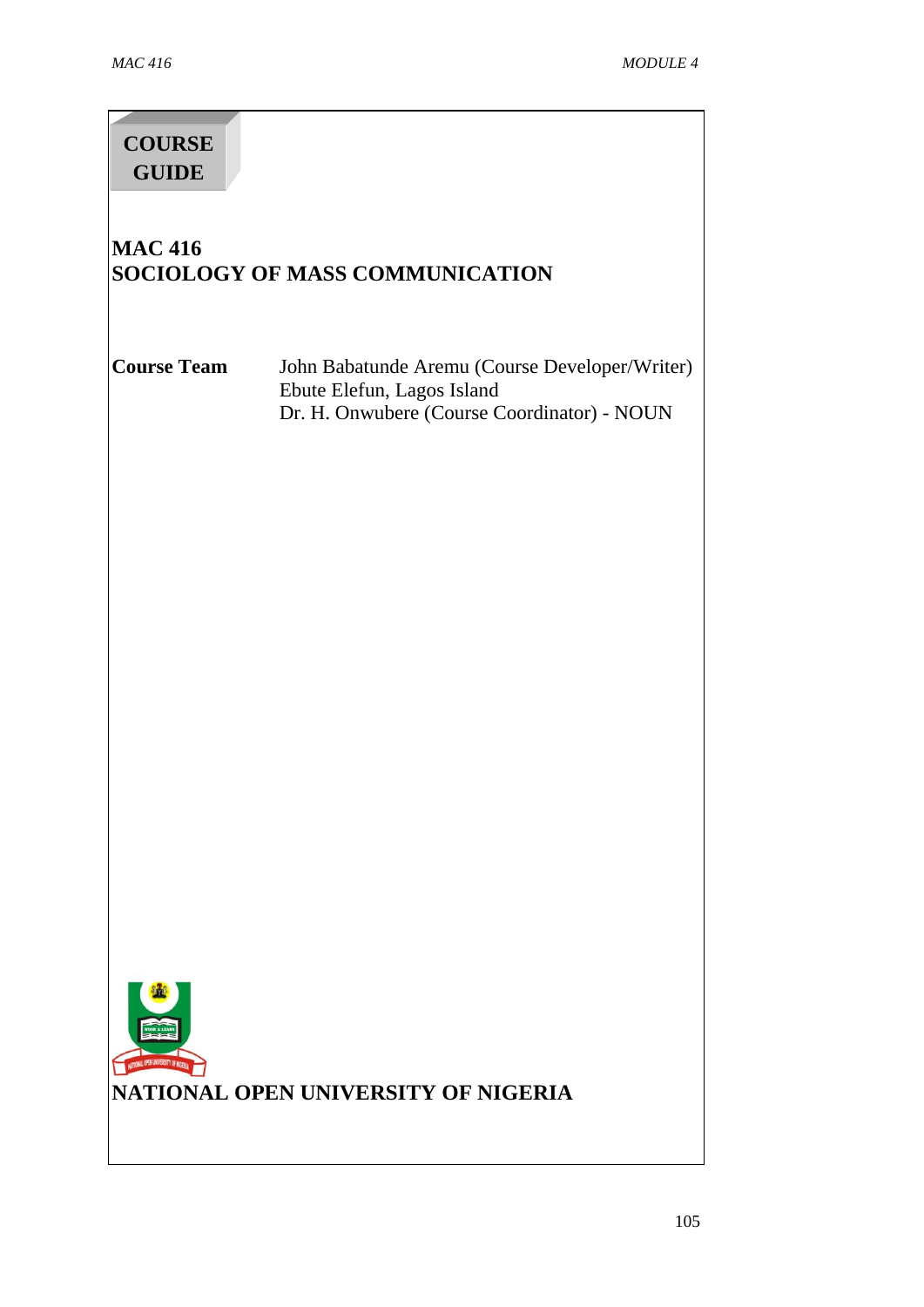National Open University of Nigeria **Headquarters** 14/16 Ahmadu Bello Way Victoria Island, Lagos

Abuja Office 5 Dar es Salaam Street Off Aminu Kano Crescent Wuse II, Abuja

E-mail: [centralinfo@nou.edu.ng](mailto:centralinfo@nou.edu.ng) URL: [www.nou.edu.ng](http://www.nou.edu.ng/)

Published by National Open University of Nigeria

Printed 2014

ISBN: 978-058-762-4

All Rights Reserved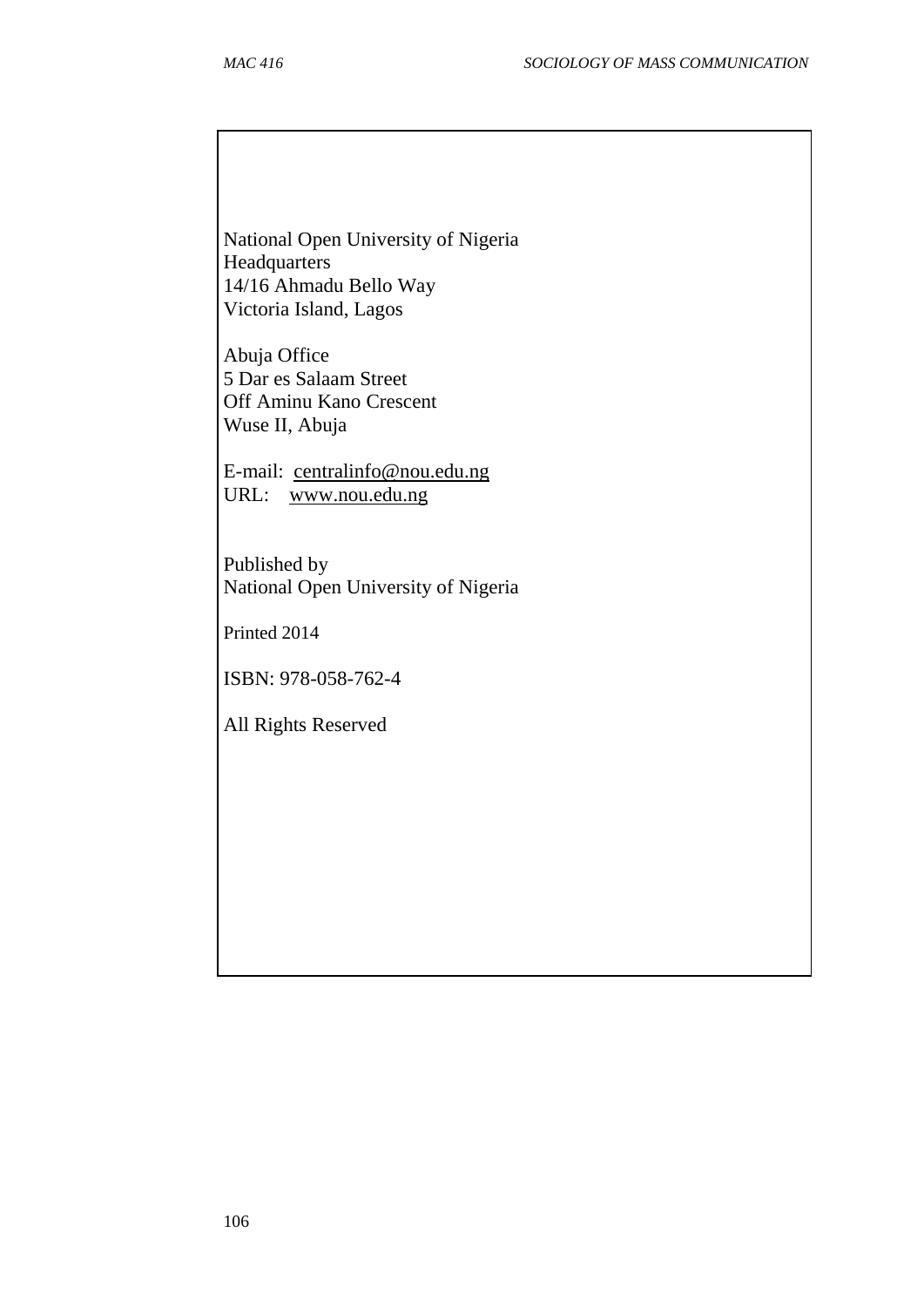# **CONTENTS**

# **PAGE**

| iv              |
|-----------------|
| iv              |
| V               |
|                 |
| v               |
| v               |
| V <sub>1</sub>  |
| V <sub>1</sub>  |
| vii             |
| viii            |
| viii            |
| viii            |
| 1X              |
| 1X              |
| $\overline{1}x$ |
| 1X              |
| xi              |
| xi              |
| X <sub>1</sub>  |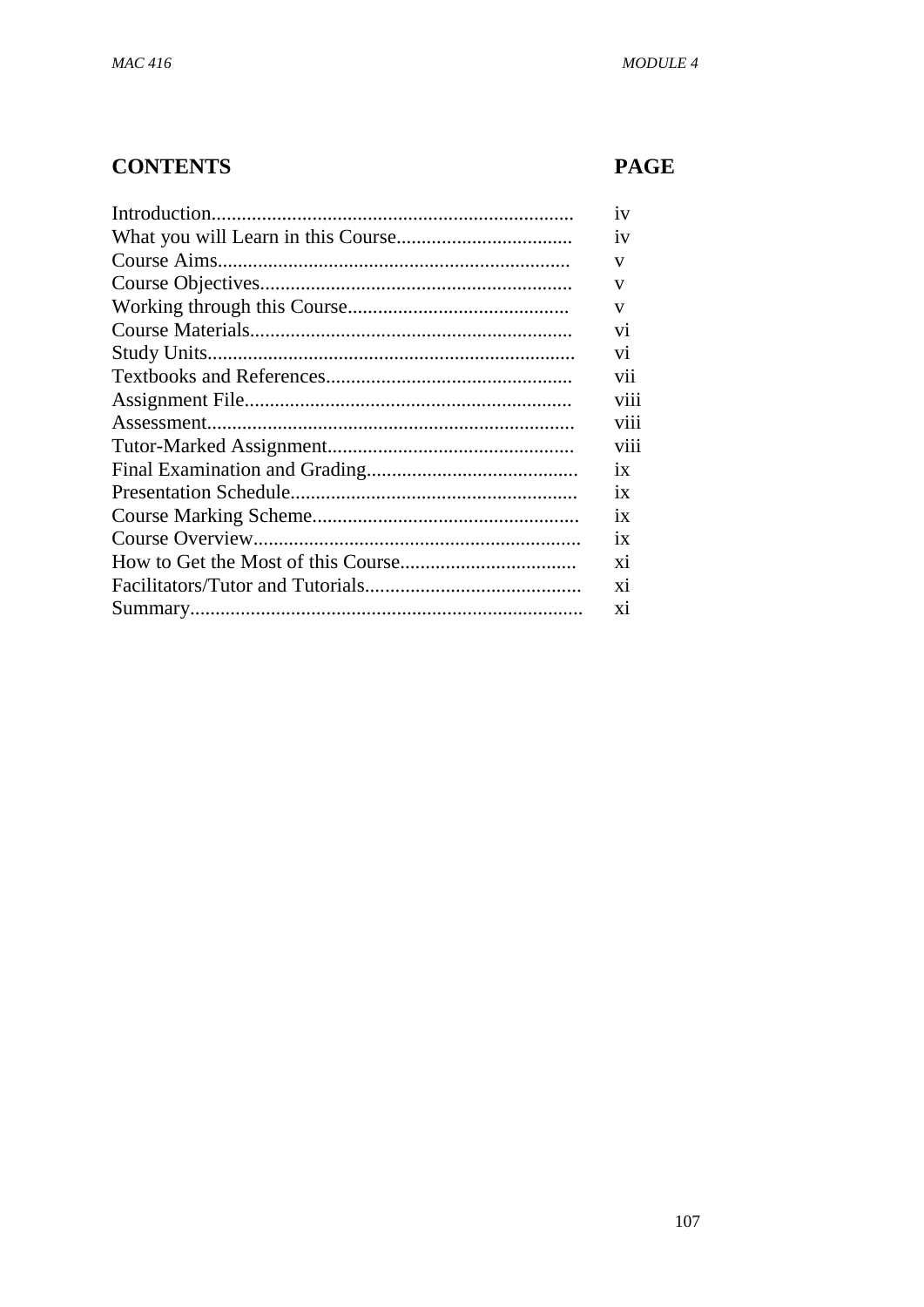# **INTRODUCTION**

One of the most promising recent developments in Mass Communication research is the study of the social processes by which Mass Communication contents, most importantly, news and entertainment, are produced. Riley and Riley (1959) cited in *AR Journal* (1979) while reviewing research on Mass Communication and social system, called for a sociological view of the Mass Communication process that placed the mass communicator within the social context of group memberships, reference groups, and the larger social structure. At that time, there were few sociological studies of mass communicators, mass media organisation and processes of production.

This course is designed to provide students with a broader framework for understanding the complex interconnectivity between the media and the society. It is further designed to provide students a broad survey of the key issues relating to the study of the media as an important institution of a modern society.

It considers the social organisation, social impact and social meaning of the media of mass communication. It is also designed to simplify the relationship between media and society as well as to equip students with the intellectual tools to be critically aware of the roles and influences of the mass media in the society.

The course will examine the concept of sociology and its relationship to mass media. It will point out the role of the media and its influence on the society as an agent of social change. It will equally look at the economic and political influence on the mass media.

The course has a guide that serves as an indicator towards effective use of this course material. There is also tutor-marked assignment which should be treated with all seriousness. The provision of self-assessment exercises will ensure that the student is well and adequately prepared. This should not be neglected or discarded.

# **WHAT YOU WILL LEARN IN THIS COURSE**

The aim of MAC 416 Sociology of Mass Communication is to examine the relationship between the Mass Media institution and social structure. It pays detailed and specific attention to concept of sociology; society and culture; impact of the mass media on the society; knowledge of the mass media and its relationship with the major social institution.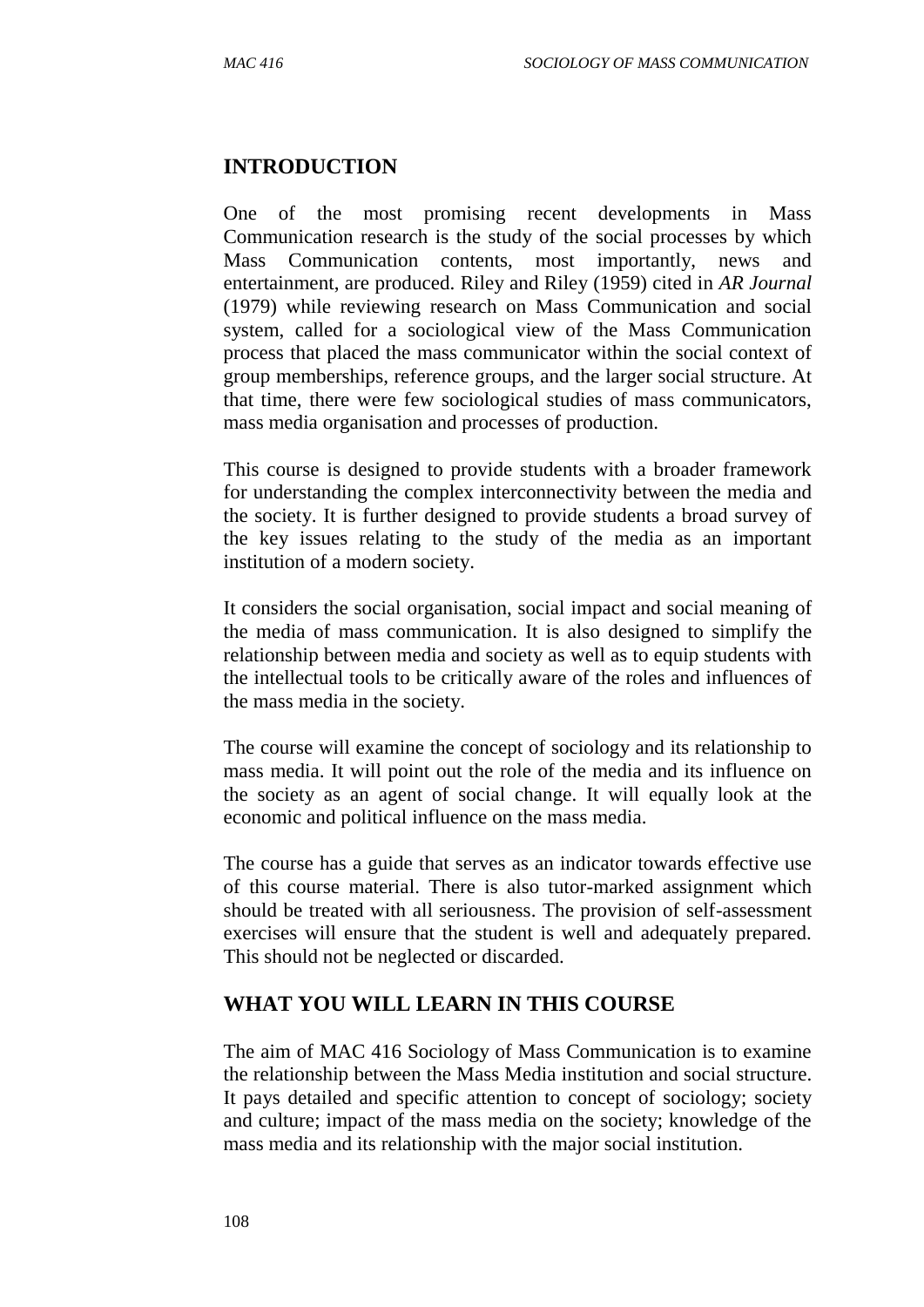The meaning of sociology and society will be examined in this course. The student will also learn about the mass media, functions of the Mass Media, theories of the press and its relationship with the constituent element of the society. Attention will be paid to mass communication, contents of the mass media, media and the social world, media ownership, control and press freedom and press censorship and the role of media in economic and political processes, cultural imperialism, globalisation and new technology.

This course will assist students in having an informed thought on topics such as social change, social structure, globalisation and the media.

# **COURSE AIMS**

The main aim of this course is to look at the relationship between the media and the social institutions within the society. It also aims at exploring the social organisation, social impact and social meaning of the mass media.

## **COURSE OBJECTIVES**

At the end of this course, you should be able to:

- Evaluate theories and debate about media practice.
- Have a better understanding of media institutions, messages, technology, audience and outcome to improve professional capacity for those working with or in the media.
- Have a thorough knowledge and critical understanding of the media as a key social institution.
- Develop an awareness of the political and economic forces that shape the production of the media.
- Enhance student's media literacy through critically assessing the media and becoming seriously aware of their experience as media consumers.

# **WORKING THROUGH THIS COURSE**

In order to benefit effectively from this course, the student is expected to read the recommended text and other materials provided by National Open University of Nigeria (NOUN).

The Self-Assessment Exercises in each unit must be handled with all seriousness. Students are expected to submit assignment for on-ward and periodic assessment. There will be an examination at the completion of this course. Below are the components of this course and what is expected from you.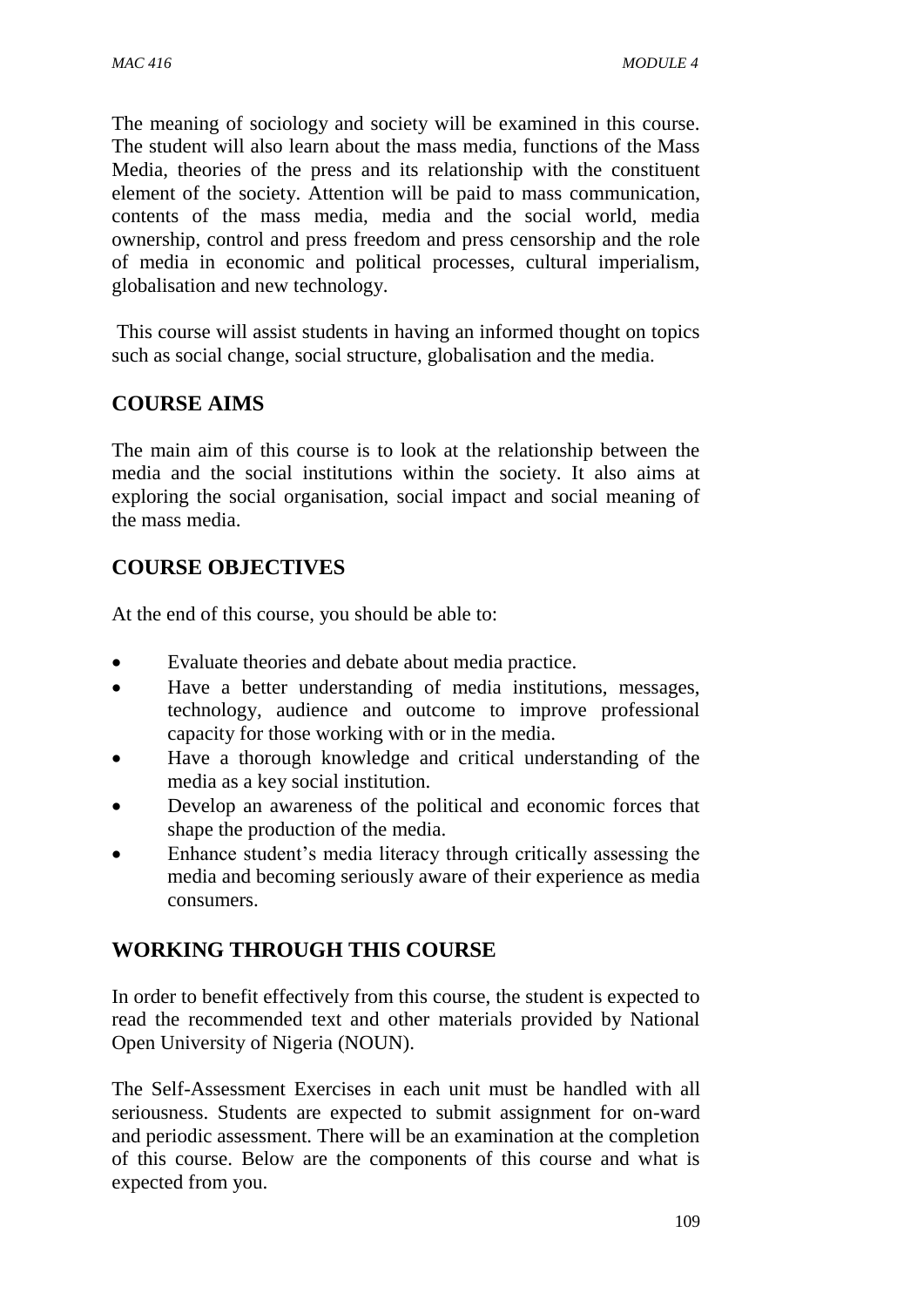# **COURSE MATERIALS**

The major components of this course are:

- 1. Course Guide
- 2. Study units in Modules
- 3. Recommended Textbooks
- 4. Assignment Files
- 5. Presentation

You must obtain a copy of the materials provided by NOUN. Your copy may be obtained through the bookshop if however you have problem getting the materials, you may contact your tutor.

#### **STUDY UNITS**

#### **Module 1 An Overview on Sociology and Mass Communication**

- Unit 1 Meaning of Sociology
- Unit 2 Sociological Perspectives
- Unit 3 Concept of Sociology and Culture
- Unit 4 Socialisation and the Family
- Unit 5 Sociology and Mass Communication

#### **Module 2 Media and Social Influences – Mass Media and Society**

- Unit 1 The Mass Media
- Unit 2 Relationship between the Media and the Society
- Unit 3 Theories of the Press
- Unit 4 Functions of the Mass Media
- Unit 5 Media as the Fourth Estate of the Realm

#### **Module 3 Media Industry and Social Structures – Ownership and Control**

- Unit 1 Political Economy of Media Ownership
- Unit 2 Media and the State Control of the Media
- Unit 3 Concept of Press Freedom
- Unit 4 Press Censorship
- Unit 5 Cultural Imperialism and Media Independence

#### **Module 4 Media as a Social Agent**

Unit 1 Media as a Social Agent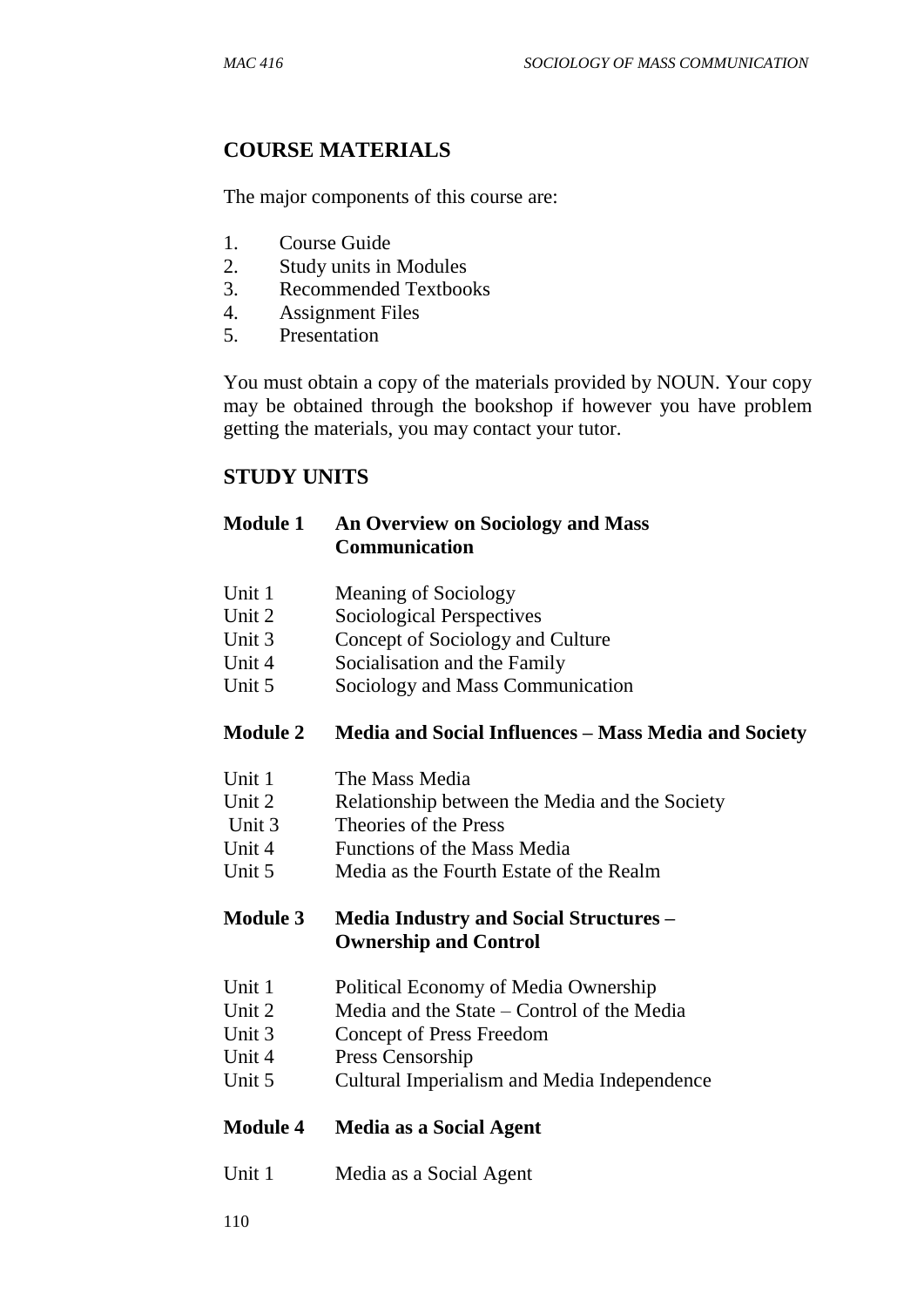| Unit 2 | Media and Political Subject                         |
|--------|-----------------------------------------------------|
| Unit 3 | Media and Social Inequality: Race, Gender and Class |
| Unit 4 | Media and Audience                                  |
| Unit 5 | Media and New Technology                            |
| Unit 6 | Globalisation                                       |

Every unit has at least a Self- Assessment Exercise drawn from the materials the students have already studied. The exercises are designed to assist the students assess themselves on the basis of what they have studied. If taken and handled seriously, its combination with the Tutor-Marked Assignments will go a long way in ensuring the achievement of the overall objectives of this course.

#### **TEXTBOOKS AND REFERENCES**

Akinfeleye, R. A. (Ed.) (2005). *Mass Media and Society: A Multi-Perspective Approach.* Lagos: Integrity Press.

Annual Review Sociology Journal. (1975). Vol. 5:193 – 217.

- Bamisaye, R. (1990). *Sociological Foundation of Nigerian Education*. Ibadan: AMD Publisher.
- Livesey, C. (2005). AS Sociology for AQA: A Paper Presentation.
- Cristobd, A., Landregan, J. Navia, P. & Vial, J. (2006). *Political Institutions, Policymaking Processes and Policy Outcomes in Chile***.** Washington: New Inter-American Development Bank.
- Dan, Amor (2010). *Nigeria: Western media and Cultural Imperialism*. A paper Presentation.
- George, Rodman (2006). *Mass Media in a Changing World*. New York: McGraw Hill.
- Goke, Rafiu (2003). *Mass Media and Society: Issues and Perspective.* Abeokuta: Meek Associate.
- Holz, J. R. (1979). *Sociology of Mass Communication: Annual Review Sociology Journal.* Vol. 5:193 – 217.
- Ifedayo, Daramola (2005). *Mass Media and Society.* Lagos: Rothan Press.
- James, Watson (2003). *Media Communication: An Introduction to Theory and Process*. New York: Palgrave Macmillan.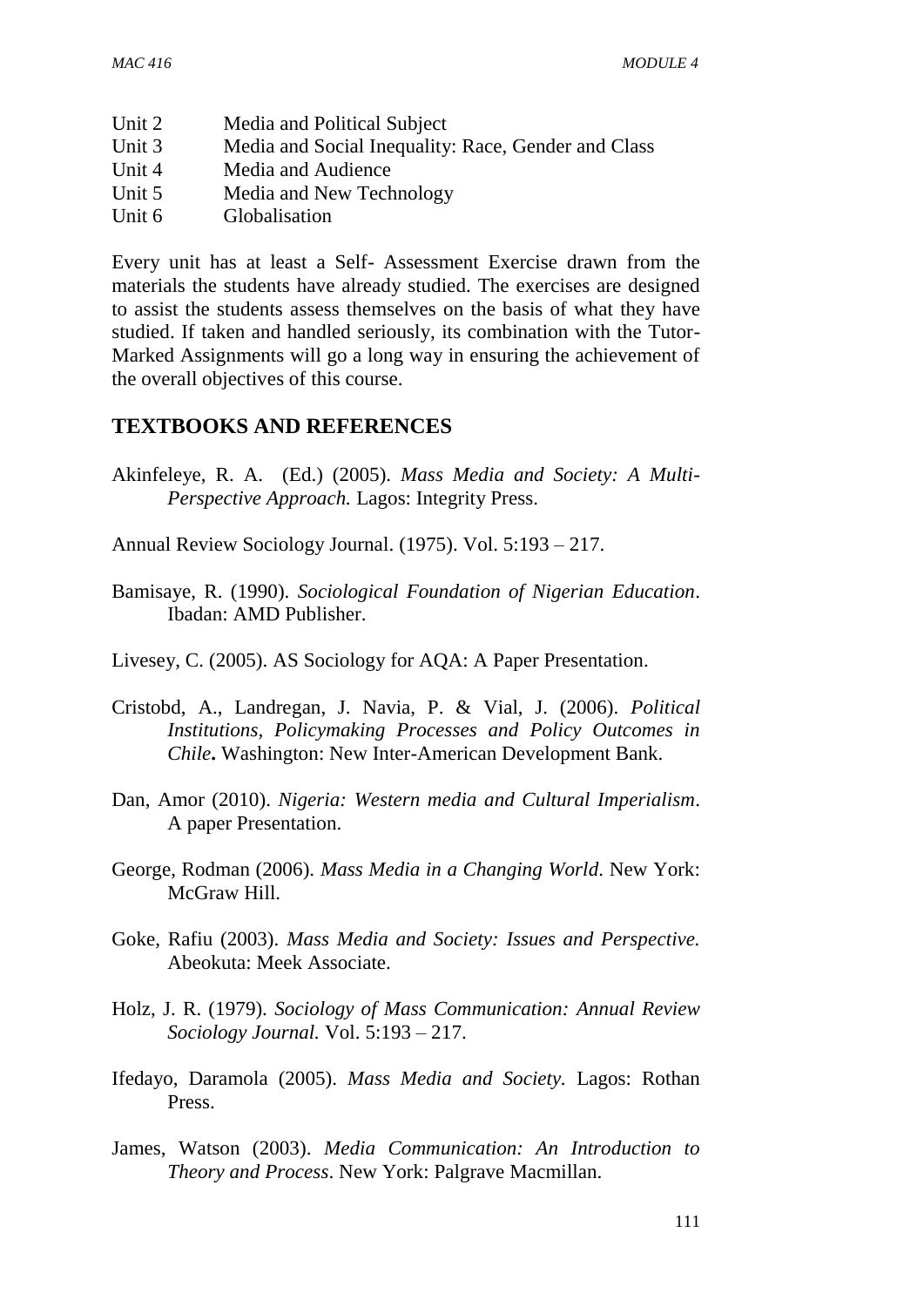- Lai, Oso & Umaru, Pate (Eds). (2007).*Mass Media and Society in Nigeria.* Lagos: Malthouse Press.
- Livingston, S. (1998). In Liebes, T. & Curran, J. (Eds). *Media, Rural and Identity: Essay in Honour of Elihu Katz*. London: Routledge.
- Long, R. *Social Problems: Gender inequality*.
- Mediterranean Institute of Gender Studies (2005). *The Gender and Media: Promoting Equality, Diversity and Empowerment*.
- Owens-Ibie (1992). "Media/Cultural Imperialism and Nigerian Women: Whose Culture; Which Imperialism?" *A Journal of Social Development in Africa.*
- Scott, London. (1993). *How the Media Frame Political Issues: An Essay Review.*
- Tylor, E. D. (1902). *Primitive Culture*. John Murray.
- Van, Dijk *Power and the News Media*: A University of Amsterdam Publication.

#### **THE ASSIGNMENT FILE**

The assignment file contains the details of the work you are expected to submit to your tutor for marking. The marks obtained here will count towards the final marks you will obtain in this course.

Further information will be found in this assignment file itself and also in the sections on assessment.

#### **ASSESSMENT**

There are two aspects to the assessment of this course. First is the tutormarked assignments and the second is a written examination.

In handling the assignment, the information and knowledge garnered during the course should be applied.

Assignments must be submitted to your tutor for formal assessment in line with the deadline stated in the Assignment File. The work submitted to your tutor is 30% of your total course marks. Afterward, you will sit for a final two-hour examination which makes up the remaining 70%.

#### **TUTOR-MARKED ASSIGNMENT (TMA)**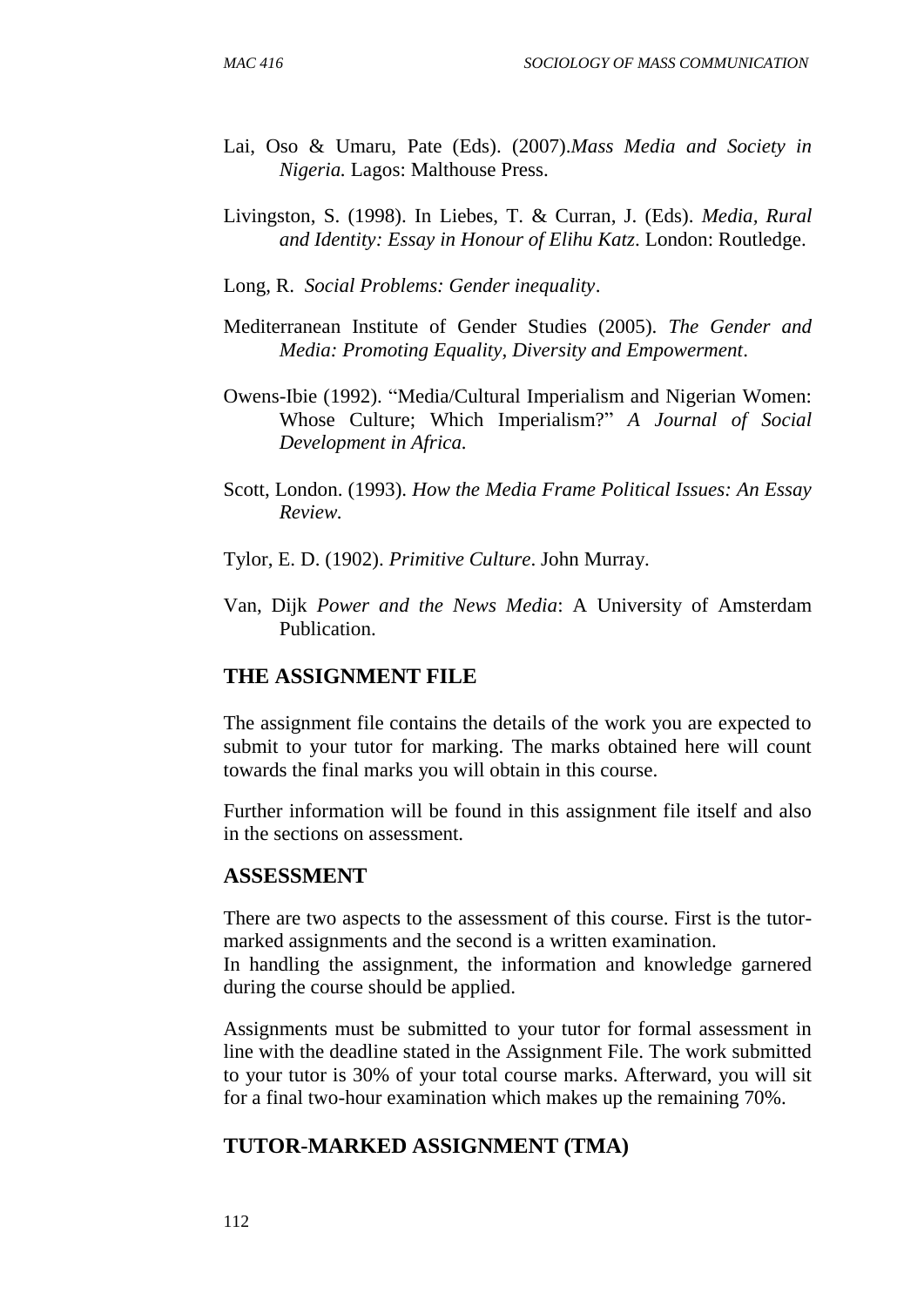There are 15 TMAs in this course. You are expected to submit all the assignments. The best four (that is the ones with the highest scores) will be counted. The total marks for the best four assignments will be 30% of your total course mark.

The assignments for the unit in this course are contained in the Assignment File. You should complete the assignment appropriately with textbooks and study units as guide. You are equally advised to use other reference materials to broaden your scope and assist in providing deeper understanding of the subject.

Your assignments are expected to be completed on time and sent to your tutor before the deadline. In case you are unable to complete any assignment on schedule, contact your tutor to possibly get an extension.

# **FINAL EXAMINATION AND GRADING**

The final examination of MAC 416 will be two hours for a total mark of 70% of the course grade. The content of the examination will reflect the type of Self-testing, practice exercise and tutor-marked assignment. All areas of the course will be addressed.

You are therefore, advised to revise the entire course after studying the last unit before you sit for the examination. It will be very useful if you equally review your tutor-marked assignment and the comment of your tutor on them before the final examination.

#### **PRESENTATION SCHEDULE**

The presentation schedule included in your course material gives you the important dates for the completion of the tutor-marked assignments and attending tutorials. Remember, that it is important to submit all your assignment by the due dates. You should guard again lagging behind in your work.

#### **COURSE MARKING SCHEME**

| <b>Assessment</b>        | <b>Marks</b>                                                                       |
|--------------------------|------------------------------------------------------------------------------------|
| Assignment $1 - 15$      | 15 Assignments. Best four (4) marks of 15 at<br>7.5% each = $30\%$ of course marks |
| <b>Final Examination</b> | 70% of total course marks                                                          |
| Total                    | 100% of course marks                                                               |

This is shown in the table below: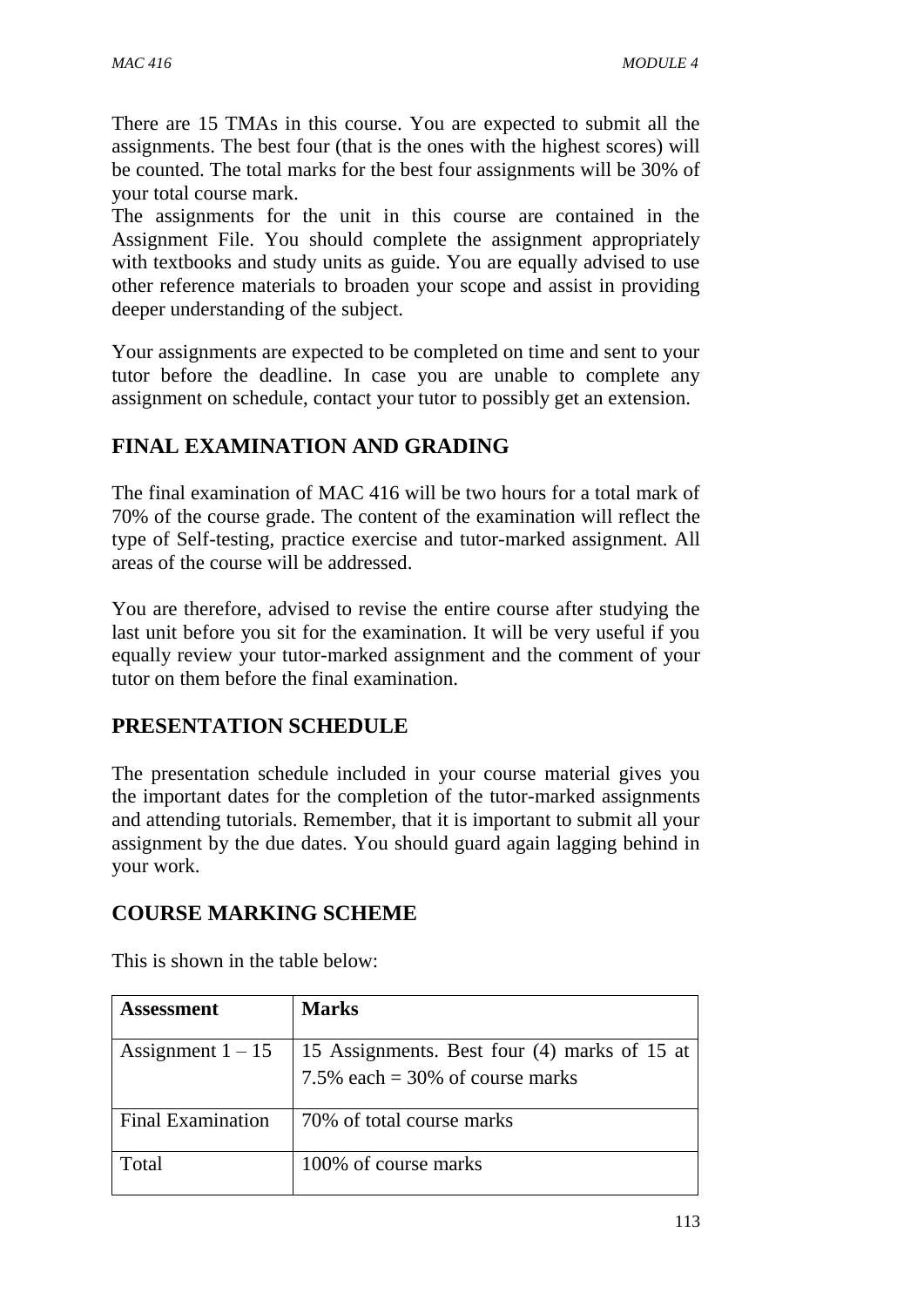## **COURSE OVERVIEW**

This brings together the units, the number of weeks expected for the completion and the assignments that follows.

| <b>Unit</b>    | <b>Title of Work</b>                              | Week's<br><b>Activities</b> | <b>Assessment</b><br>(End of Unit)            |
|----------------|---------------------------------------------------|-----------------------------|-----------------------------------------------|
|                | Course Guide                                      |                             |                                               |
|                | Module1                                           |                             | An Overview on Sociology and Mass             |
| $\mathbf{1}$   | <b>Meaning of Sociology</b>                       | $\mathbf{1}$                | Assessment 1                                  |
| $\mathbf{2}$   | Concept of Culture<br>and<br>Society              | $\overline{2}$              | Assessment 2                                  |
| $\mathfrak{Z}$ | Socialisation<br>the<br>and<br>Family             | 3                           | Assessment 3                                  |
| $\overline{4}$ | Sociology<br>and<br>Mass<br>Communication         | $\overline{4}$              | Assessment 4                                  |
|                | Module 2 Media and Social Influences - Mass Media |                             |                                               |
| $\overline{1}$ | The Mass Media                                    | 5                           | Assessment 5                                  |
| $\overline{2}$ | Relationship between the<br>Media and Society     | 6                           | Assessment 6                                  |
| $\overline{3}$ | Theories of the Press                             | $\overline{7}$              | Assessment 7                                  |
| $\overline{4}$ | Functions of the<br><b>Mass</b><br>Media          | 8                           | Assessment 8                                  |
| 5              | Media as the Fourth Estate<br>of the Realm        | 9                           | Assessment 9                                  |
|                | <b>Module 3</b>                                   |                             | <b>Media Industry and Social Structures -</b> |
|                |                                                   |                             | $\mathbf{O}$                                  |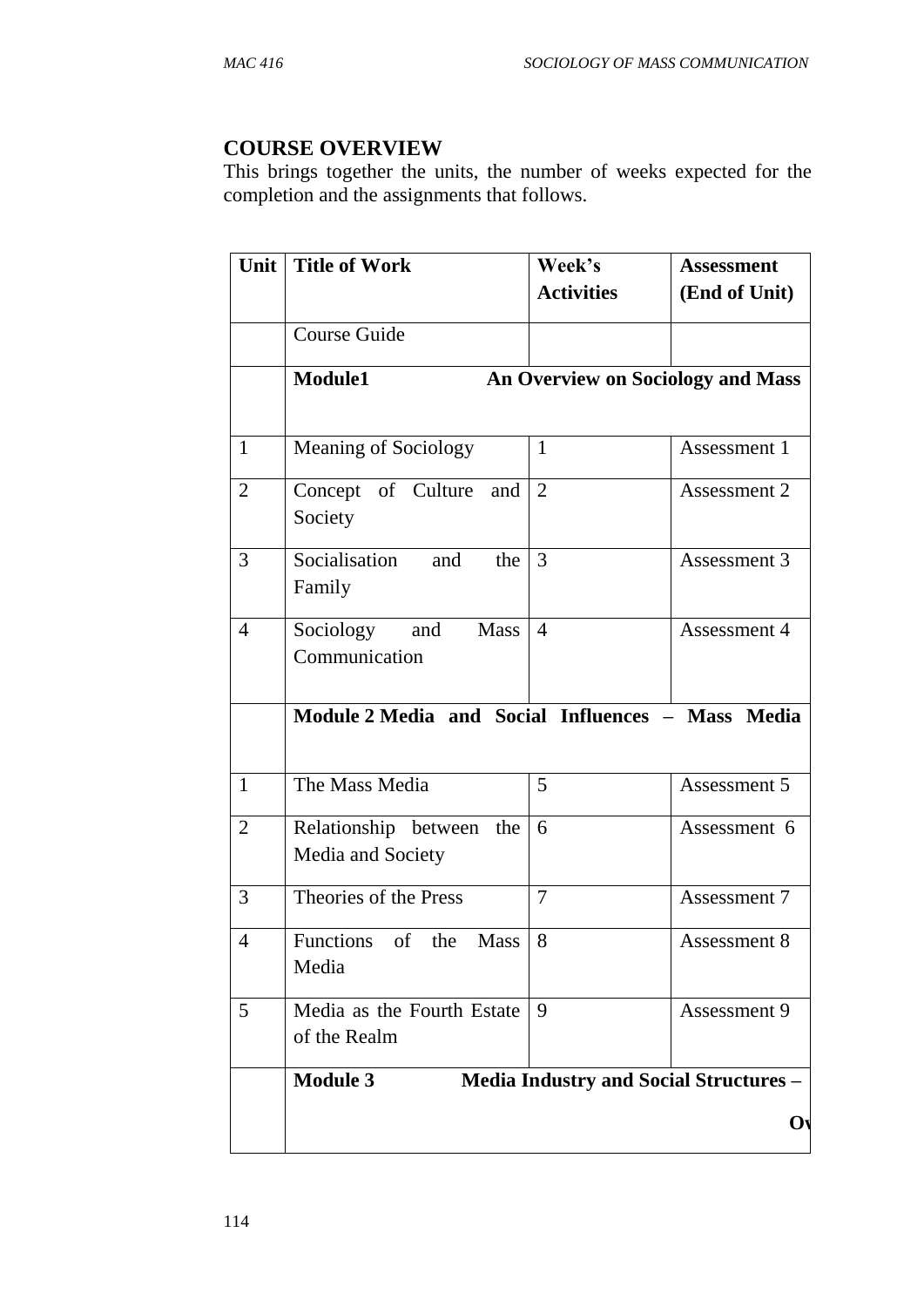| $\mathbf{1}$   | Political<br>of<br>Economy<br>Media Ownership     | 10                             | Assessment 10 |
|----------------|---------------------------------------------------|--------------------------------|---------------|
| $\overline{2}$ | Media<br>and the<br>state<br>Control of the Media | 11                             | Assessment 11 |
| 3              | <b>Press Freedom</b>                              | 12                             | Assessment 12 |
| $\overline{4}$ | Cultural Imperialism<br>and<br>Media Independence | 13                             | Assessment 13 |
| 5              | Press Censorship                                  | 14                             | Assessment 14 |
|                | <b>Module 4</b>                                   | <b>Media as a Social Agent</b> |               |
|                |                                                   |                                |               |
| $\mathbf{1}$   | Media as a Social Agent                           | 15                             | Assessment 15 |
| $\overline{2}$ | Media and Political Subject                       | 16                             | Assessment 16 |
| 3              | Media<br>Social<br>and<br>Inequality              | 17                             | Assessment 17 |
| $\overline{4}$ | Media and Audience                                | 18                             | Assessment 18 |
| 5              | Media<br><b>New</b><br>and<br>Technology          | 19                             | Assessment 19 |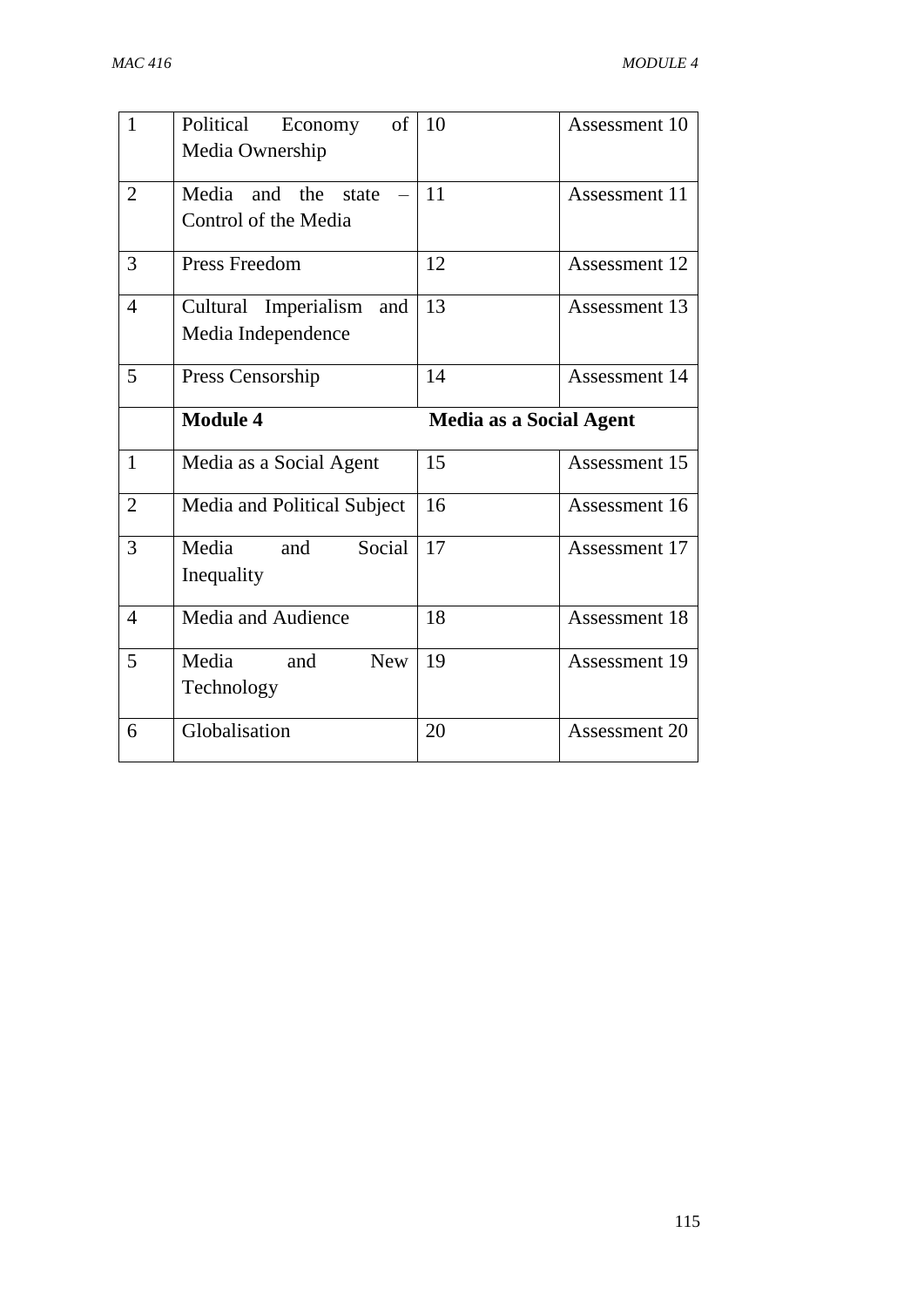#### **HOW TO GET THE MOST OF THIS COURSE**

Study units replace university lecturer in distance learning. This is an advantage in distance learning because you can read and work through the materials provided at your own convenience and pace. The study unit lectures you telling you when to read, when to attend your lecture. It also gives you study exercises in the same manner your lecturer in the university will do.

Each unit have the same pattern. The introduction of the subject matter and how a unit connects with other units and the course generally is the first. This is followed by the learning objectives which allow you to know what you should be able to do at the end of the unit. The objectives are guide to your study. You need to confirm at the end of each unit if you have achieved the set objectives.

The main body of the unit guides you through the required reading from other sources. This will be from your set books or other materials.

# **FACILITATOR/TUTOR AND TUTORIALS**

There are 12 hours of tutorials provided for this course. This will be communicated including the date, time and location as well as name and phone number of your tutor once you are allocated tutorial group.

Your tutor will mark and comment on your assignments, keep close watch on your progress and any difficulties you may encounter and will provide assistance during the course. Ensure your tutor-marked assignment is mailed well before the due date (at least two working days). They will be marked by your tutor and returned to you. Do not hesitate to contact your tutor by telephone, e-mail or discussion board if you need help of any sort on your work.

#### **SUMMARY**

MAC 416 is packaged to provide students with a broader framework for understanding the complex interconnection between the media and the society. In this course, you will learn among other things the following:

- 1. Concept of Sociology and Culture
- 2. Sociological Perspectives
- 3. Media Ownership and Control
- 4. Society and Relationship with the Media
- 5. Functions of the Media in the Society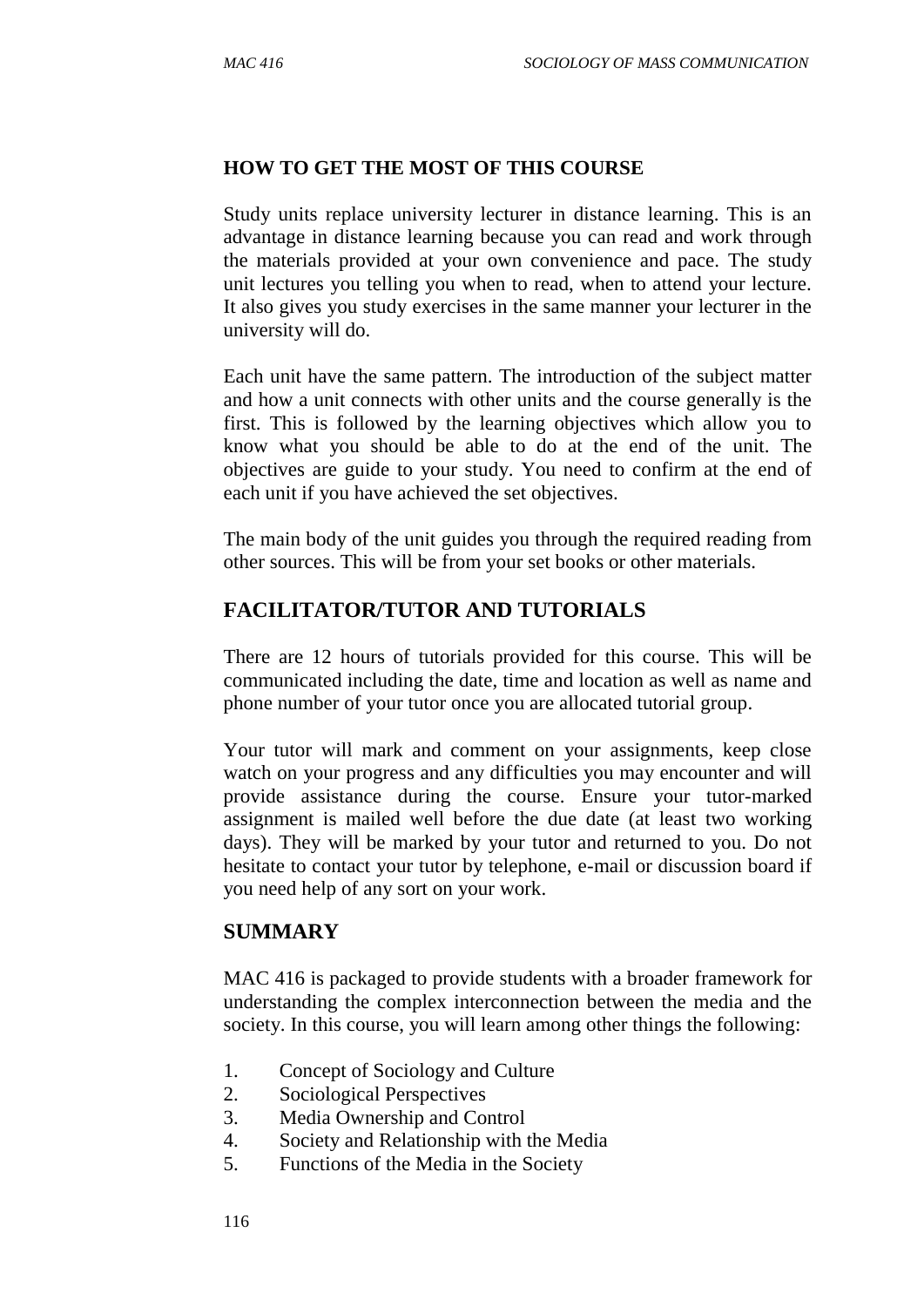6. Press freedom and Censorship.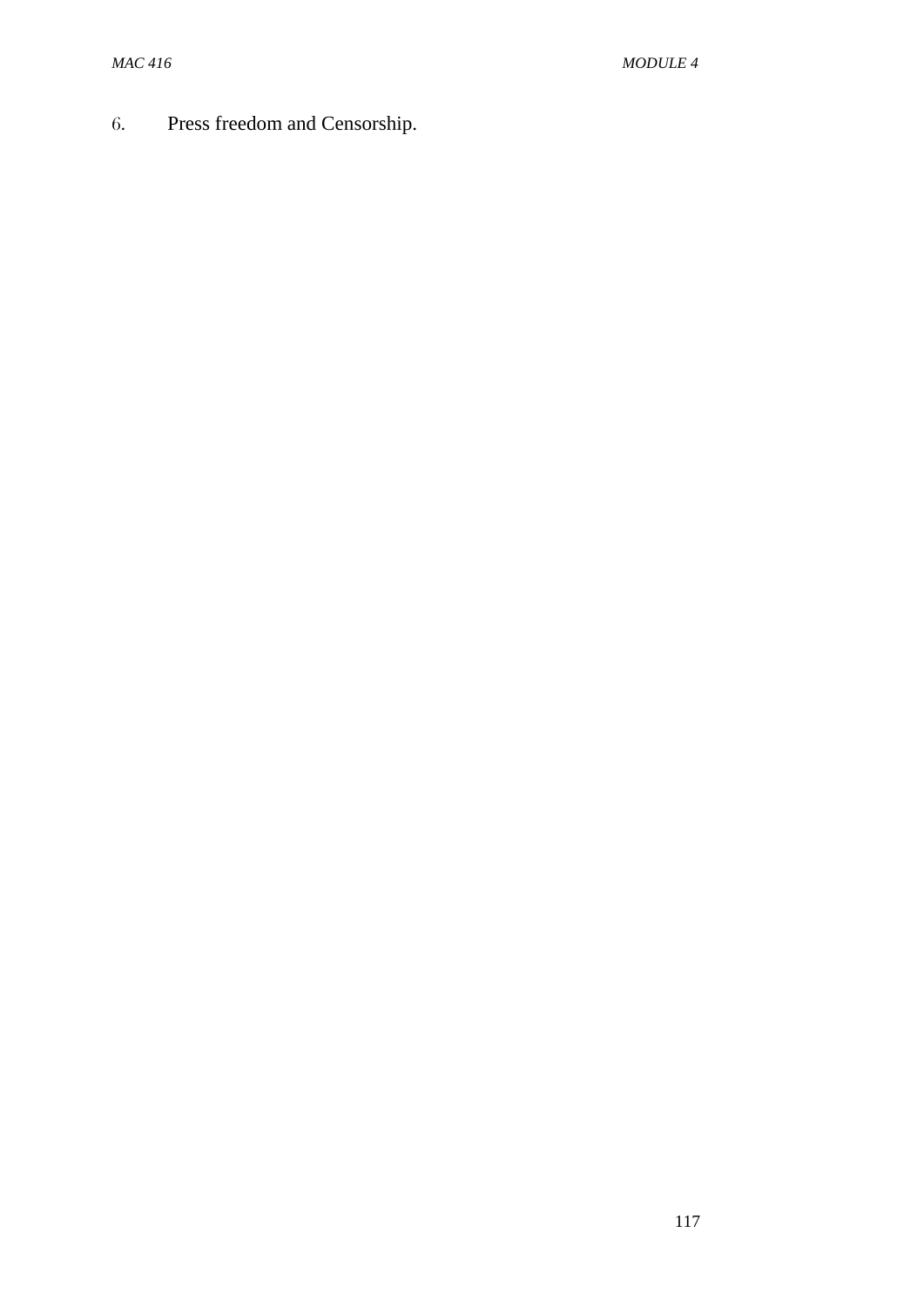# **MAIN COURSE**

# **CONTENTS PAGE**

| <b>Module 1</b>   | <b>An Overview of Sociology and Mass</b>   | 1            |
|-------------------|--------------------------------------------|--------------|
| Unit 1            |                                            | $\mathbf{1}$ |
| Unit 2            |                                            | 8            |
| Unit 3            | Concept of Sociology and Culture           | 24           |
| Unit 4            |                                            | 34           |
| Unit 5            | Sociology and Mass Communication           | 42           |
| <b>Module 2</b>   | <b>Media and Social Influences -</b>       |              |
|                   |                                            | 45           |
| Unit 1            |                                            | 45           |
| Unit 2            | Relationship between the Media and         |              |
|                   |                                            | 50           |
| Unit <sub>3</sub> |                                            | 54           |
| Unit 4            |                                            | 63           |
| Unit 5            | Media as the Fourth Estate of the Realm    | 69           |
| <b>Module 3</b>   | <b>Media Industry and Social</b>           |              |
|                   | <b>Structures – Ownership and Control</b>  | 73           |
| Unit1             | Political Economy of Media                 |              |
|                   |                                            | 73           |
| Unit 2            | Media and the State - Control of the Media | 83           |
| Unit 3            |                                            | 90           |
| Unit 4            |                                            | 95           |
| Unit 5            | Cultural Imperialism and Media             |              |
|                   |                                            | 99           |
|                   |                                            |              |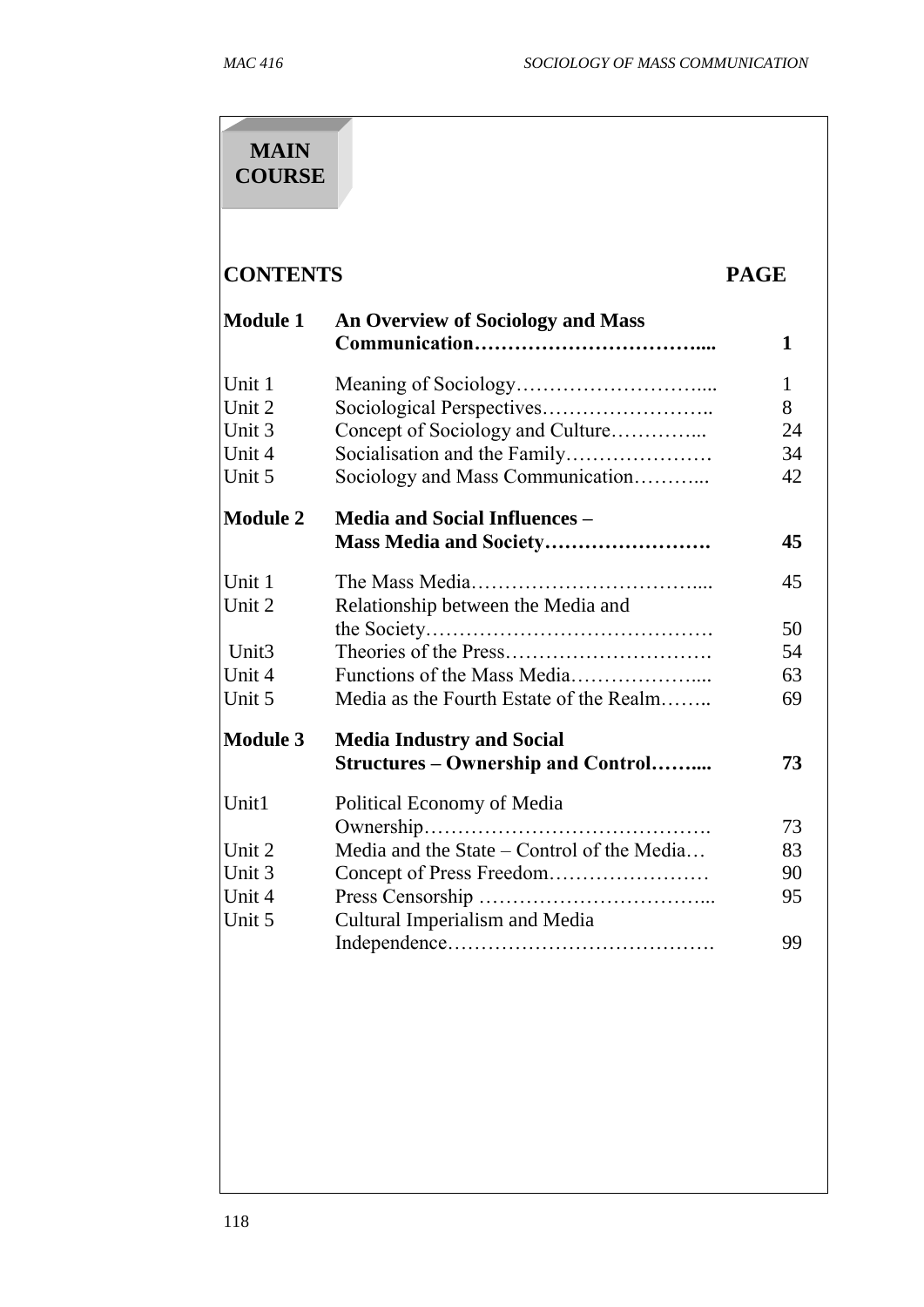| <b>Module 4</b><br>104 |                                           |
|------------------------|-------------------------------------------|
| Unit 1<br>104          |                                           |
| Unit 2<br>109          |                                           |
| Unit 3                 | Media and Social Inequality: Race,<br>114 |
| Unit 4<br>118          |                                           |
| Unit 5<br>123          |                                           |
| Unit 6<br>131          |                                           |
|                        | MODIILE 1 AN OVEDVIEW OF SOCIOLOGY        |

# **MODULE 1 AN OVERVIEW OF SOCIOLOGY AND MASS COMMUNICATION**

| Unit 1 | Meaning of Sociology      |
|--------|---------------------------|
| Unit 2 | Sociological Perspectives |

| Unit 3 | Concept of Sociology and Culture |  |
|--------|----------------------------------|--|

- Unit 4 Socialisation and the Family
- Unit 5 Sociology and Mass Communication

# **UNIT 1 MEANING OF SOCIOLOGY**

#### **CONTENTS**

- 1.0 Introduction
- 2.0 Objectives
- 3.0 Main Content
	- 3.1 Definition of sociology
	- 3.2 Nature of Sociology
	- 3.3 Scope of Sociology
- 4.0 Conclusion
- 5.0 Summary
- 6.0 Tutor-Marked Assignment
- 7.0 References/Further Reading

#### **1.0 INTRODUCTION**

In this unit, we shall introduce you to Sociology of Mass Communication by examining the definitions of sociology, nature of sociology and its scope. This will afford you the opportunity to come up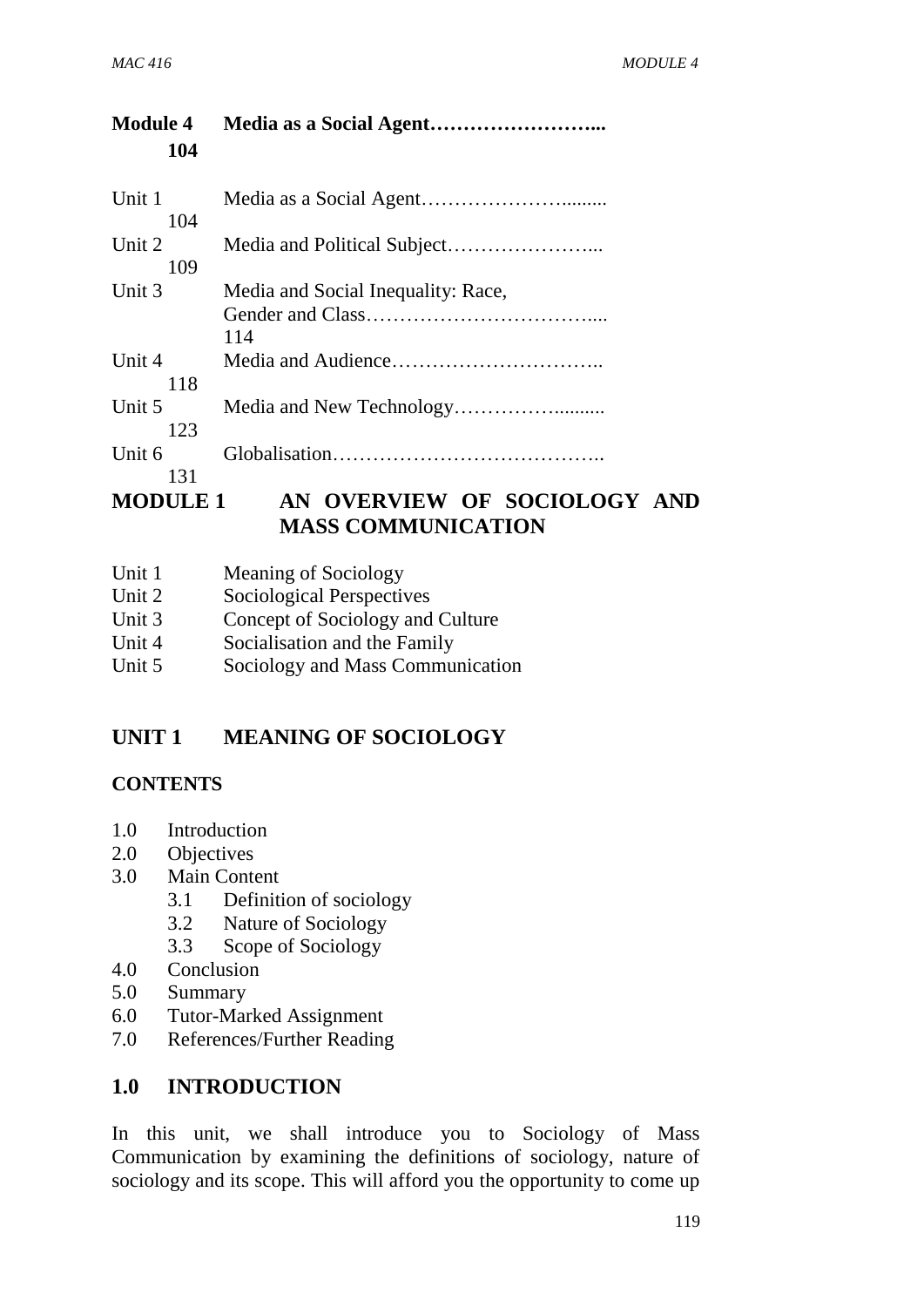with good background knowledge on the relevance of sociology to Mass Communication.

# **2.0 OBJECTIVES**

At the end of this unit, you should be able to:

- define sociology
- explain the nature of sociology
- discuss the scope of sociology.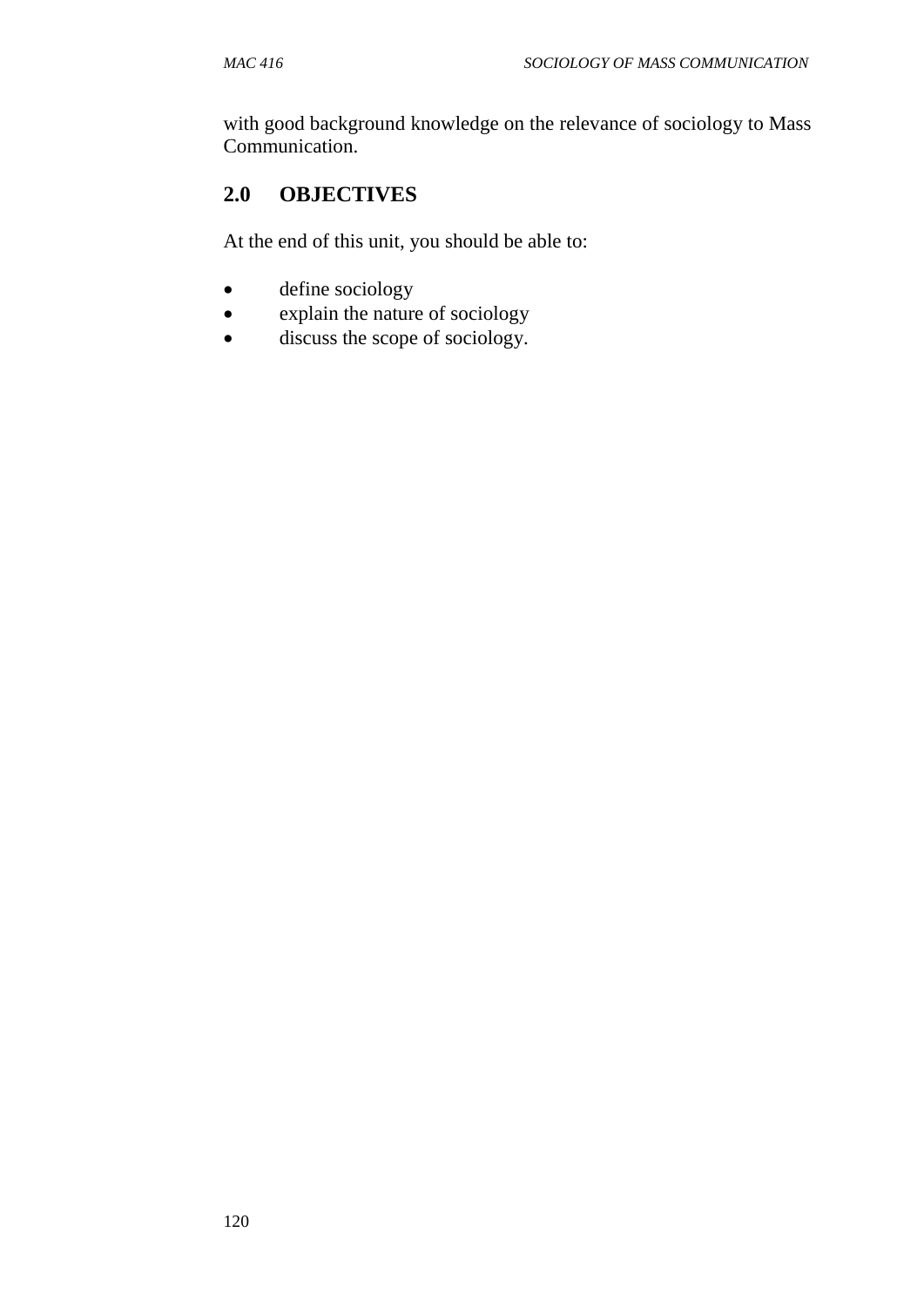## **3.0 MAIN CONTENT**

## **3.1 Definition of Sociology**

Sociology concerns itself with social relationship. A network of these relationships is called the Society which is the main concern of sociology. Although there are other aspects of the social science that focus on some other aspects of the society, the main concern of sociology is the relationships of human race.

Sociologists have generally vied into the nature of Sociology instead of defining it. Some have used colourless definitions such as "Sociology is the science of society." Or "Sociology is the science of social phenomena." There are others too, who define "Sociology" as "the name applied to a somewhat inchoate mass materials which embodies our knowledge about society." There are other definitions that are definite but are inadequate and unsatisfactory in many ways. An example of such is "Sociology" being defined as "the science of social process" and "Sociology is the science of social relations." A better definition than the above two is "Sociology" being defined as "the study of men considered as affecting and as being affected by association" or "the study of human association, including whatever conduces to it or modifies it." Sociology treats of the phenomena of society arose from the association of mankind. It includes a body of classified knowledge relating to society and number of principles and laws. It investigates causes and effects, discovers social forces, and formulates laws of control or rules of actions.

In view of this, a number of definitions of Sociology will be considered in this unit.

Bamisaye (1990) defines "Sociology" as "a scientific study of human behaviour in the society." The behaviour that sociologists are interested in is one that influences the lives of other members of the society in an important way. A sociologist that studies the village life will be interested in how villagers behave at festivals, place of worship, their method of buying and selling in the village market. Another sociologist that studies urban society will be interested in factory workers, spending pattern, social life, executive or business life of those living in the city. The concern of a sociologist determines his area of interest in his study.

American Sociological Association defines "Sociology" as "the study of social life, social change, and the social causes and consequences of human behaviour." Sociologist attempts to investigate the structure of groups, organisation and society and how people interact within these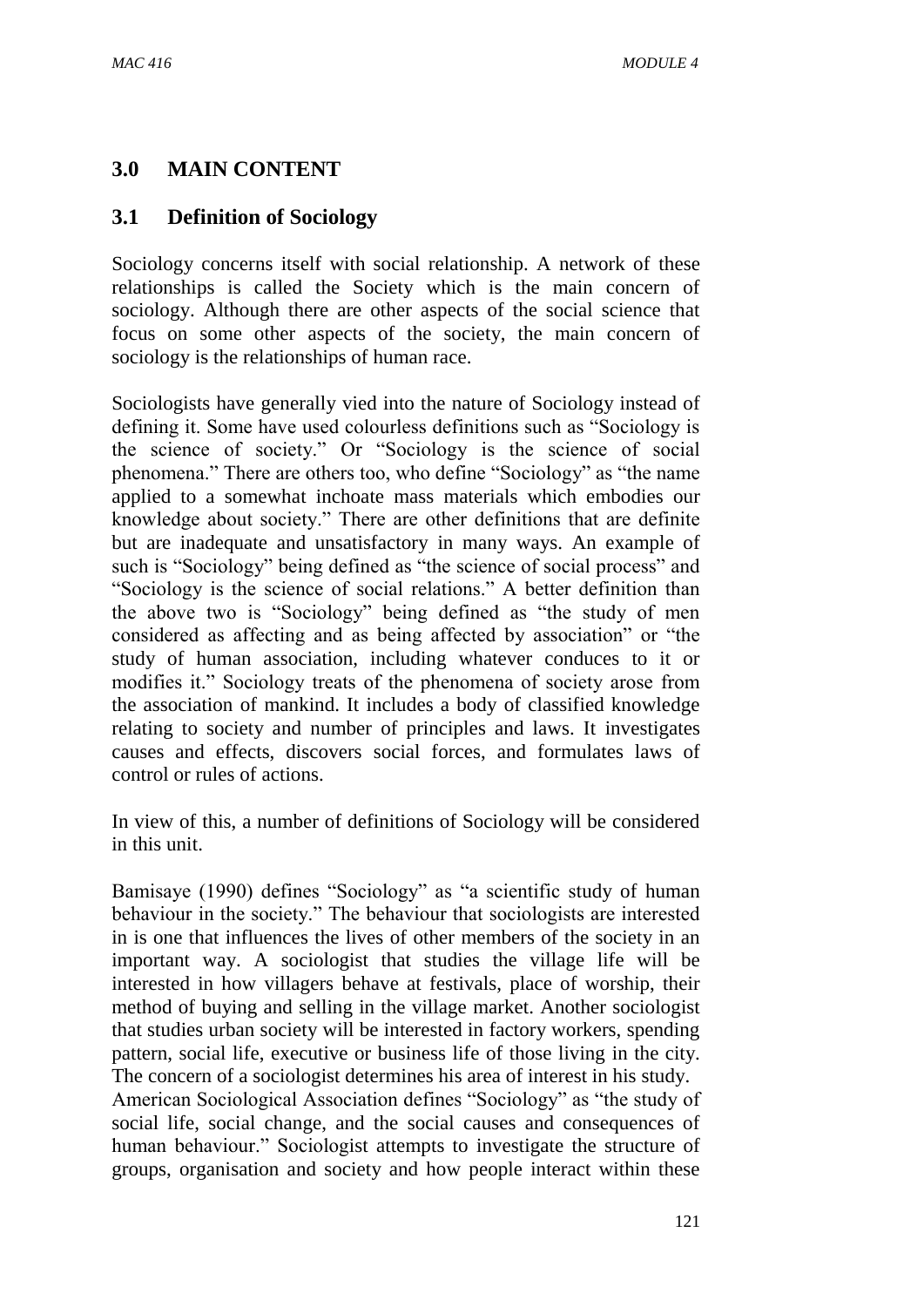contexts. For the fact that all human behaviour is social, the central idea of sociology ranges from the intimate family to the hostile mobs; from organised crime to religious cult and from the division according to race, gender and social class to the shared beliefs of a common culture. It provides many distinctive perspectives on the world generating new ideas and evaluating old ones.

Tony Fitzgerald sees "Sociology" as "the study of social order." From this definition, sociology is made up of competing theories on society and all of them are described as mainly involved in the project of describing and explaining 'social order' - human behaviour. He is not of the opinion that sociology is not concerned with social conflict and social change rather he holds that both arose from the objective of understanding 'social order.'

David Kessel, an American academician, gives this stand point about sociology. "Sociology is the study of us… people… living together." This definition might not be lengthy, it is much better than saying sociology is the 'scientific study of society.' Sociology indeed studies issues, concepts, investigations and results of living together as a people. Sociology though focuses on group, the focus should not be without emphasis on individuals since individuals make up a group and it is the group that produces the individuals. In order to fully understand the two, they must be studied together.

Wikipedia, an online encyclopaedia defines "Sociology" as "the study of the social lives of humans, groups and societies." The concern of sociology in this respect is the social rules and processes that bind and separate people not only as individuals, but as members of the associations, groups, and institutions.

Max Weber, one of the foremost sociologists defines "Sociology" as "a science which attempts the interpretive understanding of social action in order thereby to arrive at casual explanation of its course and effect." The action here refers to all human behaviour once the individual involves attached a subjective meaning to it. The action in this sense may be either overt or purely inward or subjective. It may have positive intervention in a situation or if intentionally refraining something from happening even though you do not agree with it. Action is social inasmuch as, based on subjective meaning attached to it by the individual or individuals; it takes account of the behaviour of others and is thereby oriented in its course.

Two American College Lecturers, Loren Demerath and Michelle Wolkomir lend their voices to the meaning of sociology howbeit in a technical way. They define "Sociology" as "the systematic study of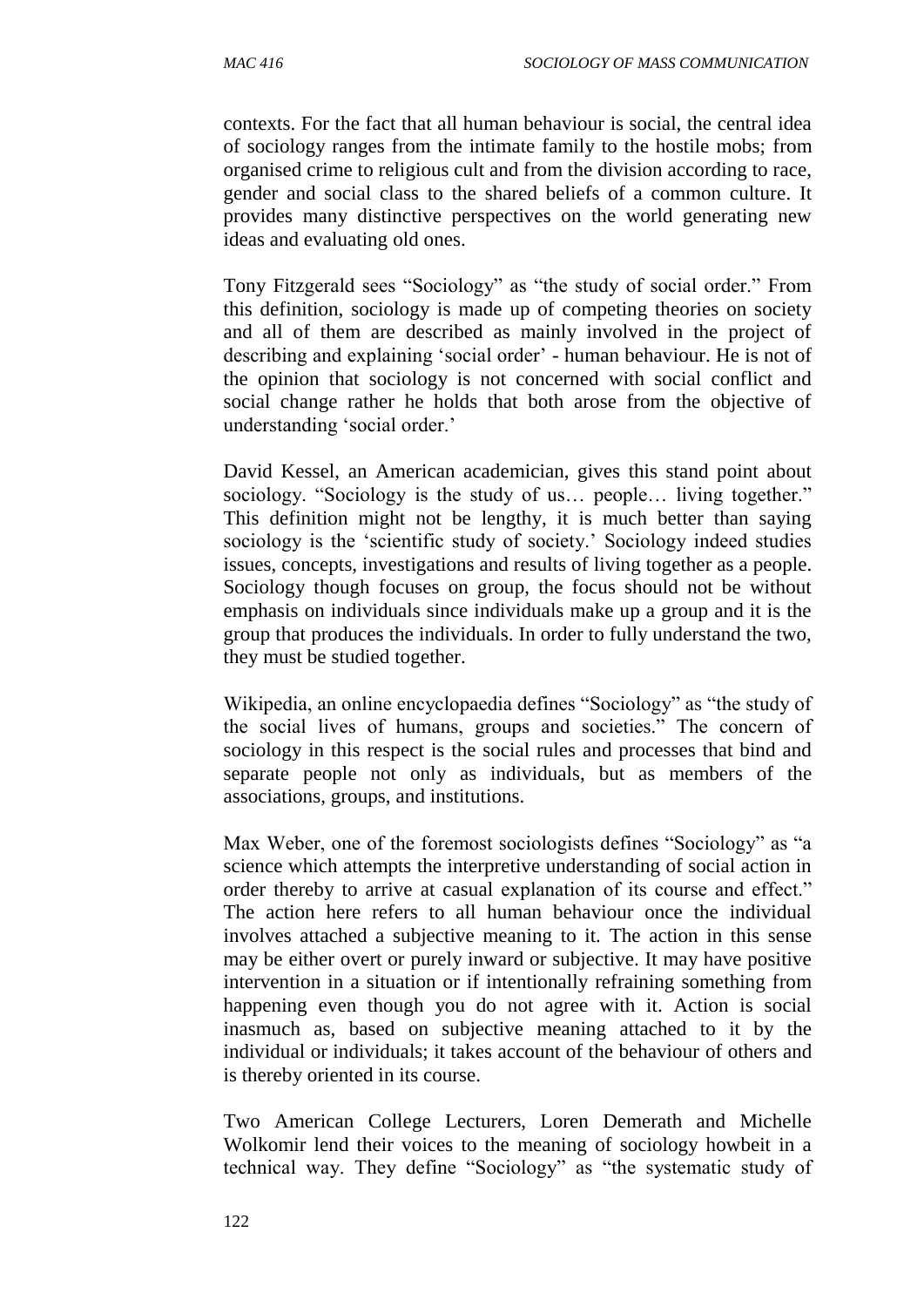human beings, human groups and humanly constructed institutions and organisations." Sociologists attempt to understand how humans interact with one another to create the lasting institution and organisations that link generations in civilisation. They pay serious attention to the manner in which those institutions and organisations affect human interaction. More importantly, they are interested in promoting social change to resolve problems of society that they come across in their research.

There are several other definitions of sociology as there are individuals who undertake research in sociology. The main issues that however run ring round all these definitions and explanation is the fact that sociology is concerned with social aspect of human behaviour. It is concerned about us, the people, how we interact, behave and above all, how we are influenced by our interactions.

Based on the above background, "Sociology" therefore "is a scientific study of human behaviour in groups, having for its aim the discovery of regularities and order in such behaviour and expressing these discoveries as theoretical proposition or generalisation that describe a whole a wide variety of patterns of behaviour." This definition takes into account the point of focus in the different definitions that have been examined. Members of a group interact at individual level with one another. The patterns of behaviour are also the sum of the activities of one member on another in the group. Therefore, sociology is seen as the formation and the transformation of groups and the relationship between groups and group members with one another with the notion that where there is group there is the tendency for participation, cohesion and of course conflict. Therefore, we could define "Sociology" as "a scientific study of the total aspect of our life as human beings and how these interact with the social entities of individuals within a group between groups in a society."

#### **SELF-ASSESSMENT EXERCISE**

In the light of the definitions above, attempt a comprehensive definition of Sociology.

#### **3.2 Nature of Sociology**

Professor Giddings quoted by Livesey (2005) defines "Sociology" as "an attempt to account for the origin, growth, structure and activities of the society by the operation of physical, vital and psychical causes working together in a process of evolution". Though it is difficult to give a brief definition of sociology that proves entirely satisfactory due to changes of a developing science, Professor Giddings is of immense assistance to those who wish to have a clear understanding and a precise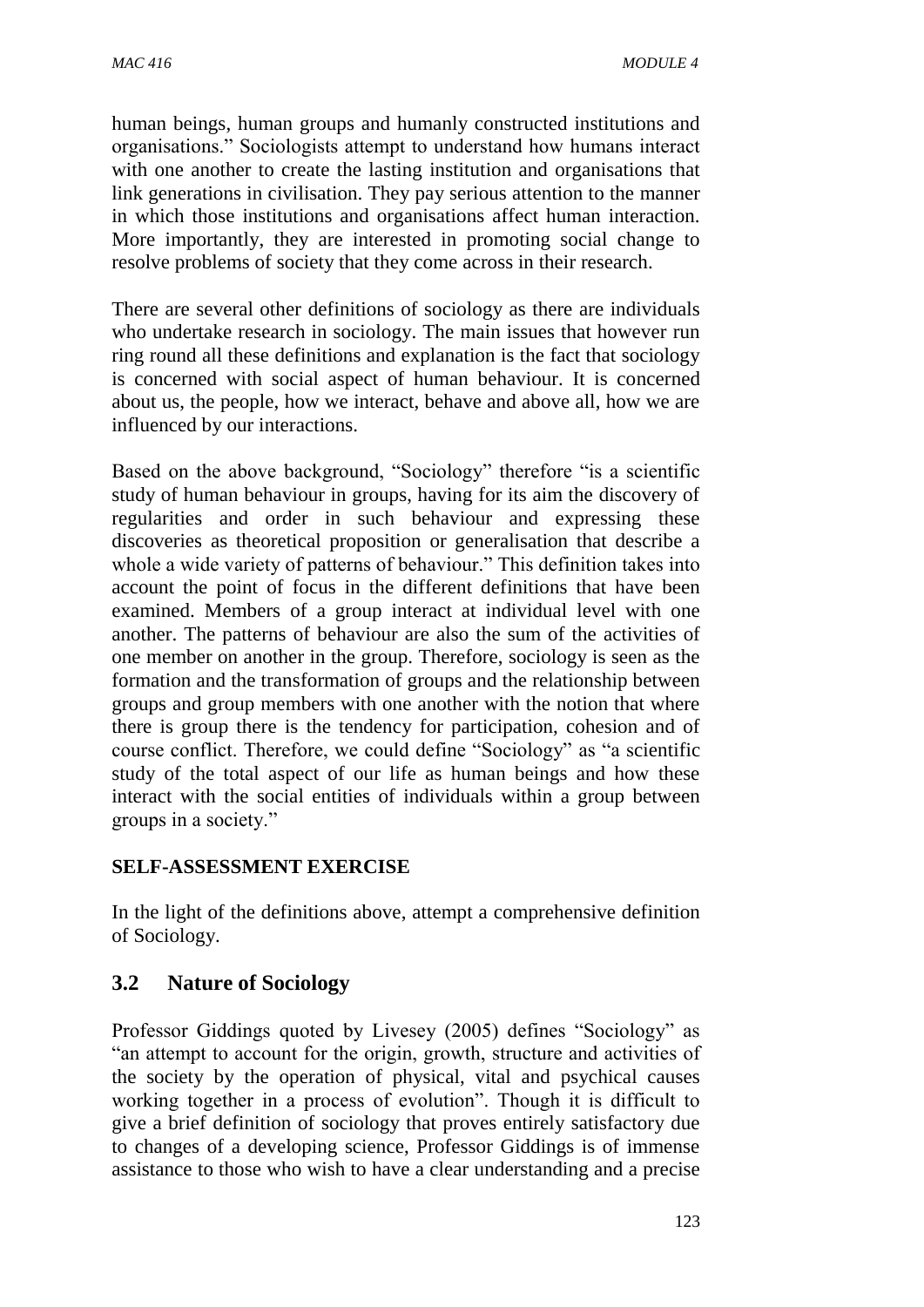view of the nature of science. This is because sociology is by nature a science. It is a social science because it focuses on the study of human behaviour in a social environment. In addition to this, sociologists use scientific methods in carrying out their research.

A comprehensive knowledge of the true nature of sociology and import of sociology may be obtained by a careful consideration of the underlining principles of the science rather than by attempting to follow any careful formulation of definitions. It is possible to have a science of society without going back to the origin of society, but there are some advantages of studying, as much as we could, the society in its primitive state. This is the rule in all scientific investigations – complex forms are traced to simpler ones in order to discover laws and principles. Society today is so complex to the extent that the laws applying to it are high generalisations not easily discovered while the simple movements of society in its earlier forms reveal the causes and effect of social action. As botanist add to the description of plants the nature of its development from seed and trace the law of growth from the beginning, so also the sociologists follow the growth of society from its primitive conditions. Sociology therefore begins with the study of social origin.

Also, in demonstrating the scientific nature of sociology, early writers on this concept used many terms borrowed from Physics and Biology. Society represents many interrelated parts that are more or less dependent upon one another. The activities of social groups have been discovered to resemble to a great extent the activities of individuals within the society.

Furthermore, sociology can be described as both static and dynamic. These two expressions belong to the mechanic but they have been modified to fit into the requirements of a science which deal with human beings with all power as against a science that deals with the inanimate issues. Dynamic sociology refers to development or progress whereas static refers to relationship. We must have the basis of static. If we were to take an instantaneous view of the society with it various co– relationships with regards to structure or activity and considering the society moving forward with its various relationships changing at each successive stage, we would have a dynamic conception. If on the other hand, the comparison of relationship might be referring to some ideal standard which would lead us to an ethical basis of the society; it is regarded to as static conception. Since social static is a subdivision of social dynamic, therefore, it is better to speak of social dynamic and subdivide it into social static and social kinetics with social static dealing with social movement which do not change in rate or direction and social kinetic which deals with those that change in rate and in direction or both.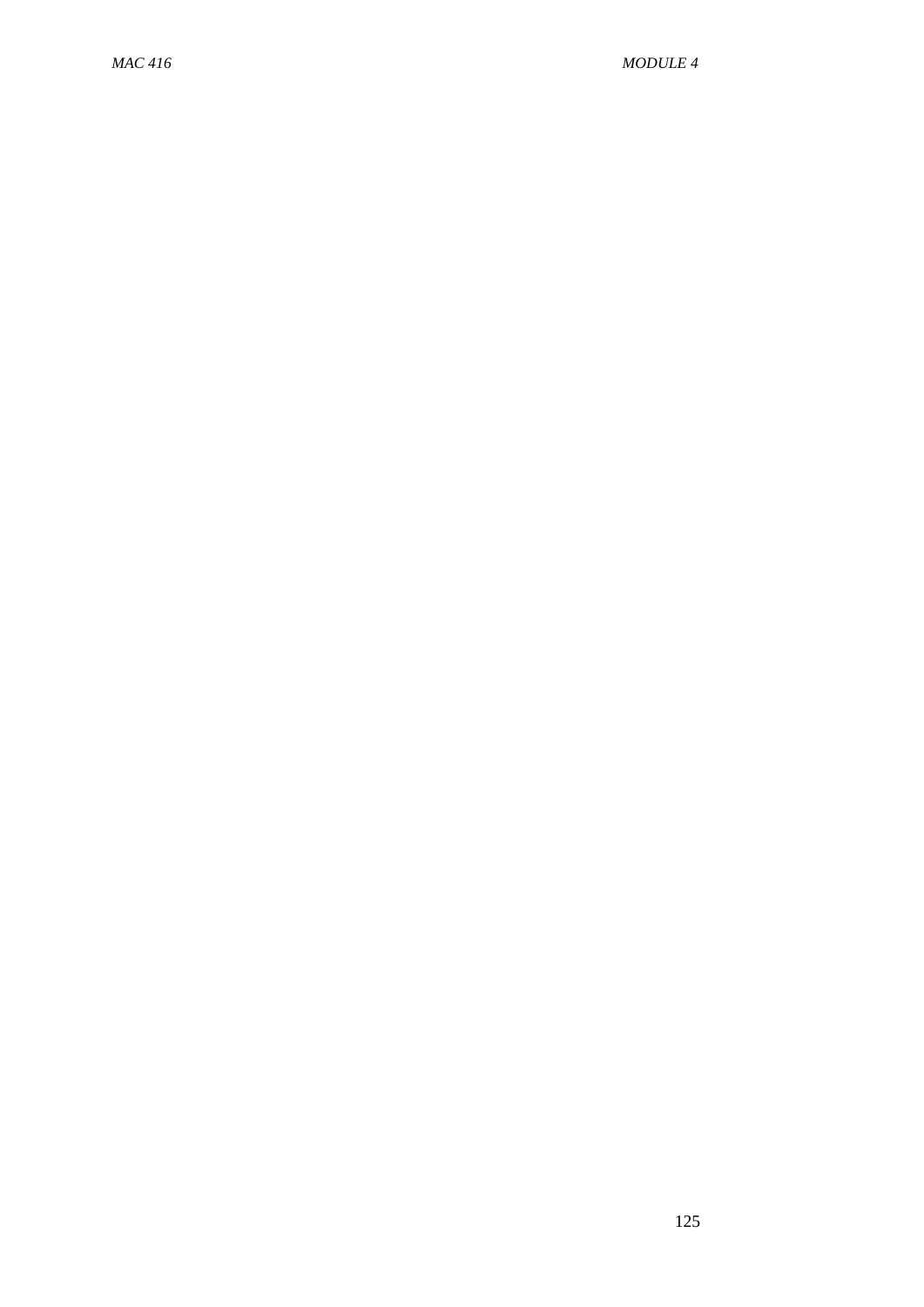#### **SELF-ASSESSMENT EXERCISE**

Explain briefly the nature of sociology.

#### **3.3 Scope of Sociology**

The scope of sociology is in three main areas. These are:-

- 1. A study of socially relevant concepts.
- 2. A study of social system and institutions.
- 3. A comparative study of social system and institution in different parts of the world.

#### **1. Study of Socially Relevant Concepts**

Sociologists are interested in socially relevant concepts which describe human societies as a group or the way of life of a group. They also have interest in concepts that can influence social life in significant ways. These social concepts include the society, communities, age groups, social class, status, tribes or clan etc. They are referred to as social concepts because they mean a collection of people or describe a person in relation to members of a group. The study of these social statuses helps them to understand human society better and more so when studying a particular human society.

#### **2. A Study of Social System and Institutions**

Sociology also studies social institutions which evolved with the human race itself and play significant roles in directing human destiny along a particular pattern. Such institutions include marriage, family, religion, government, the economy, education system, legal system etc. Social institutions are important and they form the basis for social wellbeing all over the world. A society with a stable government is able to make useful and meaningful plans for its members. A society that holds marriage and family institution in high esteem tends to be more stable than one where these institutions are not considered important. In addition, the institutions of religion, government, education and legal system have more direct effect on the welfare of the people to a very great extent. It is for this reason that sociologists study them because he has a better understanding of the society for doing so.

#### **3. A Comparative Study of Social Systems and Institutions**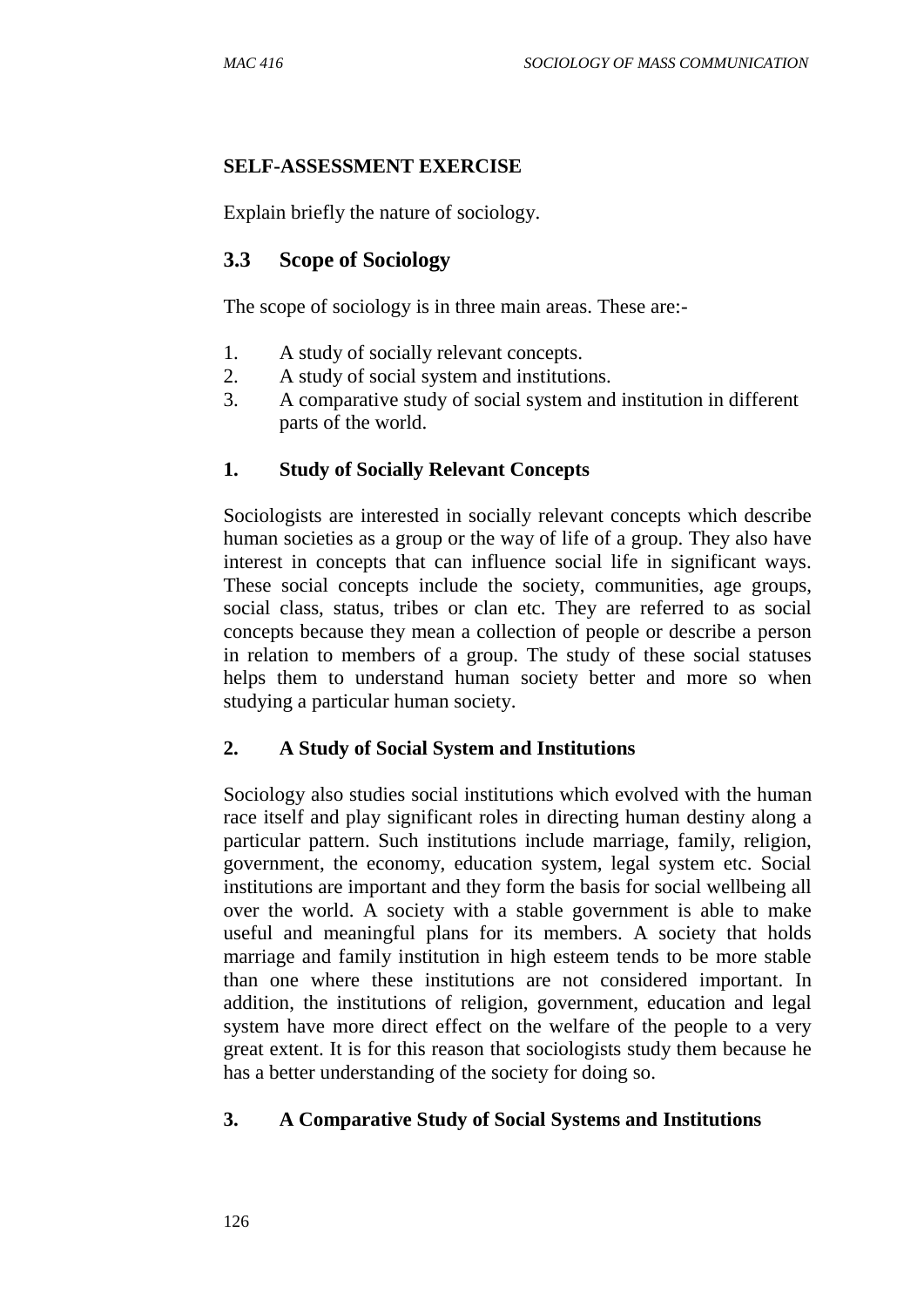Sociology is also a comparative study. It studies the various social systems in the different parts of the world and does a comparison between them. With this, sociologists have a good understanding of his society and as well as other societies outside his own. As an individual, it helps sociologist to cope better wherever he finds himself outside his own social environment.

Any sociologist who wants his work to be meaningful must understand people's view about the world. The knowledge of behavioural patterns in various societies helps in sociology. The different views about life affect people's social behaviour and it is important that one understands these about the societies which he is studying in order to understand the outward behaviour of the people.

#### **SELF-ASSESSMENT EXERCISE**

Briefly highlight the scope of sociology.

#### **4.0 CONCLUSION**

In this unit, the meaning of sociology has been examined with different opinions about what sociology mean to different sociologists. One thing that is paramount is the knowledge that sociology is a social science. It studies and analyses behaviour which is a social element and how it influences the society and the way the society also influences our behaviours

#### **5.0 SUMMARY**

This unit has explained the meaning, nature and scope of sociology. In doing so, a number a definitions which represent the view of different sociologists were considered.

#### **6.0 TUTOR-MARKED ASSIGNMENT**

By nature, sociology is a science. Discuss.

#### **7.0 REFERENCES/FURTHER READING**

Holz, J. R. (1979). *Sociology of Mass Communication: Annual Review Sociology Journal.* Vol. 5:193 – 217.

Bamisaye, R. (1990).*Sociological Foundation of Nigerian Education*. Ibadan: AMD Publisher.

Livesey, C. (2005). *AS Sociology for AQA*: A Paper Presentation.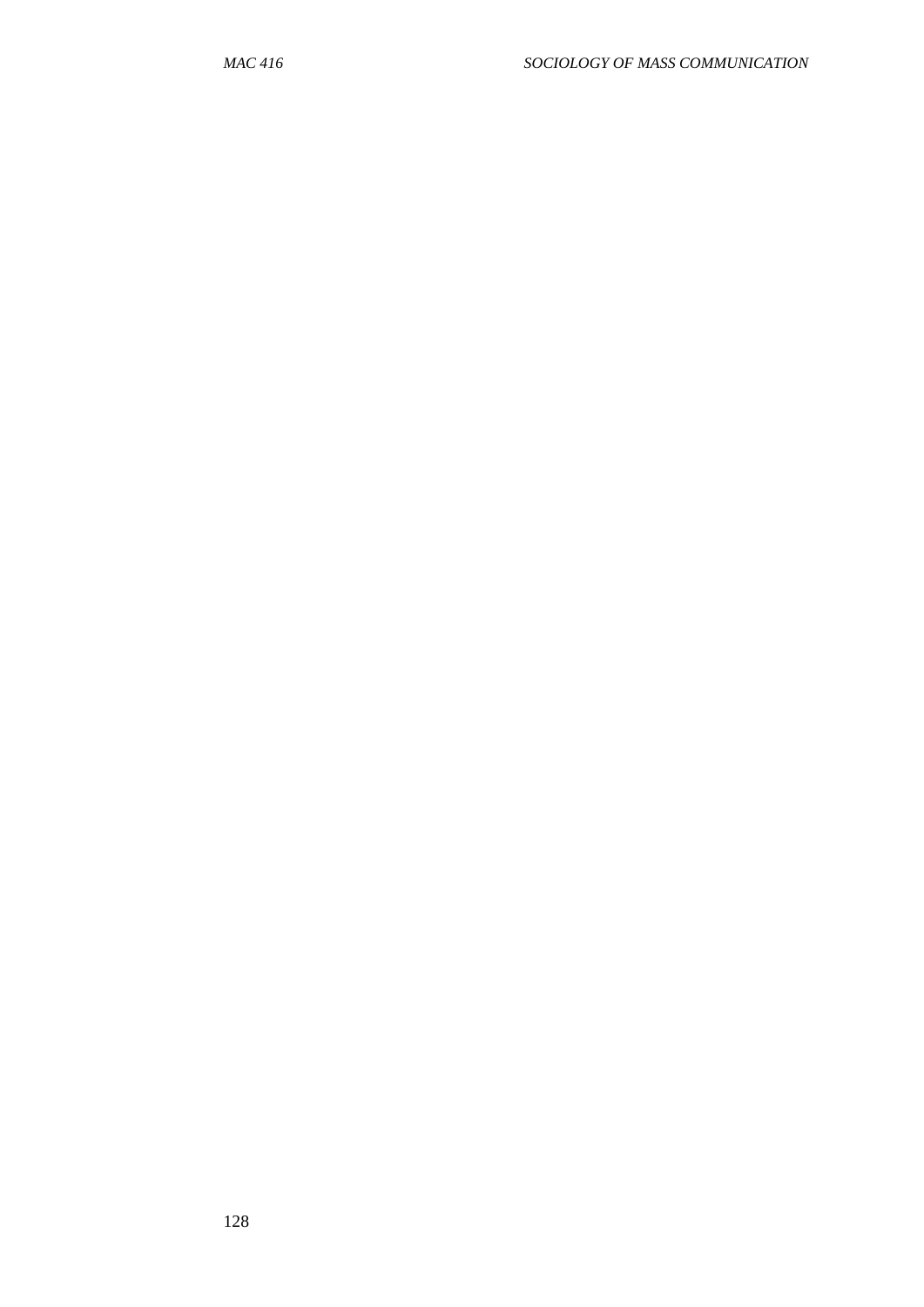# **UNIT 2 SOCIOLOGICAL PERSPECTIVES**

#### **CONTENTS**

- 1.0 Introduction
- 2.0 Objectives
- 3.0 Main Content
	- 3.1 Definition of Sociological Perspectives
	- 3.2 Types of Sociological Perspectives
		- 3.2.1 Functionalism
			- 3.2.1.1Functional Prerequisites of Society
			- 3.2.1.2The Concept of Function
			- 3.2.1.3 Presuppositions and Assumptions
			- 3.2.1.4Value Consensus
		- 3.2.2 Symbolic Interactionism
			- 3.2.2.1Basic Principles of Symbolic Interactionism
			- 3.2.2.2The Method and its Impact on the Study of Mass Communication
			- 3.2.2.3Symbolic Interactionism Assumptions
			- 3.2.3.4Marxism
				- 3.2.3.4.1Marx's Historical
					- Perspective
				- 3.2.3.4.2Marx's Dialectical Materialism
			- 3.2.3.5Neo-Marxism
			- 3.2.3.6Feminism
	- 3.3 Conflict Theory and Mass Communication
- 4.0 Conclusion
- 5.0 Summary
- 6.0 Tutor-Marked Assignment
- 7.0 References/Further Reading

# **1.0 INTRODUCTION**

In the last unit, we learnt about sociology by examining an overview of the concept. The overview examined the definition, nature and scope of the concept. Having taking time to do this, we move on to the study of the various view points from which sociologists looked at sociology.

# **2.0 OBJECTIVES**

At the end of this study, you should be able to:

- define perspective
- highlight the various sociological perspectives
- explain the various perspectives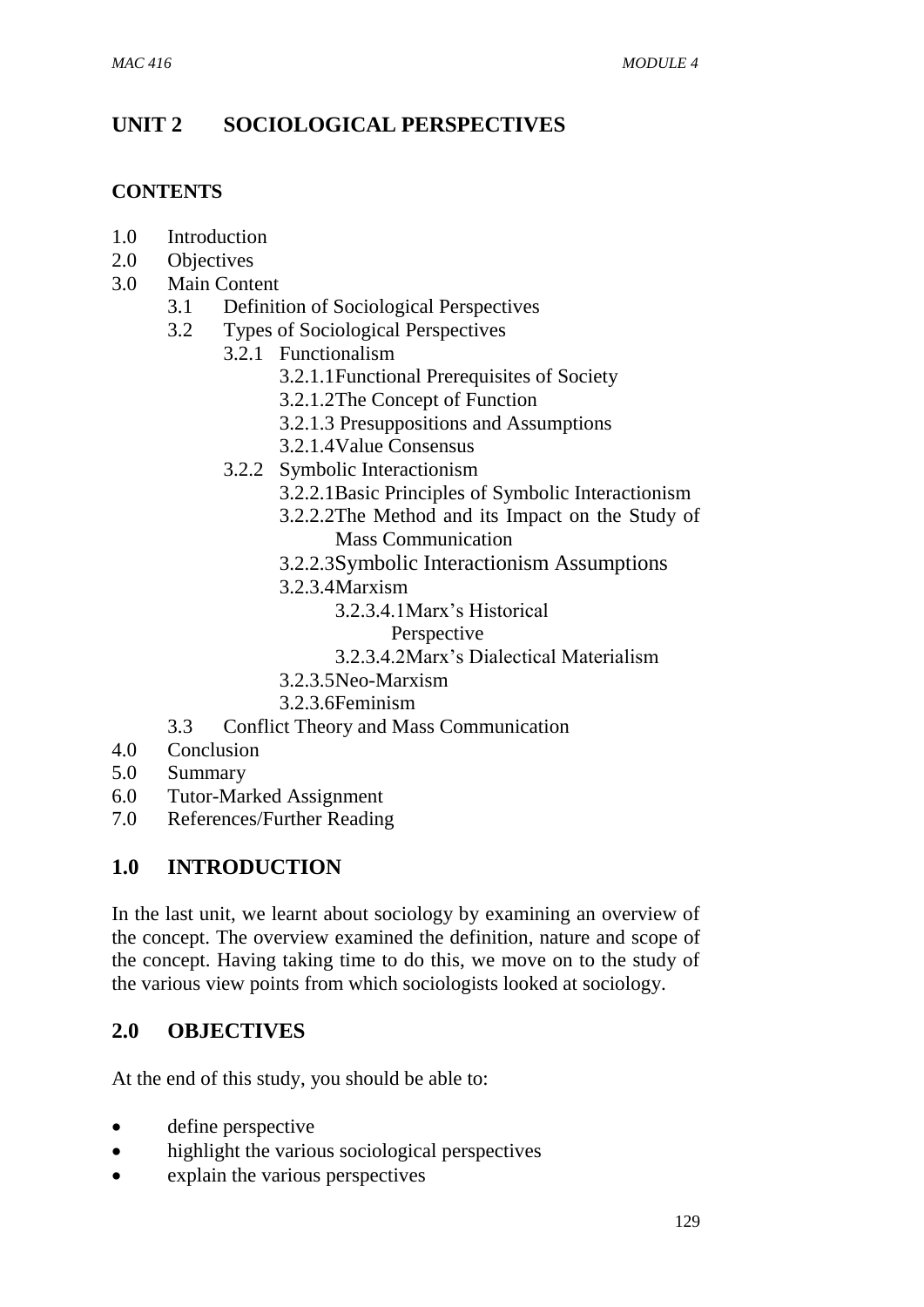analyse the differences between these perspectives.

## **3.0 MAIN CONTENT**

#### **3.1 Definition of Sociological Perspectives**

Sociologists analyse social phenomena at different levels from diverse perspectives. This ranges from concrete interpretation to overall generalisation of society and social behaviour. Sociologists study everything from specific events (macro level of analysis of small social problems) to the broader picture (the macro level of analysis of large social pattern). Today, sociologist employ three primary theoretical perspectives; namely: - the Symbolic Interactionism Perspective (Symbolic Interactionism), the functionalist Perspectives (Functionalism) and the Conflict Perspectives. These perspectives offer Sociologist theoretical paradigms for explaining how society influences people and how people influence society. Each perspectives basically conceptualises society, social forces and human behaviours. This is shown in the table below.

| Sociological       | <b>Level</b><br><b>of</b> | <b>Focus</b>                      |
|--------------------|---------------------------|-----------------------------------|
| <b>Perspective</b> | <b>Analysis</b>           |                                   |
| 1. Symbolic        | Micro                     | Use of symbols, face to face      |
| Interactionism     |                           | interaction.                      |
| 2. Functionalism   | Macro                     | Relationship between the parts of |
|                    |                           | society. How aspects of society   |
|                    |                           | are functional (adaptive).        |
| 3. Conflict Theory | Macro                     | Competition for scarce resources; |
|                    |                           | How the elite control the poor    |
|                    |                           | and weak.                         |
|                    |                           |                                   |
|                    |                           |                                   |

#### **What is Sociological Perspective?**

Thinkers generally have varying opinions on a particular issue. This variation in their opinion about issues makes them to give different interpretations to a particular concept. This is applicable to the sociologist in the view they held about man, about Society and about the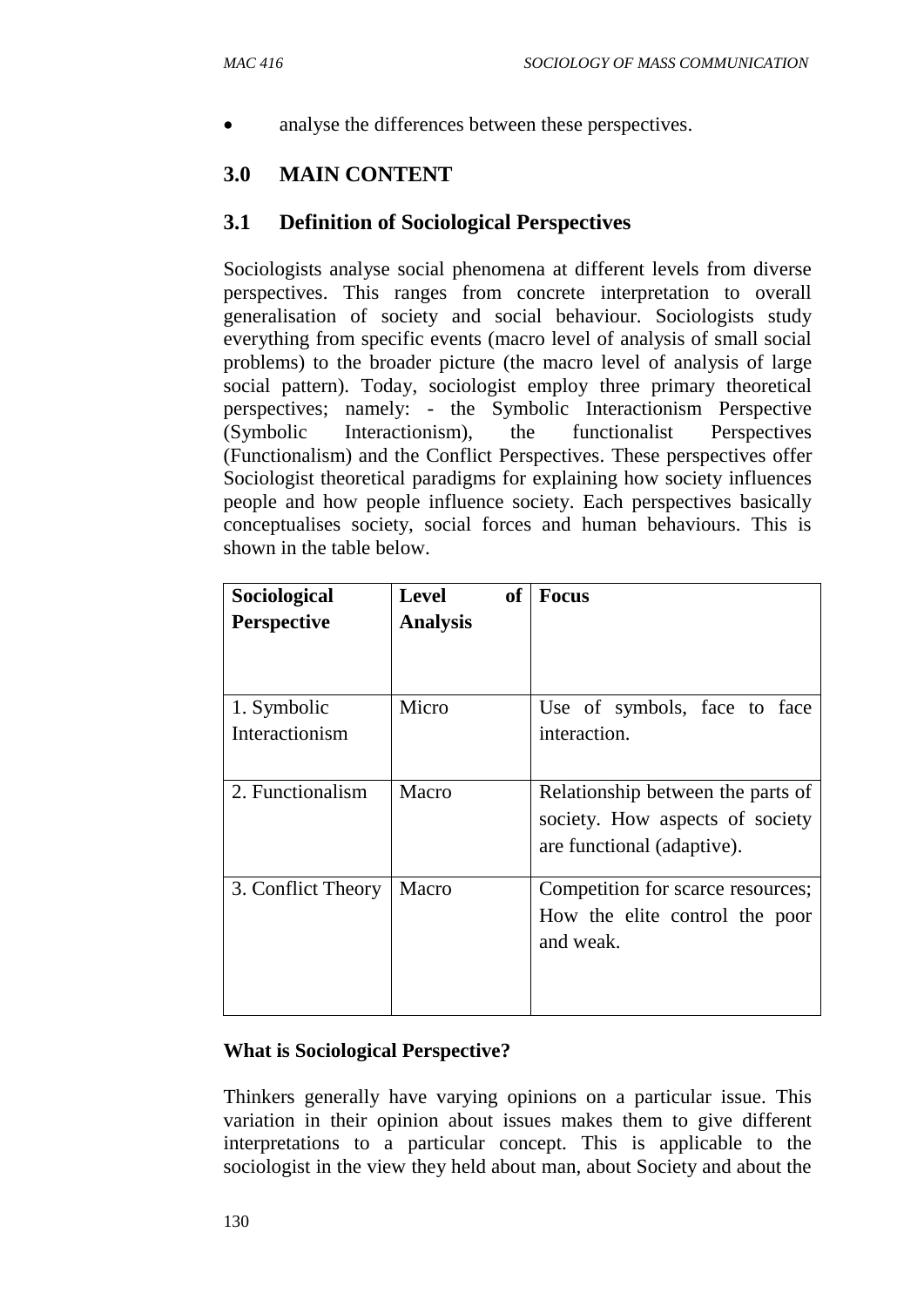interaction between the two. The position adopted by each group of thinkers to view the society determines how they interpret it and what they regarded as being the most important aspects of social life. This position from which the study is approached is what is called perspective.

Therefore, perspective is defined as "a frame of reference, a series of working rules by which a person is able to make sense of complex and puzzling phenomena". This phenomenon refers to the social life. To take a particular position towards its study, one must make a set of assumptions on which analysis can be based. This basically includes ideas about the nature of human beings, of society and of the interaction between the individuals and society.

"Sociological Perspective" therefore "is the frame of reference, a set of working rules by which sociologists make sense of complex and puzzling social issues."

#### **SELF ASSESSMENT EXERCISE**

Attempt your own definition of Sociological Perspective.

#### **3.2 Types of Sociological Perspective**

Sociological perspective is of three types

- 1. Functionalism
- 2. Symbolic interactionism
- 3. Action and conflict

#### **3.2.1 Functionalism**

Functionalism is a sociological perspective that falls under the consensus model which sees society as a system. This means that society is made up of a set of interconnected parts which together form a whole. According to functionalists, the basic unit of analysis is society and the various parts that make up the society are understood purely with regards to their relationship to the whole. The society in the view of early sociologists is like an organism like human body with several important parts that work together harmoniously towards the survival and maintenance of the organism (human) being. Therefore, to understand any part of the society is to analyse its relationship with other parts and essentially its contribution to the maintenance of the society.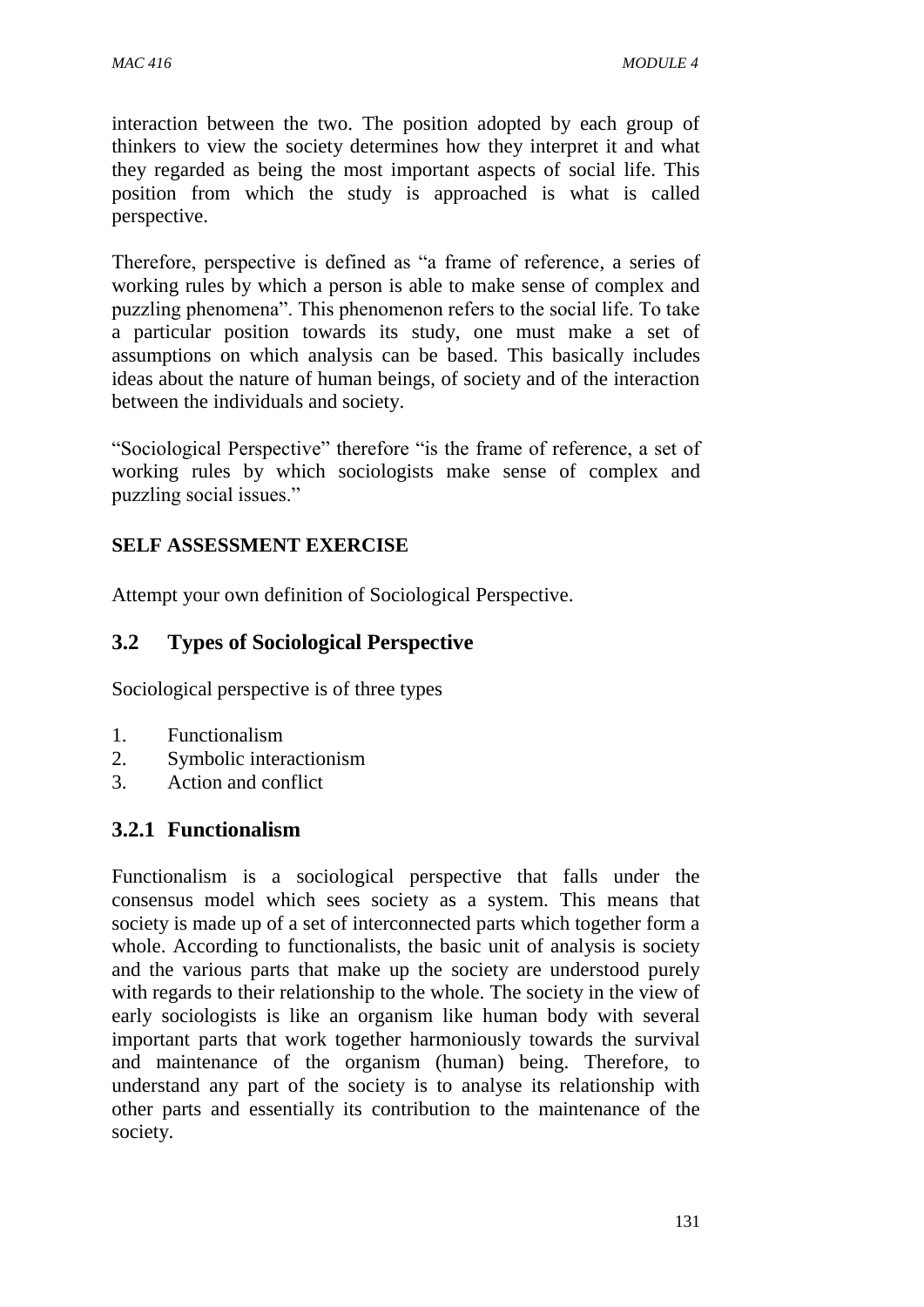Functionalist argue further that just as human body has some basic needs that must be satisfied for it to survive, so also does society has its own basic needs that must be met if it must continue to exist. Based on this knowledge, social institutions such as the family, religion, polity, education and economy are seen as indispensable part of the social system rather than an isolated unit.

#### **3.2.1.1Functional Prerequisites of Society**

The basic needs or those necessary conditions of existence of society are referred to as the functional prerequisite of society. Several approaches have been used to identify what these functional prerequisites of society are that cut across all societies. Some argue that all societies have some form or other of social stratification; others are of the opinion that the family is found in every society. The assumption here is that the existing institutional arrangements such as family and social stratification meet the needs that are common to all the societies. The functional prerequisites here are

- a. The need to device a mechanism, to ensure that social positions are adequately and appropriately filled by motivated persons.
- b. There is the need to device a mechanism for the reproduction and socialisation of new members of society for its renewal and continuity. (Haralambos and Holborn, 2000).

Another approach to identify the functional prerequisites is woven round an analysis of factors that threaten the continued existence of society such as apathy, assimilation, extinction of members or what Horbbes (1651) described as "war of all against all". In this regard, Levy (1952) is of the opinion that for a society to survive, it must create means of preventing these events from occurring such as a system of social reproduction, role differentiation and assignment, as well as, a system of goals and reward to motivate members of society to want to perform their assigned tasks and responsibilities. These means of securing the continued existence of society themselves form some of the basic needs that should be met.

A third approach is also used for identifying these prerequisites. In this case, the issue of deducing from an abstract model of the social system becomes more relevant and the functional prerequisites are more largely inferred than identified. Since it is assumed that society is a system for example, the basic requirement for its survival would include a minimum level of integration between its constituent parts as well as, some level of mutual compatibility of the parts. (Haralambos and Holborn, 2000). In such approach, religion is seen to be the vital part of society, which meets the functional part of society, which meets the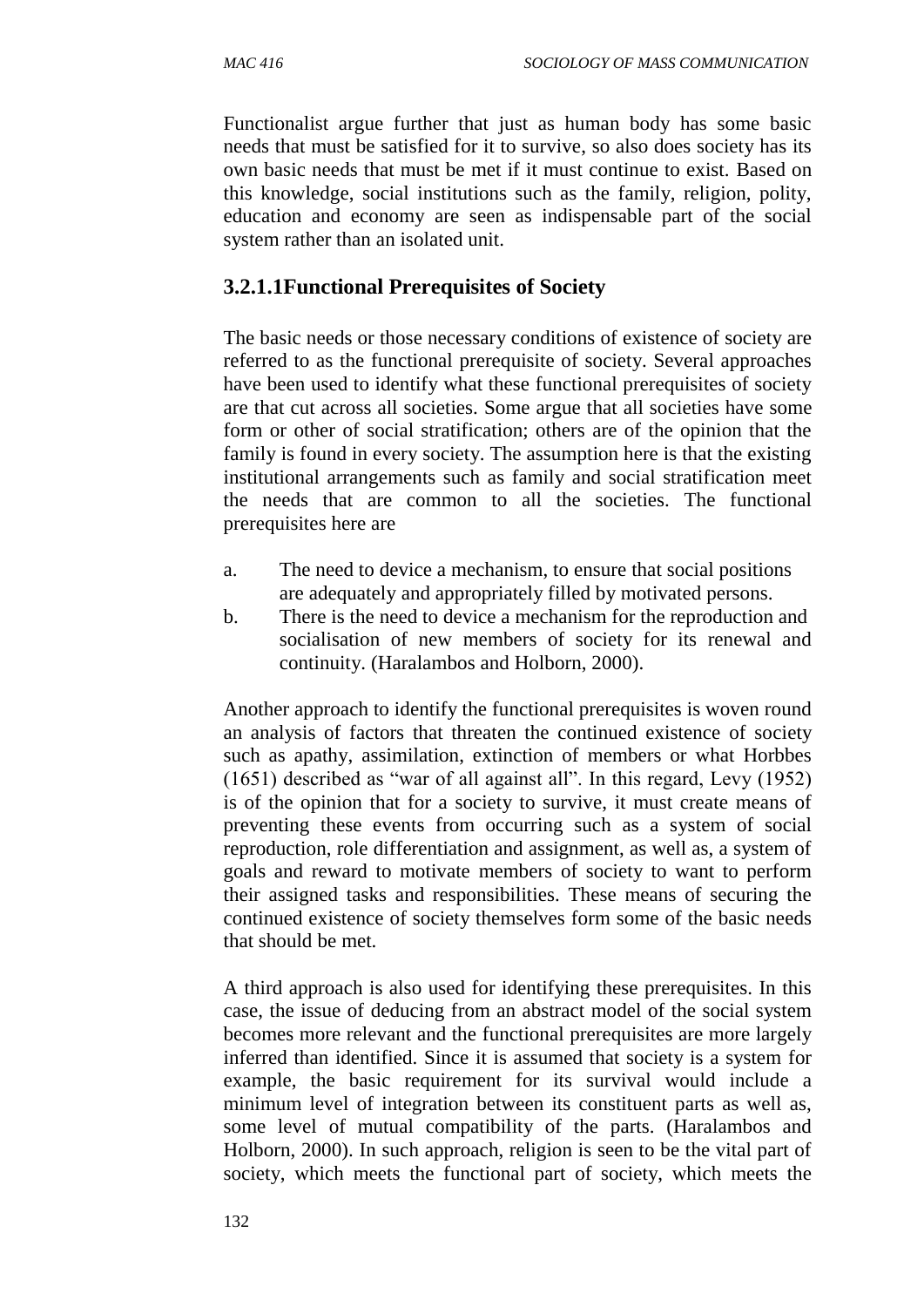functional needs of social integration and cohesion through the inculcation of the social norms and values of society among its members.

## **3.2.1.2The Concept of Function**

"Function" in functionalist analysis refers to "the contribution of the part to the whole". This means the significant role played by a given part of the society. Therefore, the function of the family can be said to be the continued existence of society through reproduction and socialisation of new members. The religion on the other hand does the integration of the society through the imparting of common values. As long as these social institutions perform their role adequately, they remain functional. However, any deviation from the excepted roles of maintaining the society in a cohesive and harmonious state would make them dysfunctional.

# **3.2.1.3Presuppositions and Assumptions**

Parson (1955) gave seven assumptions that guides structural functionalism. These are:

- 1. "Systems have property of order and interdependence of parts;
- 2. Systems tend towards self-maintaining order, or equilibrium.
- 3. The system may be static or involved in an ordered process of change.
- 4. The nature of one part of the system has an impact on the form that the other parts can take.
- 5. System maintains boundaries with the environment.
- 6. Allocation and integration are two fundamental processes necessary for a given state of equilibrium of a system; and
- 7. System tends towards self-maintenance of boundaries and of the relationships of parts to the whole, control of environmental variation and control of tendencies to change the system from within." (Parsons cited in Ritzer, 1996:240)

#### **3.2.1.4Value Consensus**

The analysis of Functionalists concerned itself majorly with the main question of how social system is maintained. This focus has streamlined the functionalist's search for answers to value consensus (a collective conscience comprising common values, norms, beliefs and sentiment which if not present would make social solidarity and cohesion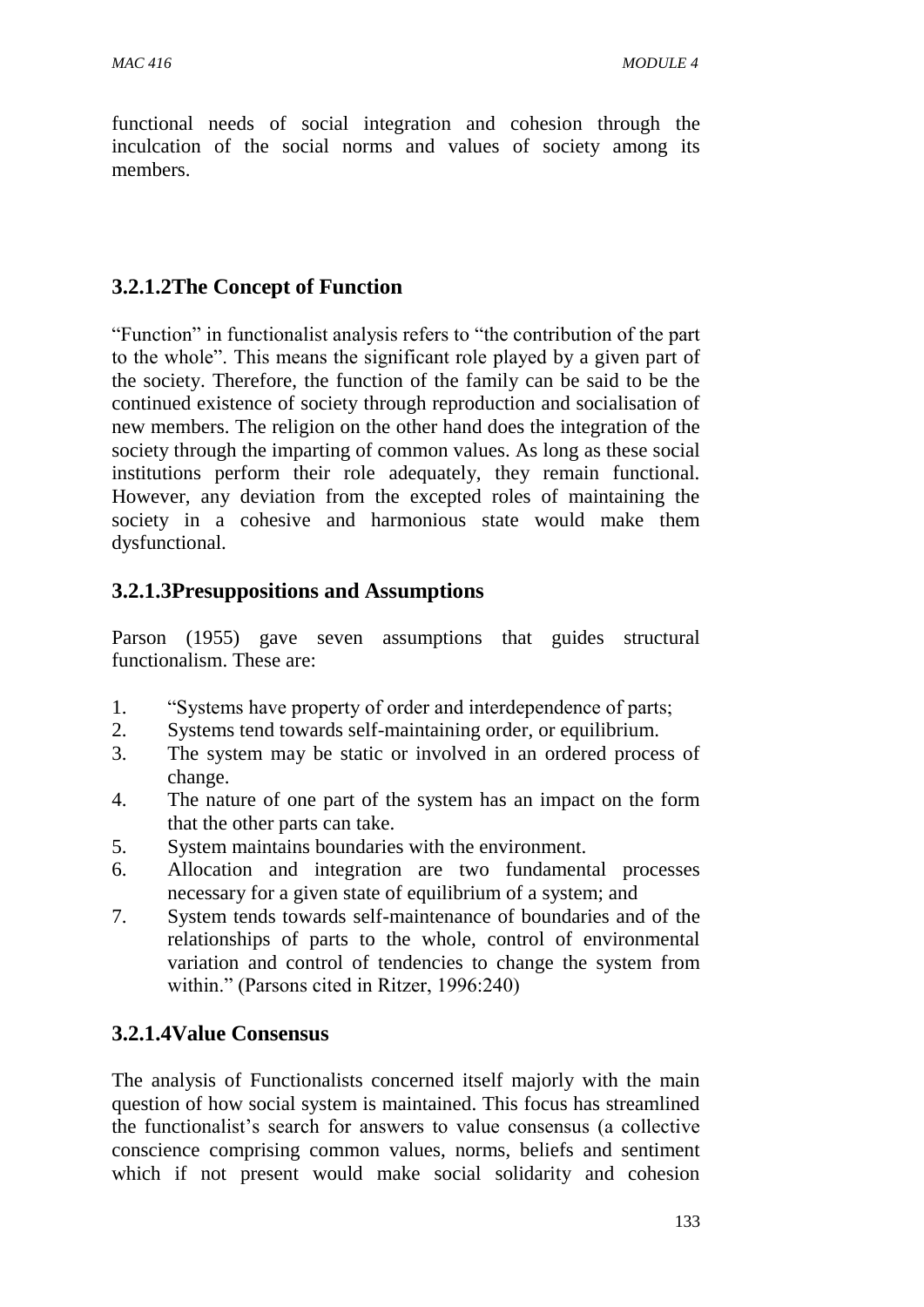impossible).

Value consensus therefore, is from the fundamental integrating principle that joins the various parts of society together. Social order will be maintained if members shared and remain committed to the same norms and values. Compared to those that all groups share in common, differences of interests are considered as of minor and secondary importance.

#### **3.2.2 Symbolic Interactionism**

Symbolic interactionism has its beginning in the development of sociological theory which follows the publication of G. H. Mead's in 1934/1962. Mead and others with his view argue that human beings are unique in their ability to use symbolic communicating (use of ideas and concepts as distinct from mere gesture) in their social interactions. In this respect, language, which represents the symbol system in use, reflects certain generally accepted symbols or structures, which equally shows universal orders within the human mind. Communication is an expression or exchange of these symbols and the tasks of the interactionist are to discover or uncover the nature of these patterns of exchange (Ritzer, 1996).

Mead is of the opinion that through language, humans are able to:

- 1. Organise and store up schemata of impressions and understandings of the social and physical world.
- 2. Transmit same to others who share the same language form and
- 3. Apply same to new situations, perceptions or symbolic communications received from others, and in the process create new forms of understanding of such signals. (Meighan, 1986).

Being able to choose from a range of available response option that has developed over time in the mind of the individuals help to free them from the determining and constraining forces of nature. Due to the increasing consciousness, the individual becomes an active subject to the direct impact of eternal stimuli for he can delay his response to such stimuli, anticipate and weigh their significance and the consequences against certain actions towards them before he makes a final approach (Hargreaves 1972). The individual is now an active participant in his social world acting and being acted upon within and toward situations.

Caution about the individuals' all time awareness of the processes that make up their social interaction is however needed. The extent of such awareness can be argued and the social observer is mandated to be alert not only to the overt intentions and understanding of his subjects but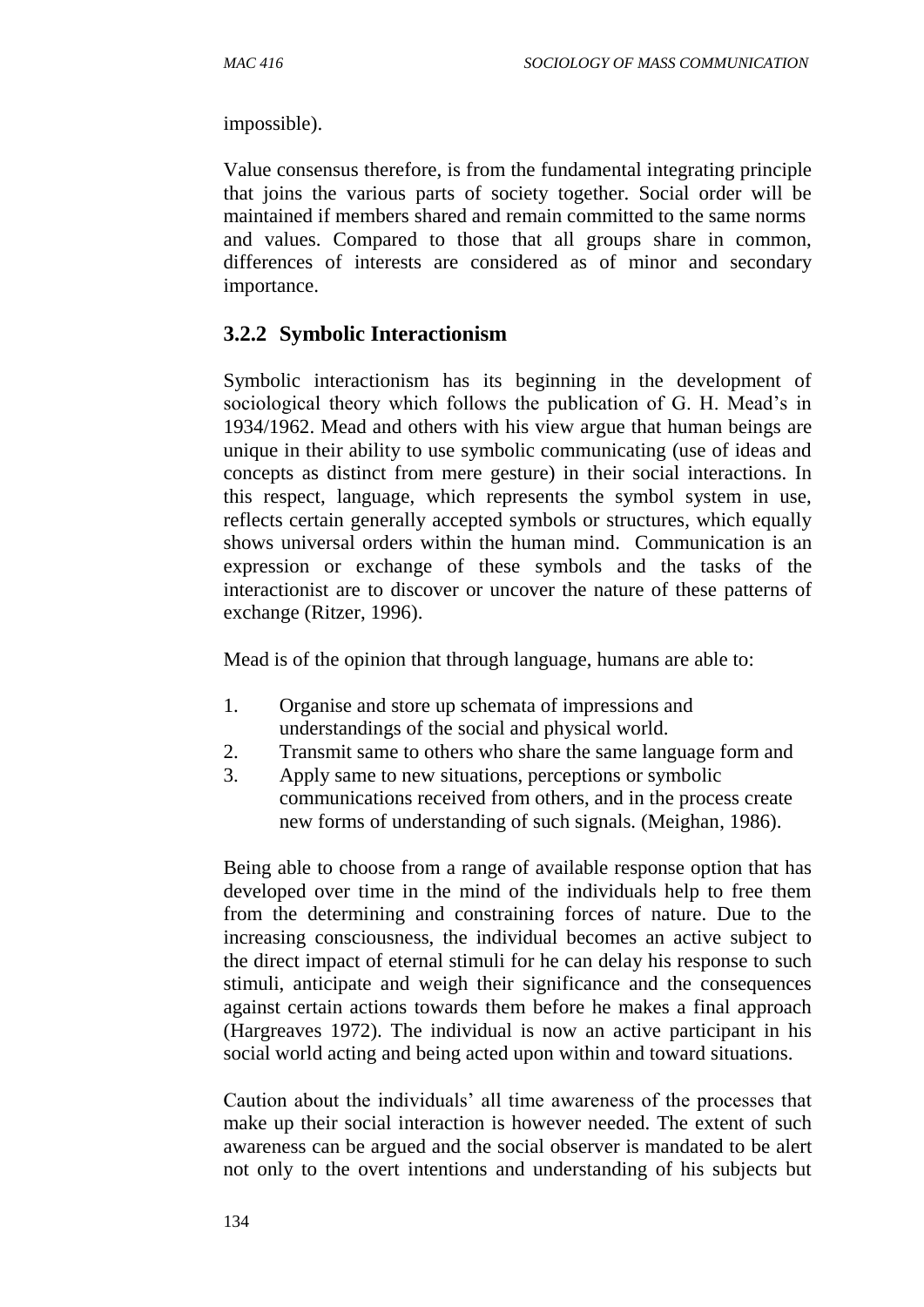also to the outcomes of unexpected and unintended actions that are within the observed interaction.

# **3.2.2.1Basic Principles of Symbolic Interactionism**

The basic principles of symbolic interactionism were listed by a host of its adherents. These have been summarised by Ritzer (1996) into seven distinct but interrelated principles of the theory. They are:

- 1. Human beings, unlike lower animals, are endowed with the capacity for thought.
- 2. The capacity for thought is shaped by social interaction.
- 3. In social interaction people learn the meanings and the symbols that allow them to exercise their distinctively human capacity for thought.
- 4. Meanings and symbols allow people to carry on distinctively human action and interaction.
- 5. People are able to modify or alter the meanings and symbols that they use in action and interaction on the basis of their interpretation of the situation.
- 6. People are able to make the modification and alterations because in part, of their ability to interact with themselves which allows them to examine possible course of action, assess their relative advantages and disadvantages, and then choose one.
- 7. The intertwined patterns of action and interactions make up groups and societies. (Ritzer, 1996: 347).

## **3.2.2.2The Method and its Impact on the Study of Mass Communication**

Most of symbolic interactionists' methods involve the struggle to understand the meaning of events for people in particular situations, with emphasis being placed on the participants' interpretation of reality (Ritzer 1996). From the perspective of social action, meaning is placed where the symbolic interactionists seek meaning. This approach is conceived along the line familiar enough to social anthropologists who are equally concerned with the ways in which the social world is organised by the members (Burgess, 1984b). The connection between symbolic interactionism and ethnographers is that the symbolic interactionists are primarily interested in the cultural patterns and behaviour of the group and, in particular, the members' perception of the world in which they operate. This is the focus of mass communication. It is interested in the cultural pattern of the society and tailors its programmes to suit this culture while at the same time transmitting other cultural values of certain similarities.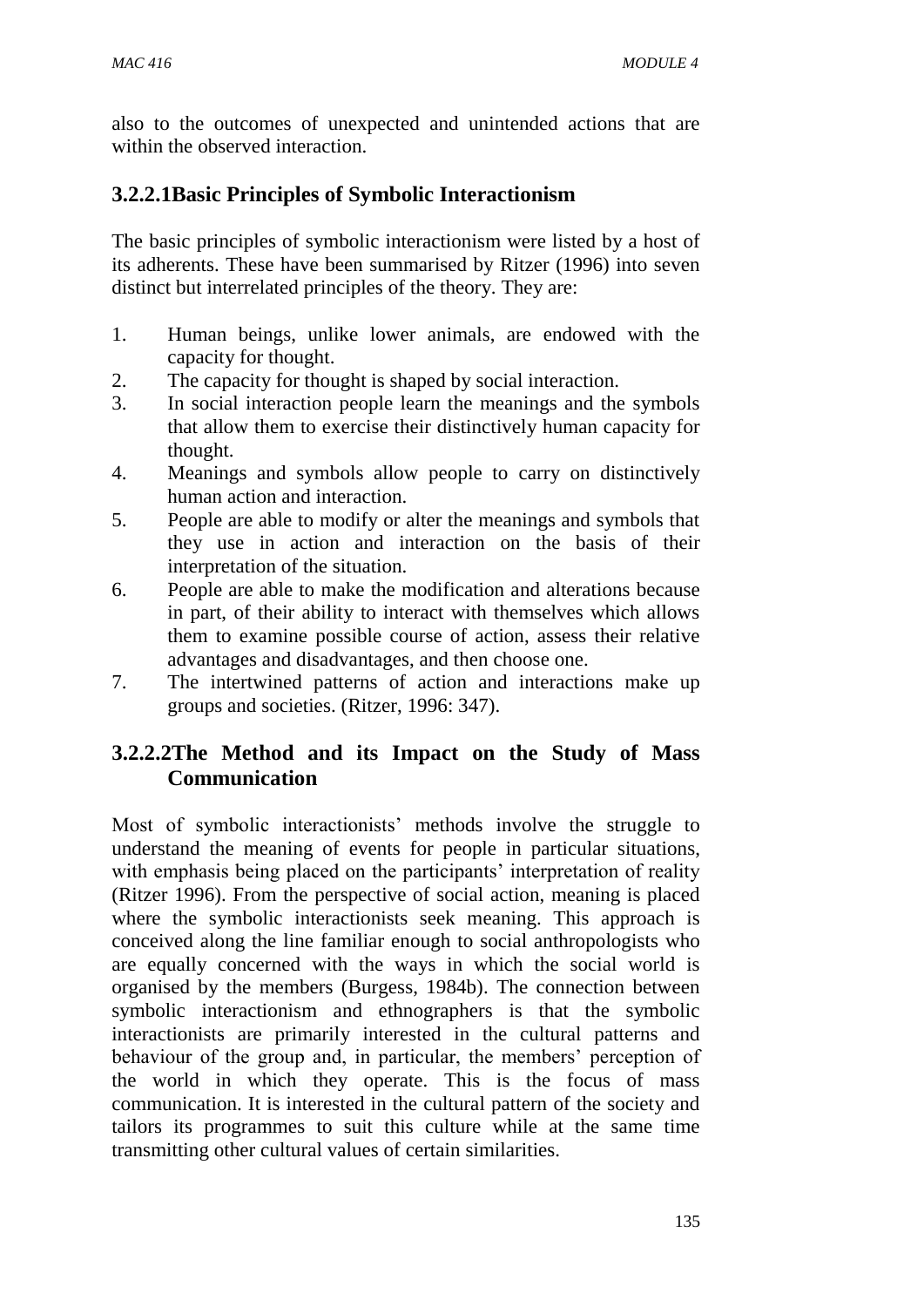#### **3.2.2.3Symbolic Interactionism Assumptions**

In spite of it obvious subjective nature, symbolic interactionism is guided by a set of assumptions which gave a hint about its objectivity as well. It may be useful to look again here at the claim made for the method in this area. Wilcox (1982) has pointed out some of the fundamental precepts, which guide this type of inquiry.

- 1. Set aside one's own preconception or stereotypes about what is going on and they explore the setting as it is perceived and constructed by its members.
- 2. Try and make the familiar strange "to assume that which seems common place is nonetheless extraordinary and to question why it exists or take place as it does or why something else foes not".
- 3. In order to understand why things take place as they do, one must view the relationship between the setting and its context.
- 4. Establish, maintain and develop relationship with the subjects of study in order to ensure the constant flow of data.
- 5. Remain in the field long enough to note regularities and irregularities and interpret them with confidence.

#### **SELF ASSESSMENT EXERCISE**

Highlight the basic principles of symbolic interactionism.

#### **3.2.3 Conflict Perspective**

In the previous discussion of sociological theories be it at functionalism (macro-level) or micro-level (symbolic interactionism), a common assumption is that the social arrangement and interactional situations which govern social reality are a product of the people involved. They existence of social arrangement and some interactional, social situation that seem to favour some groups more than other is never questioned. Social inequalities in terms of access to and ability to use and control resources in society are accepted as given and unproblematic (Meighan, 1986). Even at that, conservative functionalists accept that social groups can have differences of interest resulting in conflict as a valid and necessary part of social discourse though they undermine the significance of such conflict in disputing the social order.

The failure of both consensus and action perspective to provide satisfactory answers to the question of inequitable distribution of resources or exploitative relationships preventing the society, makes it necessary to come up with an alternative theory of how to societies hold together and develop as way of showing how order and coherence in society are founded on conflict and the domination of some over others. This new theory comes up from Karl Marx writings. The theory breaks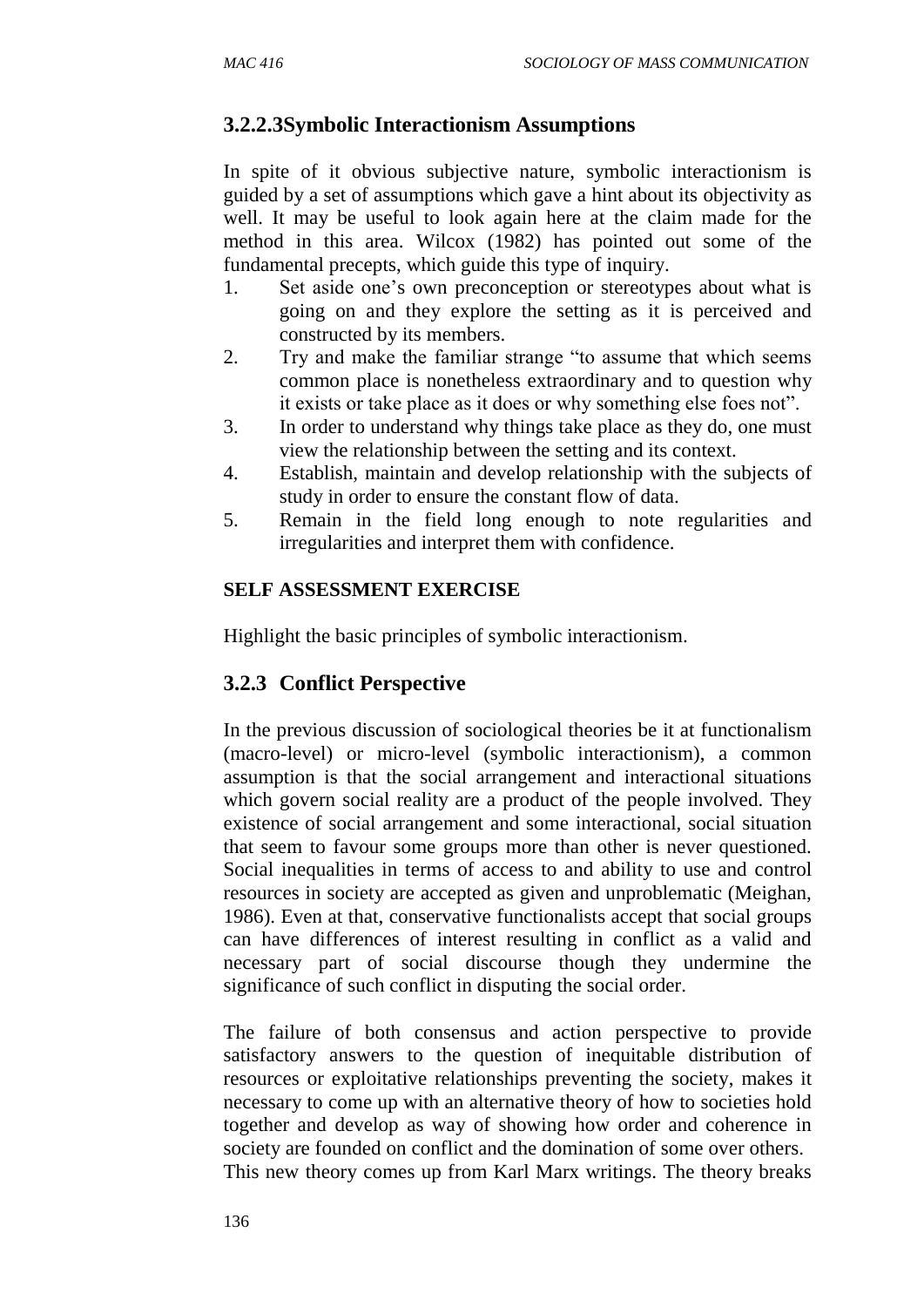with the Durkheimian view of the primary society over the individual by focusing on the notion of power as the mediating factor in its concept of binary opposition and further opened the door to a number of other theories especially in those areas where the concept of binary opposition and the notion of power gave support. In the view of the Marx, the basic aspect of social order is to be found in the concept of binary opposition. Social order is achieved through a continual process of disputed interaction between men, of sectional struggles and of the imposition of order by those who win power (Meighan, 1986). Going by the Marxian Binary model, the conflict theorists demonstrate that though the 'haves' and 'have nots or those who own the means of production and the forces of production are binary opposites, the notion of power mediates between each pair of opposites. This mediation occurs at two levels:

- (i) It empowers certain individuals within a group to shape, direct and define the rules governing the conduct of the group members as a way of managing intra-group conflict and maintaining order.
- (ii) It enables one group of people to successfully overcome opposition from other groups or even other individuals.

This way, all social arrangements governing the interrelationship between individual's action and the structure of the society and all interaction situations are therefore subjected to a pervasive Hegelian dialectical analysis.

There are many varieties of the conflict perspective within sociology as pointed out by Haralambos and Holborn (2000). They are united in the following ways:

- (i) View society as a whole
- (ii) Adopt a structural approach.
- (iii) Use the notion of the existence of different groups that have different interests in the society resulting in conflict.
- (iv) They submit that social arrangements will tend to favour some groups at the expense of others.

Just as it is with functionalists, the conflict theorists also inclined themselves towards the study of social structures and institutions.

As pointed out by Ritzer (1996) however, conflict theory represents majority a series of contentions that often contradict the views of the functionalists about social reality.

Several varieties of conflict theories thus exist, but the focus here will be only on three of such names; Marxism, Neo-Marxism and Feminism.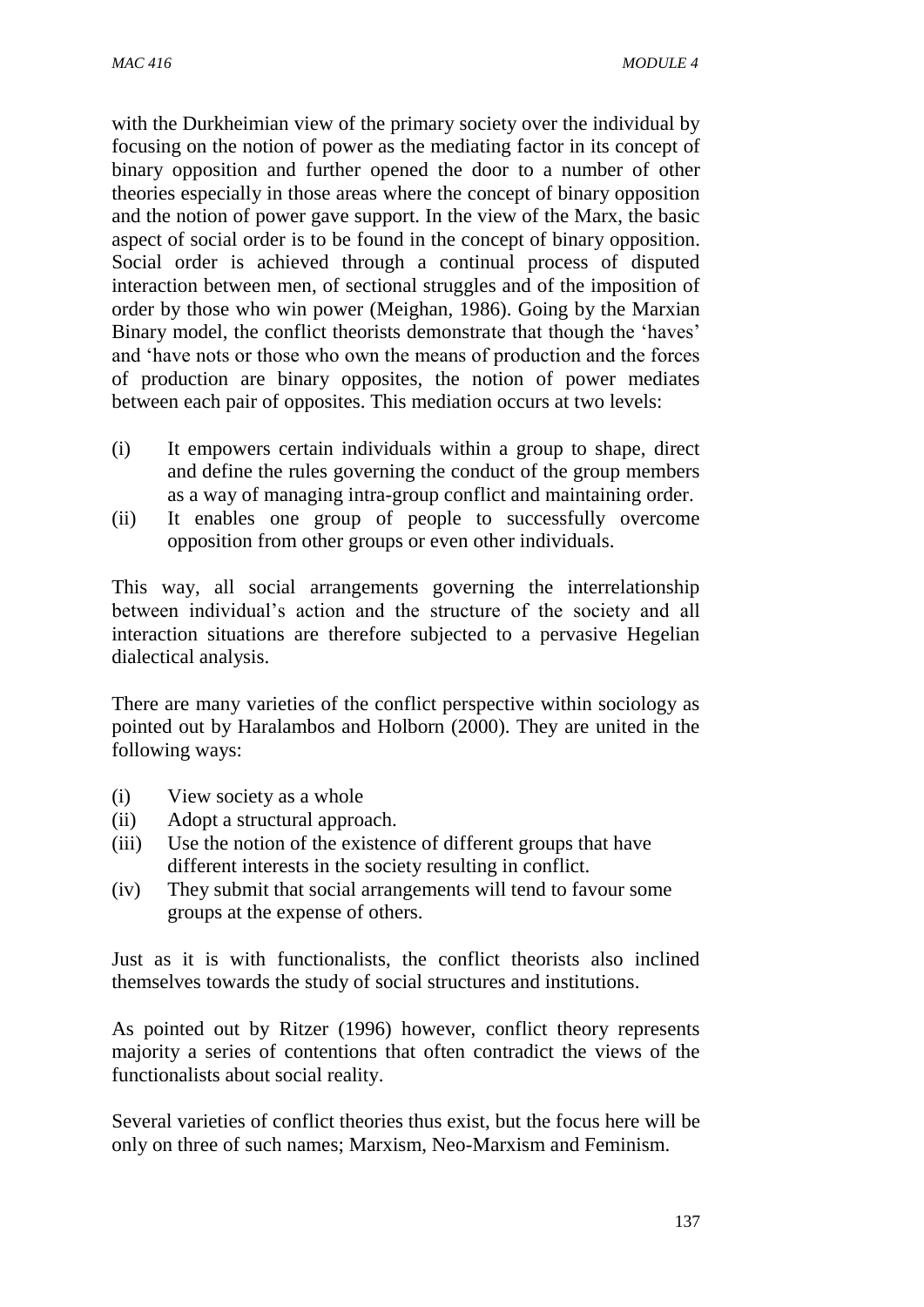#### **3.2.3.4Marxism**

Marxism is named after its founder, Karl Marx, a German born philosopher, economist and sociologist. As a theory, Marxism started from the simple observation that human survival depends on the production of food and material objects. People enter into social relationships with each other in this production process. Production is therefore a social enterprise involving individuals forming certain association and affiliations from which they derive the benefits of collective effort (Meigham, 1986). This production however, involves a technical aspect known in the Marxian parlance as the forces of production, which refers to the scientific knowledge, raw materials, implements and the entire technology used in the process of production (Haralambos and Holborn, 2000). In this sense, every major stage in the development of the forces of production is characterised by a particular form of social relationship of production.

The forces of production and social relationships that characterised them together form the economic basis of society which the Marxist regards as infrastructure. The other institutional aspects of society such as the legal, political, educational and the belief and value system that are determined by economic factors form what Marxist called super structure. These two parts (infrastructure and superstructure) are interdependent to the extent that a major change in infrastructure will result in a corresponding changes in the superstructure (Haralambos and Holborn, 2000).

In the opinion of Marx, all historical societies are characterised by basic contradictions that make it difficult for them to survive forever in their existing forms. These contradictions as noted by Haralambos and Holborn (2000):

involve the exploitation of one social group by another: in feudal society, lords exploit their serfs, in capitalist society, employers exploit their employees. This creates a fundamental conflict of interest between social groups, since one gains at the expense of another. This conflict of interest must ultimately be resolved since a social system containing such contradictions cannot survive unchanged.

Two views of Marx need discussion at this stage. The first is his perception of people as being both the producers and product of history. The second has to do with his view subjecting human history to a pervasive Hegelian dialectical analysis. These views are discussed briefly below: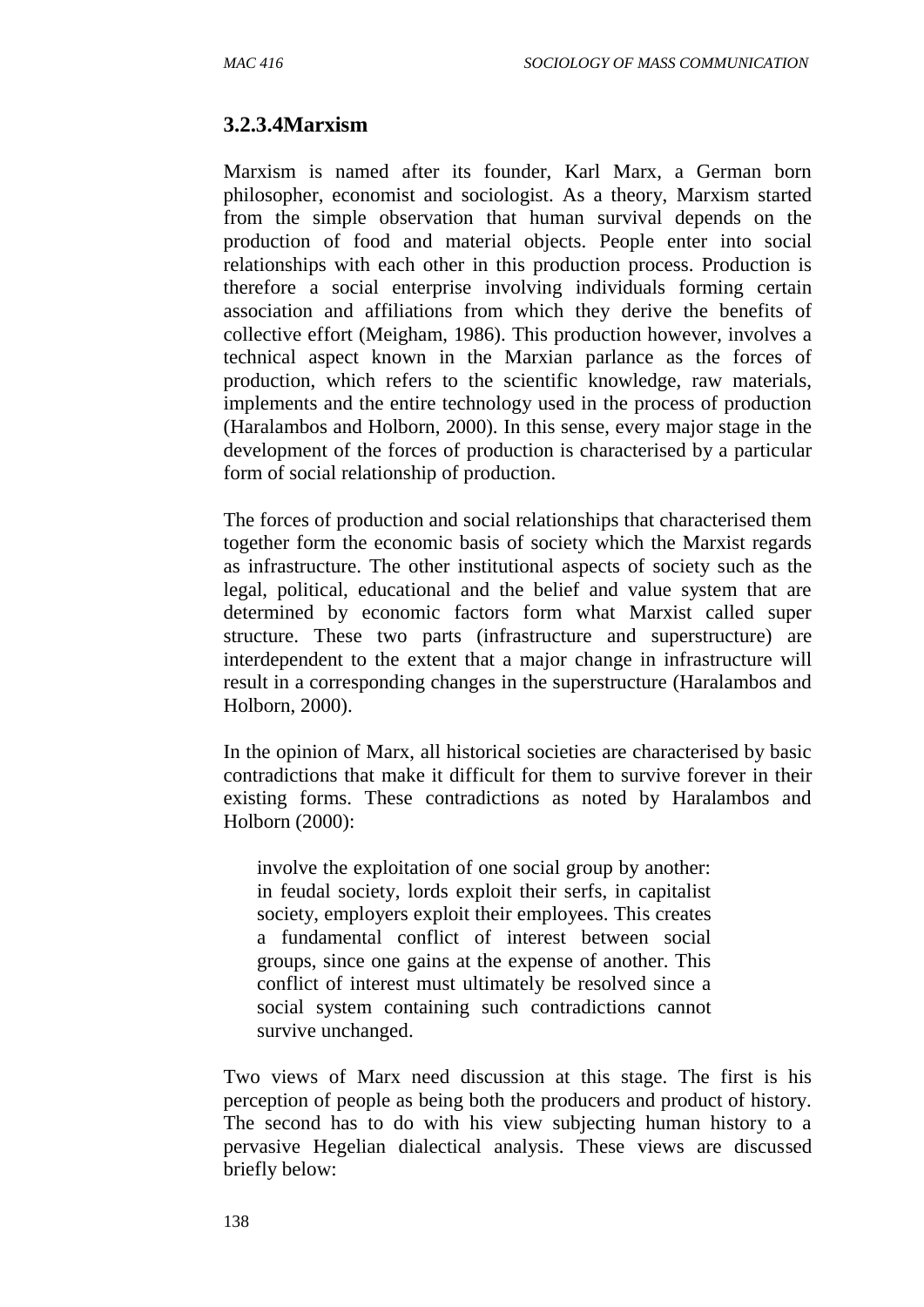# **3.2.3.4.1Marx's Historical Perspective**

Here, people are both a product and producer of society. They are the architect of society and themselves by their own very action. History, by this, becomes a process of self-creation. In the same vein, people are shaped and moulded by the same social relationships and systems of thought that they helped to bring about through their actions and reactions. This calls for historical perspectives that help to unearth the process through which humanity both produces and is produced by social reality. (Haralambos and Holborn, 2000)

The Marxian theory sees society as a whole and the various part as interdependent and influencing one another. These parts can therefore, be understood from the perspective of their mutual effect.

## **3.2.3.4.2Marx's Dialectical Materialism**

The Marxian view of history is based on dialectic which represents a struggle of opposites and a conflict of contradictions. Conflict therefore becomes the source of change and the prime mover of the dialectical process is to be found in the concept of binary opposition. In effect, the prime mover is the struggle or conflict between two binary oppositions. The struggle or conflict between two binary opposites escalates in intensity leading to a collision which also paves the way for the emergence of a new set of forces at a level of development (Haralambos and Holborn, 2000).

The idea of dialectical change came from Hegelian dialectical analysis. In Hegel's view, social change finds its basis in conflict between incompatible ideas. Contrarily, Marks placed emphasis on the economic system as a way of rejecting the priority Hegel accorded to ideas. Haralambos and Holborn (2000), further explain that it is in contradiction and conflict in the economic system that the major dynamic for social change lies". This is what earned Marx's view the name dialectical materialism.

#### **3.2.3.5Neo-Marxism**

This is the second variety of the conflict perspectives. Neo-Marxism is a term applied to a variety of sociological theories whose critical approach reflects the idea of Marx. Marx has given a profound influence on a number of other theorists who profess to be operating within the guideline laid down by Marx's original work. However, it is not always the case that these theorists who applied Marx method shared Marx assumption. This was rightly noted by Ritzer (1996). In drawing this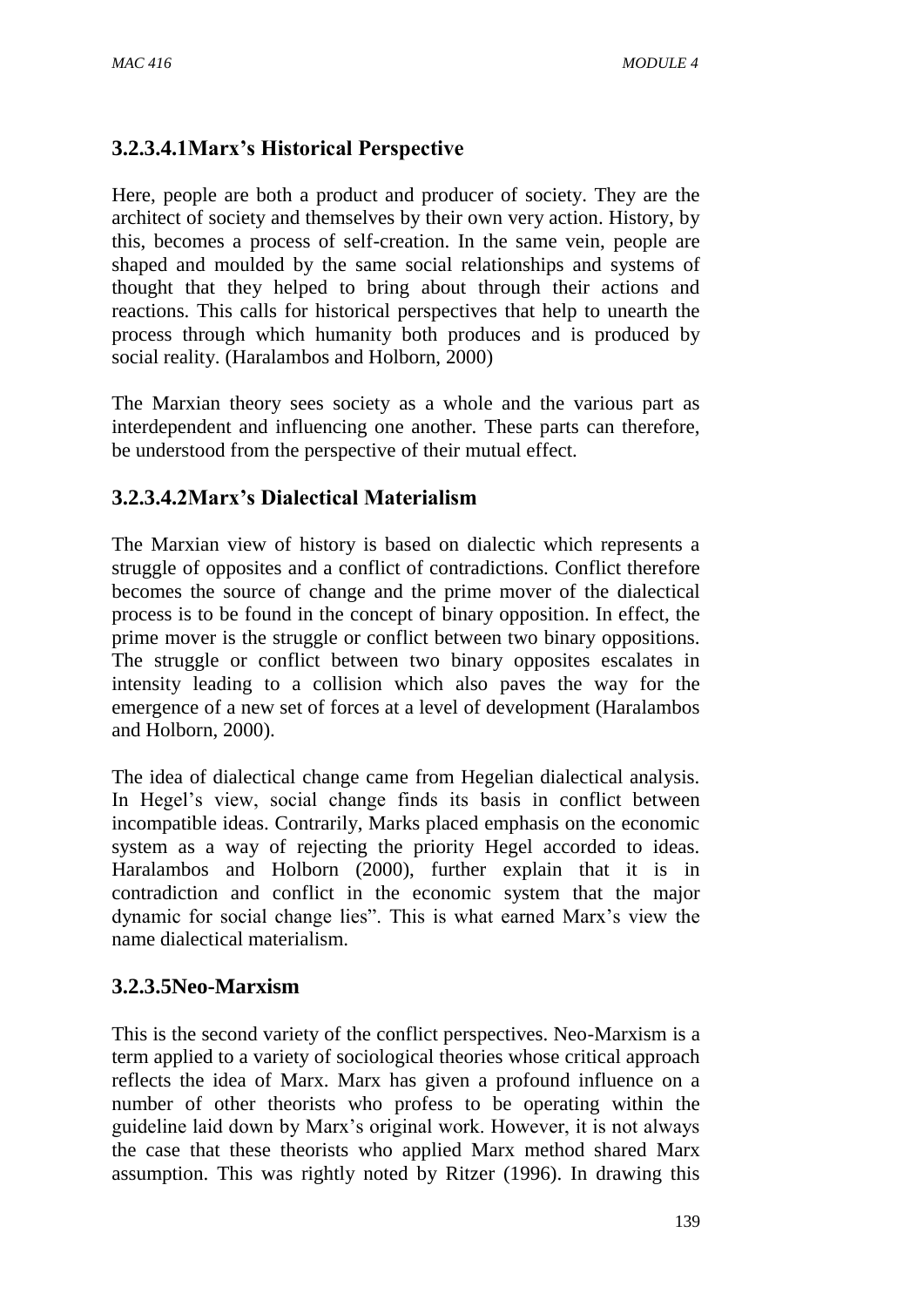distinction, Ritzer (1996) has attempted to weigh the various types of Neo-Marxist theories with the respective concerns in sociological analysis. We will be looking at these three – economic determinism, Hegelian Marxist and critical theorist briefly.

# **1. Economic Determinism**

The economic determinists based their argument on Marx's insistence on the paramount importance of the economic system in exerting the primary influence on other aspects of society. Such that economic factors determine all other sectors of the society such as religion, politics, value system and education, Marxism is interpreted in terms of economic determination. Economic determinism became prominent in the period 1889 – 1914, at a time when market capitalism had its booms and busts, which led to predictions about its imminent collapse (Ritzer, 1996). Followers of this interpretation argued that the collapse of capitalism was inevitable because of the contradictions that interplay within its economic structures. The class struggle between workers and capitalist class is expected to lead to an inevitable overthrow of capitalism and the emergence of socialism.

It was this last point that Ritzer took up as it looks to circumvent the Marxian dialectic by undermining the significance of human thought and action. The whole imagery of the class struggle is about actors who are constrained by the economic structures of capitalism into a series of action.

#### **2. Hegelian Marxism**

The apparent contradictions between economic determinism and Marx's thought referred to above gave rise to a number of other varieties of Marxian theory. One of such is the Hegelian Marxism which calls for a return to the Hegelian roots of Mark theory as a way of complementing the strength of early Marxists' objectivity with a subjective orientation. The concern here is to restore the dialectic between the subjective and the objective aspect of social life (Ritzer, 1996).

Notable thinkers in this group are George Lukas and Antonio Gramsci. Both are typical of a group which would:

- (i) Openly reject the economic determinism of the Marxian theory but still use something of its analytical method.
- (ii) Attempt to re-establish the dialectic between the objective and subjective aspects of social life by focusing on collective ideas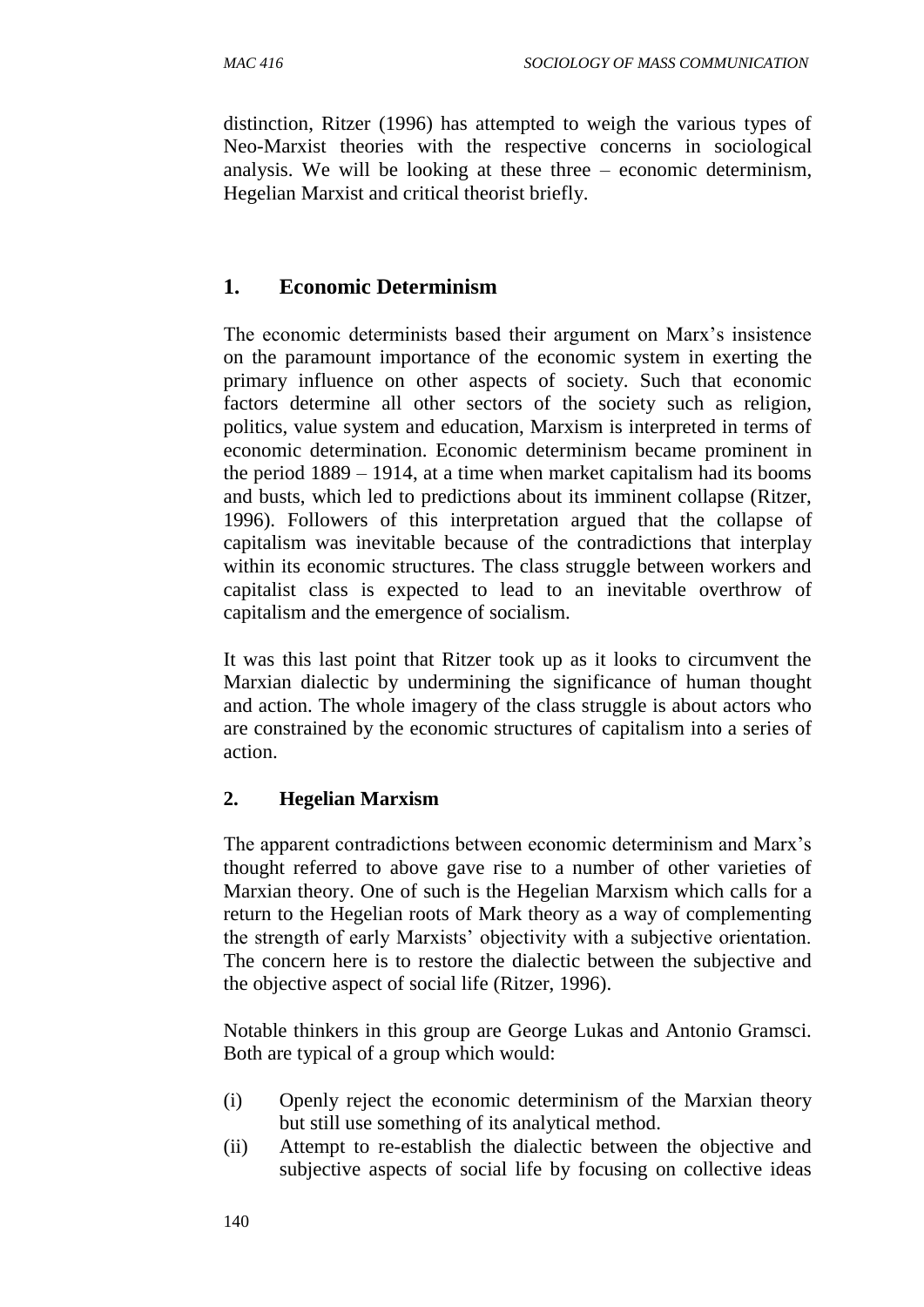rather than on social structure.

Gramsci's central concept of Hegemony which he defined as cultural leadership exercised by the ruling class is negotiated rather than attained through coercion. Therefore, it is not enough to gain control of the economic structure and the state apparatus, equally it is important to gain cultural leadership over the rest of the society. (Ritzer, 1996; Haralambos and Holborn, 2000).

#### **3. Critical Theory**

The critical theory consists mainly of criticism of various aspects of social and intellectual life ranging from the economic determinism of Marxism theory from which it draws its inspiration, scientism of the discipline of sociology, the cultural repression of the individual in modern society, to the absolutism of the positivist methodology (Ritzer, 1996).

This theory was developed by a group of German Neo-Marxist notably, Horkheimer, Adorno and Marcuse of the Institute of Social Research in Franfort. The main contribution of this theory is in its efforts to steer Marxian theory in a subjective direction at both individual and cultural levels. At the cultural level, they argue that the economic determinants have over emphasised the prominence of economic structures at the expense of other aspect of social reality such as culture. While at the individual level, they are concerned with actors and their consciousness as well as what happens to them in the modern world (Ritzer, 1996).

A second aspect of the critical theorists' main contribution lies in their dialectical approach, which emphasises the importance of social totality. The notion of social totality is that "no partial aspect of social life and no isolated phenomenon may be comprehended unless it is related to the historical whole, to the social structure conceived as a global entity". This approach rejects a focus on a simple aspect of social life outside of its broader context such that promoted by the economic determinists.

#### **SELF- ASSESSMENT EXERCISE**

Briefly discuss the view point of Marxism.

# **3.2.3.3Feminism**

This is another brand of the conflict perspective. It is described as "that system of general ideas designed to describe and explain human social experiences from a women-centred vantage point. (Ritzer, 1996) Different versions of feminism exist but both shared common elements Ritzer (1996), mentioned three questions that govern and unite all the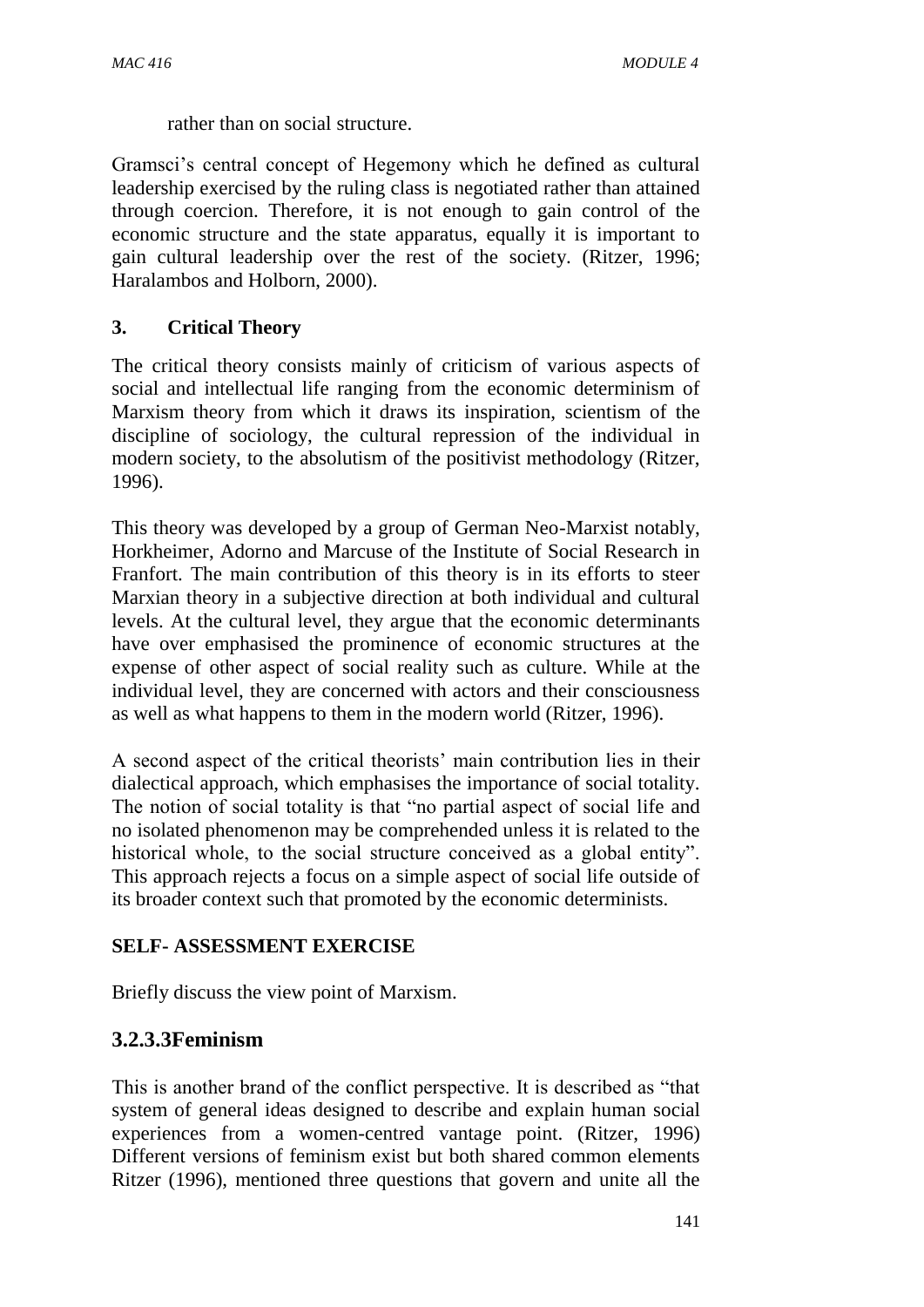varieties of contemporary feminist theory:

- (i) "The descriptive question and what about women?"
- (ii) "The explanatory question, why then is all this as it is?"
- (iii) "The qualifying questions, what about the differences among women?"

Adopting a response pattern to the first of the three question (and what about the women?) Ritzer further categorises feminist theory into four as follows:

- 1. **Gender difference: -** This category emphasises the difference between men and women in terms of their location, in and experience of, most situations.
- 2. **Gender Inequality: -** This category stresses that women's Location in most situations is not only different from that of men, but it is also less privileged and unequal.
- 4. **Gender Oppression:-** This category promotes the view that women are, in addition to being different from and unequal to, oppressed and actively restrained, subjugated, moulded as well as, used and abused by men.
- 5. **Third Wave Feminism: -** The fourth category argues that women's experience of difference, inequality and oppression varies by their social location.

Feminists are concerned with the divisions within society, but they differ from Marxist in the way they explain these divisions. Marxist focuses on class differences, Feminist focus on the major division as being existed between men and women (Haralambos and Holborn, 2000). They like the Marxist are of the view that society is characterised by exploitation, they differ in terms of the exploitation they are concerned with. Marxists emphasise exploitation of working class by ruling class, feminists emphasis exploitation of women by men as the most important source of exploitation. They therefore describe contemporary society as patriarchal, a man's world in which women are dominated and relegated to lower status position, poor-paid jobs and restriction to political power.

The main objective of these varieties of feminism therefore, is to put an end to men's dominance and rid the society of male chauvinism and its resultant and unjust exploitation of women.

#### **SELF-ASSESSMENT EXERCISE**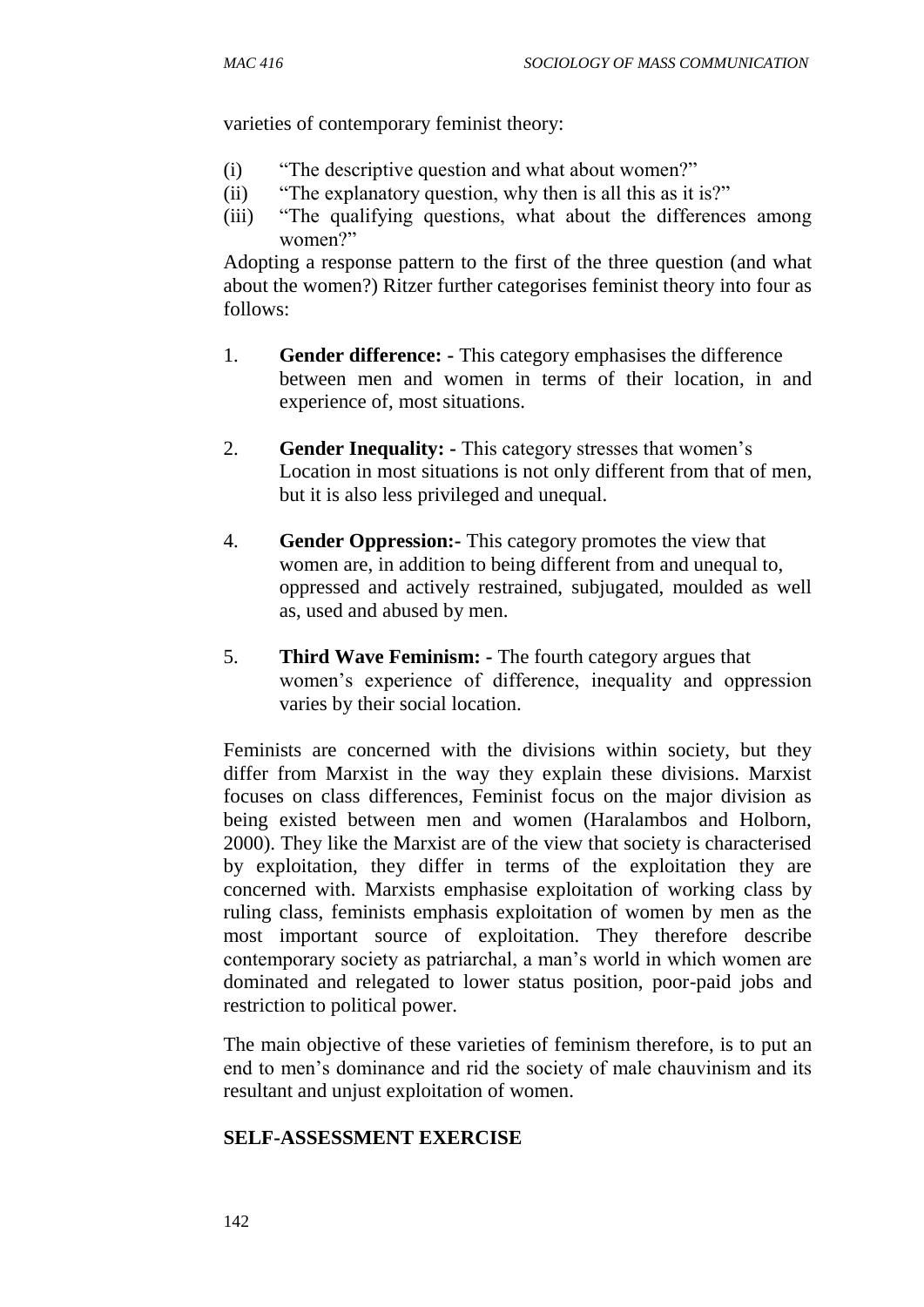Explain briefly the main concern of Feminism.

# **3.3 Conflict Theory and Mass Communication**

The application of the conflict theory to mass communication can be seen from two main viewpoints – Economic and Political and Cultural perspectives. The control of media is both economic and political. This sometimes or most of the time conflict with the professionalism in the operation of the media. There are times when the media stand is dictated by who holds the ace as far as the economic control or political control is concerned. The action of the media must follow the dictates from these angles.

The other part is on cultural perspective. There are some cultures which prevent media activities on certain aspects of their society. For the media to exist and continue to exist in this respect, it has to go with the cultural dictates of such society. For example, certain aspects of the *Eyo* festival are shielded from the media coverage because of cultural value, belief and norms. These aspects of the society are in conflict with the social function which the media aim to perform.

The location of the media as one of super-structures of society which is affected by the more important infrastructure, as seen in Marxian analysis, provides a useful basis in understanding the degree to which changes or reforms can be made in it. The Marxian believes that without a corresponding change in economic infrastructure, there cannot be change in media activities.

# **4.0 CONCLUSION**

We have seen in this unit that the various sociological perspectives are of relevance to the study of sociology of mass communication. The understanding of these perspectives guides the activities of the media within the society they exist as the practitioners attempts to carry out their assignments. The knowledge of this relationship between the various elements of the society to themselves and to the whole is of great importance. The various views by different sociologists have equally been examined.

# **5.0 SUMMARY**

This unit has examined the various perspectives of sociology under three different perspectives. It has explained what each stands for and their argument. Areas of differences were also mentioned.

# **6.0 TUTOR-MARKED ASSIGNMENT**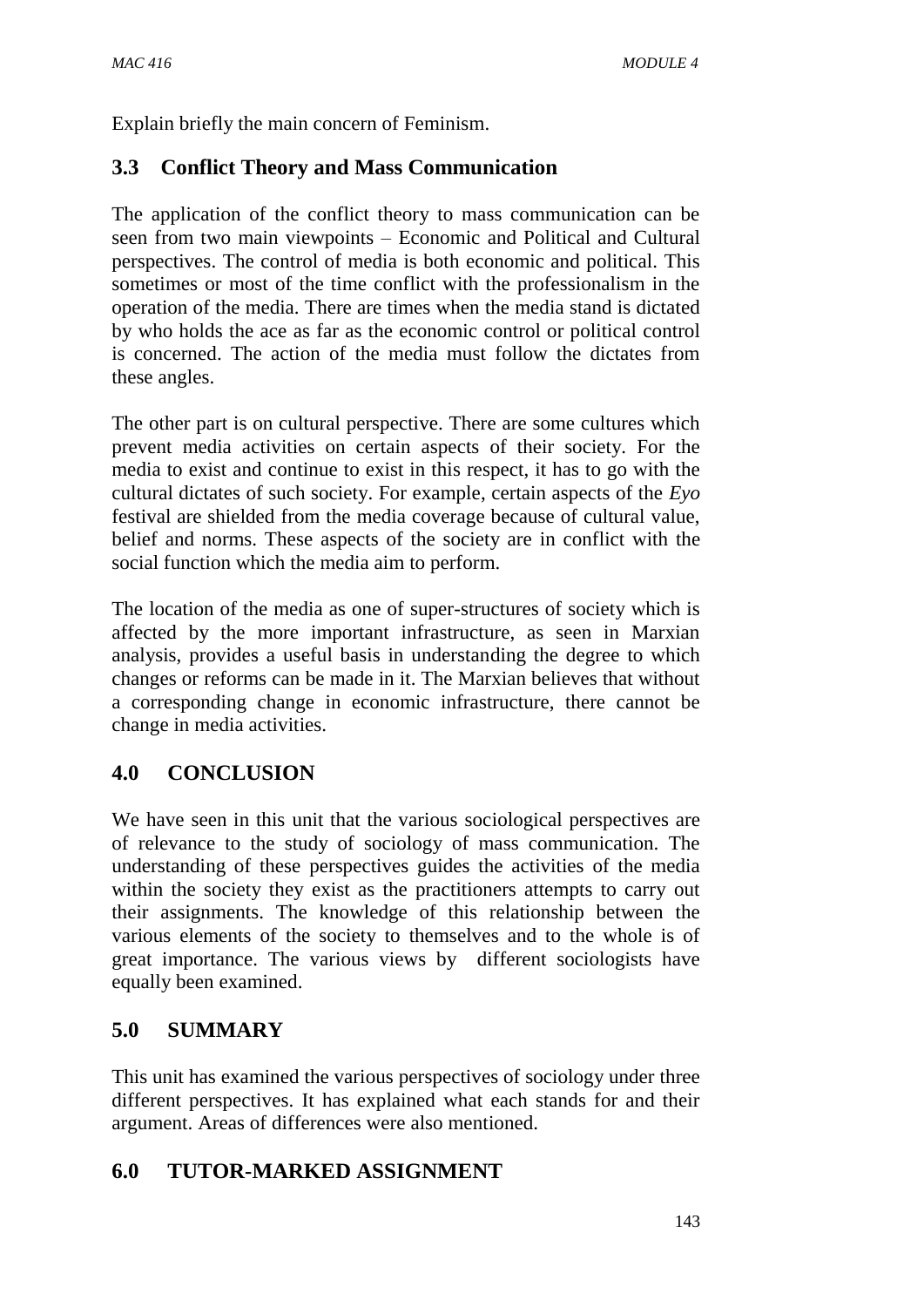State the argument of Feminists. Compare and contrast the views of the Marxists and the feminists.

#### **7.0 REFERENCES/FURTHER READING**

- Bamisaye, R. (1990).*Sociological Foundations of Nigerian Education*. Ibadan: AMD Publishers.
- Connerton, Paul (Ed.) (1976).*Critical Sociology*. Harmonsworth, England: Pengium.
- Haralambos, M. &Holborn, M. (2000).*Sociology and Perspective*. London: Collins Educational.
- Meigham, R. (1986),*A Sociology of Education.* London: Cassel Educational.
- Ritzer, G. (1996).*Sociological Theory.* New York: McGraw Hill.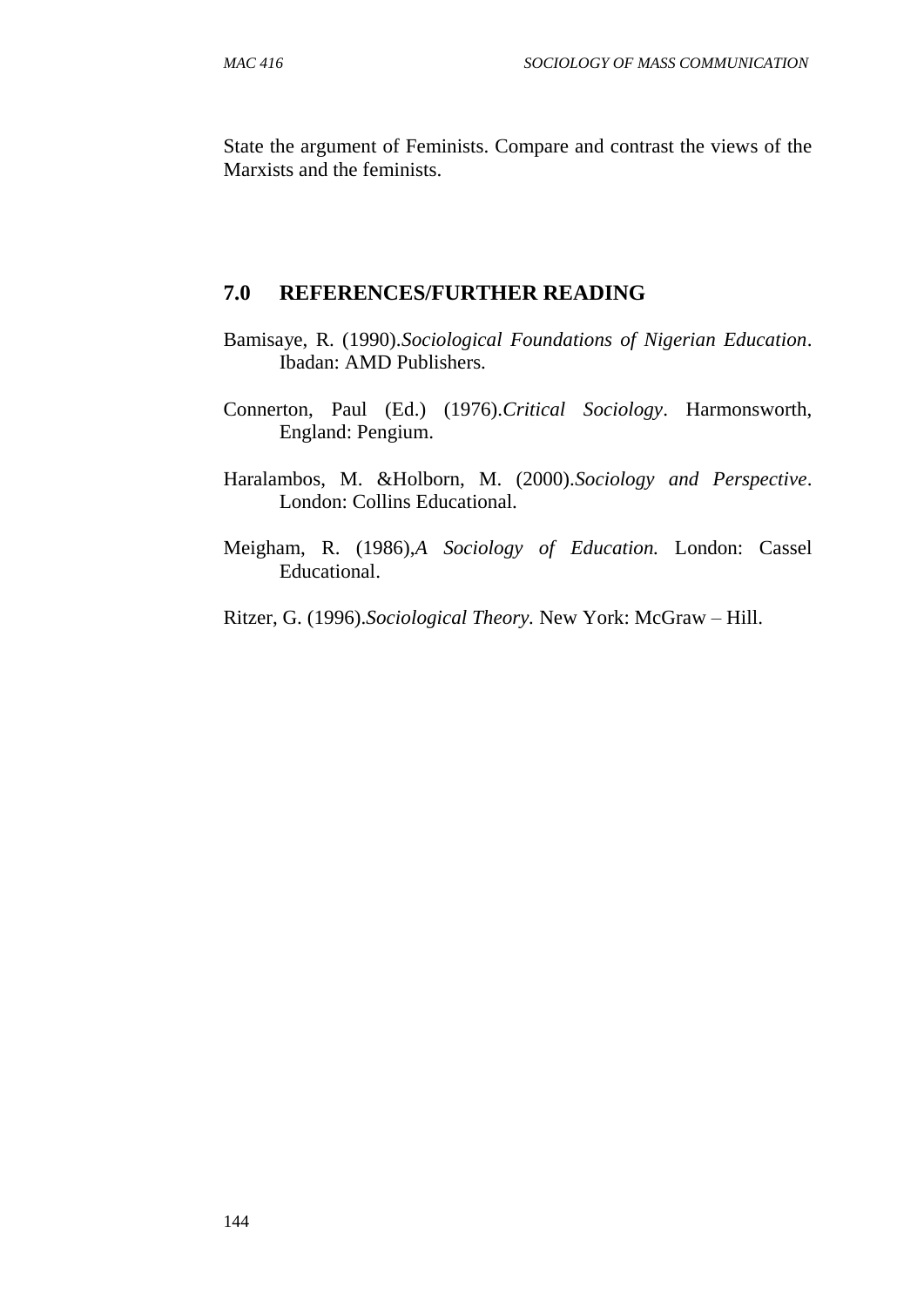# **UNIT 3 CONCEPT OF SOCIOLOGY AND CULTURE**

# **CONTENTS**

- 1.0 Introduction
- 2.0 Objectives
- 3.0 Main Content
	- 3.1 Meaning of Society
	- 3.2 Concept of Culture
- 4.0 Conclusion
- 5.0 Summary
- 6.0 Tutor-Marked Assignment
- 7.0 References/Further Reading

# **1.0 INTRODUCTION**

In the previous units, we have discussed the introduction to sociology of mass communication and sociological perspectives. In this unit, we shall be looking at the society, its meaning and it relationship with the mass media. We shall also look at culture as well as its relationship with the mass media.

# **2.0 OBJECTIVES**

At the end of this unit, you should be able to:

- define society and culture
- state the features of a society
- analyse the relationships that exist between society and mass media
- describe the content of culture
- explain the role of culture in media practice.

# **3.0 MAIN CONTENT**

# **3.1 Meaning of Society**

Society is a key concept in sociology. As a matter of fact, society is the focus. People are always in groups and members of the groups do interact together. As such, a social relationship thus exists when these individuals or groups possess reciprocal expectations concerning the behaviours so that they tend to act in relatively patterned ways. The groups, the individuals and their activities take place in a larger set up often called community or society. Community is different from a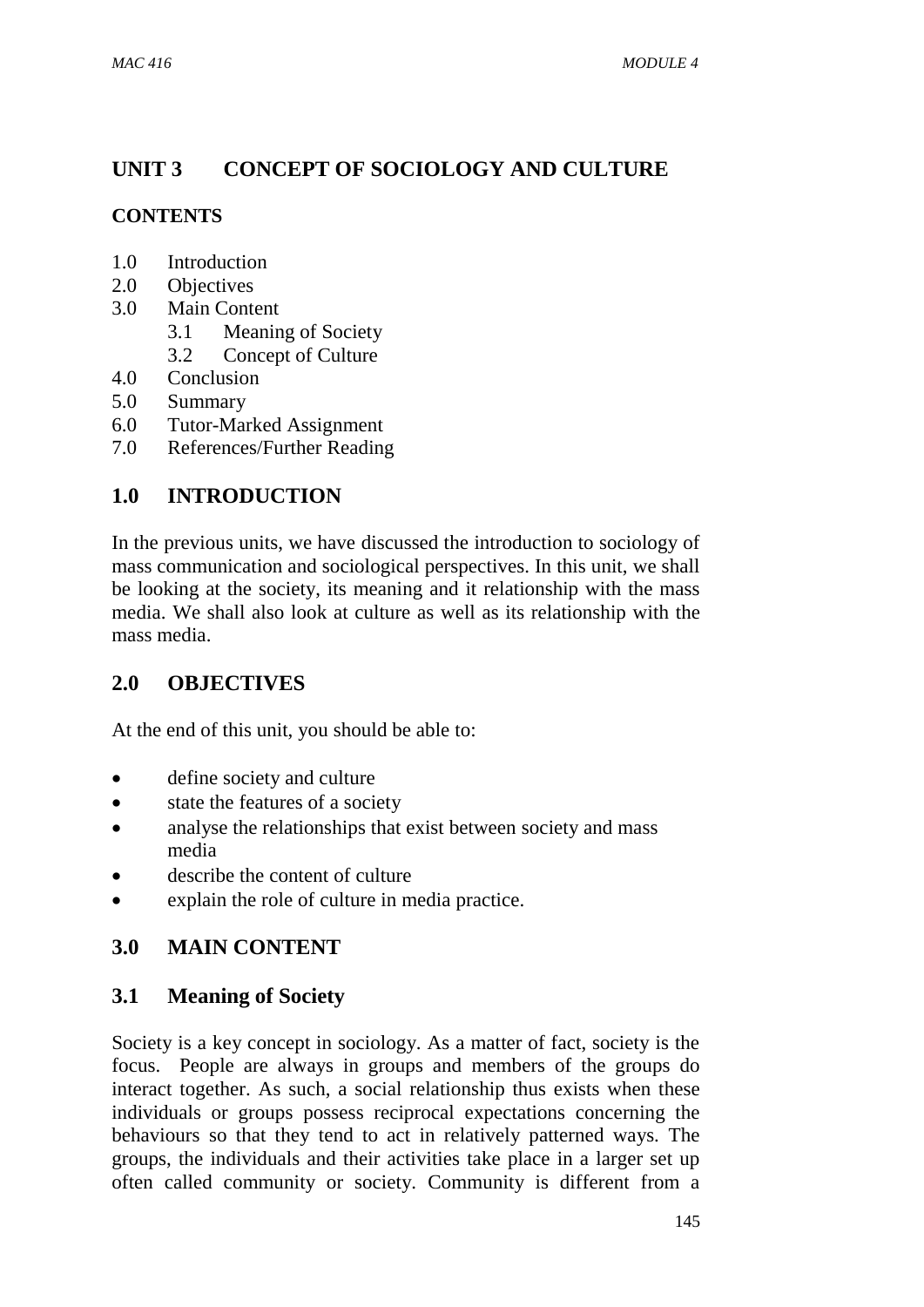society. It is more embracing as it refers to a definite population living in a particular place. It includes everybody, adult and children, social and non-social person living in a given place, sharing a common mode of life, but all members are not necessarily conscious of its organisation or purpose.

A society is however, a sub-community whose members are socially conscious of their mode of life and are united by a common set of aims and values. In this sense, a society can be seen as "a group of human beings sharing a self-sufficient system of action and is capable of existing longer than the life span of an individual, the group members being recruited at least in part by the sexual reproduction of its members". From the above, one would realise that children are members of a community, but are functionally not members of a society, because they do not know their rights, their duties and obligation as full members of their society. They are also ignorant of the way their society functions though; they are potential members of the society.

There are various definitions of society. George Simmel cited in Daramola (2005) defined society as "a number of individuals connected by interaction". Also Anthropologist Ralph Linton in Daramola (2005) described society as "any group of people who have lived and worked together long enough to think of themselves as a social unit with welldefined limits".

Both definitions emphasise interaction as being important in classifying a group to be a society. In living and working together, there would be interactions between the people.

Society therefore, is "an organised group of persons associated together for religious, benevolent, cultural, scientific, political, patriotic or other purposes."

Members of a society do not just come together but with specific purposes which are usually outlined and internalised. They all work together to ensure that these set goals are achieved and are abided with for the continuous existence of the society. Each member works relentlessly towards ensuring the sustainability of the society.

Before a group could be regarded as a society, there are certain criteria that should be fulfilled. Four of them are highlighted by Levy (1950). These are that:

- 1. The group must be capable of existing longer than the life-span of the individual.
- 2. The group must recruit its new members, at least in part by means of sexual reproduction.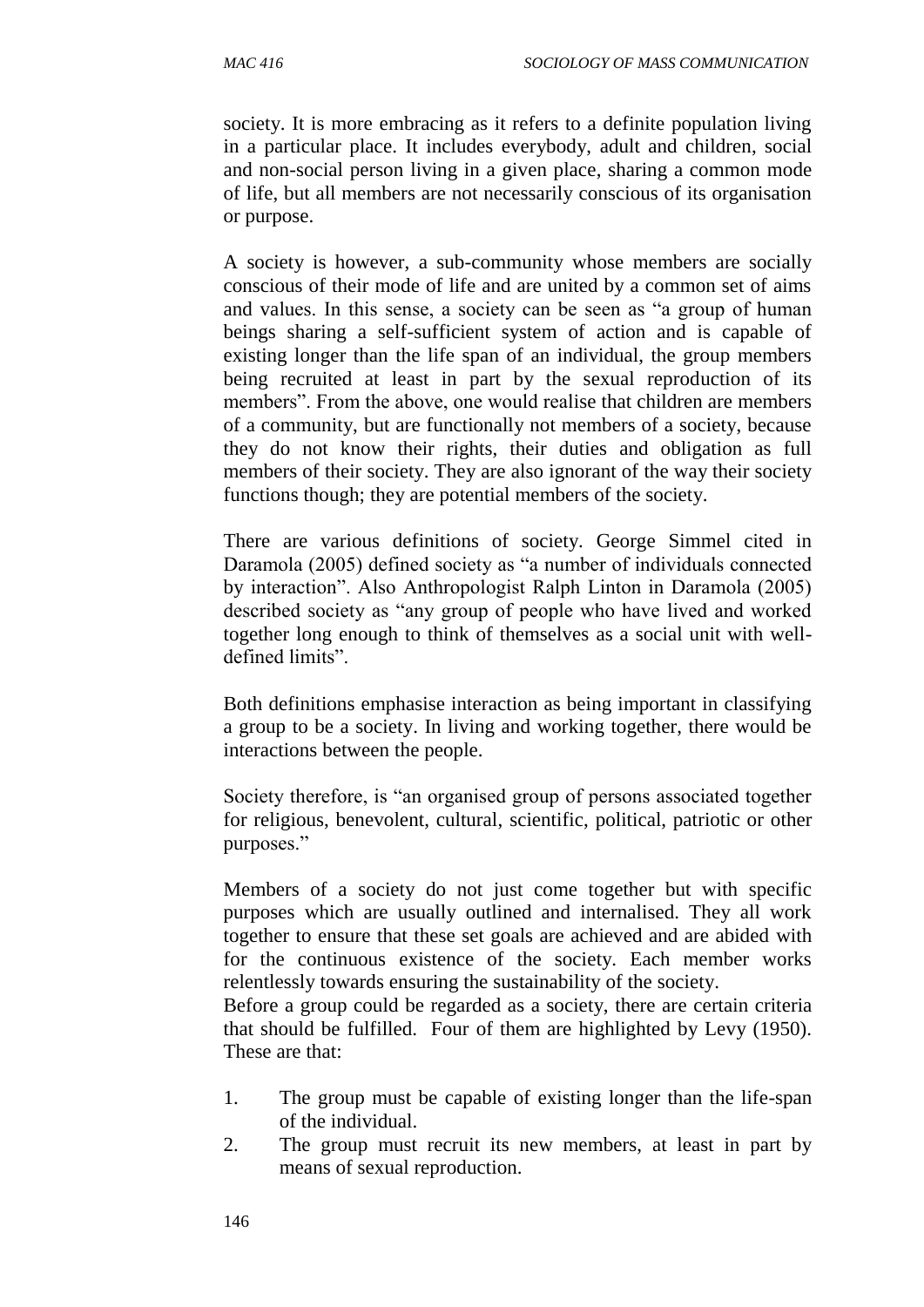- 3. The group must be united in giving allegiance to a common complex, general system of action.
- 4. The system of action should be self-sufficient.

Aside these criteria, there are certain conditions and morals that regulate their behaviour towards one another. These are regarded as codes of conduct. They include:-

**1. Cohesion: -** Cohesion refers to resistance to division. It could be of a social unit or the entire society. Cohesion may be as a result of:

- (i) Allegiance to the larger unit
- (ii) Good overall co-ordination
- (iii) Mutual interest or Inter-dependence
- (iv) Intersection of ties; and
- (v) The quality and strength of ties

#### (Cohen, 1969)

**2. Conformity: -** This has to do with conforming to the morals and regulations that are necessary for harmony in the society. The conformity could be internally or externally motivated. These are usually as a result of individual's attachment to the society.

#### **3. Cooperation: -** This is a deliberate and voluntary effort to

facilitate the performance tasks by others in return for similar services. An individual may be required to make personal service because of the common good of the society. Every member has a role to play depending on his or her status in order to ensure the oneness of the society. What individuals do is cooperation with others playing their own roles towards the attainment of the societal expectations.

#### **4. Participation and Interaction: -** Every individual of a society

has a role to play. Certain things are being expected from members in order to fulfil the aspirations of the society. Individually and collectively, participation of members is necessary for the society to survive.

- (i) Purposefulness: It should be directed towards achieving or clearly recognising and generally accepting goals of the society.
- (ii) It is interpersonal as members are conscious of the existence of each other.
- (iii) It is reflective and individuals usually develop the consequences of their belonging to a group that can affect, influence or alter their attitude to themselves and to other members.
- (iv) Interaction is also historical in that the consequences of past or recent happenings often interfere with the interaction in the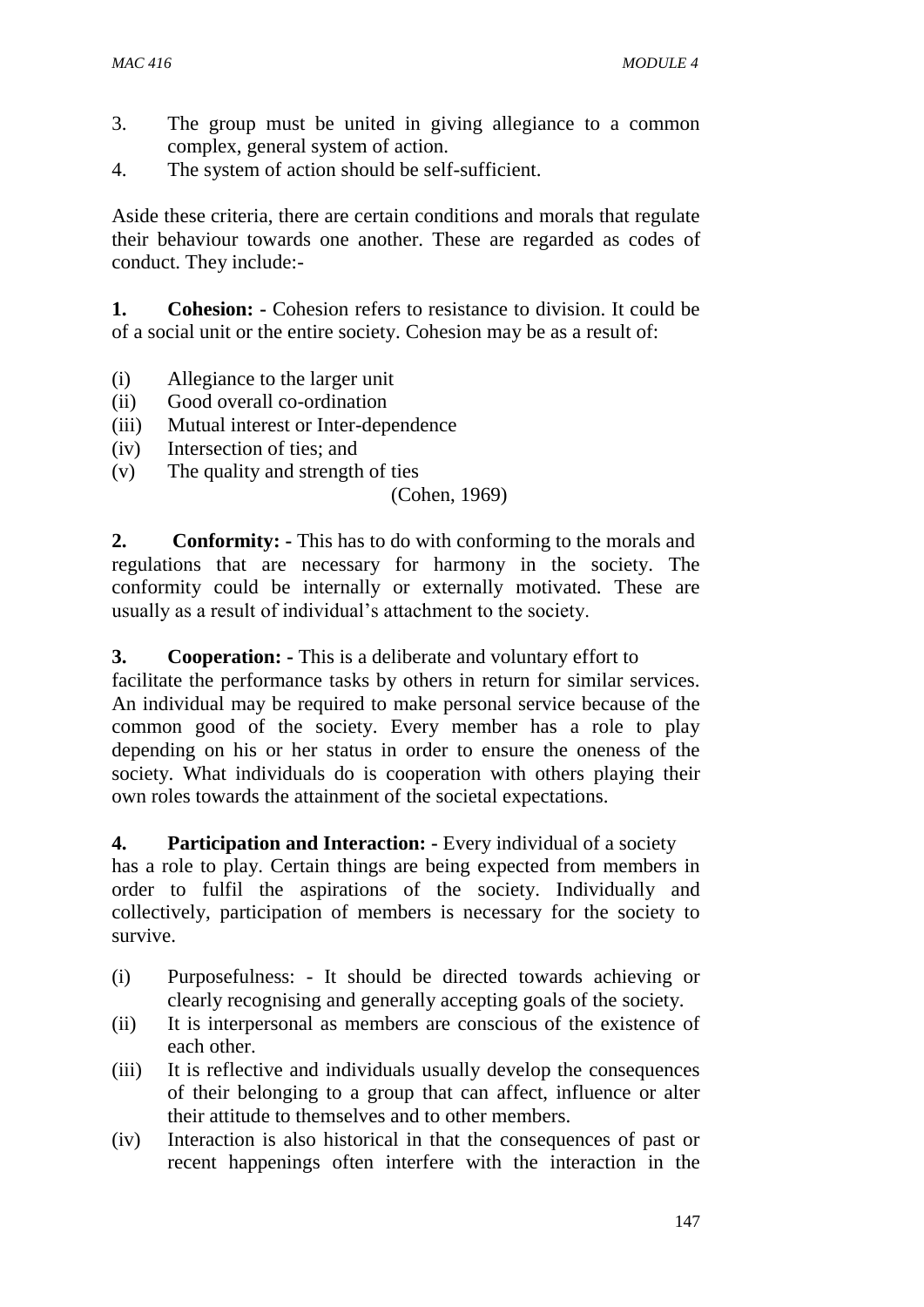present.

Interaction occurs in different ways. These include communication, competition, conflict and tolerance.

#### **SELF-ASSESSMENT EXERCISE**

Discuss the criteria a group must meet before it can be called a society.

#### **3.2 Element and Characteristics of Human Society**

A [society](http://dilipchandra12.hubpages.com/hub/What-is-a-Society) is mainly defined as a collection of individuals. It consists of individuals of male and female sex and of different age groups. The sex ratio in the society strikes a balance. The vital activities such as the birth, growth and death go on in the society as long as the society is there. The immigration and emigration and the birth and death of the population also strike balance of the population in the society. But the improvement in the medical facilities increases the average life span of the individual thereby leading to population explosion.

**A common geographical area**: A particular society has been demarcated by the other with natural or artificial boundaries. The natural boundaries such as the rivers, mountain ranges or forests, canals etc. and the artificial boundaries are there demarcated by political settlements. The people of the area share the resources in common and participate to reach the common goals of population. The people develop unity, integrity, oneness and collective consciousness.

**Variety of interactions:** The society is full of interactions and the

different social processes and going on in the society. The people come face to face and interact among themselves. People share certain interests, attitudes, aptitudes, traditions, customs, values, objectives and morals. The people of the society depend upon each other for their survival. The division of labour among the individuals exists and the functions assigned to them are performed. This develops functional inter relationship among the members of the society.

**Feeling of Solidarity:** Since individuals of the society occupy a common territory, common customs and traditions, common values, common history, common cultures, self-contained interdependence on each other obviously causes oneness and they develop a feeling of solidarity among them. Though occasionally they interact with other societies, they never forget their identity and remain united as long as their society survives.

**Total culture***:* Each society has its own [culture](http://dilipchandra12.hubpages.com/hub/What-is-Culture-and-Definition-of-Culture) and the individual relationships are organised and structured by the culture. Because of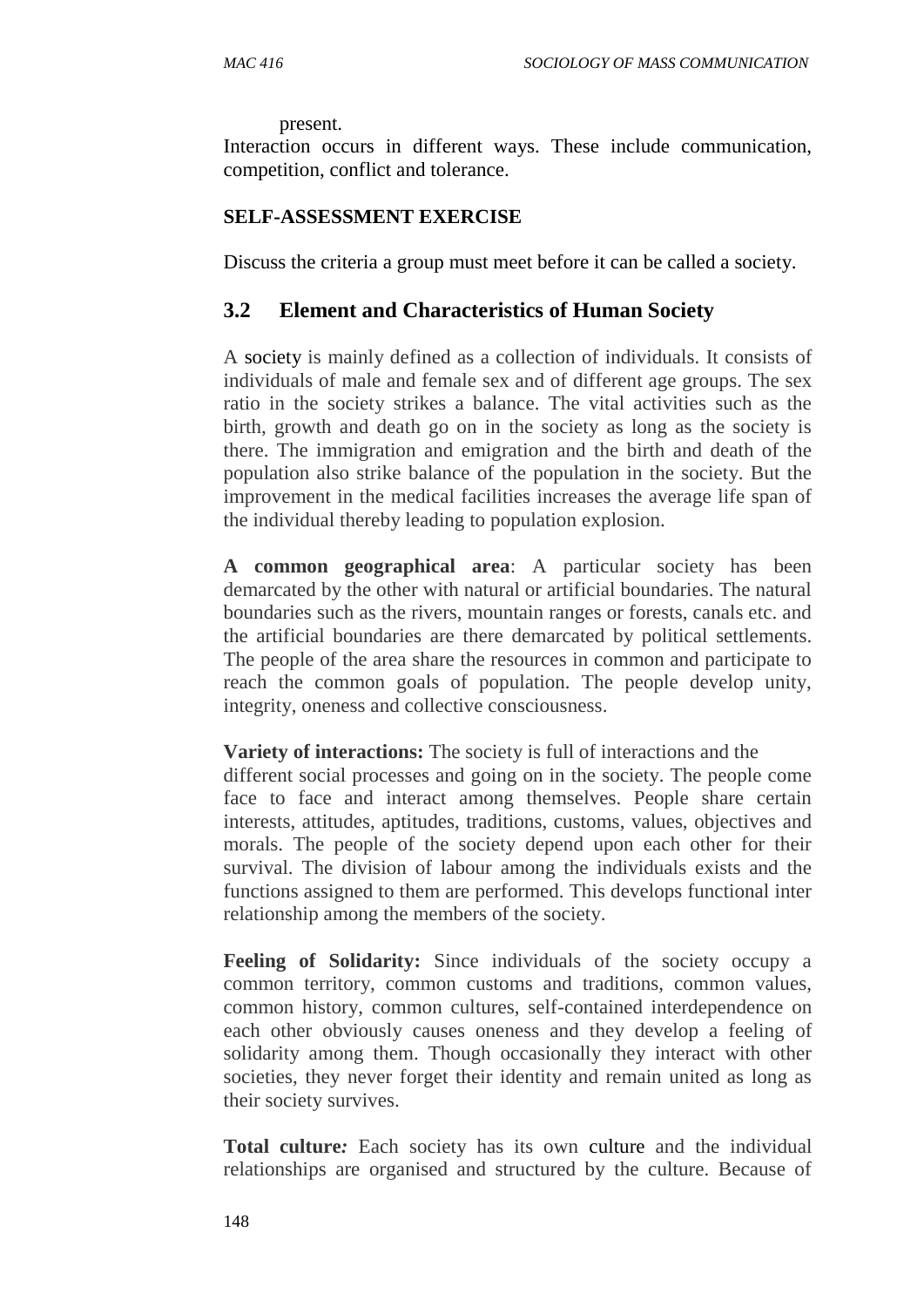commonness in the culture content and tradition of the society, the members unite together. The society will be differentiated by the other society because of its unique culture. Culture is present in human society and the same is absent in animal society.

**Social Organisation:** Members of a society are socially organised. Society itself has a structure and the important components and elements of social structure are norms, rules, statuses, power, authority, groups, associations and institutions. The norms are important. They give stability, order and structure to human society that without them social interaction would be difficult and chaotic. Organisation of human society is maintained with the help of norms and institutions that pervade the society. Social organisation helps maintain society in social equilibrium.

**Functional differentiation:** All the individuals in human society never perform similar activities and functions. They perform different functions depending upon their sex, age, interest, abilities, skills and other qualifications. There is more and more specialisation in each work and they are expected to do the work allotted to them. Thus several persons can work on a single activity. There is division of labour depending upon sex and age.

# **SELF-ASSESSMENT EXERCISE**

Explain the characteristics of a society.

# **3.2.1 Types of Society**

A society can be described as any of the following ways:-

- 1. **Pre Industrial Societies:-**These type of societies exist in the Western world before they became industrialised as well as in many parts of un-industrialised parts of our contemporary world. This was described by Aina (1988) in Bamisaiye (1990) as "societies that primarily rely on human and animal sources (animate source) for their productive system, that of the absence of industrial production".
- 2**. Industrializing Societies:-**These are societies that were traditionally pre industrial but, because of the contact with the outside world, civilisation and technology, especially in the urban part, have been transformed. Nigeria is an example of such societies.
- 3. **Industrialised Societies:-**These refer to societies with great advancement in technology. There are no borrowed or transferred technologies. Taiwo (1988) cited in Bamisaiye (1990) described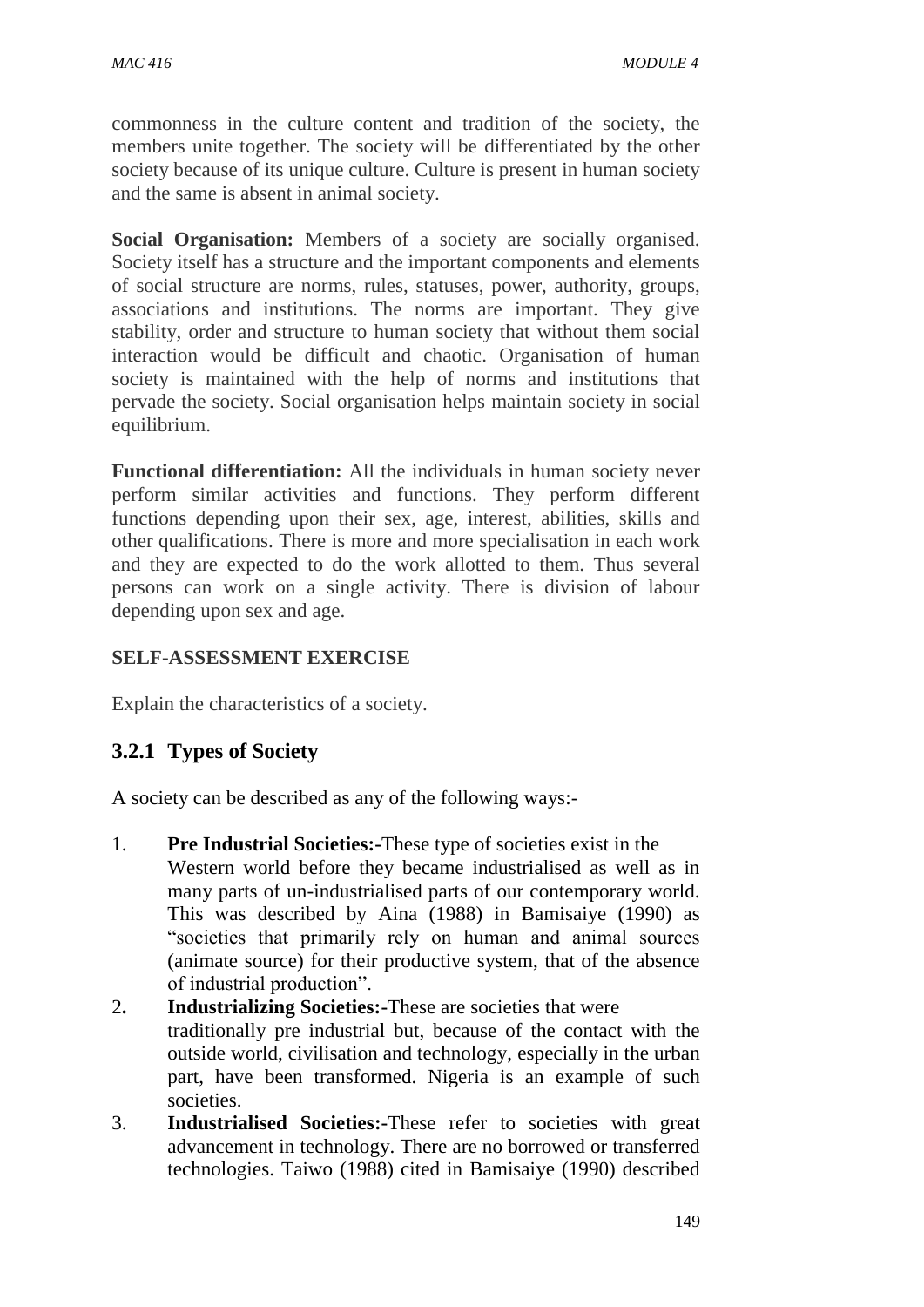them as "characterised by improvements and achievements in technological developments which have not been seen before in the human history". These have transformed and increased the productivity in them. These societies are highly urbanised. There is a huge difference in both the family and social structure compared to pre-industrialised and industrialising societies.

- 4. **Classed Societies:** These are highly stratified societies where movement from one class to another is impossible. One thing worthy of note is the fact that despite the seeming impossibility in movements between the classes, it is still the aspiration of those in the lower class to move up. Class movement is only impossible and a taboo in the caste system.
- 5 **Classless Societies:** These are societies where everybody is equal and has equal right. This is usually the case in social clubs, associations or even a given class in school. However, for the sake of administration, some people have to be at the helms to facilitate organisation.
- 6. **Informal Societies:** This can be an informal group of people brought together for the purpose of communal living. This was the pattern of civilisation that emerged worldwide. Migrants settle at different location or place as a result of war, trade among others things.
- 7. **Formal Societies:** A society can be established for certain reasons or by law. This is usually the case in business, social or religious groups. These associations are established for reasons of economy, political, psychological, social or spiritual needs of the people. Formal societies are different from informal societies in some ways. These are:
	- (a) Members of a formal society apply voluntarily. In informal Societies, membership is not voluntary. It is not decided by the members.
	- (b) There are guiding rules in formal societies for members and for participation. There are no rules other than the set society/rules.
	- (c) The societies outlive their members as people come in and go out but a whole community could be extinct by war or epidemic.
	- (d) There are formally set goals which they aim to achieve. The societies thrive mainly on communal living and each member is free to choose life goals and aspiration he wants for people.
- 8. **Mixed societies:** These are societies that combine the attributes of both formal groups. Societies of the world are becoming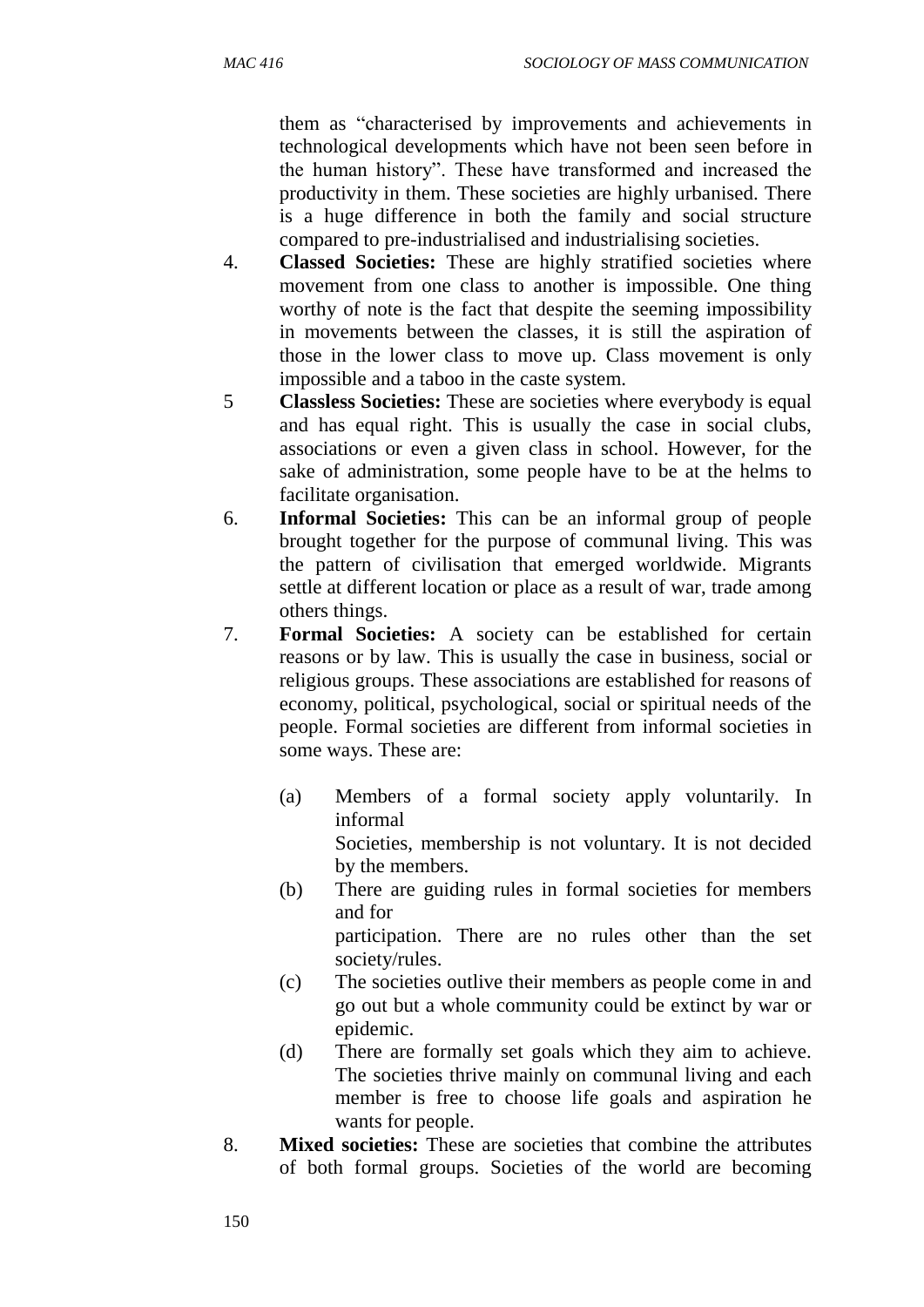mixed societies. People are being born into the society while some apply to be members of such society. Example: - The US Green Card DV Lottery affords many of the opportunity to be members of that society.

#### **SELF-ASSESSMENT EXERCISE**

Explain six types of societies.

# **3.2.2 Concept of Culture**

"Culture" is defined by Taylor (1902) as "That complex whole which includes knowledge, beliefs, anti-morals, laws, customs and any other capabilities acquired by man as a member of society". Meaning that culture here is taken as an entity which is peculiar or applicable to all societies. Aligning with Taylor, Reuter (1950) defined "culture" as "the sum total of human creation, the organised results of group experience up to the present time, adding that culture includes all that man had made in the form of tools, weapons, shelter and other material goods, all that he had elaborated in the way of attitudes and beliefs, ideas and science, philosophy and social organisation". All the aspects of human life including his inventions are all regarded as culture by this definition.

Going further, Olsen (1968) cited in Akinfeleye (2008) made some assertions that explains the concept of culture.

a. "As (people) communicate about common activities, exchange attitudes, values and beliefs, develop common standards of action, and adopt similar ways of doing things, they create a culture".

This means that it is people that create their culture through their interaction and relationship. Activities of the people create their culture.

b. "A culture is a relatively unified set of shared ideas that is associated with one or more patterns of social order within the process of social organisation".

To have a clearer understanding of culture, one must make a distinction among ideas, objects, and actions. Culture is in the realm of ideas whereas social phenomena describe objects and actions. This means that cultural ideas give meaning to social objects and actions; while social objects and action lead to cultural ideas.

c. (1) "Social values are shared agreements among the members of a social organisation as to what is desirable or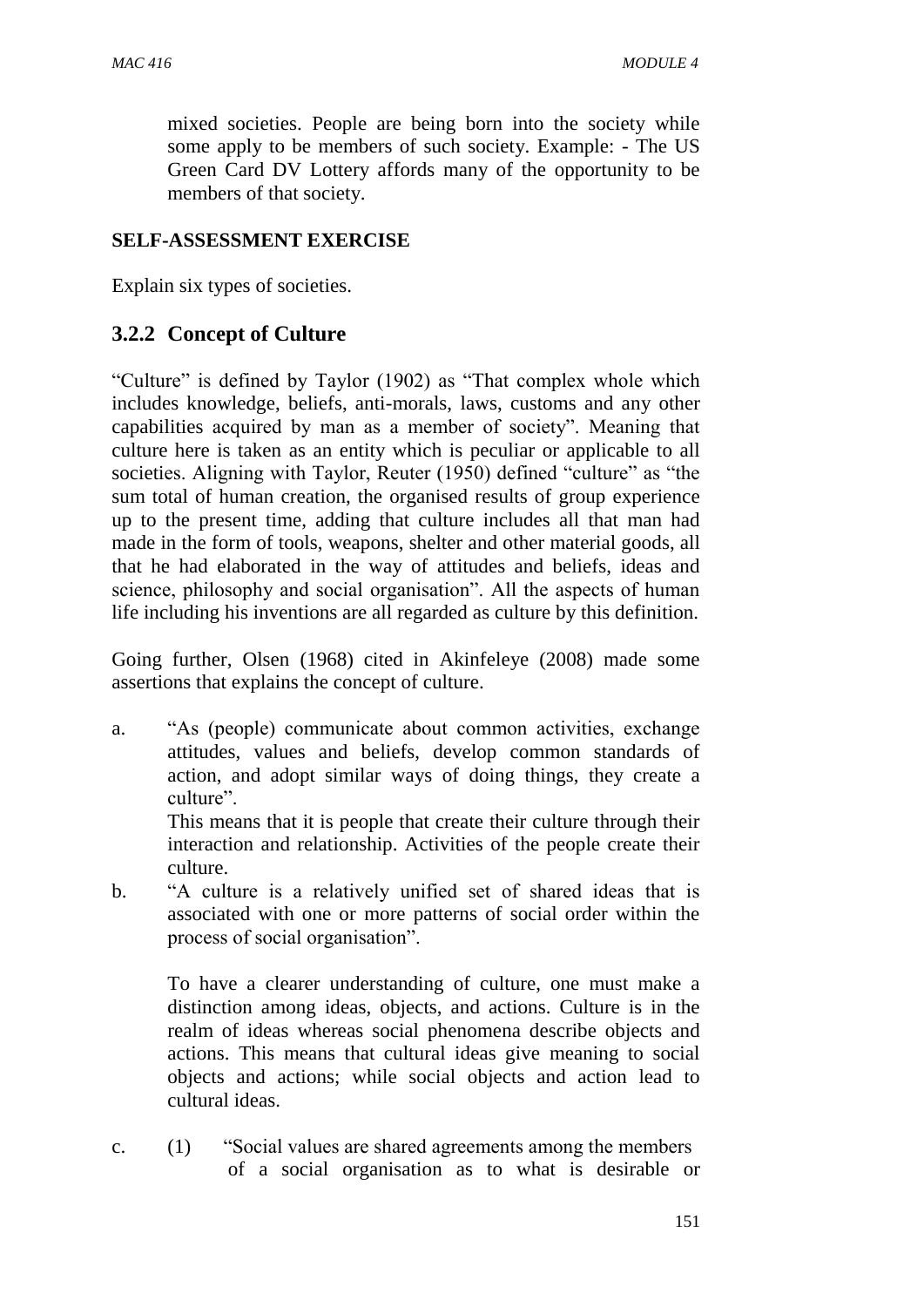undesirable in social life".

- (2) "Social beliefs are shared ideas concerning the nature of man and his social life".
- (3) "Social standards (norms and rules) are shared agreements among the members of a social organisation regarding acceptable and unacceptable actions".
- (4) "Social technology refers to knowledge about the technical aspects of social organisation how to establish, maintain and operate this process".

Some social relevant components of culture include value consensus, belief consensus, standard consensus and technical or methods consensus. It is about what is desirable and undesirable; acceptable and unacceptable and how to establish to maintain and to operate this process.

# **3.2.3 Characteristics of Culture**

Ezewu (1983) identified six characteristics of culture.

- 1. **Culture is Organic and Supra-Organic:-**It is said to be organic because it comprises of human beings and supra-organic because it goes beyond the life-span of any given individual of that society.
- 2. **Culture is Overt and Covert:**-It is covert when the ideas, worldview and attitude towards nature of the culture are considered. However, it is overt when its artefacts, speech etc, are considered.
- 3. **Culture is both Explicit and Implicit:-**There are some things we believe in that we cannot really explain. These are regarded as implicit. On the other hand, some things exist, some actions we take or some roles we play which we can easily explain. These are regarded as being explicit.
- 4. **Culture is Ideal and Manifest:-**The way people ought to behave or what they believe they ought to do is regarded as ideal culture. The action people take or things they do that other people recognise or see them do are what make culture to be manifest.
- 5. **Culture is Stable and yet Changing:-**Cultures are passed on from one generation to another to maintain the norms and value of the society. Most time, some aspects of the culture are considered no longer to be relevant or have to be changed when in contact with other culture. If the culture is stronger than the new one or incoming one, it absorbs it and makes it a part of it; if it is however not as strong as the incoming one, it will be relegated to the background and the new one takes its place. But if they are of equal strength, they may fuse into one another.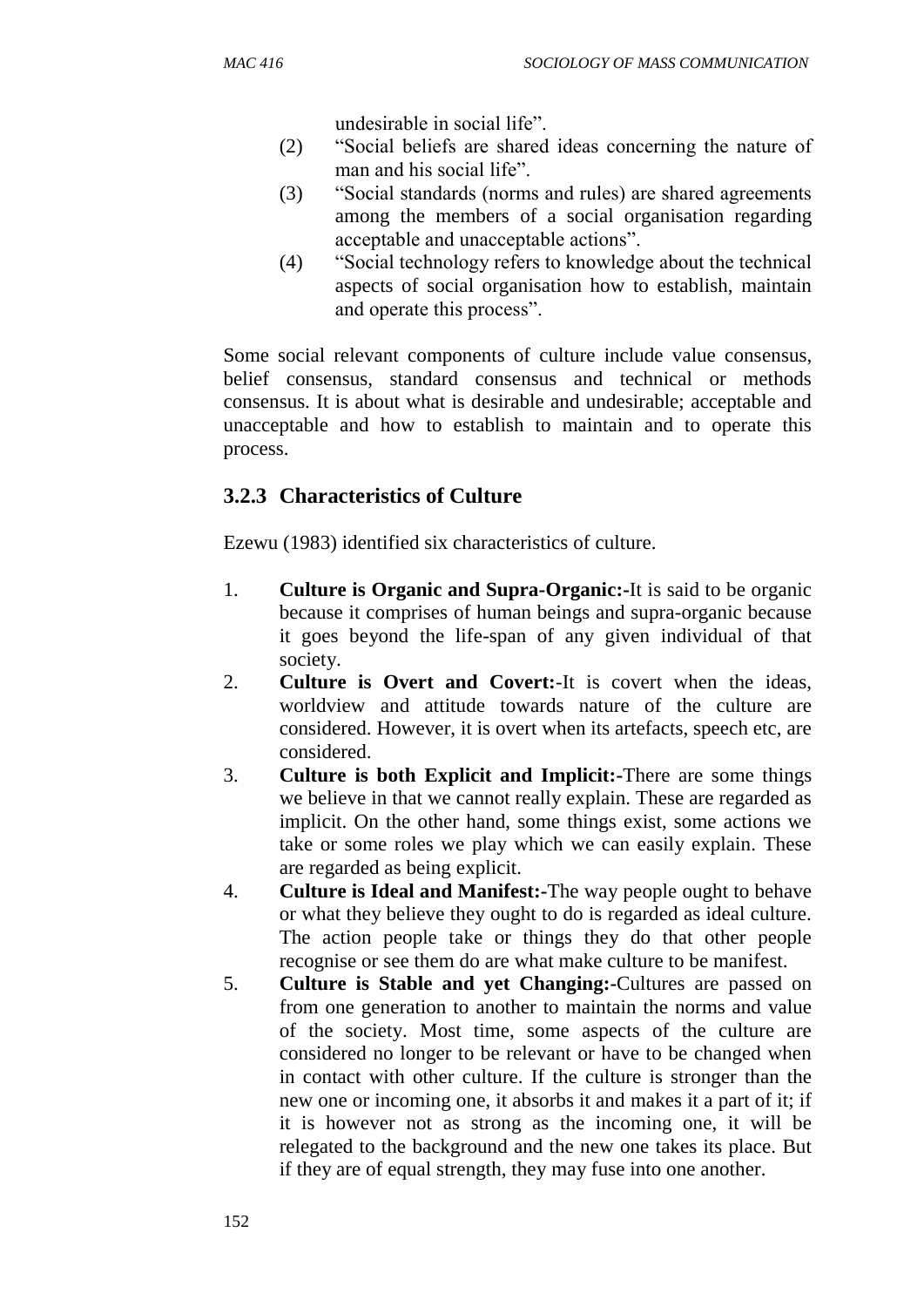6. **Culture is shared and learned:-**Individuals imbibe the culture into which they are born. The level at which individual imbibes a culture is different even though it is a common right. We can therefore say that individuals learn at different rates.

# **3.2.4 The Components of Culture**

Wisler (1923) classified the component or content of culture into the following:

- (i) Speech which includes languages and writing system.
- (ii) Material traits and food habits, shelter, transportation, dress, utensils, tools, weapons, occupation and industries.
- (iii) Art carving, painting, drawing, music, dance
- (iv) Mythology and scientific knowledge
- (v) Religious practices ritualistic form, care of the dead, etc.
- (vi) Family and social practices marriage, inheritance, social control, sports and games, method of reckoning relationship.
- (vii) Property real and personal; standards of value and exchange and trade;
- (viii) Government, political and judicial form;
- (ix) Warfare

The above mentioned are all what constitute the different aspects of the culture of a given society and no single one is equal with culture. They all make up the entirety of what is referred to as culture.

#### **SELF-ASSESSMENT EXERCISES**

- i. Define culture in your own words.
- ii. Explain briefly the components of culture.

# **4.0 CONCLUSION**

In this unit, we have been able to define both culture and society, seen the characteristics of both society and culture. We have also discussed those criteria a group must meet before it could be regarded as a society. While at the same time, the components of culture have been highlighted.

# **5.0 SUMMARY**

This unit has explained the meaning of society and culture; explained the characteristics as well as criteria for a society and components of culture.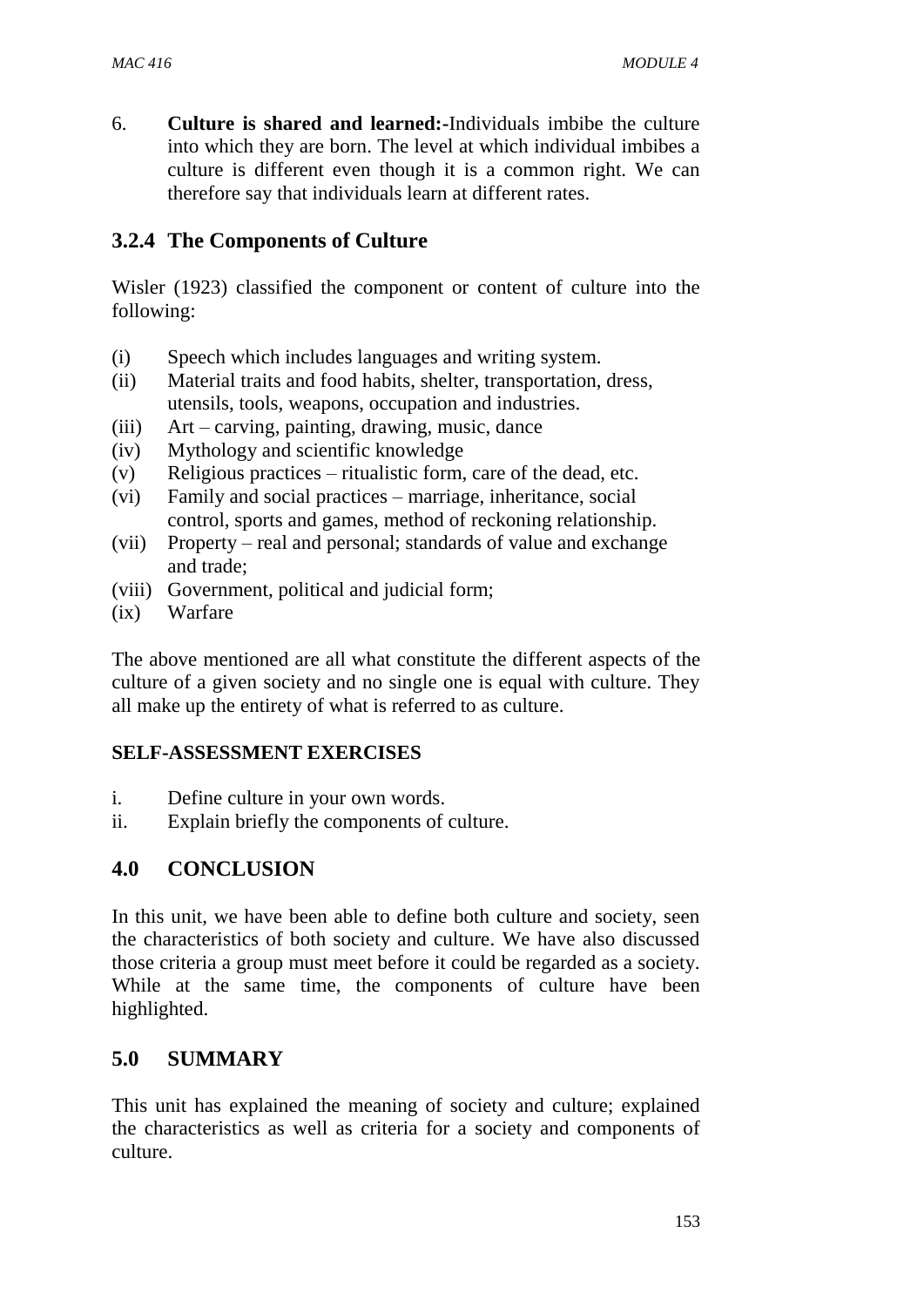#### **6.0 TUTOR-MARKED ASSIGNMENT**

A group cannot be regarded as a society until certain criteria are met. Discuss these criteria that must be fulfilled.

### **7.0 REFERENCES/FURTHER READING**

Ayedun-Aluma, V. *"*Information Culture and the Democratic Process*"* in Akinfeleye, R.A. (Ed.) (2008). *Mass Media and Society: A Multiperspective Approach*. Lagos: University of Lagos Press.

Cohen P. S. (1969). *Modern Social Theory.* London: Heinemann.

Ezewu, E. (1983). *Sociology of Education.* Lagos: Longman.

Levy, Marion. (1952). *The Structure of Society*. Princeton: P.U. Press.

Wisler, C. (1923). *Man and Culture.* New York: T. Y. Crowell & C.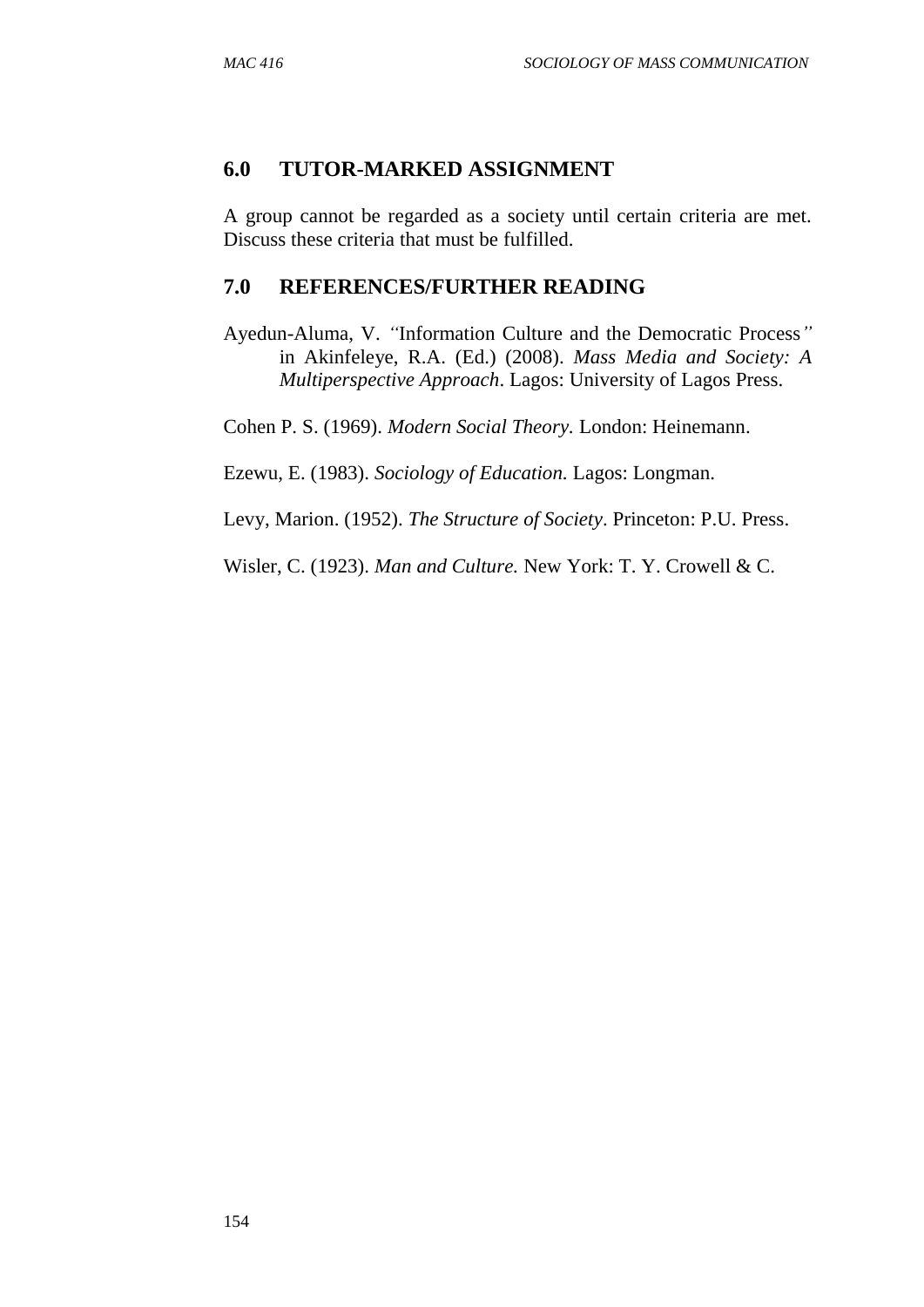# **UNIT 4 SOCIALISATION AND THE FAMILY**

# **CONTENTS**

- 1.0 Introduction
- 2.0 Objectives
- 3.0 Main Content
	- 3.1 Socialisation: Meaning
	- 3.2 The Family
- 4.0 Conclusion
- 5.0 Summary
- 6.0 Tutor-Marked Assignment
- 7.0 References/Further Reading

# **1.0 INTRODUCTION**

The meaning of society and what role each member of a society is expected to play have been discussed in the previous unit. In this unit, we shall be discussing the role of socialisation and its agents in making the young ones full members of the society.

# **2.0 OBJECTIVES**

At the end of this unit, you should be able to:

- define the concept of socialisation and family
- state the importance of socialisation
- explain the various agents of socialisation.

# **3.0 MAIN CONTENT**

# **3.1 Socialisation: Meaning**

Socialisation is the process by which a person acquires the knowledge, skills and disposition that make them more or less integrated members of their society.

This concept is a popular concept to sociology, anthropology and psychology. It is a life time process through which members of a society learn certain habits, traditions, knowledge, skills, norms and values of society that are considered important.

Douglas (1973) cited in Daramola (2005) defines "Socialisation" in general terms as "the process through which individuals acquire the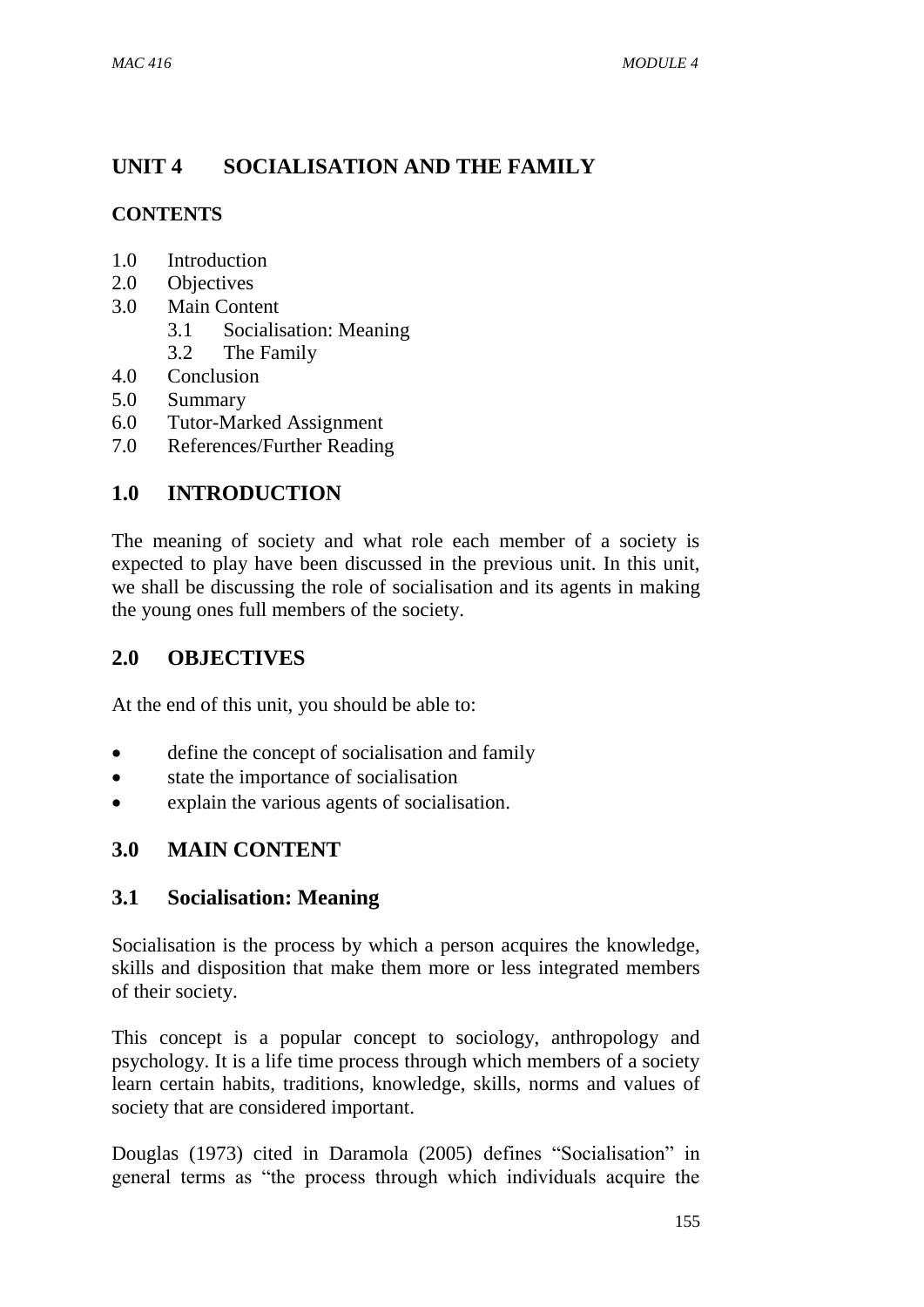social knowledge and skills necessary to enable them interact with others". He went further to say that it is a process through which individuals locate themselves in the society. In his view, socialisation is a life time process.

Belton (1981) cited in Daramola (2005) sees "socialisation" as "a process by which we acquire the culture of the society into which we are born and learn the ways of thought and behaviour considered appropriate in our society". He explained further that as soon as an individual, through socialisation, accepts the rules and expectations of their society that constitute its culture and used them to determine how they should act, it is regarded that such a person have internalised society's culture rules.

The above views was buttressed by McKee (1981) in Daramola (2008) when he says "Socialisation is the basic process by which the human organism becomes a person and a functioning member of a society and by which such a person is continually integrated into groups by acquiring as their own the norms, values and perspectives of such groups". It therefore becomes a process essential for individuals; they could not become essential for society because it could not persist without continually socialising new members.

# **3.1.1 Aims or Importance of Socialisation**

Socialisation is important for the survival of the individuals in the society. The importance is highlighted by Peretomode (1995) as follows.

- 1. It provides the foundation for individual's effective participation in society.
- 2. It inculcates basic discipline in the individual such as respect for elders, toilet habit, eating habit, etc.
- 3. It instills aspiration in societal members.
- 4. It provides individuals with identities largely through the aspiration it encourages or discouraged.
- 5. It provides for the stability, persistence and continuity of society by communicating the contents of the culture from one generation to the other.
- 6. It makes minimum, initial communication and interaction possible by providing for members to possess specific skills, values, internal behavioural disposition etc.

# **3.1.2 Agents of Socialisation**

The process of socialising the young ones in the society is in different stages. Each stage has a role to play though all are targeted at ensuring that the young ones are fully integrated into the full membership of the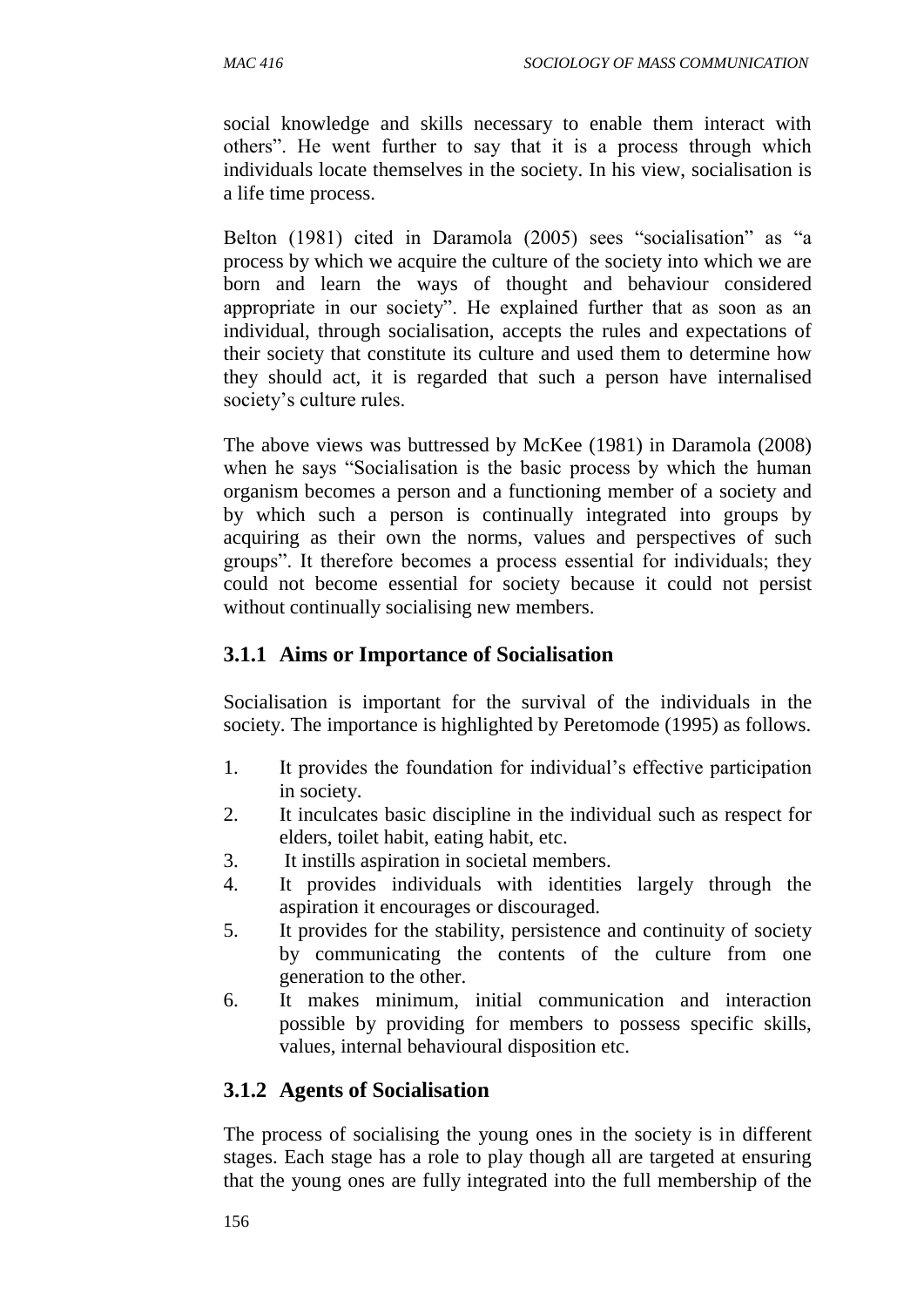society. These agents are:

#### **1. Peer Group**

The peer group is an important age of socialisation. The age grade or the peer group comprises of persons of about the same age. Though it is not an established institution like the schools or the family, it has its own customs and organisation.

Peer group can then be defined as "one composed of members of roughly equal age, sharing equal status as well as pursuing some interests in common. The roles of members are not clearly defined as the roles change often as well as membership.

The peer group provides children an avenue to become less dependent of family authority. They are able to form their own identity. The peer group provides a useful transaction between the adolescent world and adulthood. The group exposes members to knowledge which they do not have access to in their individual families. They do certain things that are not allowed by the adult once they are sure there are no prying eyes. It helps to forge a child into a complex individual. They are exposed to values and experiences of several other families which most likely varied. These contacts help to broaden their horizon and perceptions.

The level of interaction is always very high. Socialisation here is very effective because members are few, very close and the contacts are continuing. There are norms and values which members strive to adhere to. Degree of participation determines success within the group as well as status within the group.

The influence, power and functions of the peer is highlighted in this statement, "A peer group shelters, and protects its members. It gives him psychological sustenance by meeting emotional needs of affection, understanding and acceptance". Data (1984) Going further he said "Its members can interact directly with one another. It thus provides an effective learning situation, it transmits the culture of society (undiluted form) teaches certain roles and social expectations and conditions the attitude and sentiment of its members".

In view of this, the media needs to use the strong influence of the peer group to assist a child in inculcating a positive attitude in the society through its programmes. Media practitioners must be oblivious of this influence.

#### **2. The School**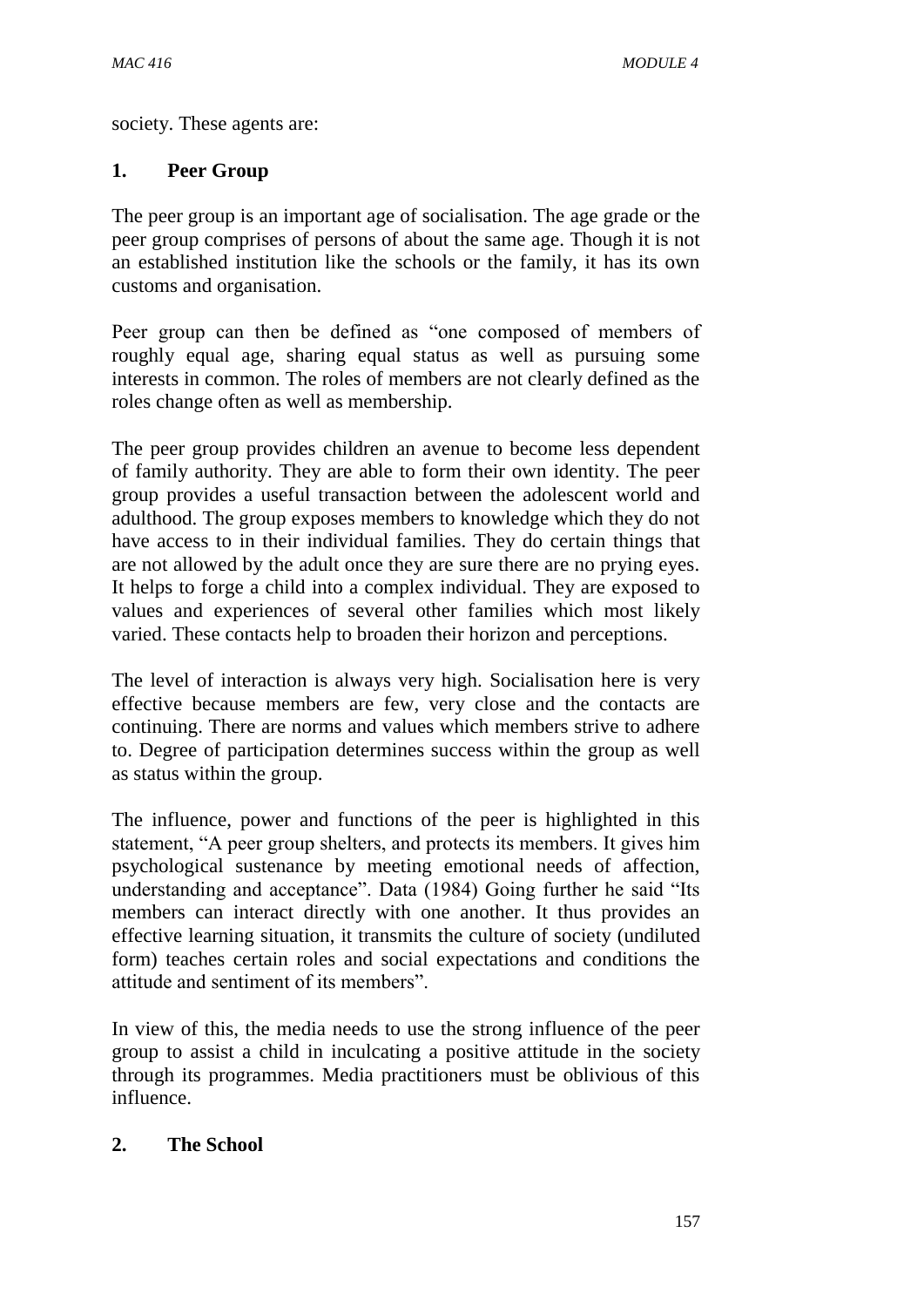The school is a formal and planned social institution with rules and regulations guiding it. It is specifically charged with the responsibility of preserving, improving and extending the culture by showing appreciation to it and adherence to its norms. The basic function of the school in socialising a child is the development of the cognitive ability.

The curriculum is a major instrument used to transmit on to the children as well as reinforce the skills, practical knowledge, important cultural values and norms, patriotism and loyalty, lesson of obedience, ambition, concern for others and so on.

This is where a child has a large contact to be made and learn to deal with a world that is more complex than his own family.

# **3. The Religious Organisation**

The religious organisation includes the church, the mosque as well as the traditional religious setting. These are socio-religious institutions in the society which help to satisfy individual's spiritual needs. The major area of interest is the moral aspect of personality development of both children and adults. This institution affects the economic, political orientation, beliefs, values, intellectual and social growth of their members through their practices, preaching and teachings. The modern system has a different mode of teaching. Any firm of indoctrination is discouraged as children are expected to learn and believe on the basis of empirical evidence and environment of freedom. If there are conflicts, teachers are expected to help children resolve such without enforcing their own beliefs on the pupils.

#### **4. The Mass Media**

These include books, magazines, newspapers, posters, advertising billboard, films, television, the radio, the internet. This is not a formal socialising institution but could be used in most cases by educators as a powerful instrument of socialisation.

The mass media transmit all messages – information, entertainment, persuasions, appeals, propaganda etc. These messages have effect on people's orientation, beliefs, values and experience in no small measure. It then does not only socialise the child but also continues to socialise adult.

Television, radio and internet could ensure that both children and adults jettison the culture of reading. It equally could promote pornography because they use their leisure time for entertainment.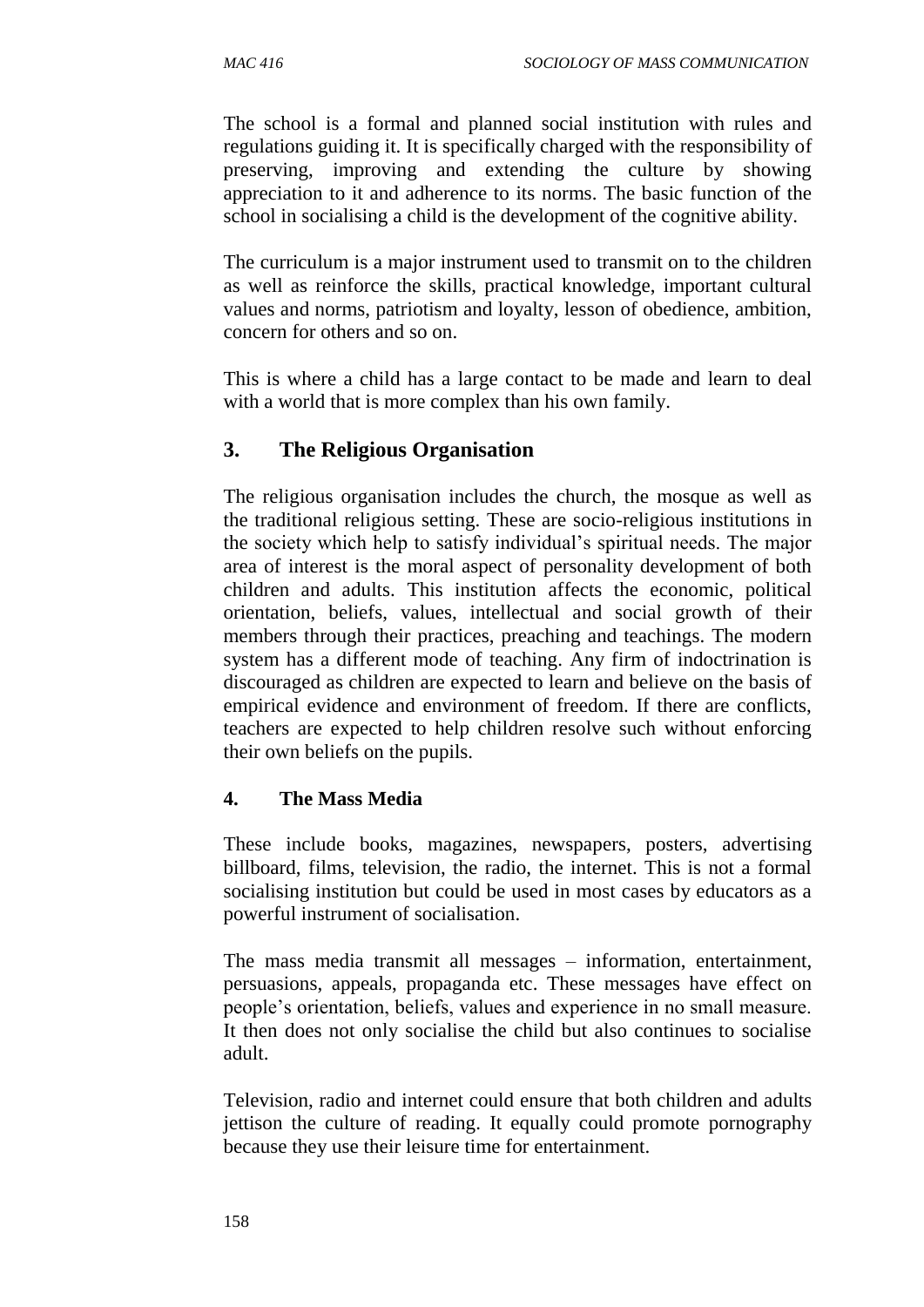Despite this, the mass media is helpful as an educational tool and strong agent of socialisation. Influence of ICT is growing by the day at an alarming rate. But children can be guided to pick positively from it.

#### **SELF-ASSESSMENT EXERCISE**

Discuss socialisation and its agent briefly.

# **3.2 The Family**

The definition of family is not a complex one. It can simply be viewed as "the father, the mother and the children" to define it in the nuclear sense. The definition can be broadly few to be "the social unit that is a person's biological or adopted origin". This means people who are born into a family or who have been adopted into a social unit and share affections and feelings. Some people as a result of their inability to live with their natural parents are fostered to surrogate parents who take over the parental responsibility of bringing them up

The family in another view is seen as "the fundamental, biological and social institution into which a child is born and where the child's primary socialisation takes place".

Family is seen in another respect as "a group of related kin, linked by blood and marriage, which occupy a common household and are usually characterised by economic co-operation and solidarity". This definition is equally well articulated, family members are closely knitted and work together for the common good of the family.

# **3.2.1 Characteristics of Family**

The family has a hold on the life of its members for life, particularly in Africa. This may be because of the strength of the ties formed among members of the same family which is usually very strong.

The characteristics of family include:

- 1. Marriage Family has its origin in marriage. Marriage is simply the union of both man and woman. Every family be it nuclear or the extended originates from marriage. Thus, there must be marriage before a family can exist.
- 2. Composition: A family comprises of husband, wife and children (Nuclear). Other blood relatives may find their way into this group making the composition to expand (extended). But majorly, a family is made up of father, mother and children.
- 3. The family members are united together. This could be by means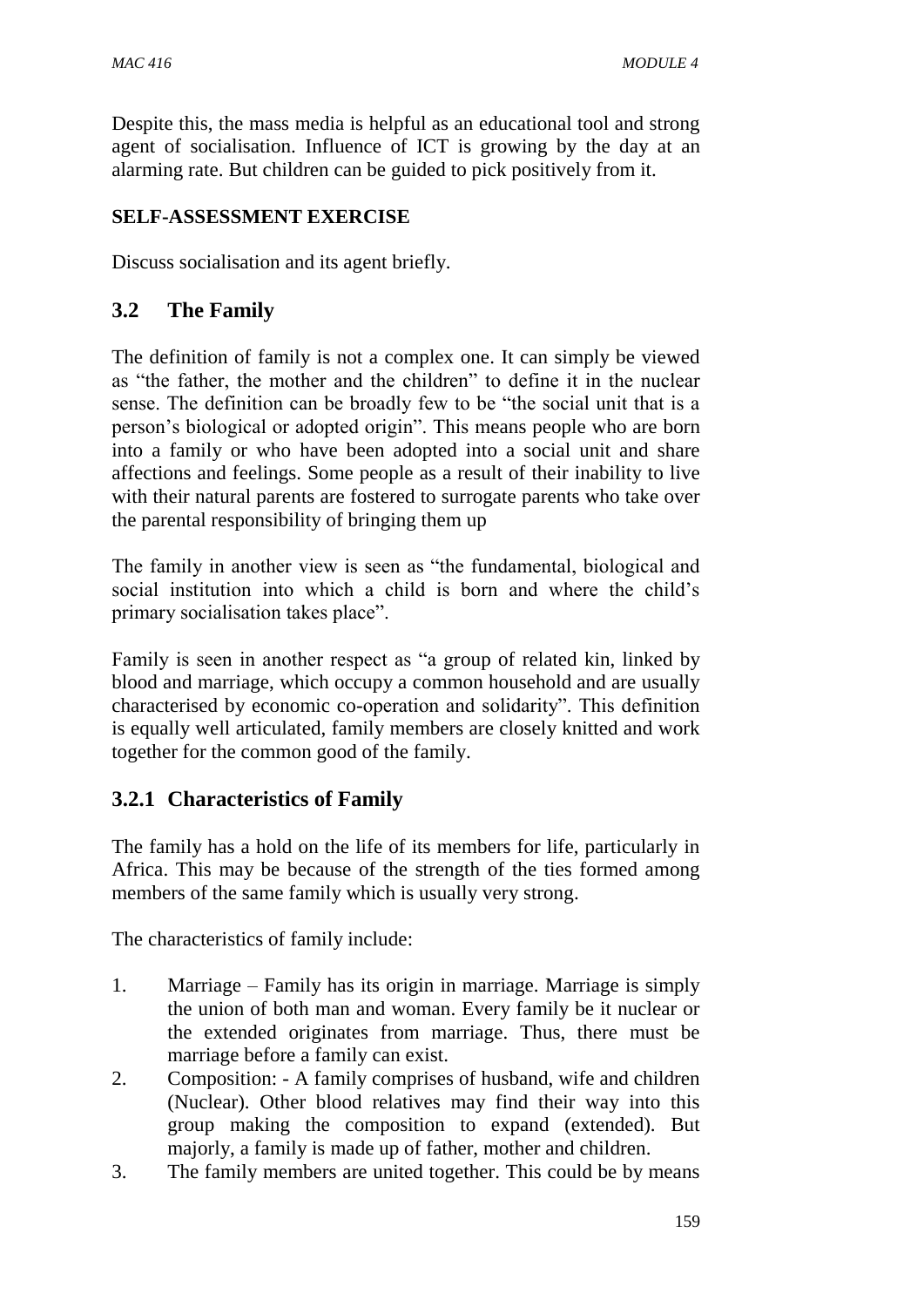of legal bonds; economic, religious and other kinds of rights and obligations. Also, by different amount of feelings such as love, affection, respect, cares, etc.

# **3.2.2 Types of Family**

Families are formed majorly by a union of spouses of different gender. Classification is based on how the unions are formed, the number of spouses of either gender or the way they co-habit. On this premise, the following kinds of family can be identified.

- 1. **Natal Family: -** This is a family into which one is born. A person with a biological parent belongs to a family. Though a person's parent may not have been married but as soon as a child identifies his father, he automatically calls his father's family his family.
- 2. **The Conjugal Family: -** This exists when a person gets married and starts a conjugal family. This refers to that family he or she is a spouse (husband or wife) and not a child.
- 3. **Nuclear Family: -** This family consists of one husband and one wife at a time with their children. It is also called a monogamous family.
- 4. **Joint Family: -** This is a family that consists of all people who are related by blood living together on the patri-lineal estate. This is common in Nigeria and especially among the Yorubas. It is called *Agbo-ile* and it is headed by the eldest male child. Each male child marries into that estate and resides there with his family.
- 5. **Polygamous Family: -** This is made up of a man and several wives and their children, all living together at the same time in the same place.
- 6. **Extended Family: -** This is similar to joint family. The only difference is that members need not live together in a compound. However, they do things together and relate together as one.
- 7. **Monoandrous Family:** This is a family in which a woman marries a man and brings him to her house to live. She exercises control over the household and the children belong to her.
- 8. **Polyandrous Family:-** This is a family in which a woman marries more than one man at a time and brings them to leave in her house. She exercises control over the household and the children belong to her. This is also called matrilineal household.
- 9. **One-Parent Family: -** This is a new development in the sociology of the family. It is perhaps a fall out of the constant struggle for equity of the sexes which has reached a crescendo with the women's liberation struggle. This is not a family by design. This could occur when a woman loses her husband through death and refuses to re-marry.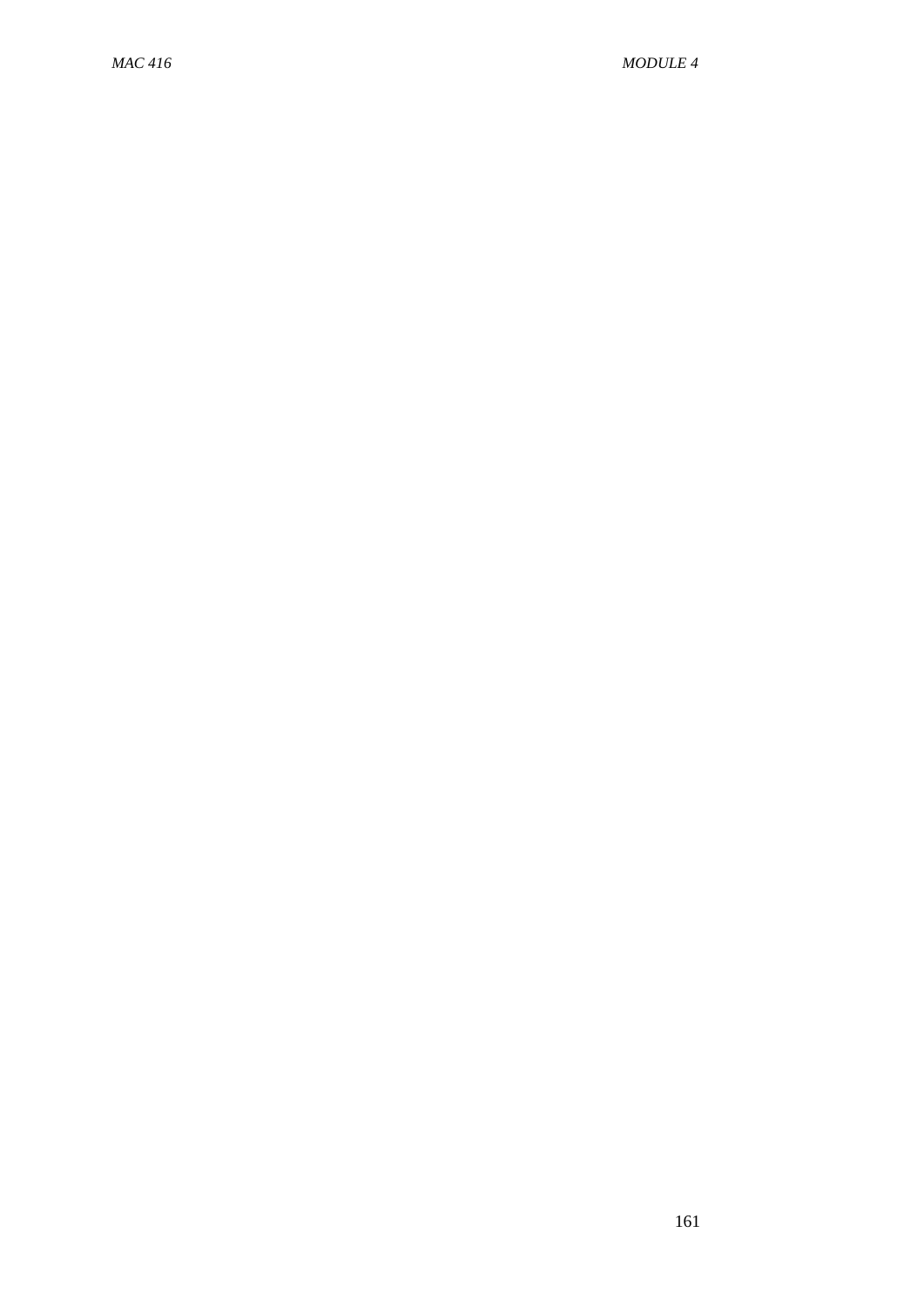Babatunde (1987) cited in Bamisaiye (1990) mentioned three other families. These are:

- (a) Leviratic Family: This is a family where a brother marries the widow of his late brother to raise children in his memory.
- (b) Sorronate family: This is a family where a man marries two sisters either both living or after one had died.
- (c) Ghost family: In this type of family, a woman referred to as 'pater' marries another woman for a man (a genitor) who bears children for the pater.

All said and done, family is basically a product of conjugal relationship either formal or informal between a man and a woman.

#### **SELF-ASSESSMENT EXERCISE**

Define family. Briefly explain the types of family.

# **4.0 CONCLUSION**

We have discussed in this unit that the socialisation and the family. We have pointed out the meaning of socialisation, the aim of socialisation and its agents. The place of the family has equally been highlighted.

# **5.0 SUMMARY**

In this unit we have explained the meaning of socialisation and family, discussed the types of family, agents of socialisation as well as the aims of socialisation.

# **6.0 TUTOR-MARKED ASSIGNMENT**

Explain the role of the peer group, the school, religious organisation and the mass media in the socialisation of a child.

# **7.0 REFERENCES/FURTHER READING**

Bamisaiye, R. (1990). *Sociological Foundations of Nigerian Education*: *An Introduction*. Ibadan: AMD Publishers.

- Daramola, I. (2005). *Mass Media and Society*. Lagos: Rothan Press Limited.
- Daramola, Y. (2005). "Mass Media and Society in Nigeria: Selected Functional Perspectives." In Akinfeleye, R. A. (Ed.) *Mass Media*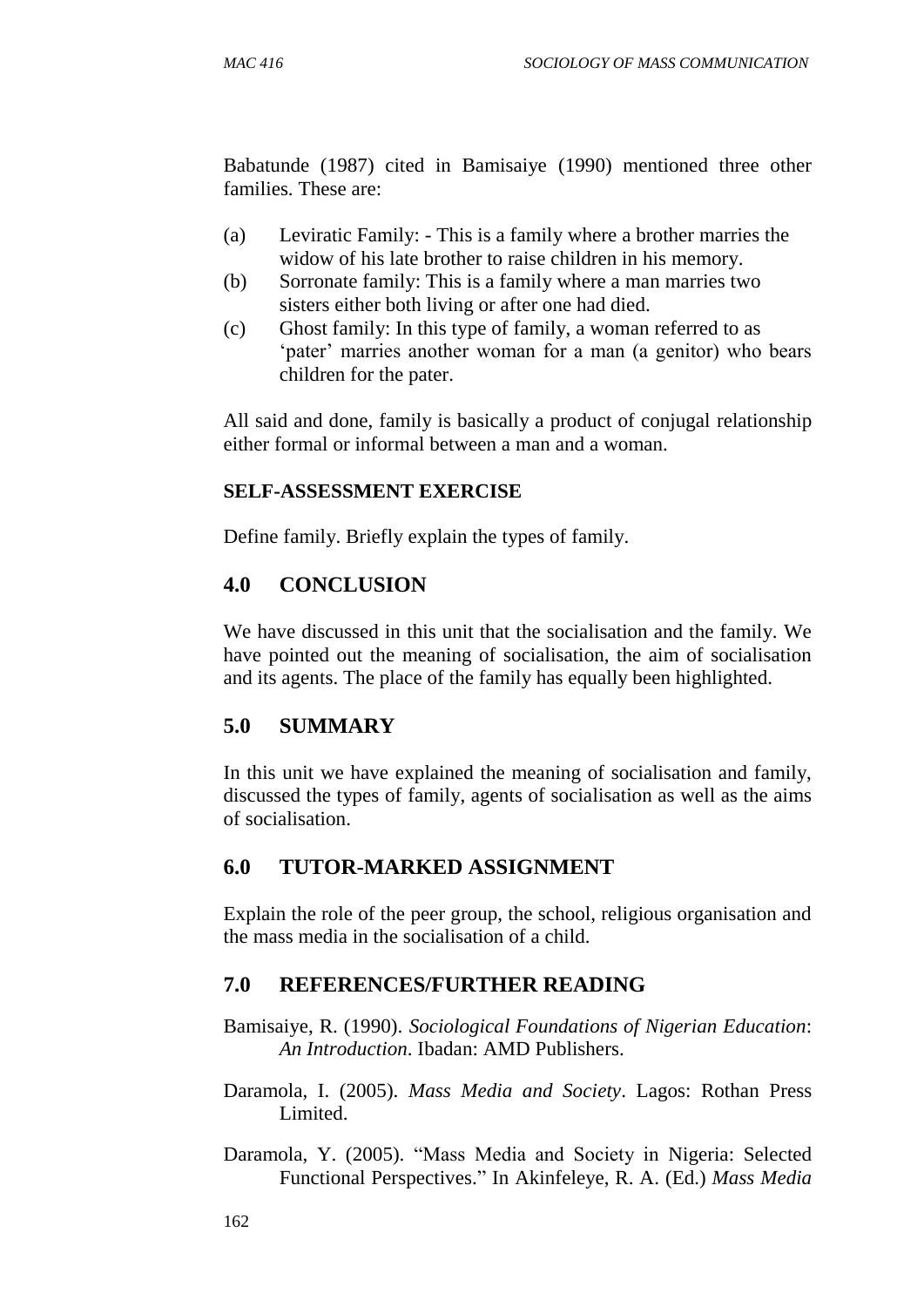*and Society: A Multi*-*Perspective Approach*. Lagos: University of Lagos Press.

Delta, A. (1984). *Education and Society: A Sociology of African Education*. London: Macmillan Publishers.

Peretomode V. F. (1975).*Sociology of Education*. Lagos: O.O.P.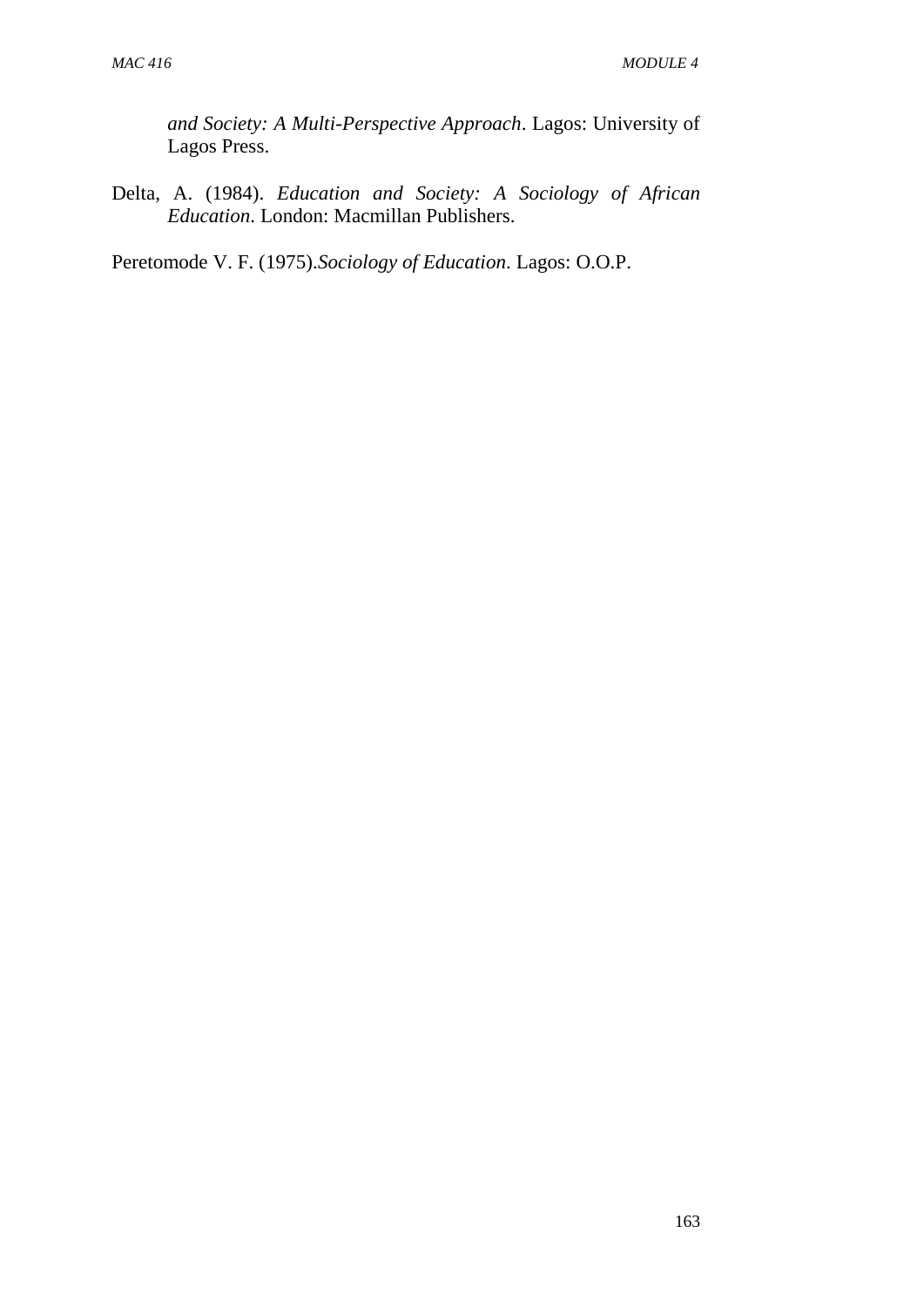# **UNIT 5 SOCIOLOGY AND MASS COMMUNICATION**

#### **CONTENTS**

- 1.0 Introduction
- 2.0 Objectives
- 3.0 Main Content
	- 3.1 Sociology and Mass Communication
- 4.0 Conclusion
- 5.0 Summary
- 6.0 Tutor-Marked Assignment
- 7.0 Reference/Further Reading

# **1.0 INTRODUCTION**

In the previous units, we have taken a decisive and comprehensive look at sociology, society and other related elements. This unit takes a look at the relationship between society and mass communication.

# **2.0 OBJECTIVES**

At the end of this unit, you should be able to:

- define Mass Communication
- state the role of mass communication in the society
- discuss its relationship with the society.

# **3.0 MAIN CONTENT**

# **3.1 Sociology and Mass Communication**

Society is the nucleus of sociological study. Therefore, the society is the main concern of sociologists. Sociologists want to know the relationship between the society and its constituent elements. How these elements influence the society and how the society influence these elements. The mass media is one of those elements in the society that makes the society to thrive and is at the same time influenced by the society. The influence the society has on the media dictates the type of media that exist within such society. It is for this reason that some media are classified as: socialist media, communist media, capitalist media, etc. The relationship between the media and the society is a symbolic one. This is because of the link between them - communication. While it is difficult for the mass media to thrive without the society, it will be more difficult for the society itself to thrive without the mass media. The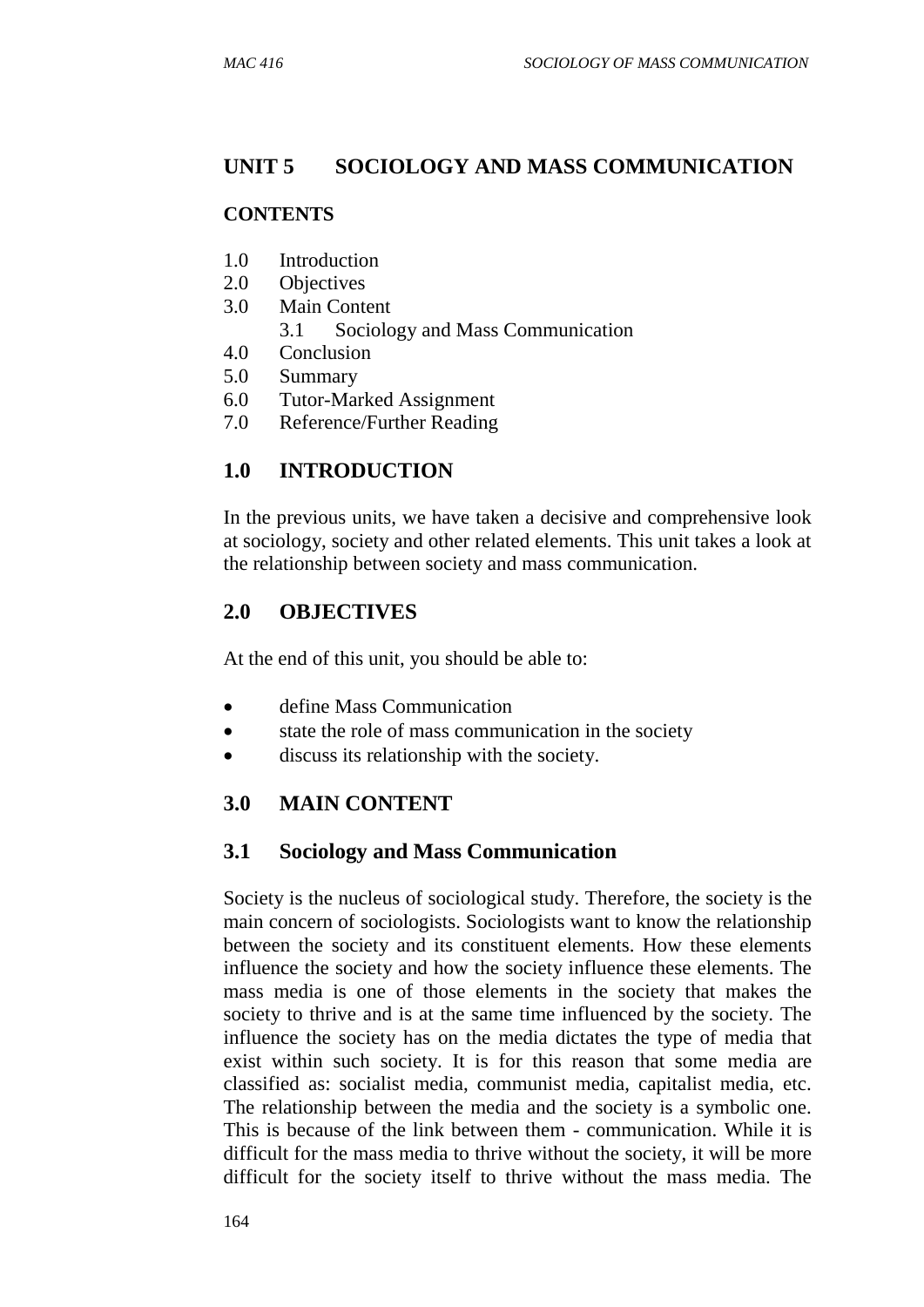advancement in technology is as a result of the improvement in the mass communication.

The mass media uses the people in the society for the day to day running of its activities - the people make the news, the society (government) provides the facilities; the society needs the mass media to progress in respect of the media providing them information, entertainment and education.

It is also a multiplier of resources of knowledge and information etc. (Raufu, 2003).

The media is an important element in building the society. During the nationalist struggle and the struggle for independence in Nigeria, the role of the media cannot be quantified. This is why there are nationalist media outfits all over. The media helps to project the view of the members of a society and build a strong society in the process. It was the tenacity of the nationalist media that helped the colonial masters realise the intention and the resolve of the people. During the struggle to achieve civil rule in Nigeria, the role of the media was so enormous that the government of the day had to prescribe media houses for the seeming "anti-government" publications. The resilience and consistency of the media during the military era paved the way for civil rule.

As said earlier, the relationship is symbiotic. There are some things that the media do to benefit the society while at the same time; the society benefits the media in some ways.

What exists between mass media and society is not only a give –andtake exchange but also a permanent as well as enduring or a lasting association. It can then be said that one cannot do without the other. This is because it obviously will be difficult for the media to grow and proposer in isolation from society. It will equally be unthinkable to imagine the level of backwardness and ignorance in the society without mass media.

Mass media is needed to provide people with news information, education and entertainment. In the same vein, mass media uses the people for running their daily operations. For example, people regarded as public figures, celebrities and important personalities or dignitaries make news; journalists gather, write as well as publish the news; government provide funds and facilities to assist the news media.

More importantly is the fact that mass media and society must be seen as partners in the process of national, economic and social development. The people, the government, mass media and other institutions in the society e.g. religion, are all stakeholders in the process of nation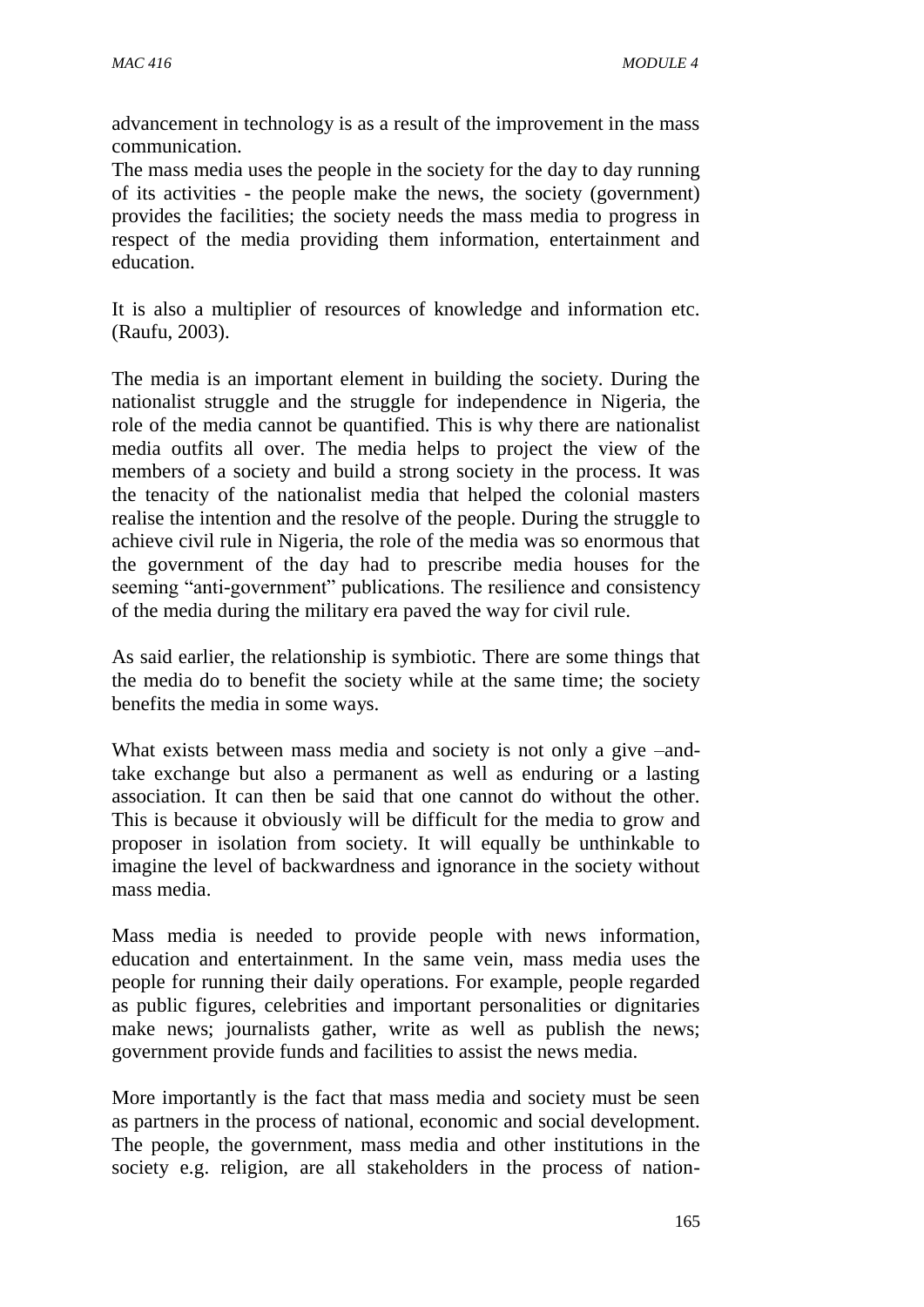building. These institutions must therefore complement each other and

work together before the nation can hope to foster and generate socioeconomic progress for all members of the society.

#### **SELF ASSESSMENT EXERCISE**

Explain briefly ways in which mass media and society interact.

#### **4.0 CONCLUSION**

We have discussed in this unit that the society and the mass media are a symbiotic duo that are inseparable. It has been established that the two are together and depend on themselves exceedingly.

#### **5.0 SUMMARY**

This unit has discussed the relationship between the media and society and further broke it down to how it relates to government and the rural community.

#### **6.0 TUTOR- MARKED ASSIGNMENT**

The relationship between the mass media and society is symbiotic. Discuss.

#### **7.0 REFERENCES/FURTHER READING**

- Daramola, I. (2005). *Mass Media and Society.* Lagos: Rothan Press Limited.
- Raufu, A. (2003). *Mass Media and Society: Issue and Perspectives*. Lagos: Meek Associates.
- Watson, J. (2003). *Media Communication. An Introduction to Theory and Process.* New York: Palgrave Macmillan.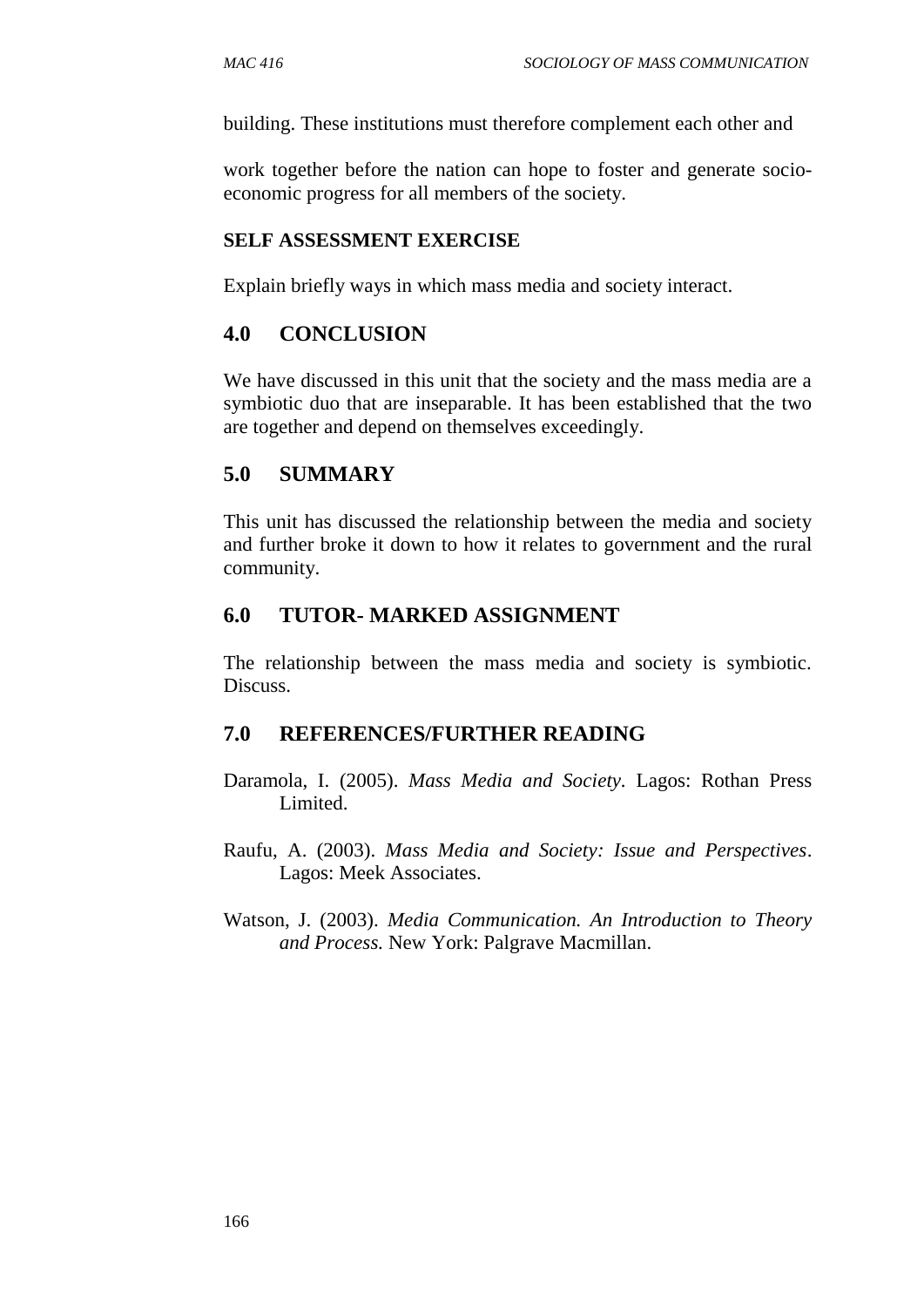# **MODULE 2 MEDIA AND SOCIAL INFLUENCE– MASS MEDIA AND SOCIETY**

- Unit 1 The Mass Media
- Unit 2 Relationship between the Media and Society
- Unit 3 Theories of the Press
- Unit 4 Functions of the Mass Media
- Unit 5 Media as the Fourth Estate of the Realm

# **UNIT 1 THE MASS MEDIA**

#### **CONTENTS**

- 1.0 Introduction
- 2.0 Objectives
- 3.0 Main Content
	- 3.1 Definition of the Mass Media
	- 3.2 Characteristics of the Mass Media
- 4.0 Conclusion
- 5.0 Summary
- 6.0 Tutor-Marked Assignment
- 7.0 References/Further Reading

# **1.0 INTRODUCTION**

The mass media is an integral part of our society. Its role in the society cannot be quantified. This unit will take a general look at the mass media as a concept.

# **2.0 OBJECTIVES**

At the end of this unit, you should be able to:

- define mass media
- mention those media classified as mass media
- state the role of the mass media.

#### **3.0 MAIN CONTENT**

#### **3.1 Definition of the Mass Media**

The nucleus of the mass media is communication. It deals with the interaction among the elements within the society. What then is communication? Since the concern of this unit is not communication per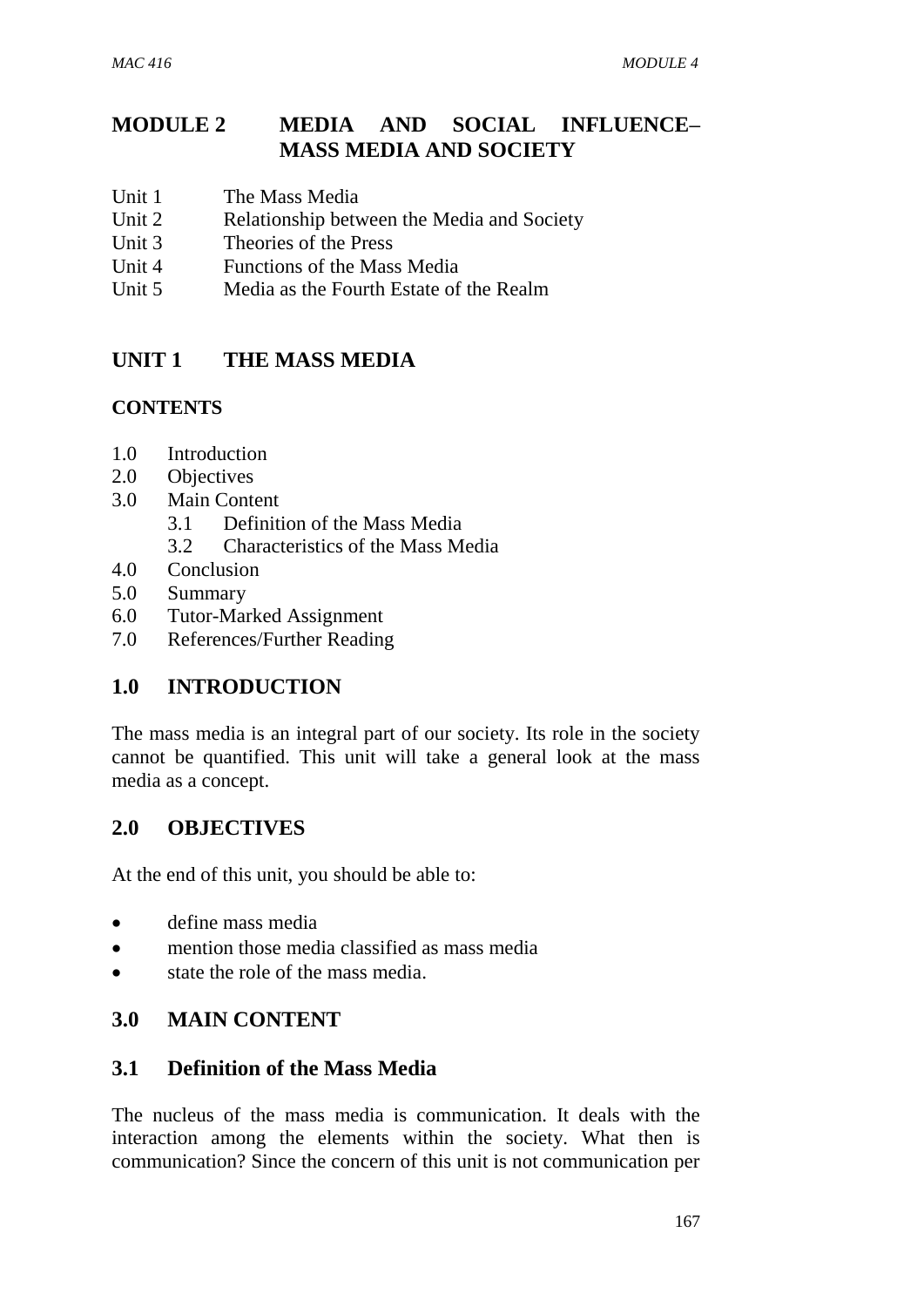se, we will look briefly at the meaning of communication. Communication is defined by as many scholars as believed to really understand the concept. To some scholars, it is the link between communities in the formation of a larger whole – a metropolis, a province or a nation. It is not only man that communicates. Animals also communicate through gesture, attention-grapping, colours, flashing lights and complex scent. We communicate through the exchange of symbols. We create symbols as human beings, ascribe meanings to them and interpret them. On this basis, we could say that communication is "the exchange and interpretation of meaningful symbols between the sender and receiver through a medium".

Other definitions of communication exist. "Communication is the transfer of thought from one person to another." "Communication is the process by which one person (or a group) shares or imparts information to another person (or group) so that both people (and group) clearly understand one another." (Daramola, 2005) The main concern of communication is to transfer messages from one place to another using a medium that best suits the message and with the hope of getting a feedback or a reaction. Therefore, communication can be defined as "the exchange of meaningful symbols and signals between the sender (source) and the receiver (destination) through a medium with the hope of a feedback which could be immediate or delayed."

In the light of this brief explanation and for the purpose of this unit, our concern is the medium through which messages are sent. This is what brings about the discussion on the mass media.

As people communicate between themselves they employ the means that best convey their messages. These could be spoken language, smites, smoke signal, numbers, alphabets, gun shots, flute or other things that they believe will best convey their messages. The mass media is a large-audience medium of communication. It deals with a large group over who one may not be able to exercise control.

McQuail (2000) describes "Mass Media" as "means of communication that operates on a large scale, reaching and involving virtually everyone in a society to a greater or lesser degree". It is a large scale medium media is the plural form of medium which means a channel or instrument through which something (information, message, and signals) is transmitted or carried. Mass media are the channels of communication in modern society. There are broadly two- the print and electronic media.

Media are different in the kind of information they convey. They are also different with respect to perception and thought as well as the personal experience and social interaction they make possible to the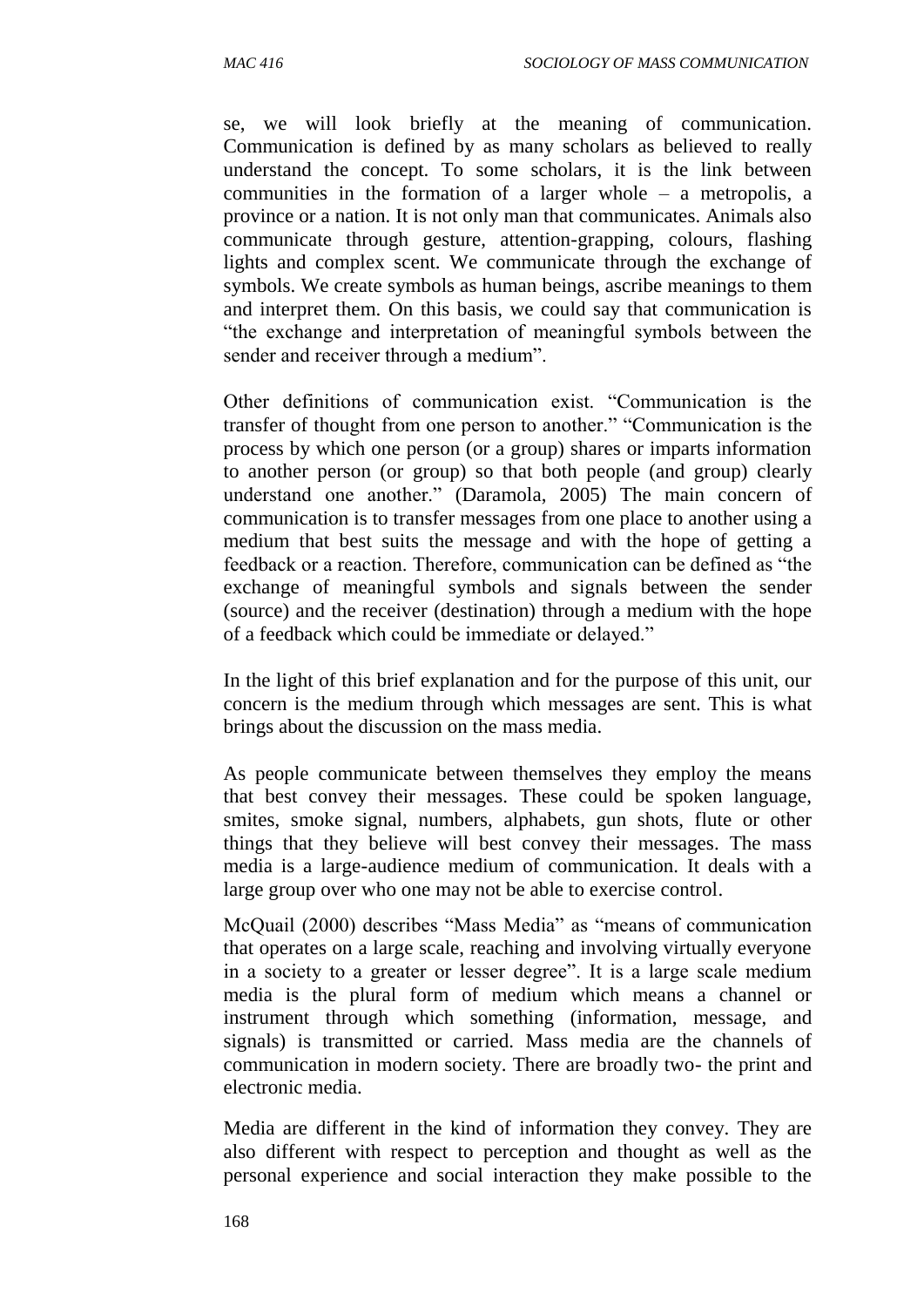people.

McQuail (2000) define Mass media as "an organised means of communicating openly and at a distance to many receivers within a short space of time". It is the quest to reach a large population in this modern time that makes the development of mass media to thrive. Their capacity is so great that the structure of society is fundamentally altered by their existence.

The mass media comprises of television, radio, newspapers, magazine, books, journals, movies and now the internet. They are not personal communication and they have the ability to reach large audiences. They affect the perception and behaviour of members of a society in distinct way. As much as they affect the society, the society also affects them. The mass media because of their size and reach have tremendous impact on society. It is for this reason that Murphy (1977) cited in Daramola (2005) summarised the societal impacts as oil, glue and dynamite.

As oil, the media can keep the running of the society while assisting individuals to adjust and settle to the reality of their lives. The media assists in the maintenance of order through reporting of the misadventure of those who transgress the law or social norms.

As glue, it fosters social cohesion and helps maintain it. The media provides everybody with something to talk about by setting agenda of discussion. During the petrol subsidy removal crisis, the media gave enough attention to the issue. This way, it gave the society something to discuss on. The scam that also came from the investigation on subsidy was well exposed and attention shifted from the subsidy removal palaver to bribery scandal of the committee investigating the subsidy issue.

As dynamite, mass media is capable of ripping the society apart. It could be used as a tool to incite the society into action, and could cause untold damage if not utter destruction to the continued existence of such society. The sensitisation that attended the cancelation of the June 12, 1993 presidential election led to several crises within the country particularly in the western states of Nigeria. The country was on the verge of disintegration at the time as many people were running to their places of origin so that they will not be caught unaware should there be outright secession in the country. That is the power of the media. Egbon (1995) cited in Daramola (2005) attested to this when he said "It is significant to recognise the fact that mass media can be a very useful 'servant' but could also be a dangerous 'master'.

#### **SELF-ASSESSMENT EXERCISE**

Explain briefly the concept of mass media.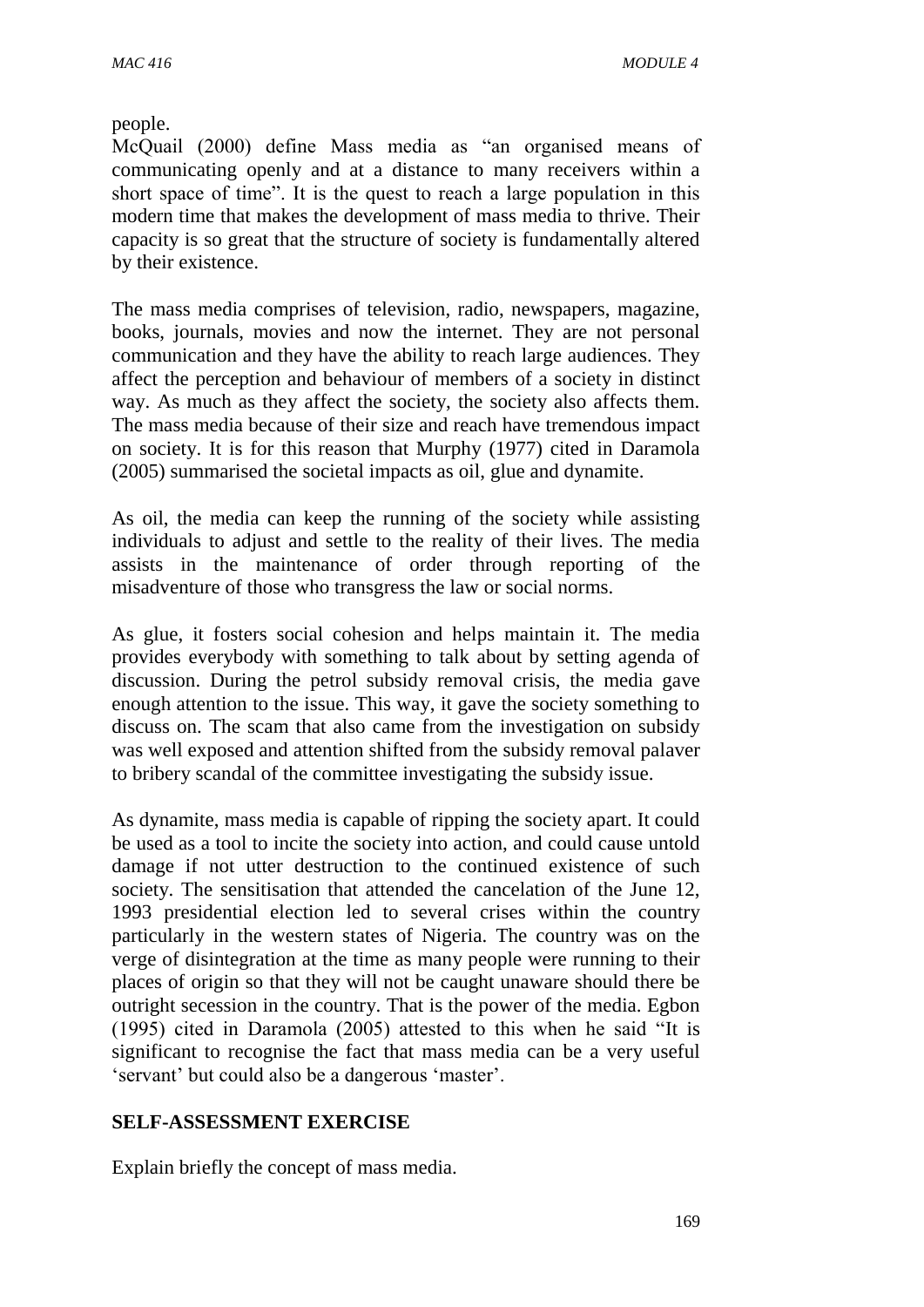# **3.2 Characteristics of Mass Media**

The characteristics of mass media are:-

- 1. Mass media is designed for a large audience. The audience are large in terms of number or population, they are heterogeneous and they cannot be controlled.
- 2. It is a big business with a large number of employees. It is a business that gulps a huge amount of money to establish.
- 3. The main information they disseminate is news (factual, current and verifiable information).
- 4. The speed of information gathering and dissemination is very fast. They are gathering information continuously and are sending them out at the same time. This is what makes it different from other media.
- 5. They develop and attain maturity at the same time as a response to the situation at hand and to achieve a purpose.

#### **SELF-ASSESSMENT EXERCISE**

List the characteristics of the mass media.

# **4.0 CONCLUSION**

This unit has been able to establish that the media is a significant element of the society. It is the means through which messages, ideas and information are sent to the end users (receivers). It is mentioned that the media can be a positive as well as a negative weapon on the society.

# **5.0 SUMMARY**

In this unit, we defined communication and mass media. It was established that the mass media is the medium that is used in passing across messages. We also treated mass media as being the oil, the glue and the dynamite in the society. The characteristics of mass media were also mentioned.

# **6.0 TUTOR-MARKED ASSIGNMENT**

Define mass media. Explain this saying: "mass media is the oil, the glue and the dynamite in a society."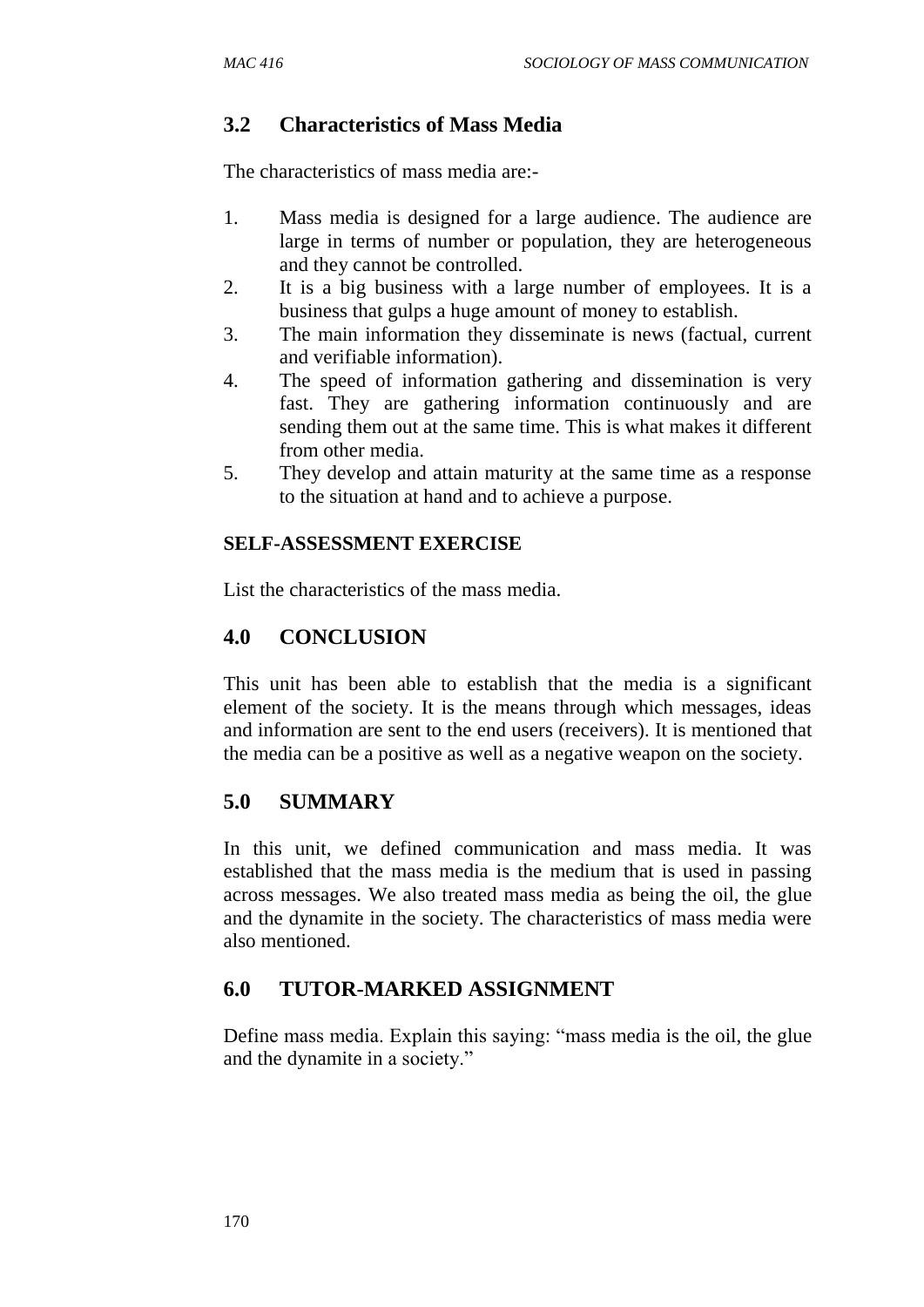#### **7.0 REFERENCES/FURTHER READING**

- Bittner, J.R. (1991). *Mass Communication: An Introduction.* Ibadan: Heinemann Educational Books.
- Daramola, Y. (2005). "Mass Media and Society in Nigeria: Selected Functional Perspectives." In Akinfeleye, R. A. (Ed.) *Mass Media and Society: A Multi-Perspective Approach*. Lagos: University of Lagos Press.
- Daramola, I. (2005*). Mass Media and Society*. Lagos: Rathan Press Limited.
- Ogundiran, B, Akintayo, A.O. Olopade, O & Ayoola, K.A (2004).*An Introduction to Business Communication.* Lagos World System & Services Ltd.
- Raufu, A. (2003). *Mass Media and Society: Issues and Perspectives.* Lagos: Meek Associates.
- Watson, J. (2003). *Media Communication: An introduction to Theory and Process.* New York: Palgrave Macmillan.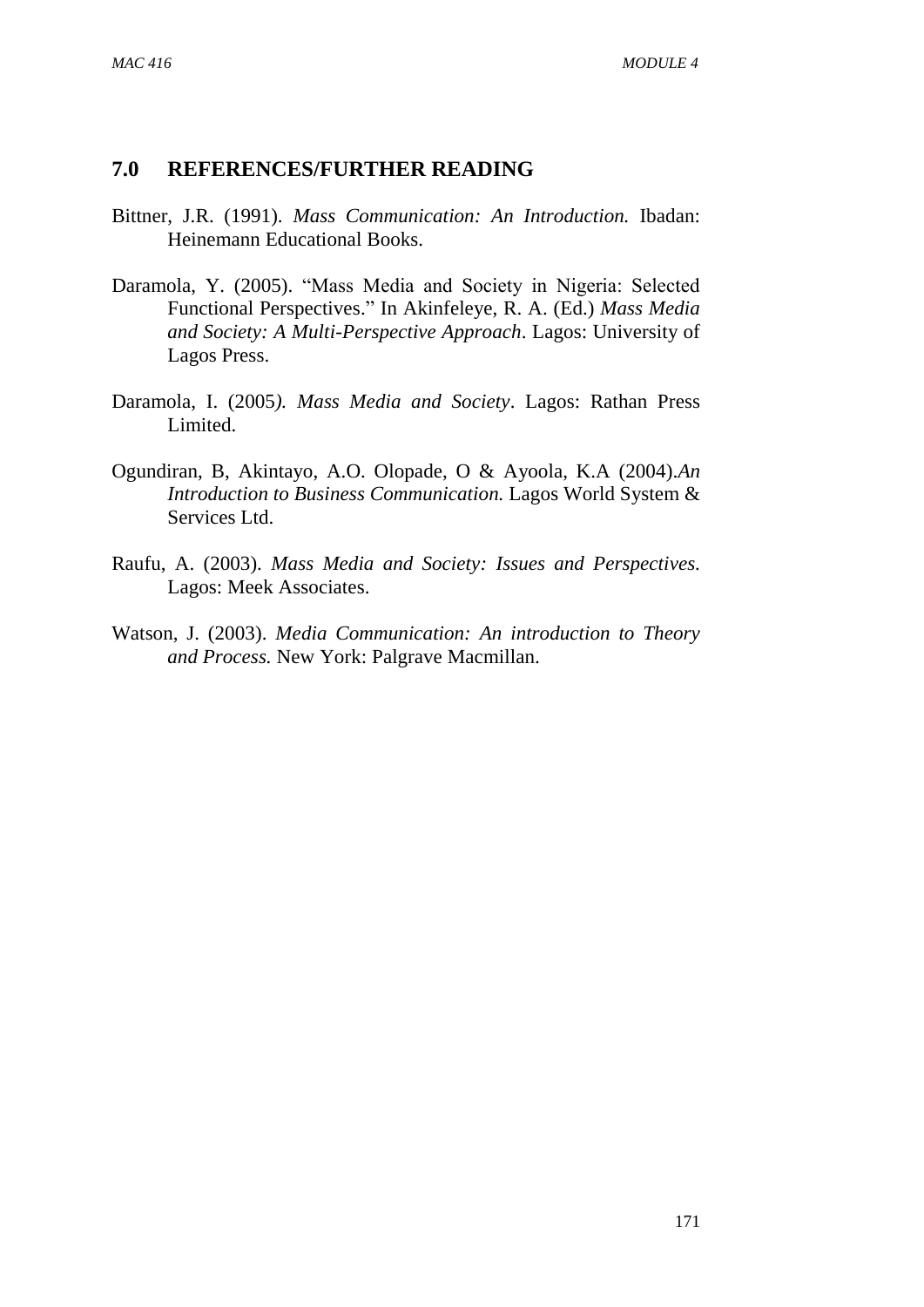# **UNIT 2 RELATIONSHIP BETWEEN MASS MEDIA AND SOCIETY**

#### **CONTENTS**

- 1.0 Introduction
- 2.0 Objectives
- 3.0 Main Content
	- 3.1 Media Duties to the Society
	- 3.2 Society's Duties to the Media
	- 3.3 Media Duties to the Rural-Communities
- 4.0 Conclusion
- 5.0 Summary
- 6.0 Tutor-Marked Assignment
- 7.0 References/Further Reading

#### **1.0 INTRODUCTION**

This unit will be taking a look at the relationship between the media and the society. In this regard, we will be looking at the duties media perform to the society, what the society does for the media and also what the media does for the rural communities.

#### **2.0 OBJECTIVES**

At the end of this unit, you should be able to:

- discuss the duties of the media to the society
- highlight the duties of the society to the media
- mention those duties expected of the media to the rural communities.

# **3.0 MAIN CONTENT**

#### **3.1 Media duties to the Society**

The media provides the society with the following.

- (a) Information
- (b) Education
- (c) Entertainment

These three are important for any society to make an appreciable progress. One cannot live in isolation and as such, information received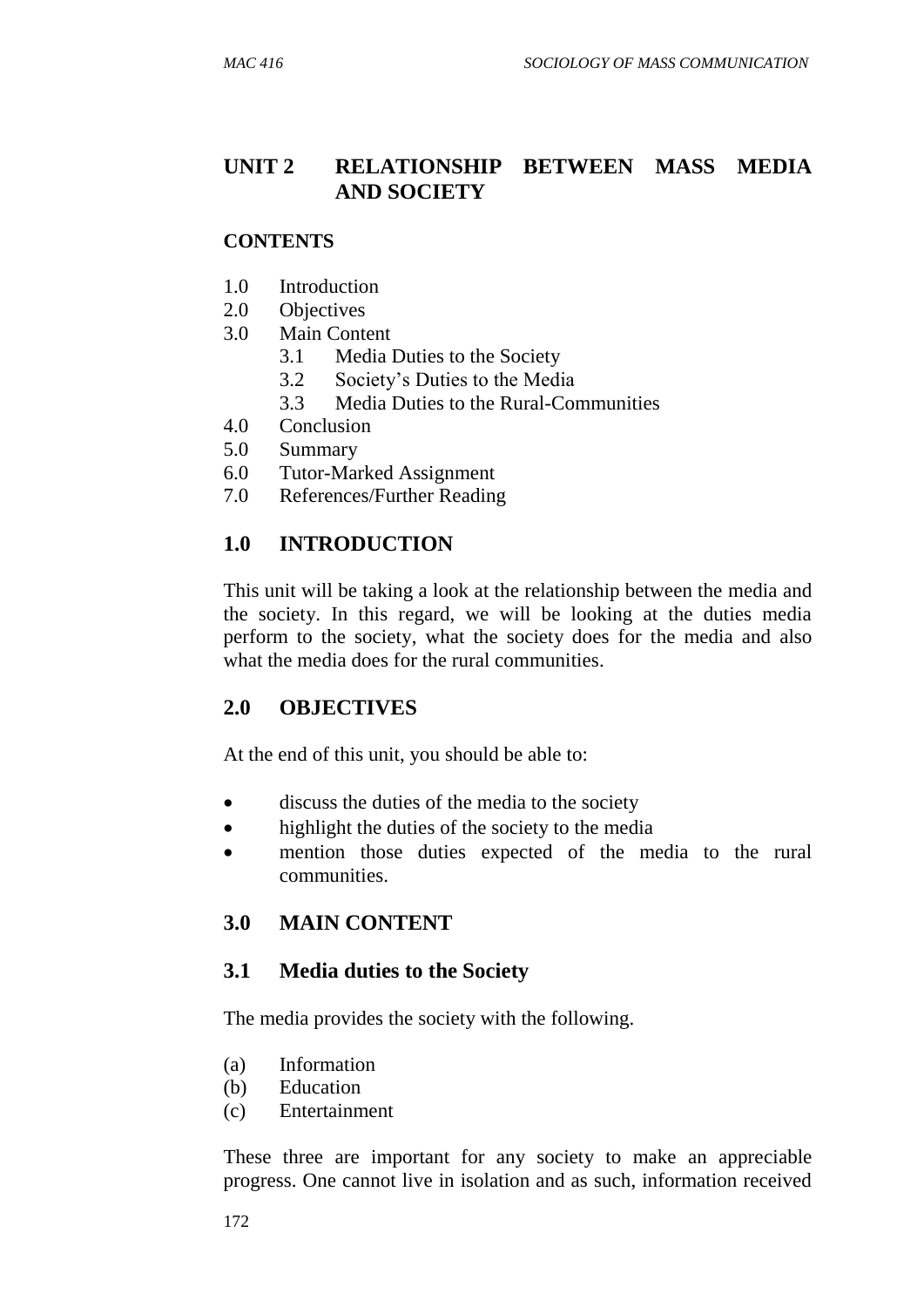through the media about other society help to bring about the education of the mind in such society for the development of the society. Events going on in other societies are made known to the people for them to learn from and adopt to avert such occurrence or to use for the progress of their own society.

The media provide entertainment to relax the people from stress and their labour. It creates a forum for people to loosen up those things that could cause health problems for them. This is done through various programmes – dramas, soap operas, sports, talk shows among others.

#### **SELF-ASSESSMENT EXERCISE**

Explain briefly the duties of the media to the society.

#### **3.2 Society's Duties to the Media**

The society, on the other hand, provides the media with

- (1) News event
- (2) Consumption of the news
- (3) Sustenance of the media business.

The society provides the media with news events through it activities. All the things that are happening within the society are used by the media for the benefit of the society by relaying the information to the members of the society. However, if this were not made available by the society, it will be difficult to have it in the media. The society makes laws, creates conflicts, punishes offenders and rewards obedience. All these and many more come from the society and are reported by the media.

There will be no media if there are no consumers of the news and other activities in the media. It is through this consumption that the media business is sustained. It also creates employment for members of the society – reporters, editors, vendors, etc.

With the Government the media is a partner in the development process with the government. Government uses the media to promote its developmental programmes and tries to sell it to the society through the media. For example, Lagos State Government is promoting the payment of tax by advertising in the media those things that have been done using tax payers money. This is to spur members of the society into payment of their taxes.

It plays the role of the watchdog as it watches the society, relays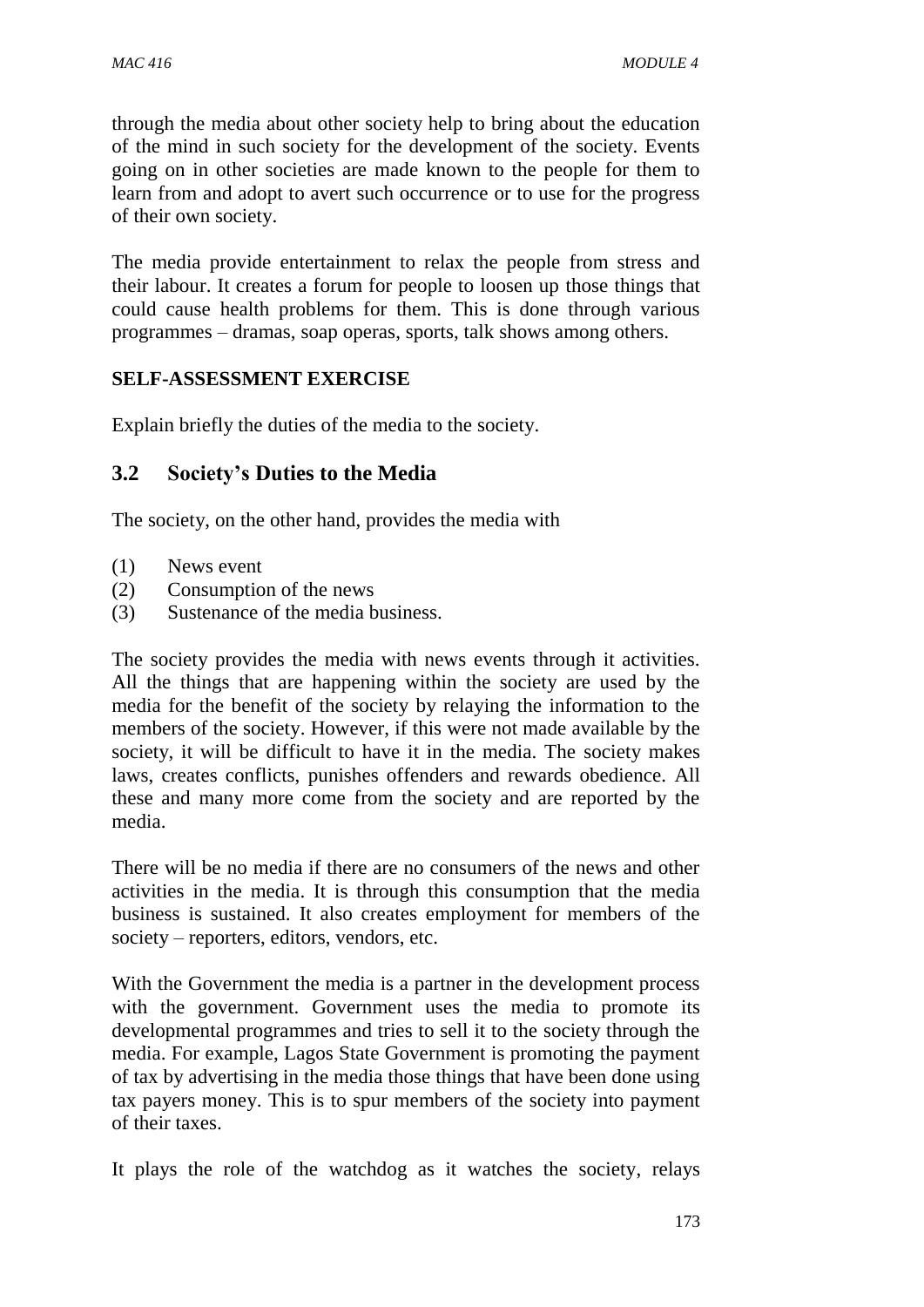government activities to the people and at the same time voice out some of the people's request to the government. Example is the recent bribery scandal in the House of Representation. The media publicised it and brought it to the door step of the society. When those involved were cleared, it also made it known to the public and the reactions of the society were also declared.

The media is the link bridge between the government and the governed. It is the intermediary of both the government and the people. Government tells the people its activities through the media; the people also tell the government their reactions through the media.

#### **SELF-ASSESSMENT EXERCISE**

Highlight the duties of the society to the media.

#### **3.3 Media Duties to the Rural Community**

The media perform some duties to the rural community in specific ways because they are usually left unattended by those in government. These are the ways the media could build and sustain with the rural communities:-

- (a) By being an active participant in the development of the community.
- (b) It should be the voice of the voiceless.
- (c) It should be an agent of socialisation.
- (d) It should be a projector of self-help development.
- (e) It should be partner in culture or tradition preservation, maintenance and sustenance.
- (f) It should be an educator of a unique kind who gives attention to economic, social and political matters.
- (g) It should bridge the government-community, socio-politicaleconomic distance.

#### **SELF-ASSESSMENT EXERCISE**

Highlight the role expected of the media to rule community.

# **4.0 CONCLUSION**

We have seen clearly that mass media and the society are closely related. One cannot be divorced from the other. The society feeds the media the information that it processed and disseminates and at the same time, the media feeds the society with information that helps it generate new information. One would be correct to say this relationship is in a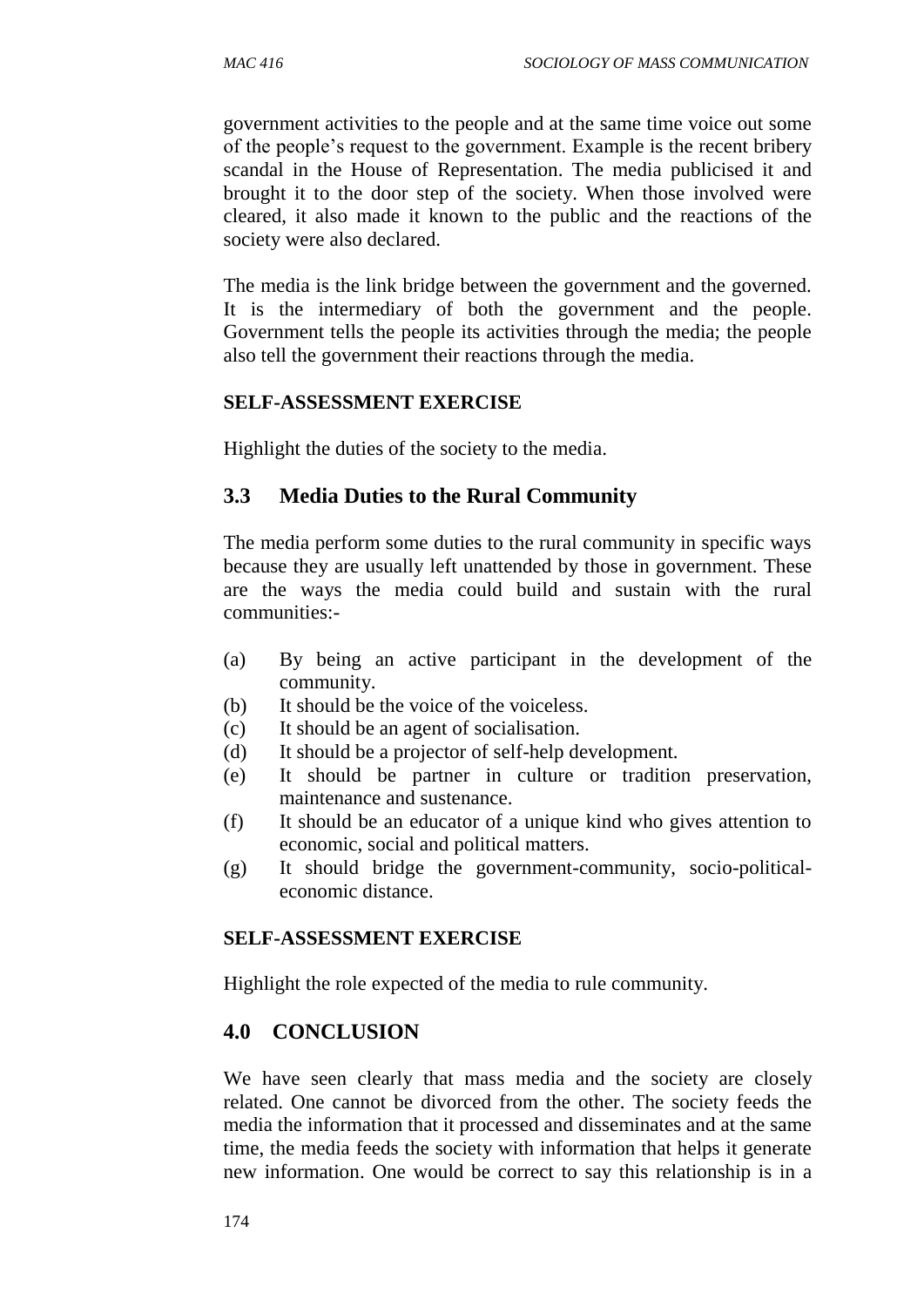#### circle.

### **5.0 SUMMARY**

This unit has taken a look at the relationship between the society and the mass media. This was viewed from three different angles – media to society, society to the media and media to the rural communities.

# **6.0 TUTOR-MARKED ASSIGNMENT**

A society determines the type of information it gets from the mass media. Discuss.

# **7.0 REFERENCES/FURTHER READING**

- Bittner, J. R. (1991). *Mass Communication: An Introduction*. Ibadan: Heinemann Educational Books Plc.
- Daramola, I. (2005). *Mass Media and Society*. Lagos: Rothan Press Limited.
- Raufu, A. (2003). *Mass Media and Society: Issues and Perspectives*. Lagos: Meek Associates.
- Watson, J. (2003*). Media Communication: An introduction to Theory and Process*. New York: Palgrave Macmillan.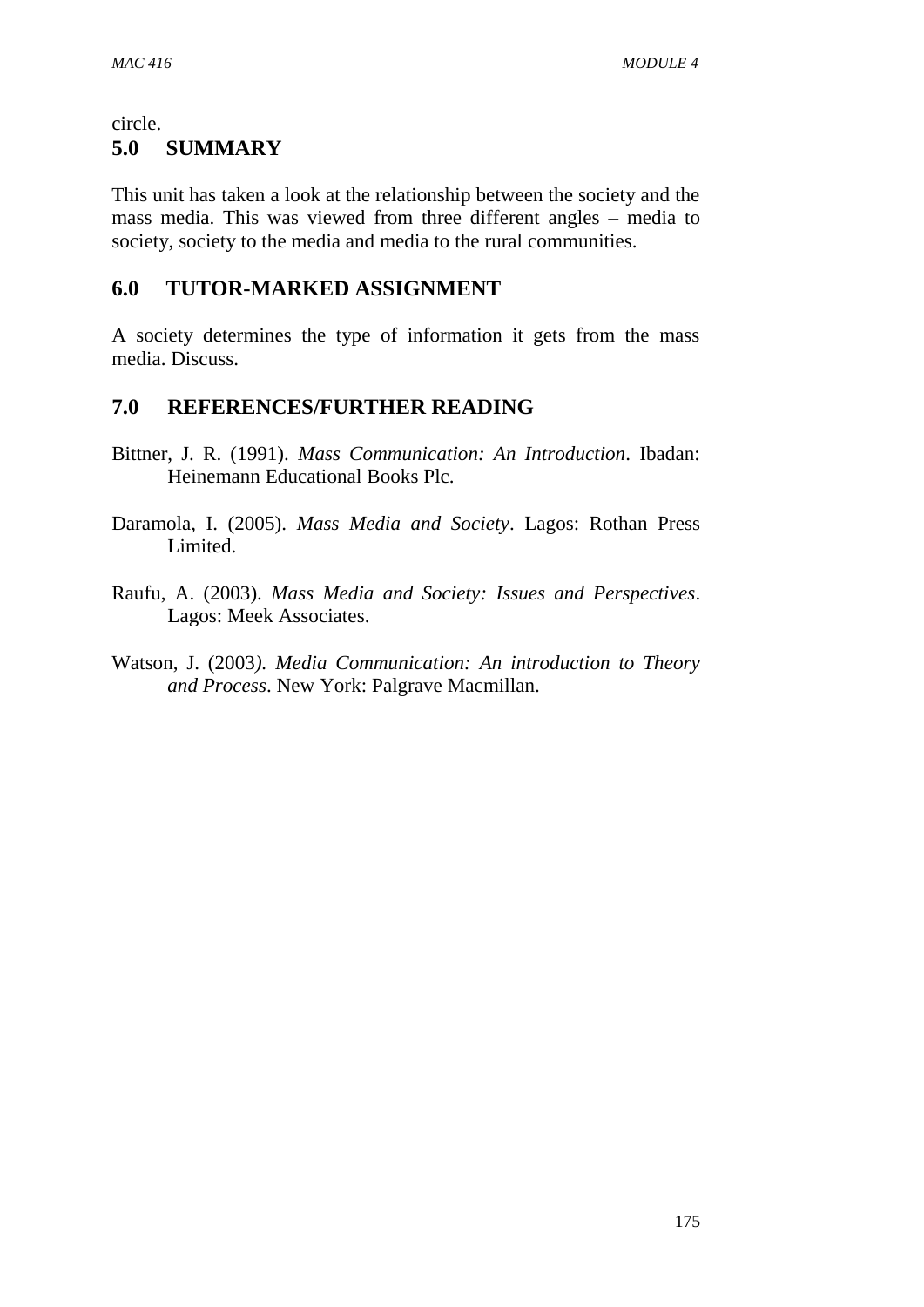## **UNIT 3 THEORIES OF THE PRESS**

### **CONTENTS**

- 1.0 Introduction
- 2.0 Objectives
- 3.0 Main Content
	- 3.1 Authoritarian Theory
	- 3.2 Libertarian Theory
	- 3.3 Social Responsibility Theory
	- 3.4 Soviet-Communist Theory
- 4.0 Conclusion
- 5.0 Summary
- 6.0 Tutor-Marked Assignment
- 7.0 References/Further Reading

## **1.0 INTRODUCTION**

The previous unit took a look at the relationship between the media and society. This unit will look at the various theories within the society that affect the activities of the press. A number of theories will be discussed as follows: Authoritarian Theory, Libertarian Theory, Social Responsibility Theory, Soviet Communist Theory, Democratic Participant Theory and Development Theory,

## **2.0 OBJECTIVES**

At the end of this unit, you should be able to:

- mention the theories that we have in the media
- explain the concern of each of the theories
- describe the activities of the media under each theory.

## **3.0 MAIN CONTENT**

## **3.1 The Normative Theories**

The four theories, regarded as the normative theories of the press, were propounded by three renowned communication scholars Siebert, Peterson and Schramm. These theories explain the operational characteristics of the media in the society. One thing that we must point out here is the fact that aside the four theories – Authoritarian, Libertarian, Soviet Communist and Social responsibility Theories – that are regarded as basic theories, two other theories - Democratic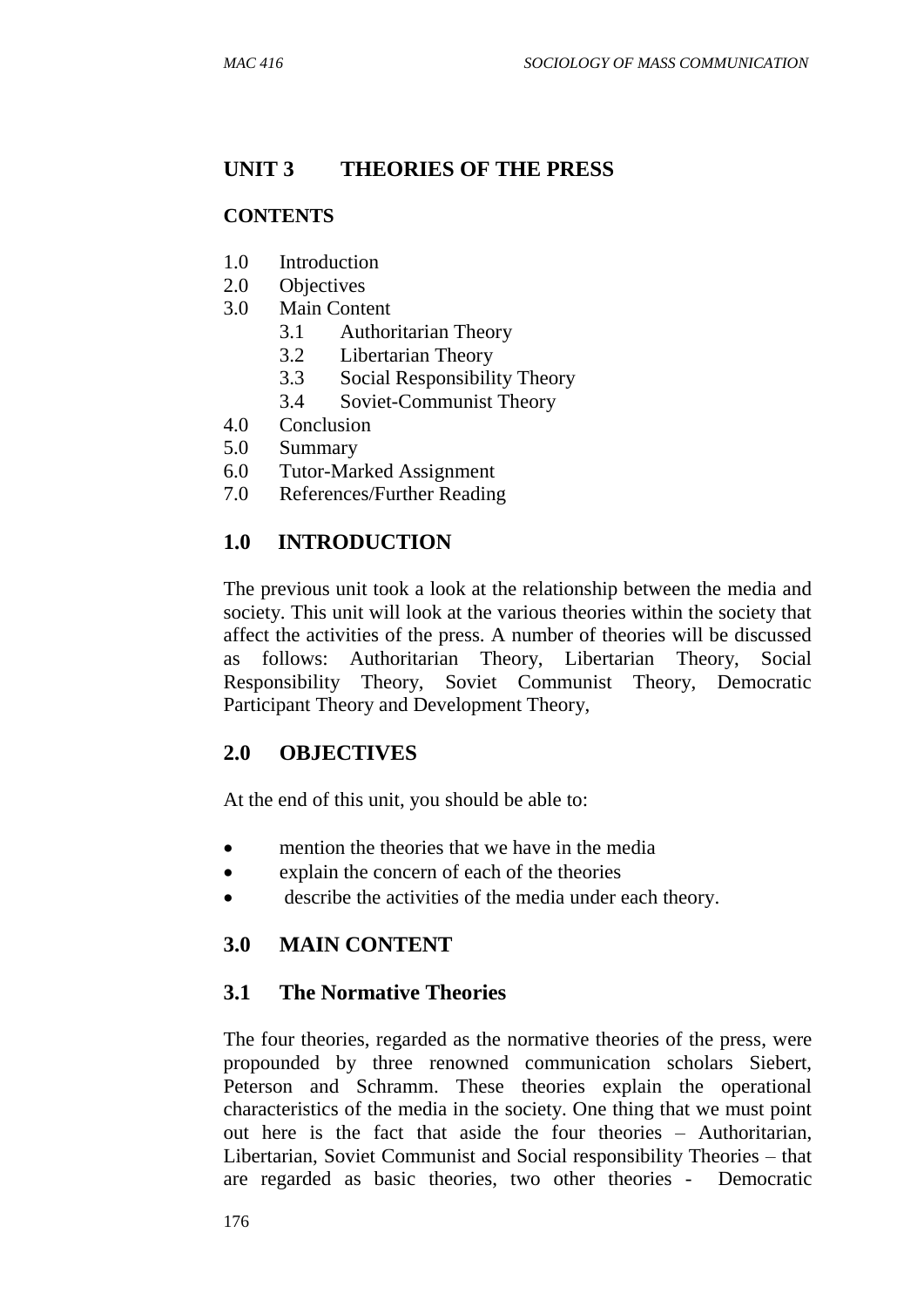participant and Development theories – were derived from the four.

# **3.1 Authoritarian Theory**

The authoritarian theory evolved in the sixteenth and seventeenth century. It was found among the ruling families in England, France and Spain. It later extends in modern society into government in Japan, Imperial Russia, Germany and Spain as well as some Asian and in the American countries at various times. It is the oldest theory of the press. Some things are of importance to this theory. One is that a human being is subservient to the state; second as an instrument of the state, it (state) has the right to use man to maintain order and strengthen the existence of the state. The press is seen as an instrument for disseminating the state's position to their populace telling them what is right or wrong based on the state's interpretation of issues and providing the policy statement of the ruling elite. After determining what the objectives are, the state uses the press as a means of obtaining those objectives. Therefore, the press becomes a means to an end rather than an instrument of criticism of neither means nor ends. At the early stage, as subvert and others pointed out, the press was used negatively by making sure the press does not interfere with attaining national ends. However, the press and generally the mass media became a positive tool for helping the state achieve its ends.

Under this theory, the ownership of the press is as important as to how the press was used. The ownership of the media could be private as well as public, but they are controlled by the government. The contents of the media are not allowed to criticise the government or any of its activities. They echo the government line in their official journal. There was still as huge problem as to how to control these private media.

The first thing government did initially was to grant permit to few people who could be described as privileged few. But as this system began to fail, it came up with a second measure. This measure was to reduce the number of journeymen trained as apprentice. This method did not last long before it failed. The third method of control – outright censorship was adopted. This equally did not stand the test of time. The fourth method, was trying a person under the law for treason or sedition for publishing what does not favour the state. This too did not succeed.

This theory operates on a complex system which hinges on degree of control. These degrees range on:

- 1. Countries where control of some or all the media is complete or total.
- 2. Countries where political criticism by some of the media is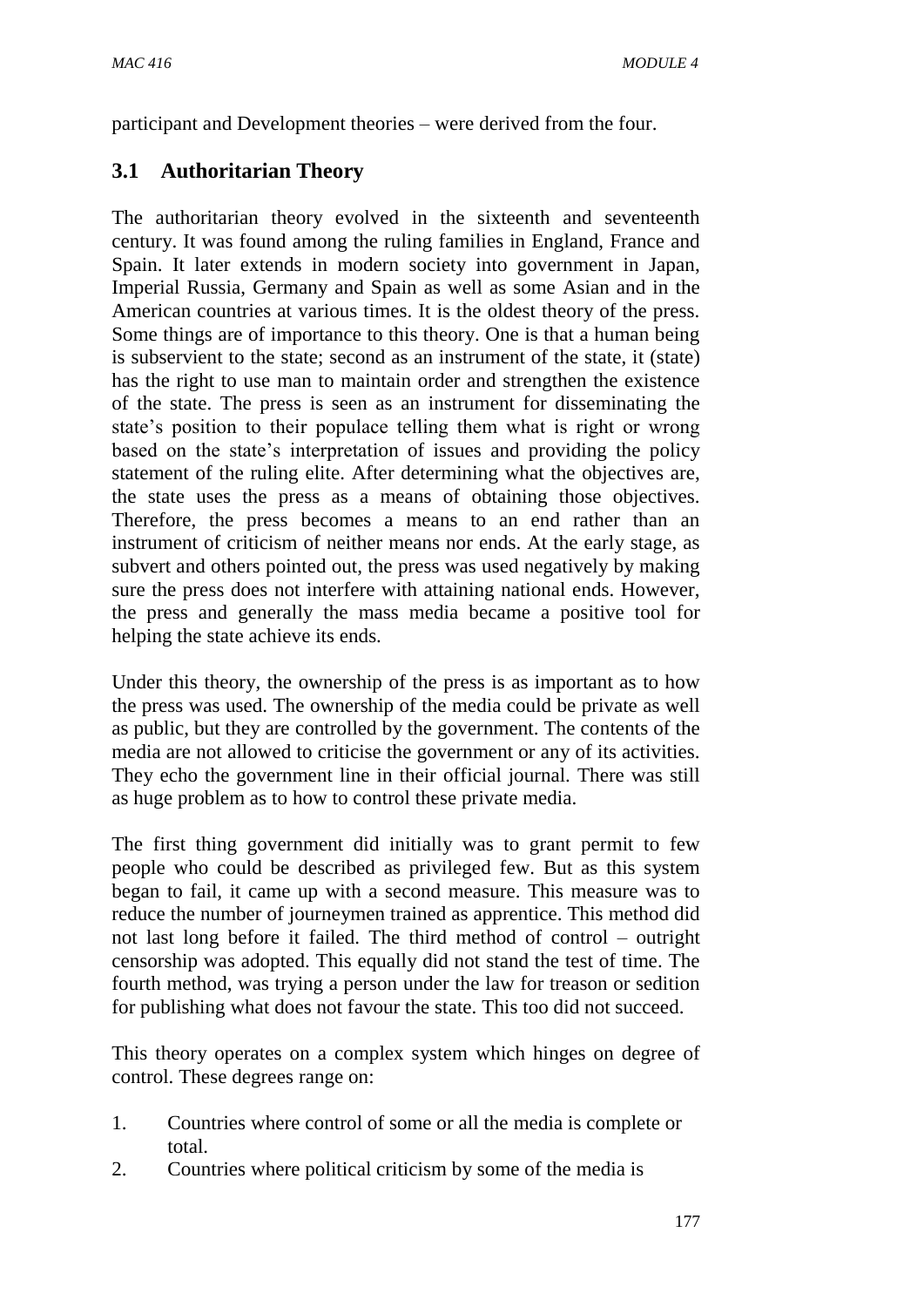possible but where there is censorship.

- 3. Countries that operate special laws or other discriminatory legislation which expose media workers and executives to arrest and persecution.
- 4. Countries where unofficial methods discourages criticisms or opposition from the media.

Despite private ownership being allowed, there is rigid control from the government through repressive laws.

#### **SELF-ASSESSMENT EXERCISE**

Mention the main concern of Authoritarian Theory.

### **3.2 Libertarian Theory**

The libertarian press occurred in the United States more abruptly than in some other countries. It began to develop in the 16th century howbeit slowly. By 18th century, it has been well defined as the principle found its way into the constitutional frame work of nations. The libertarian press is the exact opposite of an authoritarian press. This theory believes in the superiority of individual to the state. It also views human beings as rational beings, who though are imperfect as individuals but will collectively arrive at the best decision for the general welfare of society.

Buttressing this point Rivers et al (1980) cited in Raufu (2003) says "The conviction that human understanding is capable of its power and, without recourse to super natural assistance of comprehending the system of the world, and that this new way of understanding the world will lead to a new way of mastering it".

The theory holds that men have reason and wisdom to distinguish between what is right and what is wrong and what is good from what is bad. To make a decision therefore, it is important that people should have "unlimited access to the ideas and thoughts of other men. Mills cited in Bittner (1991) believes that [the collective aggregate of people, if intelligent and informed, could arrive at sound decision. This is what the libertarian theory holds and believes in.

The following elements are contained in this theory.

- 1. The reliance on ability to distinguish between truth and error.
- 2. The need for a free market place of idea so that reason may work.
- 3. The function of the press as a check on government
- 4. Ideas must have equal chance and everyone must have an access to the channel of communication.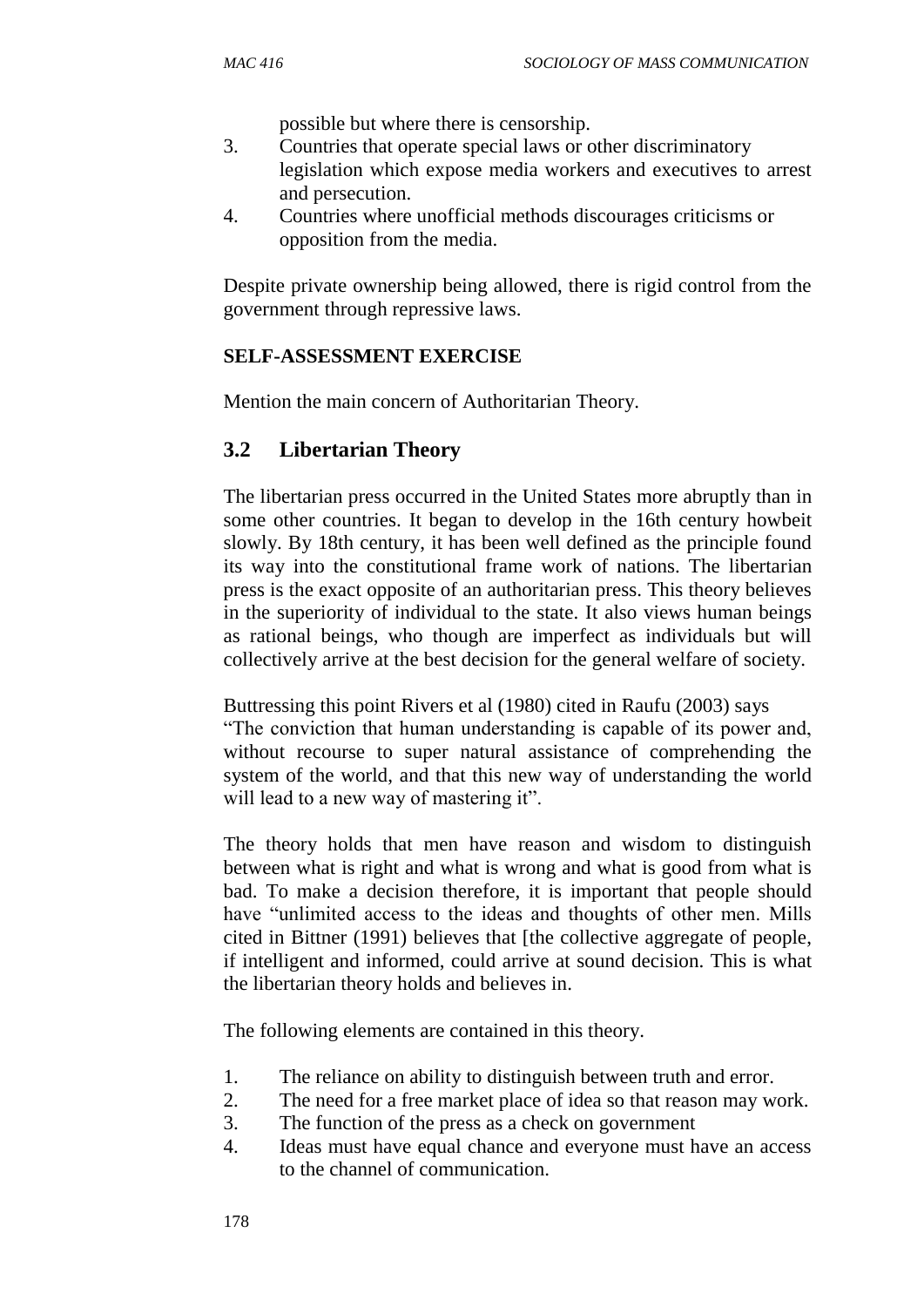In conclusion, the press is not an instrument of government in a libertarian society. Rather, it is a tool of presenting evidence and arguments on the basis of which people can check on the government and make up their minds about any policy.

#### **SELF-ASSESSMENT EXERCISE**

Differentiate between the authoritarian theory and the libertarian theory.

### **3.3 Social Responsibility Theory**

The social responsibility theory came up as a result of the criticism of the libertarian theory of the press. One of the shortcomings of the libertarian theory is its inability to prescribe viable standards for the day to day operations of the mass media and failure to provide a stable formula "to distinguish between liberty and abuse of liberty". Egbon (1995) cited in Daramola (2005). The idea is that as much as you enjoy freedom, certain responsibilities are expected of you to the society. It is believed that freedom carries commitment and obligation, and the press, which enjoys a privileged position under the government, is obliged to be responsible to society for carrying out certain essential functions of mass media in contemporary society. (Peterson cited in Daramola, 2005).

The press at a time was becoming too powerful and out of control. This is because ownership and management was involving huge amounts of money and the availability of small media units representing different political viewpoints was fast becoming extinct thereby leading to a drastic reduction in competition involving media ownership. Press started to find its way into the hand of only a powerful few. The limited control which brought about by the libertarian theory allows so much power by media owners and managers to the extent that the press was moving away from being a market place of ideas.

This new trend received several attacks and criticism, both verbal and written. As such there was the need to express the essentials of the new theory by responsible editors. One key thing to note here is the fact that though it is held that a press has the right to criticise the government and institution in the society. It has certain basic responsibilities to maintain the stability of the society. Even though the press is expected to be commercially independent of government control, profits achieved at the expense of public service are taboo. Within the framework of open and free press, criticism, codes of ethics or government regulation, and guidelines for responsible action by members of the press lays the social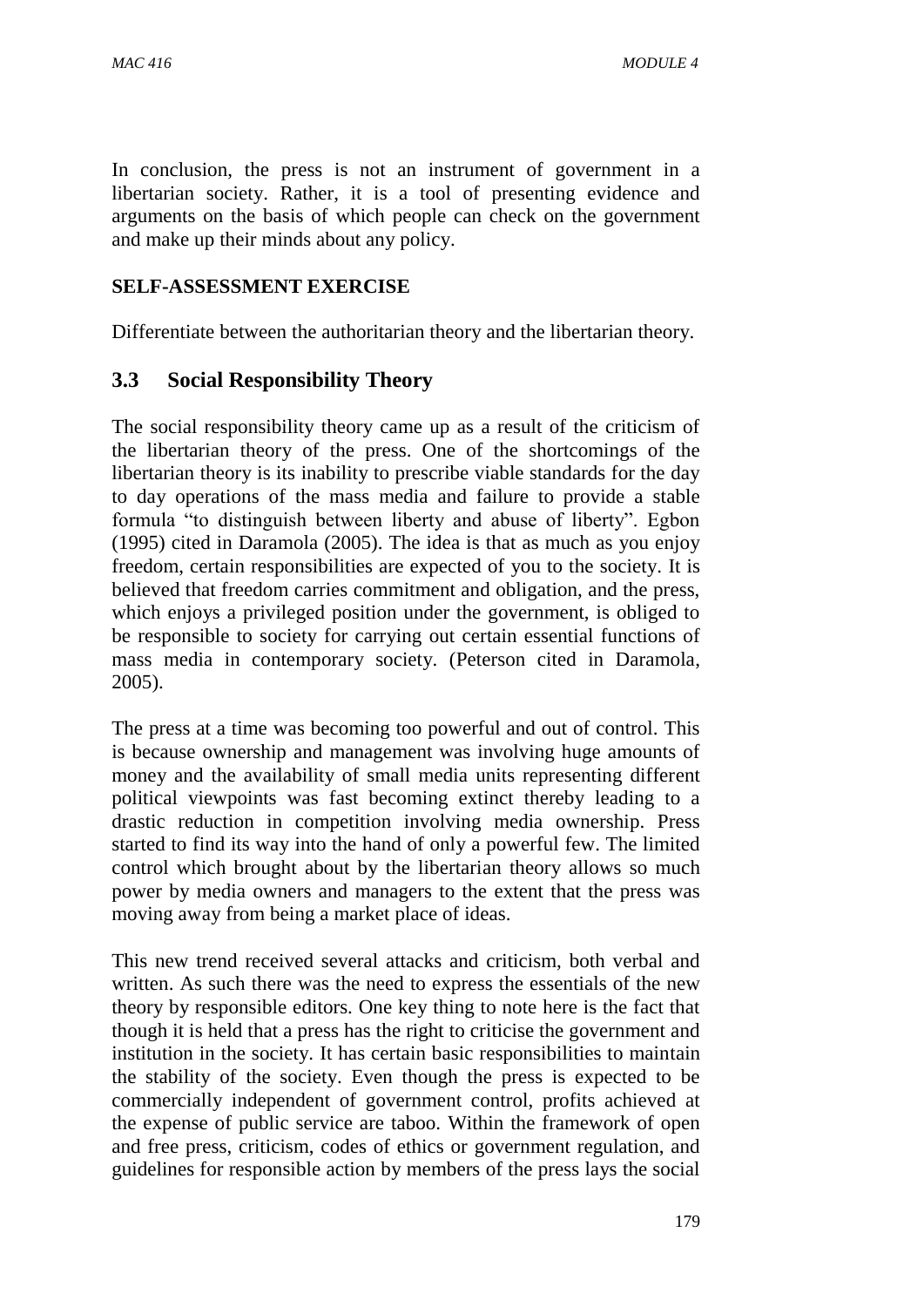responsibility theory.

These were highlighted by Robert Hutchins commission in Raufu (2003). Robert Hutchins Commission was set up in 1947 in U.S.A as a way of calming the wave of criticism directed towards the press. The report submitted suggested the following.

- 1. The press should be accountable to the public.
- 2. It is the duty of the press (print and electronic) to provide a truthful, comprehensive and intelligent account of the day's events in a context that gives them meanings.
- 3. The press should serve as "a forum for the exchange of comment and criticism."
- 4. The press should serve as "presentation and clarifications of the goals and values of the society."
- 5. It should give a representative picture of the constituent groups in the society.
- 6. It should provide full access to the day's intelligence and finally should engage in the gigantic project of raising social conflict from "the plane of violence to the plane of discussion."

The theory is more interested in obligation and the right of the public to know. The press here is supposed to be seen and to see itself as performing public services of a professional type and being socially responsible to a mass audience instead of few people.

### **SELF-ASSESSMENT EXERCISE**

Discuss the factors responsible for the development of social responsibility theory.

## **3.4 Soviet – Communist Theory**

In order to understand the Soviet-Communist theory of the press, one must look at not only the basic soviet political implications as derived from Marxist doctrine but also at how the soviet interprets the word "freedom". The constitution guarantees freedom of speech and free press. The political life of the soviet is one of unity. Everything about soviet is unity. This has led to the development of a classless society which is entrenched into the soviet state. Therefore, freedom to the soviet society is freedom from oppression from a class – upper, middle or lower – society (Bittner 1991).

The mass media in the soviet communist theory is an instrument of the state. According to Schramm in Bittner (1991), "The mass communication does not have integrity of their own; their integrity, such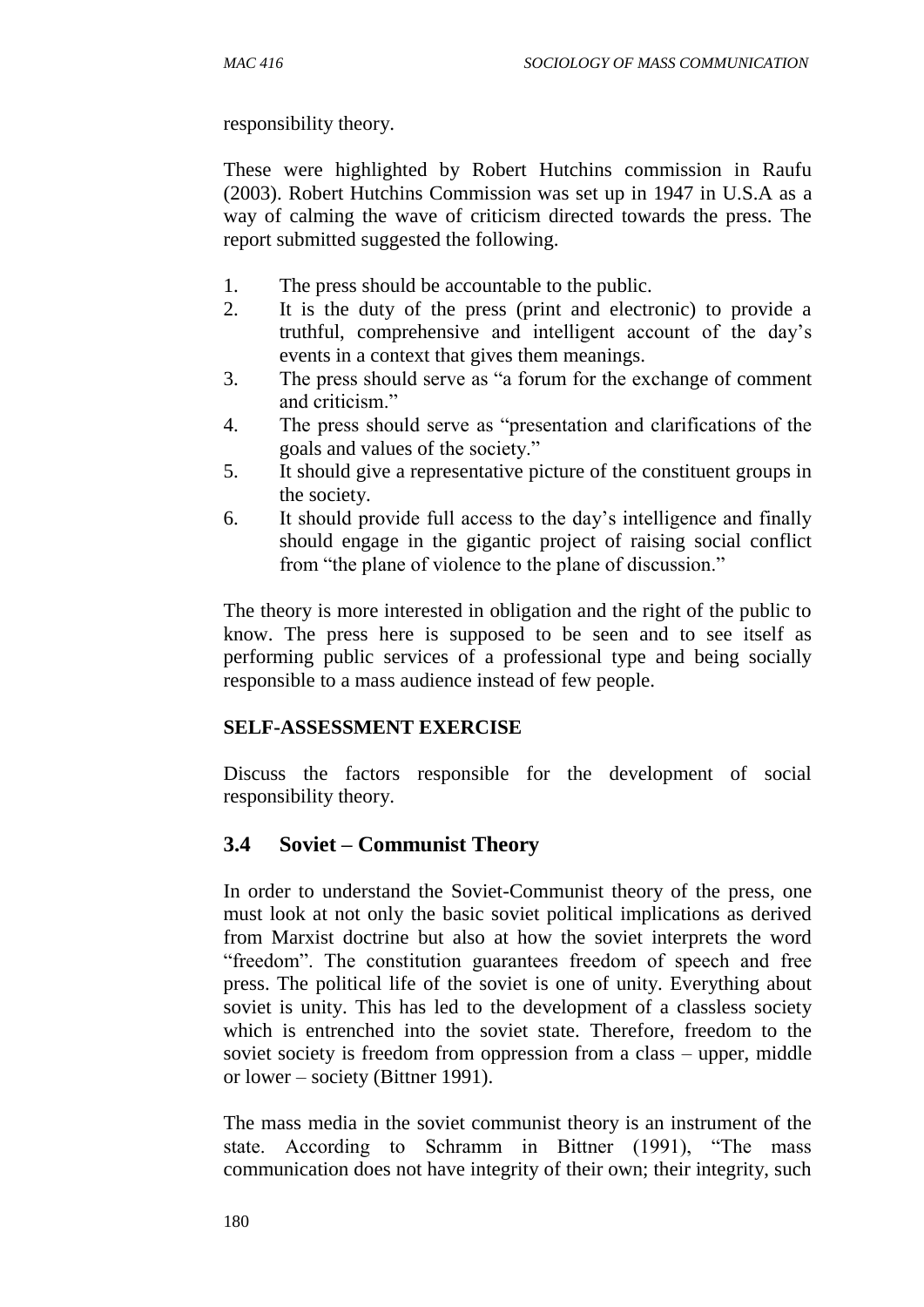as it is, is that of the state". "They are 'kept' instruments and they follow humbly and numbly the gyration of the party line and the state directives". The media is a part of other instruments of the state. It is used to provide enlightenment and to prepare the masses for unity and revolution.

The activities of the press in a Soviet-Communist theory are similar to what obtains in an authoritarian theory. The press is strictly controlled and functions as an arm of the state. Its existence is merely to serve the Communist-Socialist System and to help maintain the sovereignty of the communist party. There is no opportunity to freely express one's views or for the press to criticise the government. To own the press, one must be a loyalist of the communism or party chieftain who would use the press only to promote the interest of the party and government in power.

Apart from the government, only loyal or orthodox party members can use the press. This is because the socialist society is a classless one and so the press should not be structured along the line of political conflict.

There are other theories of the press, sic: Development Theory and Democratic Participant Theory.

### **SELF-ASSESSMENT EXERCISE**

Explain the similarities between the authoritarian theory and the sovietcommunist theory.

## **3.5 Development Theory**

The development theory is a relatively new communication orientation which is an offshoot of the debate on new world order that indicates the need for a profound restructuring of communication pattern. The emphasis here is on the involvement of grass root in communication flow and implies that the press must be placed as a tool on the path of a country's economic development. The theory came as a means of addressing the imbalance in development and flow of information in the third world countries and a solution to the technological challenges facing them. There are problems that make the development of mass communication system difficult. The first problem is the absence of infrastructure, professional skills, the production and cultural resource and the available audience. The second problem is the dependence on the developed world for what is missing in the way of technology, skill and cultural products. Third problem is the devotion of these societies to economic, political and social development as a primary national task, to which other institutions should submit. The fourth problem is that developing countries are aware of the similar identity and interest which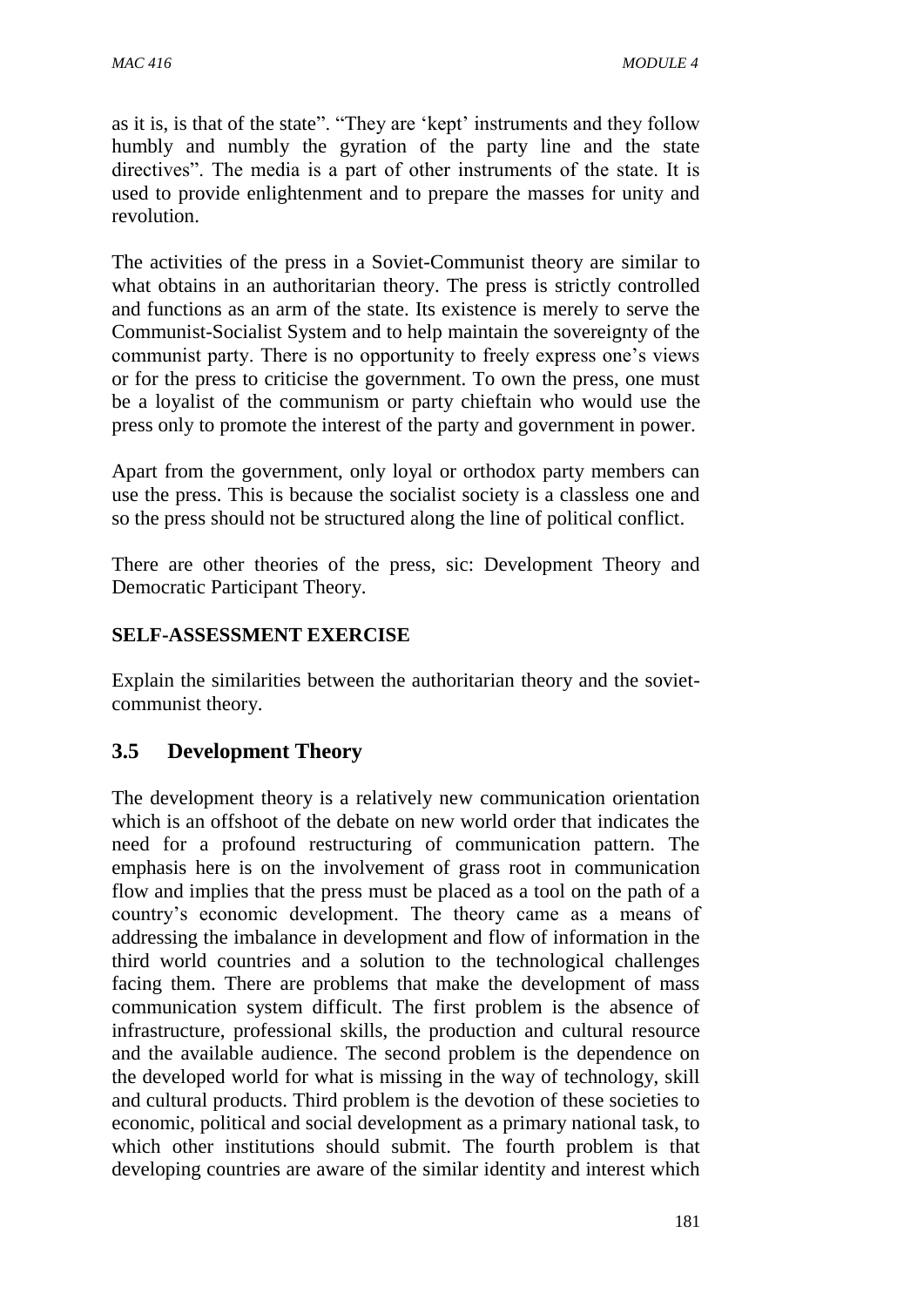gave rise to certain expectations and normative principles which go against that that seem to apply in either capitalist or communist world. Mass media as a matter of fact operates in countries classified as 'developing' according to principles that are derived from other theories as authoritarian or libertarian system.

Dennis McQuail (1978) cited in Raufu (2003) enumerated what he describes as the basic tenets of development theory. These are

- (i) Media must accept and carry out positive development tasks in line with nationally established policies.
- (ii) Freedom of the media should be open to economic priorities and development needed in the society.
- (iii) Media should stress link with geographically, culturally and politically close countries.
- (iv) Media should give priority to their contact of national culture and languages.
- (v) In the interest of development, the state has a right to intervene in or restrict media operation especially through the devices of censorship, subsidy and direct control.

In addition to this, Peter Golding in Raufu (2003) highlighted four ways by which African journalists can practice development journalism to a successful end.

- (a) By stressing the general educative function of the news.
- (b) By producing stories which display particular social needs hoping that this would provoke government to take action.
- (c) By giving prominence to self-help project hoping that others would emulate the step.
- (d) By emphasising news that could tackle specific and proffer solution to societal problems e.g. corruption in Nigeria.

The theory has an emphasis on the right to communicate and the need to use communication to achieve social change and better life.

### **SELF-ASSESSMENT EXERCISE**

Briefly highlight the problems that make the development of mass communication in the Third World countries difficult.

## **3.6 Democratic Participant Theory**

This theory believes that the democratic, commercial, and professional hegemony in the media system should be discarded to ensure easy access to the media. The theory emerged as a result of the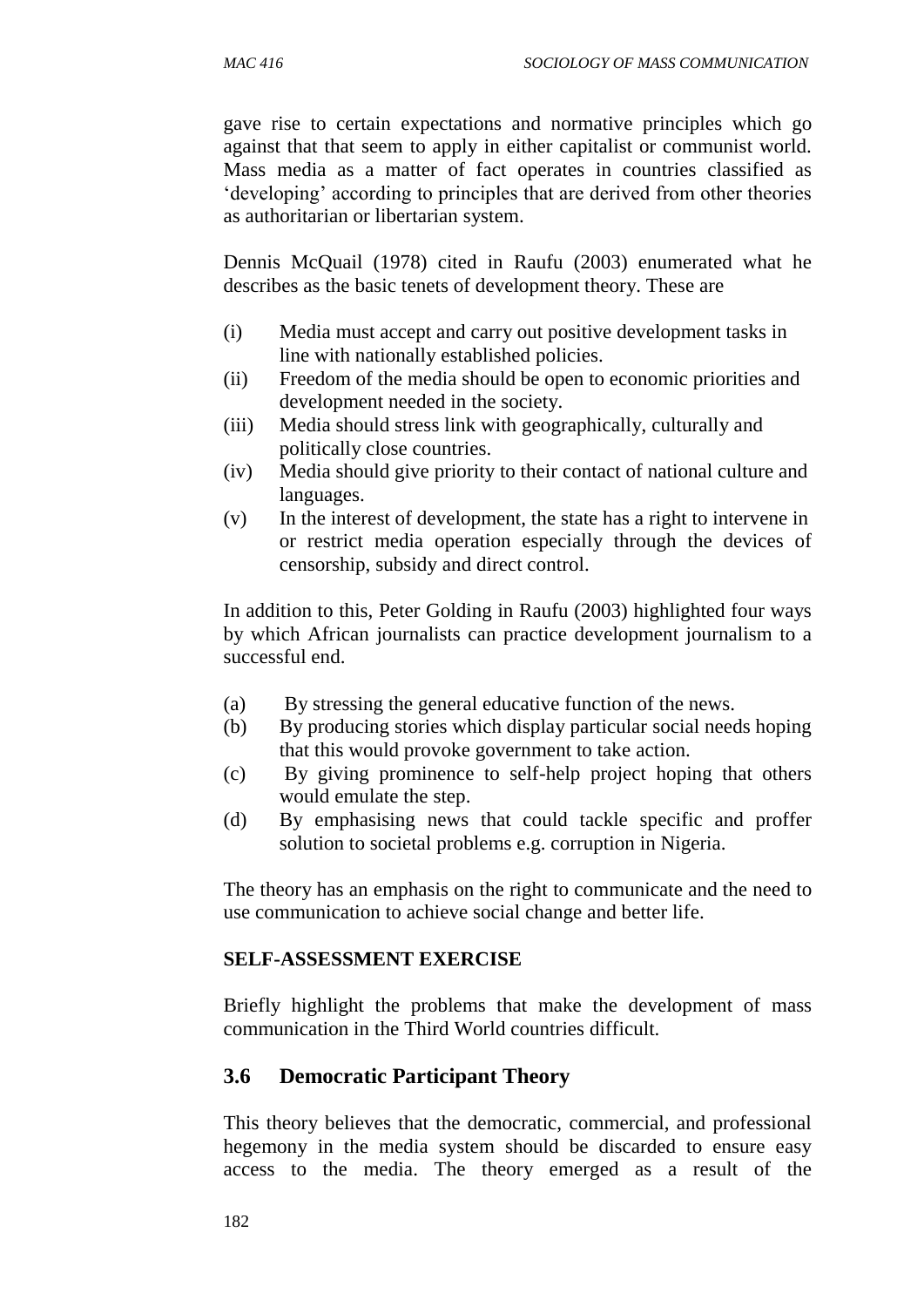discontentment with the libertarian theory of free press and social responsibility theory. The discontentment came about because of the failure to achieve social benefits expected of them. The two theories also failed to control the increasing rate of commercialisation and monopolisation of the privately owned media. They were equally unable to prevent the centralisation and democratisation of public broadcasting institutions even when they have been founded according to social responsibility norms.

The theory holds that greater attention should be paid to the needs, interests of the receiver in a given democratic society. It calls for pluralisation and decentralisation of the media as against monopolisation and centralisation. It also suggests horizontal as against a top-down communication system. It however emphasises its commitment to feedback in socio-political communication in order to attain complete communication circuit.

The theory advocates equality between sender and receiver or what has been described as "association" mode as against the "command" mode or superiority of the "sender" to the "receiver" in a one-way communication system. It further stresses that because the mass media has become important socially, it should not be left in the hand of professionals.

This theory has generally been described as the press equivalent of "grassroots' democracy".

### **SELF-ASSESSMENT EXERCISE**

Discuss briefly the concern of the Democratic Participant Theory.

## **4.0 CONCLUSION**

In this unit the various provisions of the various theories of the press has been examined. The authoritarian theory puts the press under the control of the State but the libertarian theory believes the press should be an open market place of ideas. The social responsibility theory believes that even though the press should be free, the freedom should be with a responsibility to the society which it (press) should serve. The Soviet-Communist theory says that the press is an instrument of the State and should serve only the State and those loyal to the State should be given the opportunity to own and use the press. Development Theory accepted the economic development and that it should add to its main objective nation building. The democratic participant theory holds that attention should be given to the needs and interest of the receiver in a democratic society.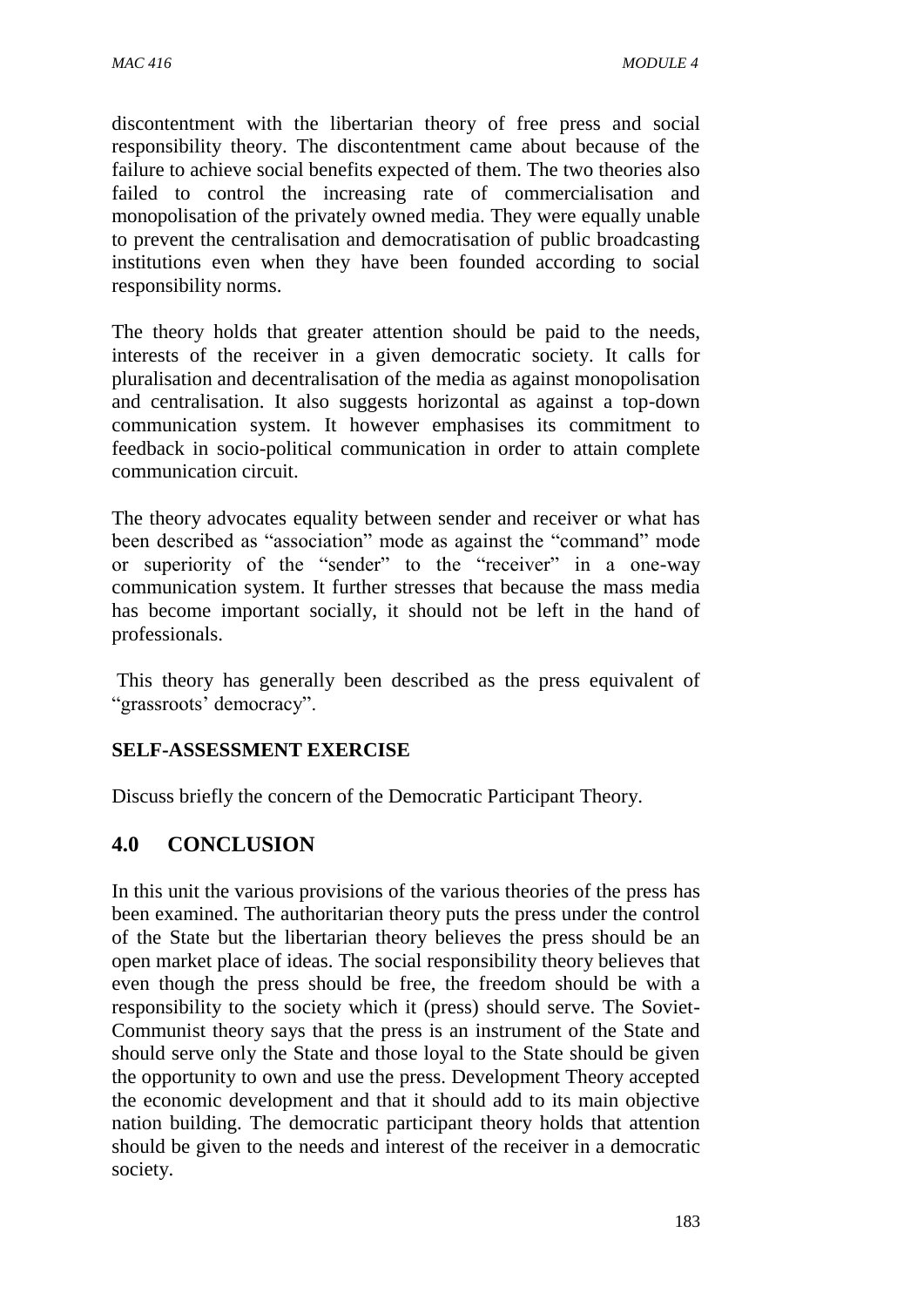## **5.0 SUMMARY**

This unit has treated the normative theories – Authoritarian, Libertarian, Social responsibility and Soviet-Communist as well as the derived theories – Development and Democratic participants' theory.

## **6.0 TUTOR-MARKED ASSIGNMENT**

Discuss the similarities and dissimilarities between the following

- (a) Authoritarian theory and Soviet-Communist Theory
- (b) Libertarian Theory and Social Responsibility Theory

## **7.0 REFERENCES/FURTHER READING**

- Bittner, J. R. (1991). *Mass Communication: An Introduction.* Ibadan: Heinemann Educational Books Plc.
- Raufu, A. (2003). *Mass Media and Society: Issues and Perspective.* Lagos: Meek Associates.

Daramola, I. (2005). *Mass Media and Society*. Lagos: Rothan Press Ltd.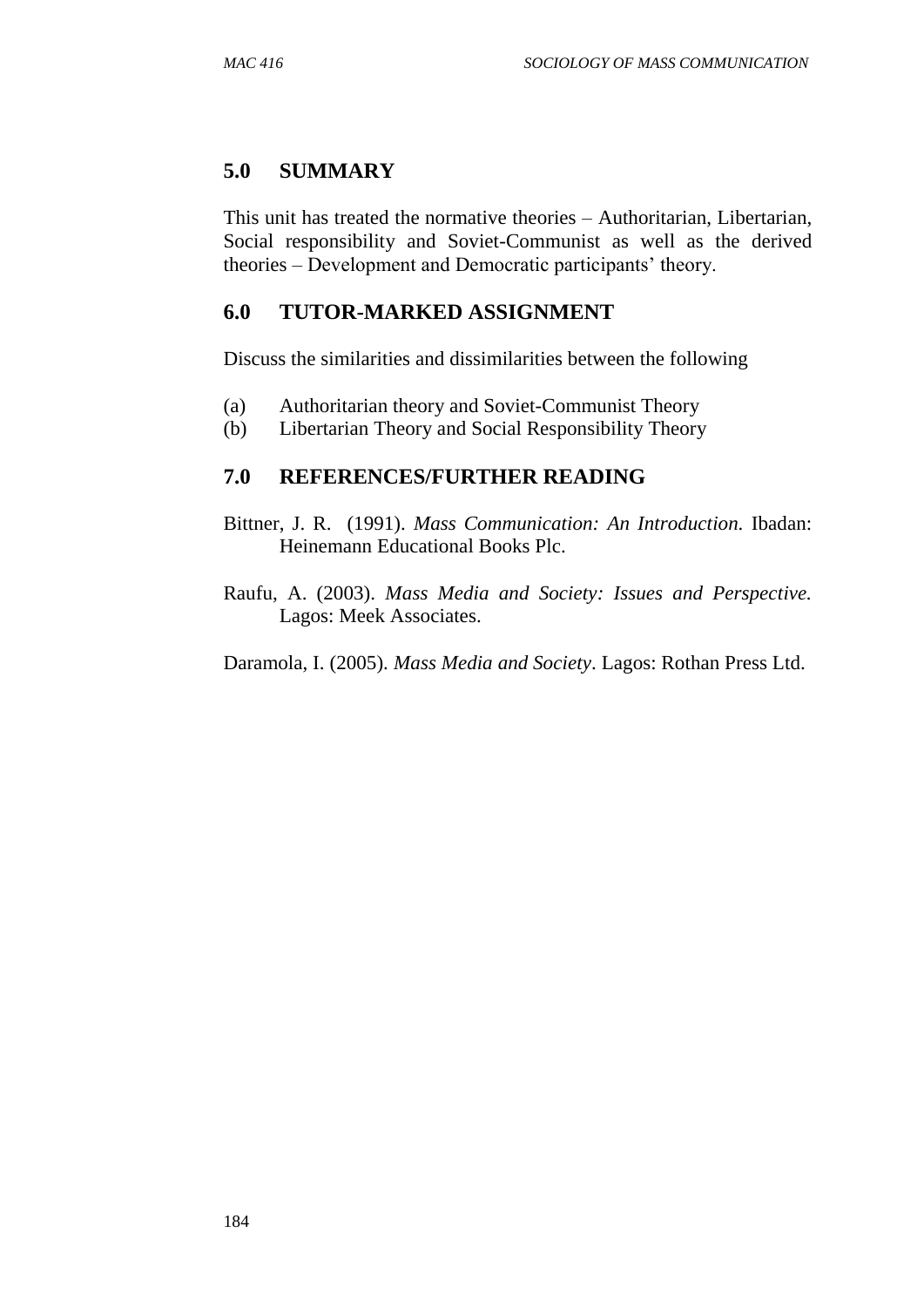# **UNIT 4 FUNCTIONS OF THE MASS MEDIA**

## **CONTENTS**

- 1.0 Introduction
- 2.0 Objectives
- 3.0 Main Content
	- 3.1 Traditional Functions of the Press
	- 3.2 The Libertarian Functions of the Press
- 4.0 Conclusion
- 5.0 Summary
- 6.0 Tutor-Marked Assignment
- 7.0 References/Further Reading

## **1.0 INTRODUCTION**

Having considered the various theories of the press as it affect different societal system, this unit takes a look at the functions of the press in the society.

## **2.0 OBJECTIVES**

At the end of this unit, you should be able to:

- identify the various functions of the press
- list these functions
- explain how the press carryout these functions.

## **3.0 MAIN CONTENT**

## **3.1 Traditional Functions of the Press**

The function of the mass media (the press) varies from one society to another. The society in this respect includes both the government and the governed (the people). The governed is not limited to only those in the urban area but also the rural dwellers.

The traditional functions of the media in any society are:

- 1. Information
- 2. Education
- 3. Entertainment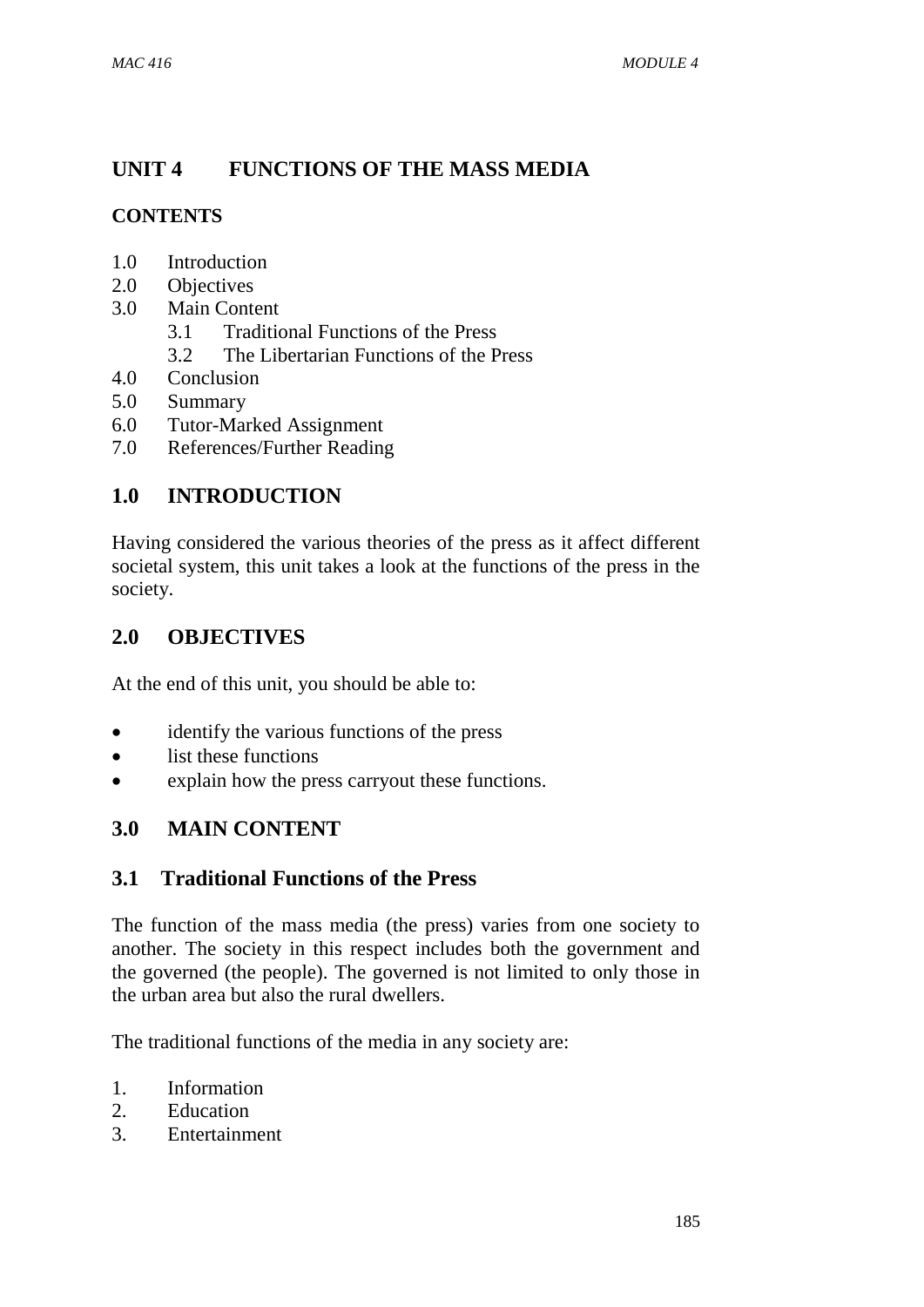Besides these traditional functions, other functions have equally been identified as:

- (a) Surveillance of the environment
- (b) Correlation and co-ordination of facts
- (c) Persuasion
- (d) Transmission of social heritage (values)
- (e) Opinion moulding

These functions underlines why the mass media and the society are closely knitted together. The function is to both the government and the people. The 1999 Constitution of Nigeria, Section 22 says:

The press, radio and television and other agencies of the mass media shall at all times be free to …. Uphold the responsibility and accountability of the government to the people.

This freedom guaranteed by the constitution allows the press to serve as a watchdog over the activities of the government and report same to the people as a way of informing them. The media is expected to function in a way that it will expose the government with the aim of making it accountable to the people.

The press while it serves the urban society on the basis of its traditional functions, the rural society must be served in another dimension. It should act as the "voice of the voiceless" for the rural society. The press should bring to the fore those things that need to be known about the rural society such as their needs, their vision, their aspiration, their strength, their weaknesses among other things. The media should be at the forefront of fighting the course of rural dwellers for development and better society. The press should aim at assisting the community in the following ways:

- 1. It should aim at creating a climate for change by inducing new values, attitude and mode of behaviour that favour and is capable of aiding modernisation.
- 2. It should raise the level of aspirations of community dwellers as an incentive for action.
- 3. It should liberate and open the minds of the people to make them prone to participating in decision making process at the larger society.
- 4. The mass media can help increase sense of patriotism and nationness.
- 5. It should make people realise their importance.
- 6. It should teach the people new skills literacy, agriculture, hygiene, among others.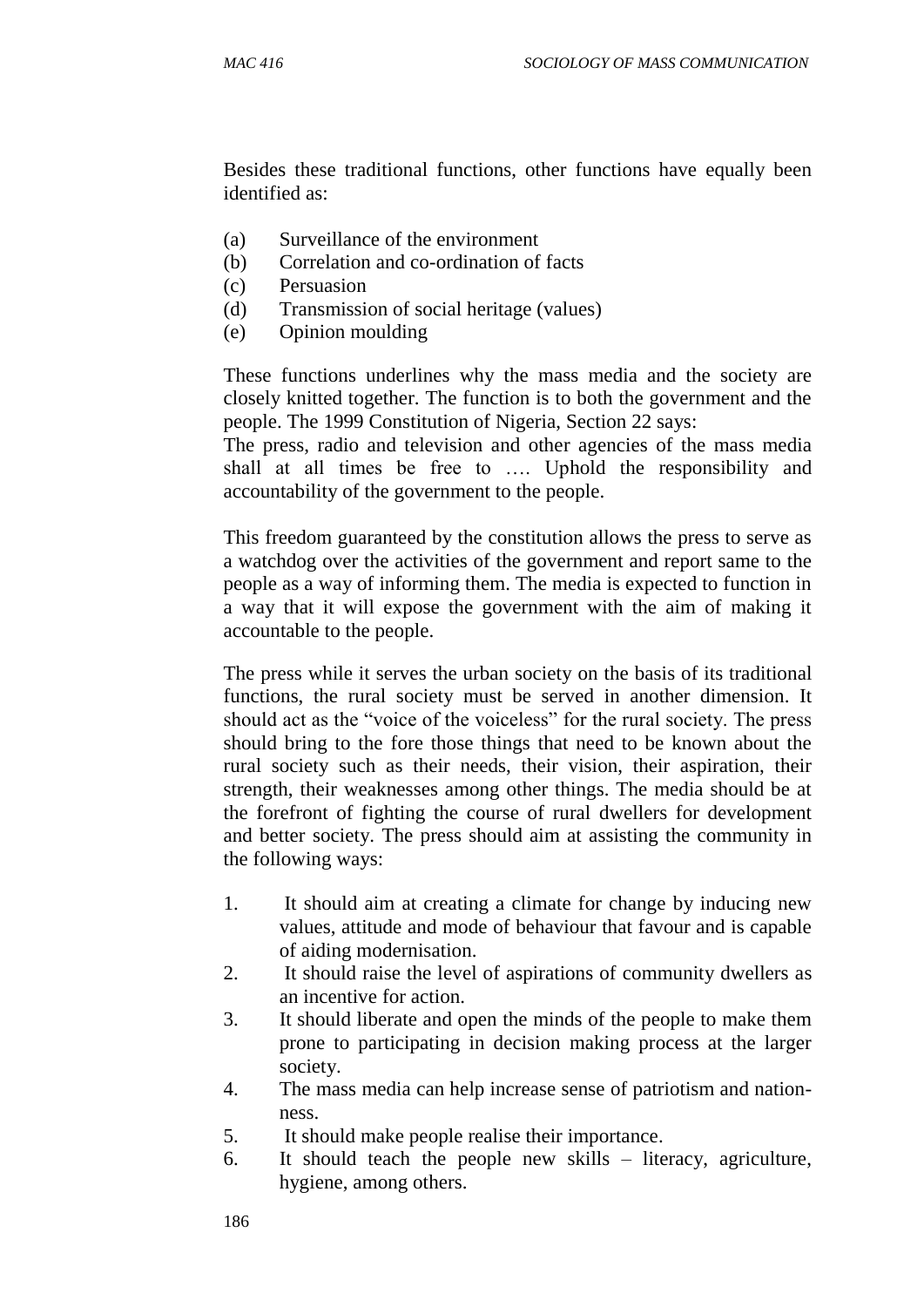7. It should assist in changing power in the community by bringing knowledge to the people altogether.

The above explanation could be regarded as the traditional functions of the press. However, the libertarian views the functions in another perspective although still very much related to the traditional functions.

# **3.2 Libertarian Functions of the Press**

The press is very powerful as it can build and at the same time destroy the society. With the knowledge of this power in mind, the libertarian theorists put forward six major functions which are associated with the media. These are: - public enlightenment, servicing the economic system, servicing the political system, safeguarding good liberties, profit making and providing entertainment.

## 1. **Public Enlightenment**

Public enlightenment is seen as a major function of the mass media. The mass media are known as important partners in the search for truth. They are the leader among the various organs in the search for information and education. They provide people with the needed information for them to form their own ideas and can stimulate them through the presentation of other people's opinion or view. It is the most pervasive and inexpensive of education.

The media practitioners (journalist) through the print and electronic media carry out the function of informing the people about events of their government, economy of their immediate and distant environment. The powerful effect of information on the people cannot be undermined and this is why the media must provide proper information which is vital to clear thinking and ultimately sound judgement.

## 2. **Servicing the Political System**

The news media are indispensable in a democratic society. The realisation of the importance of the mass media makes democratic government to place heavy responsibility on both the citizen and the press. For good governance with others, each member of the society must be aware of the problems facing the state as well as the possible solution and consequences of actions taken or not taken. For a government that believes so much in public opinion, the media must be able to provide the people with the information and ideas needed for making sound decisions.

## 3. **Safeguarding Civil Liberties**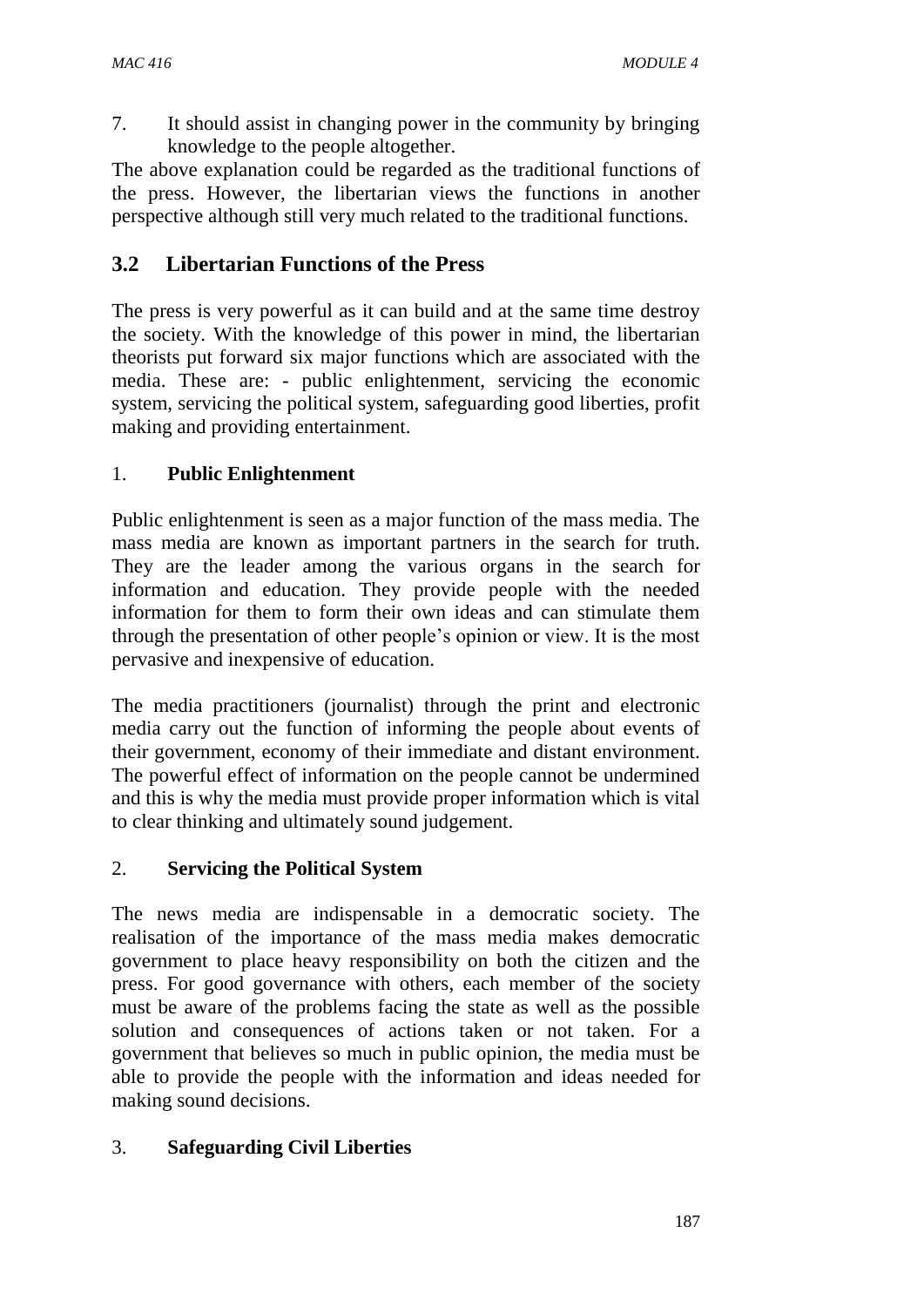This is a product of the libertarian theory which supports individual autonomy. The libertarian principle believes that each individual should pursue his own good in his own way. John Stuart Mills, a libertarian, cited in Daramola (2005) supports this when he wrote "The only freedom which deserves the name is that of pursuing own good in our own way, so long as we do not attempt to deprive others of theirs, or impede their effort to obtain it". Each is the proper guarantee of his own health, whether, mental and spiritual". The libertarian believes that the press should not only protect their own freedom but also the freedom of all citizens.

## 4. **Making Profit**

The liberal economists proposed the idea of the "invisible hand" which means that in the economic place, each individual working for his own gain generally contributes to the wealth of everybody. In the market place of knowledge, as each individual freely expresses his opinion or ideas, he promotes the inevitable emergence of truth. The motive of making profit indirectly or ultimately guaranteed public benefits which make the press to be geared towards the wants and interest of the community. It is only a press that is not attached to the government or any faction that can actually serve the cause of truth and ultimately, the right of individuals and the interest of the public. If therefore the press is to be free to present views and information without fear or favour, it must be a private, independent business enterprise.

For example in Nigeria, government owned media-print or electronic, always conceal the truth if at all the story is reported. They are regarded as mouth piece to the government. They have no reason not to do so because they get subventions from government and the main aim is not to actually make profit. Whereas a privately owned commercial press will serve the interest of the public if it really want to survive and make profit through continuous patronage of the people.

## 5. **Servicing the Economic System**

The function of servicing the economic system becomes relevant to the press due to the emergence of modern advertising. Advertisement has been an integral part of the newspaper content right from the "Iwe Iroyin" by Henry Townsend.

As Nigeria develops and the population continue to increase, the media through mass production and mass distribution became more relevant in the economy as it brings products to the notice of the public and telling them the benefits of such products. The media now reports business through advertising and making several millions of Naira. The media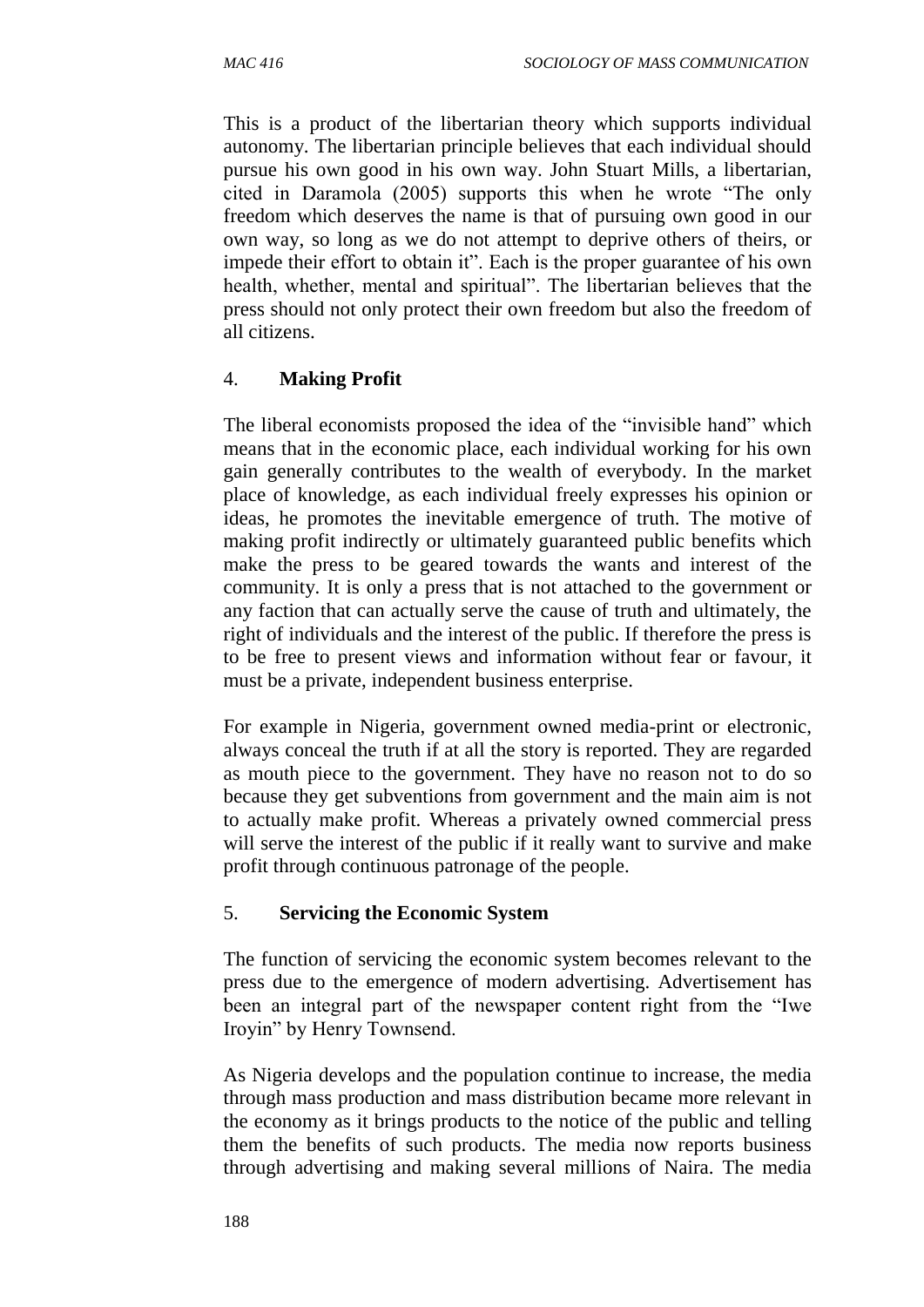brings together the buyers and the sellers of goods and services successfully through advertising. By so doing, they allocate the nation's resources, stimulate product variety, and help to make possible price that are favourable to consumers.

It also helps the economic system, through the provision of employments to thousands of workers in Nigeria. The effort of the media has helped to reinforce both the desire for specific goods. Advertising revenue is a major source of income to private radio and television stations as well as newspapers and magazines. Some newspapers like the Guardian have various advert schedules for specific days of the week. They help to boost the sales of such newspaper and invariably the revenue.

Advertising in the media are in three or four categories:-

- 1. Those aimed at inducing the purchase of one type of product.
- 2. Those aimed at inducing the purchase of a brand;
- 3. Those aimed at the emotion rather than the intellect,
- 4. Those directed at the intellect. (Daramola, 2005)

#### 6. **Entertainment**

This deals with the ability of the media to present messages that provides relaxation and amusement. It provides relief from boredom, stimulates our emotions, help fill our leisure time, keeps us company and exposes us to experiences and events that we could not attend in person. There are programmes that one watches or listens to without necessarily staying in a rest position. Some programmes amuse us even while we are working. They help us to relieve tension and at the same keep us abreast of happenings around us. Travel guide on Channel Television for example gives us an informative guide to places we have never been and may never be while at the same time it relaxes us.

### **SELF-ASSESSMENT EXERCISE**

Highlight the ways the press could assist in the development of the rural community through its functions.

## **4.0 CONCLUSION**

The unit has taken a holistic look at the functions of the mass media. It enumerated the traditional function and explained the way the functions are used in the society. It also pointed out the libertarian function which ultimately is an embodiment of all the traditional function.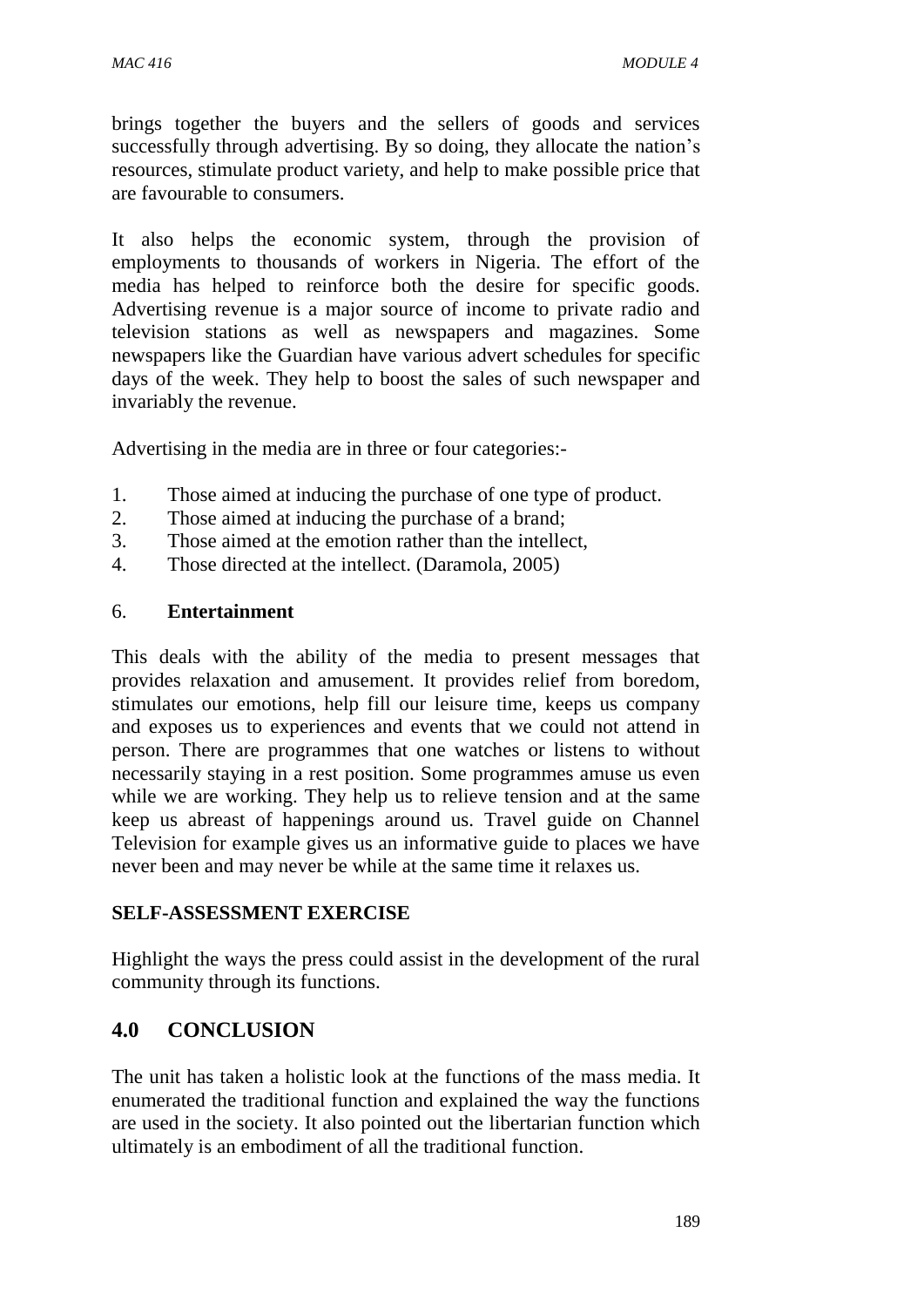### **5.0 SUMMARY**

In this unit, we looked at the functions of the press that are traditional that they carry out in the society. We also examined the functions of the press as proffered by the libertarian theory.

### **6.0 TUTOR-MARKED ASSIGNMENT**

With relevant examples, discuss the functions of the press as highlighted by the libertarian principle or theory.

### **7.0 REFERENCES/FURTHER READING**

- Bittner, J. R. (1991). *Mass Communication: An Introduction*. Ibadan: Heinemann Educational Books PLC.
- Daramola, I. (2005). *Mass Media and Society.* Lagos: Rothan Press Ltd.
- Raufu A. (2003). *Mass Media and Society: Issues and Perceptive*. Lagos: Meek Associates.
- Federal Government of Nigeria (2001). *Constitution of the Federal Republic of Nigeria*. Abuja: Federal Government Press.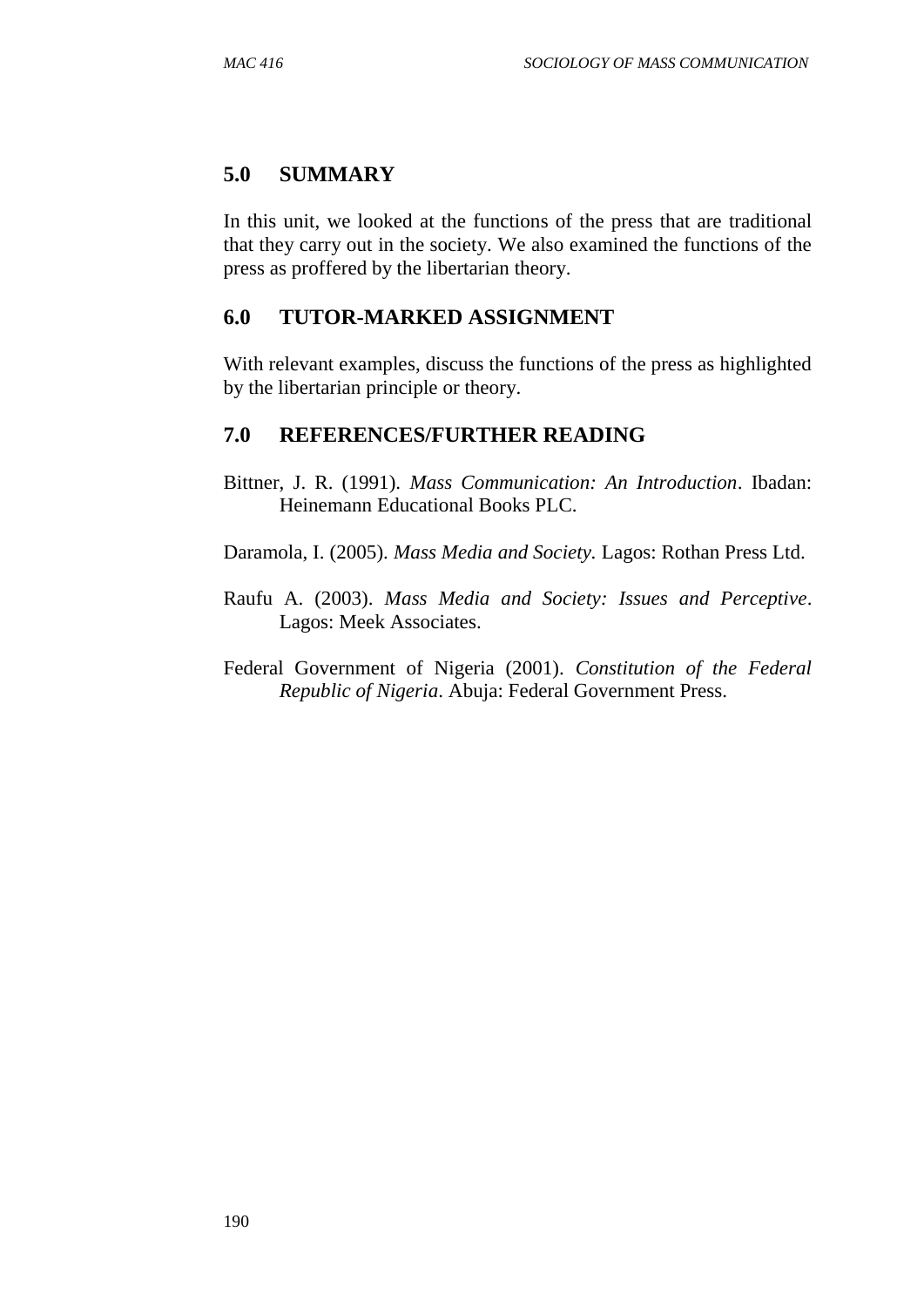## **UNIT 5 MEDIA AS THE FOURTH ESTATE OF THE REALM**

### **CONTENTS**

- 1.0 Introduction
- 2.0 Objectives
- 3.0 Main Content
	- 3.1 Media as the Fourth Estate of the Realm
- 4.0 Conclusion
- 5.0 Summary
- 6.0 Tutor-Marked Assignment
- 7.0 References/Further Reading

## **1.0 INTRODUCTION**

In unit 4, we looked at the different functions of the press as well as how these functions operate within the society. This unit takes a look at the press functioning as the fourth estate of the realm within the society.

### **2.0 OBJECTIVES**

At the end of this unit, you should be able to:

- explain the role of the press as the fourth estate of the realm
- describe how this role is achieved
- explain how this role of the fourth estate is hampered.

## **3.0 MAIN CONTENT**

### **3.1 Media as the Fourth Estate of the Realm**

The first three estates of the realm are the three arms of government – the executive, the legislative and the judiciary. These three arms function according to the constitutionally provided roles within the society. The position of the press as the fourth estate is not explicitly stated in the constitution. It is regarded as the communication arm of public administration in the society.

The communication system like the other arms of government, wield so much power as an institution. They are the means through which other institutions make their power felt in the society. The ability of the media to spread information to a large number of pimples over a large area at the same time makes the systems to a source of power. This is why other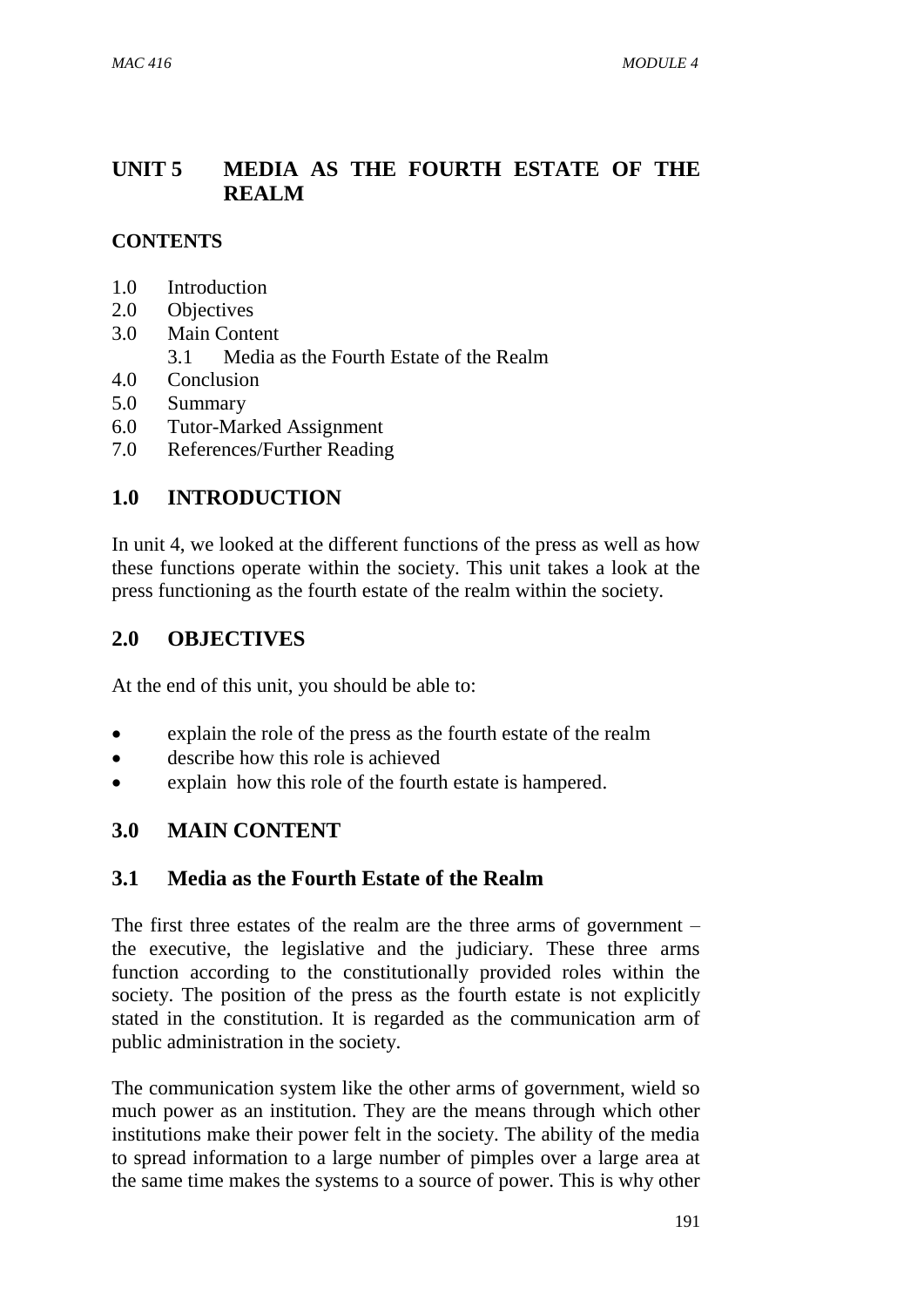social institutions especially the institution of governance attempt to use it for their own end. Information is power; it is a necessary ingredient for good governance and effective administration. This makes it even more important.

The position of the media as the fourth estate was further buttressed by the Section 22 of the 1999 constitution of Nigeria. It states:

"The press, radio and television and other agencies of the mass media shall at all times be free to uphold the responsibility and accountability of the government to the people".

This section of the constitution of the Nigeria state expresses, though not explicitly, that the mass media is expected to function as the watchdog on the government in our society. This role involves mass media and their operators and it saddles them with the responsibility to monitor and watch over every activity of the government and its agencies. By so doing, it will ensure they are accountable to the citizens of this nation. Just as there are the checks and balances among the three arms of government, the media and the government also exercise the checks and balances. The government makes the laws that guide the operation of the media. The media also scrutinises the activities of the government including law making by analysing the law and where necessary call for a review. This they do by blowing government cover so that the society is able to see the ills and dangers in the policies that have been made. The media as an unofficial fourth branch of government is designed to observe and report on the executive, legislature and judiciary; it is expected to keep the citizen informed about activities of their elected representative to do this. The media is expected to have an adversarial relationship with the government where the press followed a different objective from those in power.

In the discharge of this function and in playing this role, the mass media contends with several trials and tribulations. The government makes several laws that aim at repressing the media from performing its role. Knowing the power that the mass media wield, every government looks for a subtle way if not outright, to gag them from carrying out their activities for the fear of revealing the secret of the government.

In addition, ownership of the media has influence on their activities. Every owner wants to exercise total control of the media. While it may be difficult to sustain a direct day-to-day influence of proprietor in the editorial content, the power exercised by these barons can and do influence the direction of editorials of these media.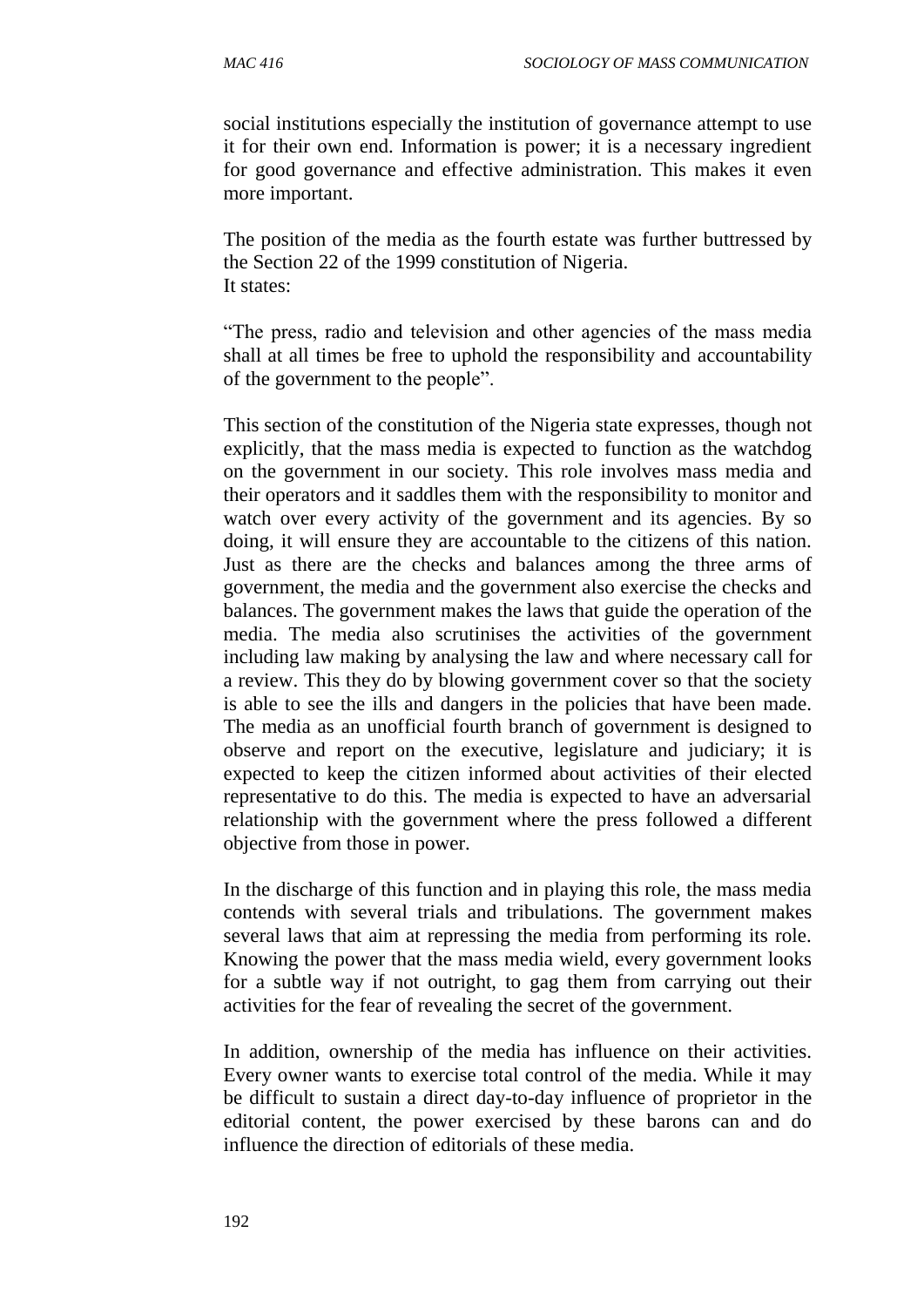The economy of the country has become crucial to the media in play the role of the fourth estate appropriately. The scope of the operation of the mass media as well as professionalism is being lost due to rush for government patronage by media owner, senior management and editorial staff. This has led to a lot of unethical practices in the profession. State correspondents are now appendages to the governor's offices in the state. Reduced professional capacity in quality and quantity has resulted in much dependence of scheduled events and handouts called press releases. There are no more or reduced critical analysis of issues; investigative journalism, in Nigerian journalism.

Ponderous essays and opinion now fill the pages of newspapers. Inhouse productions and documentations have been replaced with talk shows, phone-in-programmes and video drama on radio and televisions

Ethnicity is another issue that has negatively affected the fourth estate in Nigeria. This though may not be seen be as severe as the economic and material context of the media, its effect with respect to public perception of national issues could be very important as a limiting factor to the role of the Nigerian press in the democratic process. There is the general belief that the Nigeria media based of factors of ownership, location, content and orientations as well as the market served are ethnic in orientation.

Some commentators are of the opinion that Nigerian media predominantly express a Yoruba worldview because most newspapers, magazines, television and radio stations are based in what is called the Lagos-Ibadan axis. Ayo Olukotun in Oso and Umoru (2011) attest to this when he said,

The locational concentrations of media institution in South-West Nigeria as well as the occasionally tendentious perspectives of media, however, have made it easy for establishment politician and corrupt office holders struggling for survival to categorise media as sectional and ethnic.

This makes it easy for the elite to categorise any national issues reported in the media as sectional and ethnic crisis as a result of the stigmatisation of the media.

These are issues that the media as the fourth estate face in the country. Some of this issue are found in other societies as well.

### **SELF-ASSESSMENT EXERCISE**

Highlight the factors that influence the role of the press as the fourth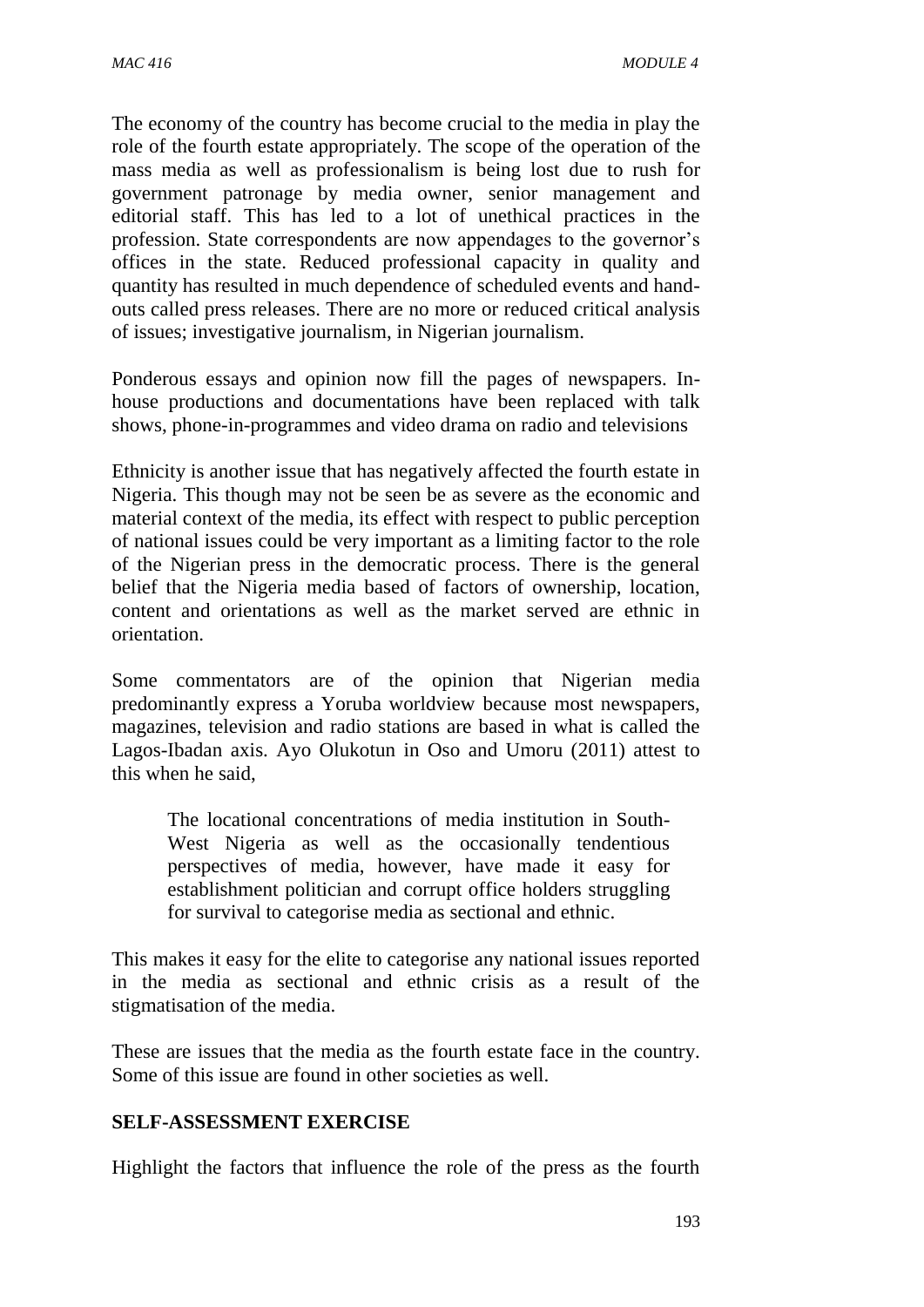estate negatively.

#### **4.0 CONCLUSION**

This unit has been able to explain the petition of the press as the fourth estate of the realm. It has equally highlighted those things that bedevilled the mass media to perform these functions appropriately. One thing that is certain here is that the mass media would a strong power in the society. But has powerful as it is, there are issues that faces it which weaken the mass media.

### **5.0 SUMMARY**

This unit mentioned that the media serve as the watchdog on the society. It equally explains that there are trials and tribulations that work against this media in our society. One major one is the loss of professionalism in the way mass media operates.

### **6.0 TUTOR-MARKED ASSIGNMENT**

Examine the role of the media as the fourth estate of the realm pointing out those factors that militate against it.

#### **7.0 REFERENCES/FURTHER READING**

- Daramola, I. (2005). *Mass Media and Society*. Lagos: Rothan Press Limited.
- Daramola, Y. (2005). "Mass media and Society in Nigeria: Selected Functional Perspectives." In Akinfeleye, R.A. (Ed.) *Mass Media and Society A Multi-Perspective Approach*. Lagos: University of Lagos Press.
- Federal Government of Nigeria (2001).*Constitution of the Federal Republic of Nigeria.* Abuja: Federal Government Press.
- Raufu, A. (2003). *Mass Media and Society*: *Issues and Perspective*. Lagos: Meek Associates.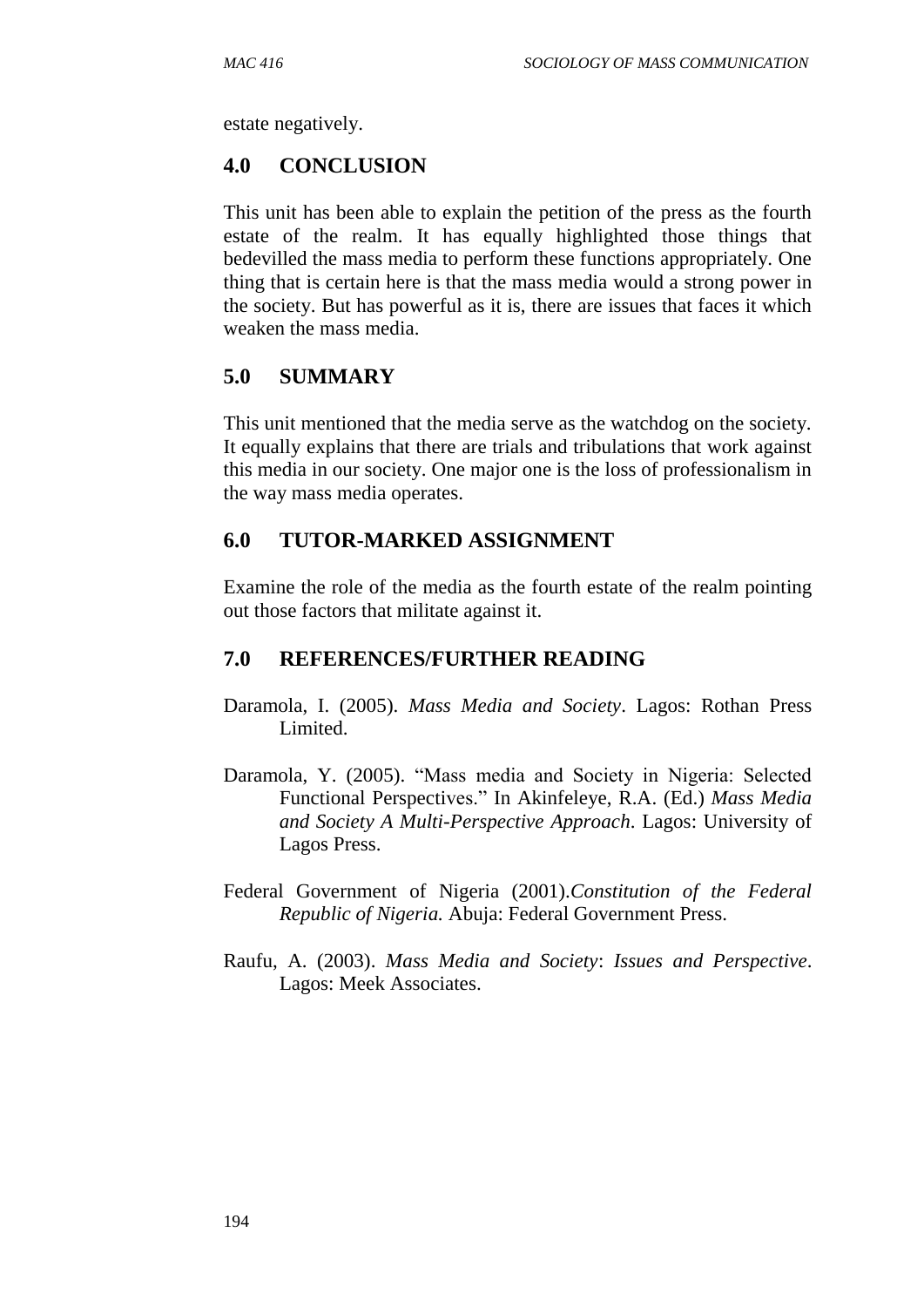## **MODULE 3 MEDIA INDUSTRY AND SOCIAL STRUCTURE–OWNERSHIP AND CONTROL**

- Unit 1 Political Economy of Media Ownership
- Unit 2 Media and the State-Control of Media
- Unit 3 Concept of Press Freedom
- Unit 4 Press Censorship
- Unit 5 Cultural Imperialism and Media Independence

## **UNIT 1 POLITICAL ECONOMY OF MEDIA OWNERSHIP**

### **CONTENTS**

- 1.0 Introduction
- 2.0 Objectives
- 3.0 Main Content
	- 3.1 Meaning of Ownership
	- 3.2 Types of Ownership
		- 3.2.1 Government Ownership
		- 3.2.2 Private Ownership
			- 3.2.2.1Multiple Ownership
			- 3.2.2.2Cross- Media Ownership
			- 3.2.2.3Conglomerate Ownership
		- 3.2.3 Corporate Ownership
		- 3.2.4 Party Ownership
			- 3.2.4.1Party Ownership in a Socialist One Party **State** 
				- 3.2.4.2Party Ownership in a Democratic Multi-Party State
	- 3.3 Structure of Media Ownership in Nigeria
	- 3.4 Forms of Media Ownership in Nigeria
- 4.0 Conclusion
- 5.0 Summary
- 6.0 Tutor-Marked Assignment
- 7.0 References/Further Reading

### **1.0 INTRODUCTION**

In the previous module, we took a look at the mass media, its relationship with the society, theories that influence its mode of operation in various societies as well as its functions. This unit takes a look at the political and the economy of the mass media with respect to ownership.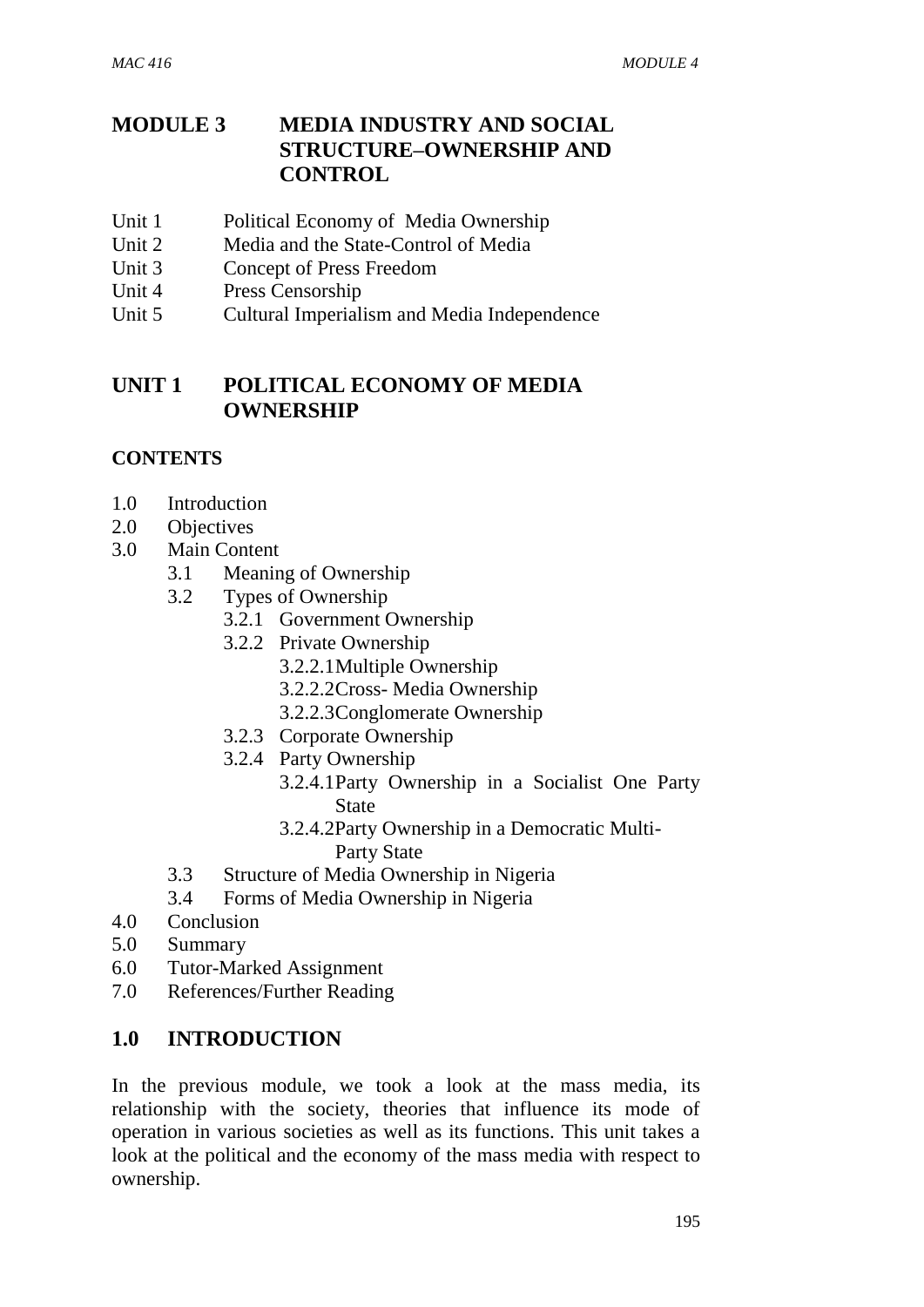## **2.0 OBJECTIVES**

At the end of this unit, you should be able to:

- define ownership
- list the various types of ownership
- describe how ownership influences the operation as well as content of media productions.

## **3.0 MAIN CONTENT**

## **3.1 Meaning of Ownership**

The "Mass Media" has been commonly defined as "modern means of giving news and opinions to large number of people especially radio and television". With respect to this topic, mass media will comprise the electronic media (radio, television and internet) and the print media (newspaper, magazine among others). The mass media have been instruments of information dissemination and of propagating and sustaining the culture of the society.

In discharging this and other duties, there are some factors that influence the objective and judicious discharge of these duties. One of these factors is ownership of the media which results in the control of both the management and content. The ownership of the media determines a host of things that goes into their activities. Some of which are negative influences that result in unprofessional and unethical practices at some point. Despite these, ownership of the media has to be taken up by some people. What then is Media Ownership?

By nature, man is generally possessive and has a natural tendency to desire wealth which has compelled on the human folk to strive to own properties in which man has vested interests. Ownership deals with owning something or having control over something. It refers to the autonomy an individual has over an organisation. It is a state or act of possessing a thing or object.

Media ownership therefore, is the possession or act of owing of a medium of communication. It may be as a result of partial or total financing of a medium by an individual, organisation or a government.

### **SELF-ASSESSMENT EXERCISE**

Define media ownership.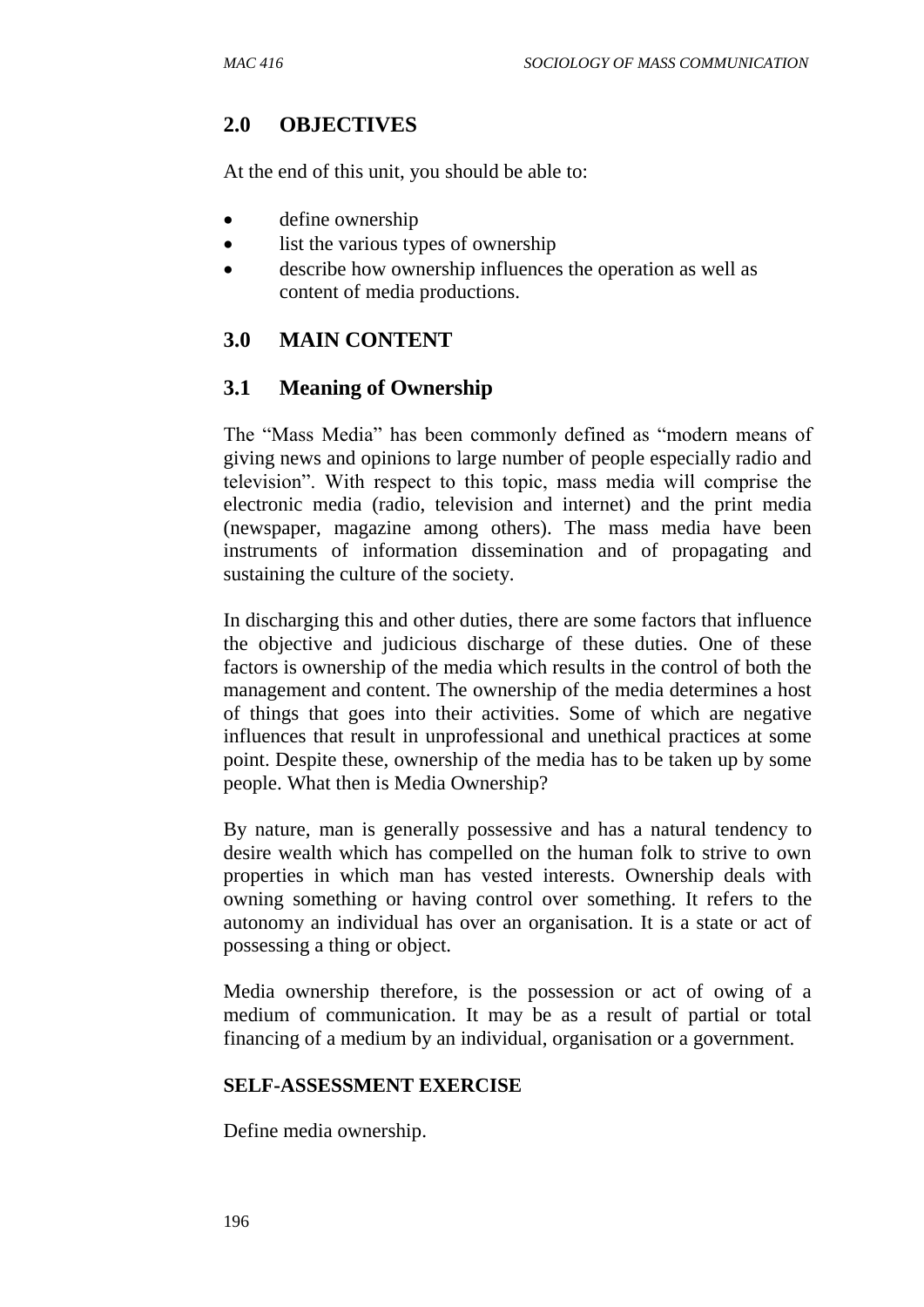## **3.2 Types of Ownership**

There are different kinds of ownership all over the world. The ownership pattern in a society depends largely on the ideology of such society. For example the ownership pattern expected in America will be largely private ownership because of the libertarian ideology. The following are the types of ownership that exist:

- 1. Government Ownership
- 2. Private Ownership
- 3. Corporate Ownership
- 4. Party Ownership

## **3.2.1 Government Ownership**

This is the ownership where government is the major financier whether it is total or partial of the media organisation. What is paramount here is that such government must have control of the major shares of the media institution. The idea of government control over mass communication is that media exist to serve the government. Truth and public service are both determined by what government officials decide is good for society. There is a call for the government to own and operate the media at one end. This is the case in countries like Cuba, China, and North Korea.

What this translates to is that the government controls and directs the contents of such a medium. M.K.O Abiola cited in Raufu (2003) said, You cannot have accountability of the government to the people via the mass media organisation in circumstances in which the media are 100 percent government controlled and the effect of such short sightedness will be the government talking to itself.

When government determines and influence the content of the media which is usually the case with government ownership, the suppressed and gagged journalist will find it difficult to tell the leader that he is crazy should that be the actual case.

Ownership in Nigeria has been an exclusive preserve of the government except where the president gives such right to the private which will be out of his own consent and magnanimity. This consent has been granted to many private individual today.

## **3.2.2 Private Ownership**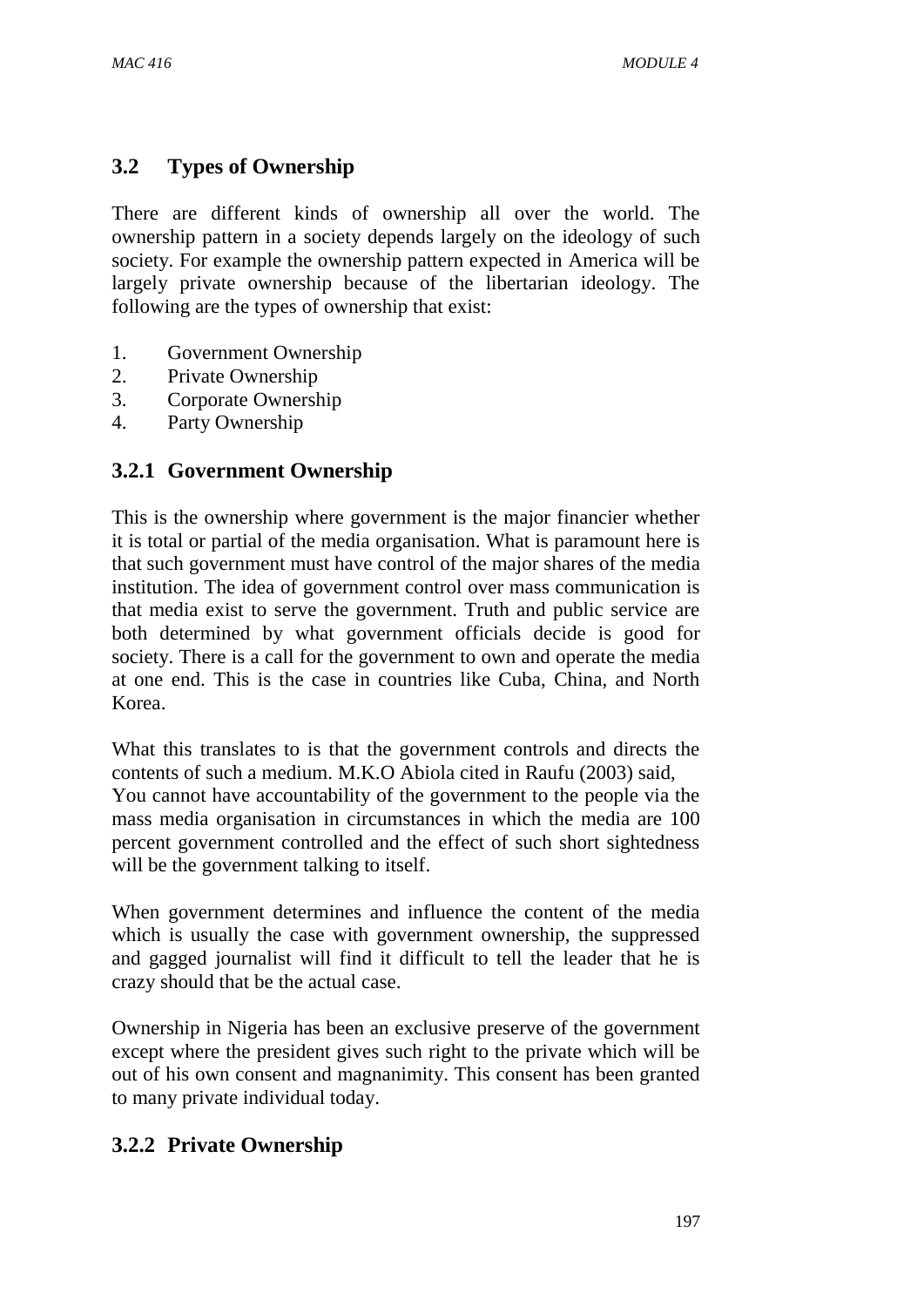The magnanimity of the government and the need to open up the media sector has made the government to license private ownership of the media (broadcast) which has hitherto been an exclusive preserve of the government. This ownership have given individuals and group of persons or corporation who either completely owns or has a larger share in the financial upkeep of the medium for the purpose of information dissemination and is able to finance such medium adequately.

These independent individuals or groups or corporations run a single media-enterprise and nothing more. The president of the country is the only person who gives his consent before one can own an electronic media in Nigeria. This however did not start until 1992 when the government liberalised the ownership of the media. As a result, there are several private radio and television station in Nigeria today.

Media ownership under the private is divided into three. These are Multiple Ownership, cross ownership and conglomerate ownership.

## **3.2.2.1 Multiple Ownership**

One of the ownership methods of media is Multiple Ownership. It is also called chain ownership. This is a situation where one company owns the same type of medium in more than one market area. For example Silverbird Television has television stations in different parts of the country and they are not a network of station but operate under the same name with programmes and news content varying one from another. Also the Africa Independent Television has television outfits in different locations – Lagos and Abuja. They operate differently though they have programme that are shared.

This type of ownership enjoys some economic advantages in terms of economic scale. This advantage is enjoyed by the newspaper outfit mostly. It enjoys the advantage of bulk purchase which reduces the cost of production. It equally utilises and explore to the optimum skills of the same set of staff for the production of the media output of various media in this chain. One other advantage is the fact that output of one newspaper does affect that of the other.

## **3.2.2.2 Cross-Media Ownership**

This refers to the ownership of a combination of several media. The inference here is that both broadcast and print media can be owned by an individual or group at the same time. This can be better described as a person or group owning a newspaper and broadcast outfit at the same time. It could be two newspapers and radio or television or the three together.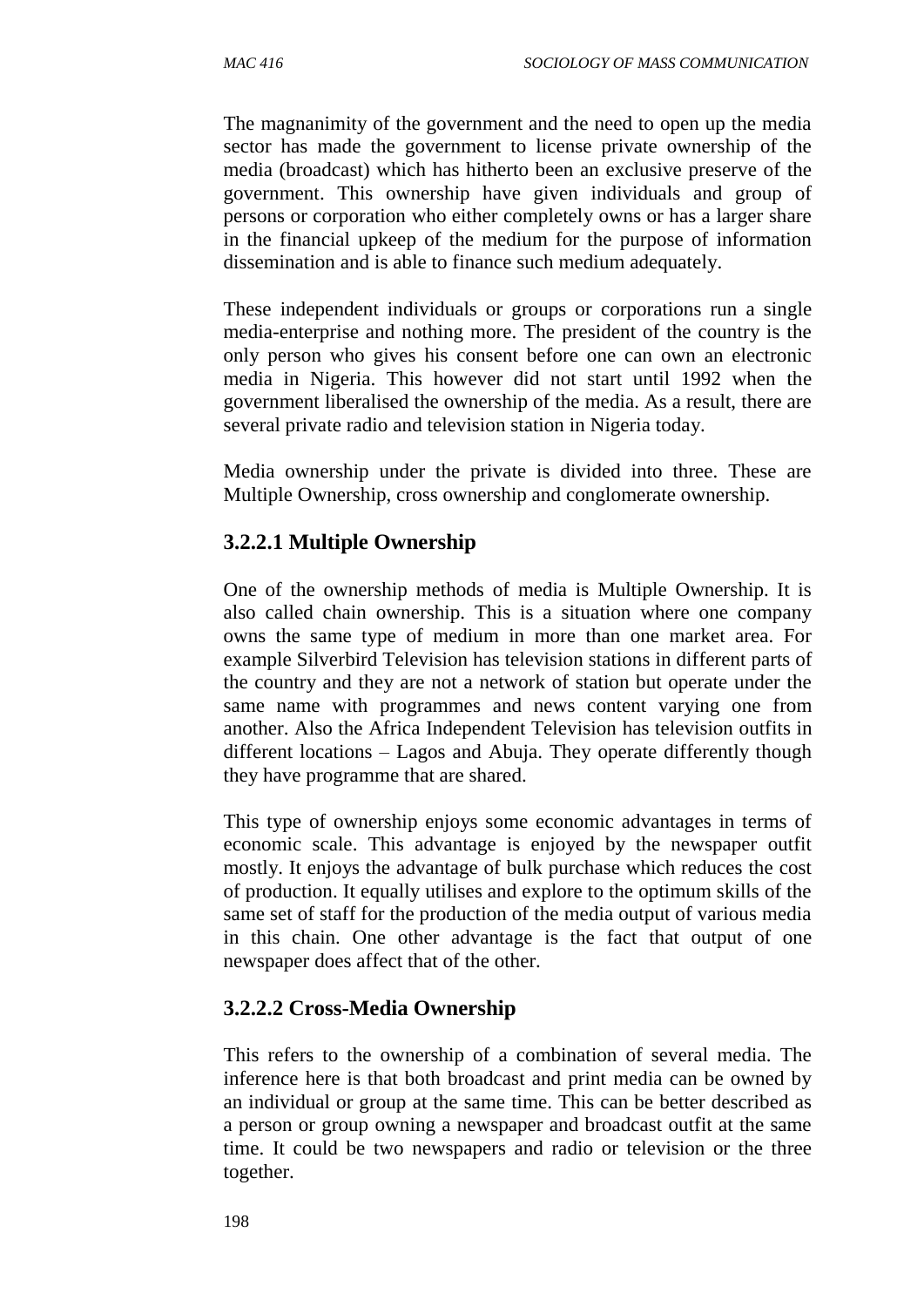When a person controls a variety of media in the same vicinity, there is the tendency for that person to control the information source of that area (society). In a situation where media are specialised, the situation may confer "authority" status on such media which may or may not be correct in the actual sense. This could be safely said to be the set back of this pattern of ownership.

This is not to say that it cannot breed positive impact. Severin and Tankard (1992) cited in Raufu (2003) mentioned some possible situation that could arise.

- 1. Both the newspaper and the broadcast outfit will share news.
- 2. Economic resources arising from the possible sharing of buildings, facilities etc put the organisation at advantage.
- 3. This also fosters cooperation among staff because they see themselves as one family and work together as one.

## **3.2.2.3 Conglomerate Ownership**

This is when large companies own media along with other business interest that operates together. The conglomerates involve many different types of businesses. Example is the Silverbird group. They own radio stations (Rhythm FM), television stations (Silverbird Television), they are into cinema management (Silverbird Galleria spread across the country), and they are also into beauty pageant promotion (Miss Nigeria). The issue here is that objectivity is usually murdered on things that affect any part of the business.

On the other hand, the excessive private ownership shown in the multiple and cross media ownership shown in the multiple and cross media ownership can make the private individual owner or conglomerate become influential as to exert negative influence in the society due to the desire of the owner to make profit not minding what is produced.

Conglomerate operates in two ways – vertical integration and horizontal integration.

**The Vertical Integration**: This is a system business model in which a company owns different parts of the same industry thereby controlling both the production and the distribution facilities. See table below:

**Vertical Integration: This usually occurs when both the production and distribution facilities are owned by company. (Mass media is a changing world pp.16)**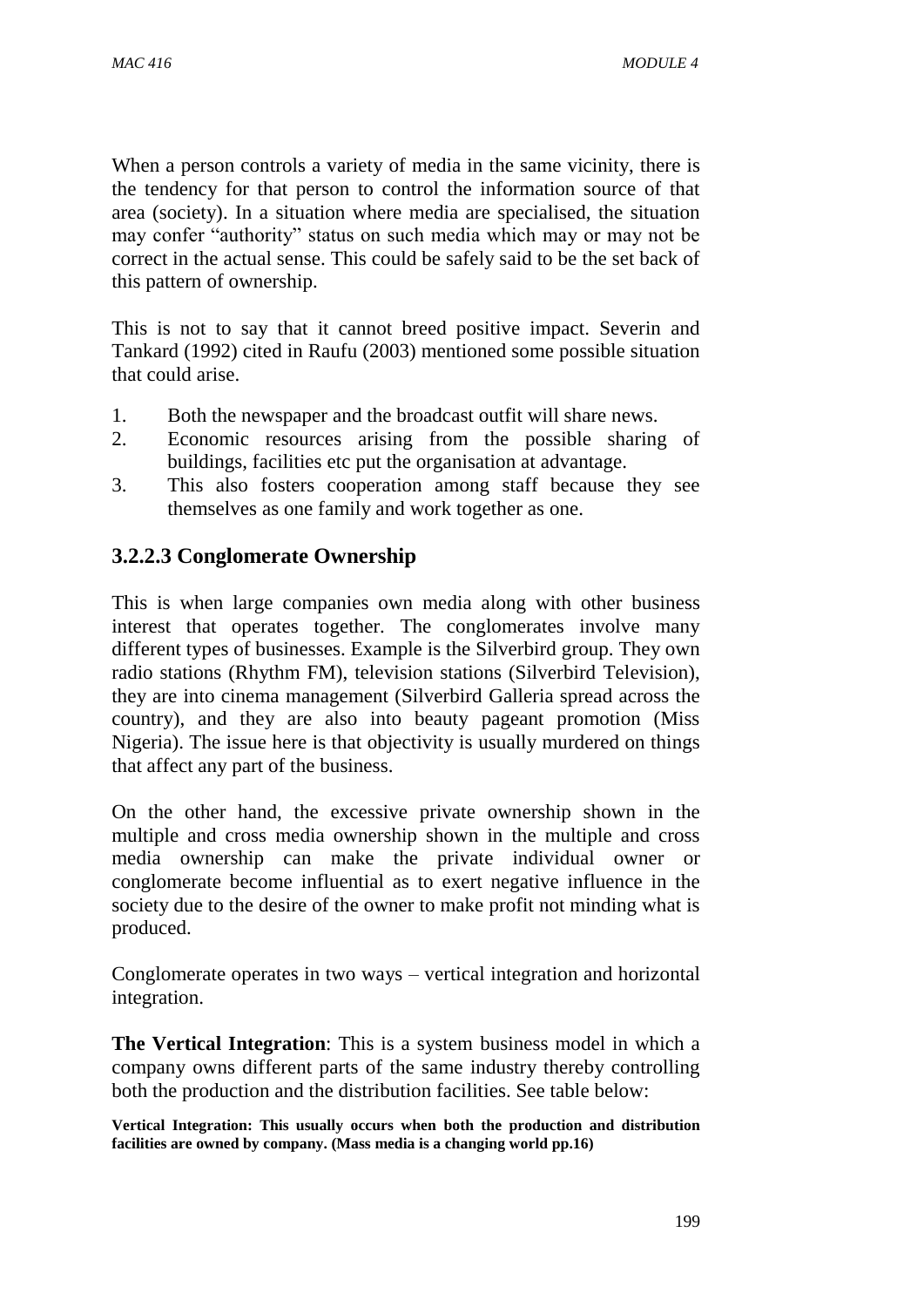| <b>Books</b>             | Newspapers/                        | Movies/                          | Recordings/                | Internet                         |
|--------------------------|------------------------------------|----------------------------------|----------------------------|----------------------------------|
|                          | Magazines                          | Television                       | Radio                      |                                  |
| Library<br>agencies      | <b>News</b><br>services/syndicates | Talent agencies                  | Talent<br>agencies         | Website<br>designers             |
| Publishing<br>houses     | Publishers                         | Studio                           | Record labels              | Web portals                      |
| Printers/<br>paper mills | Printers/paper<br>mills            | Film/video<br>manufacturer       | Recording<br>manufacturers | Information<br>services          |
| <b>Book</b><br>clubs     | Subscription/<br>delivery services | Distributors/<br><b>Networks</b> | Record clubs<br>/ Networks | Internet<br>service<br>providers |
| <b>Bookstores</b>        | Newsstand                          | Theatre/station                  | Record<br>stores/station   | E-commerce<br>sites              |

**The Horizontal Integration**: This is another of the conglomerate form. It occurs when a company buys many different types of businesses. In this case, a newspaper company does not buy a paper mill but it buys a radio station or a TV station. Most conglomerate combines both vertical and horizontal integration. This is not very common in Nigeria.

## **3.2.3 Corporate Ownership**

This is the ownership that allows for a joint venture or partnership between the government Federal or State and the individual citizens of the nation. The emphasis here is equal participation of both parties with regard to the financial involvement so that one side does not dominate the other.

In the media industry, we do not have this type of ownership in Nigeria as of the moment. The only time you see such is when government collude with media owners to suppress the news.

## **3.2.4 Party Ownership**

Party ownership refers to a situation that arises when the power to own the media is exercise by the political party (ies) that exist in the country due to the party's financial control over the funding of the media organisation. This ownership system appears in two ways.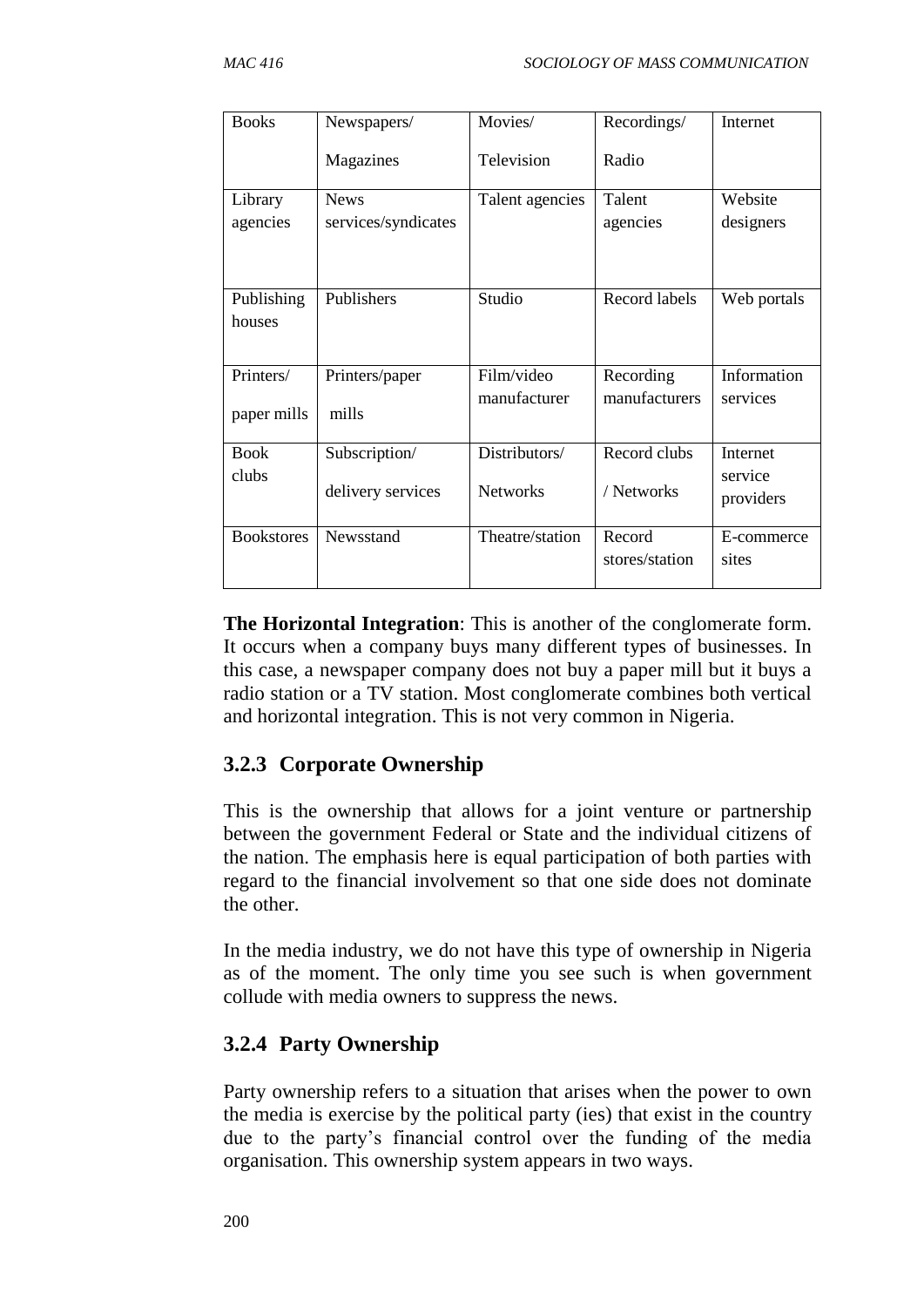- 1. Party ownership in a socialist one party State.
- 2. Party ownership in a democratic multi-party State.

## **3.2.4.1 Party Ownership in a Socialist One-Party State**

This is more of less like government ownership because the only existing party is the ruling party and it is this party that owns the media. The collapsed U.S.S.R by the reason of its political ideology operates this system where the media belongs to the party and government at the same time.

## **3.2.4.2 Party Ownership in a Democratic Multi-Party State**

In this system where there are many political parties each of which wants to rule, the parties will want to create a channel of communication that will function as its mouth organ. The setting up of these mass media organisation by each of these political parties is what is referred to as multi-party democratic state. The media set up is always an appendage of that party that created it.

## **3.3 Structure of Media Ownership in Nigeria**

Ownership of the media in Nigeria is a constitutional issue. The provisions of the constitution have been very clear and explicit about who can own the media and how media can be owned. Section 39 Subsection 2 of the 1999 explains and stipulates who can own the different media in Nigeria.

Without prejudice to the generality of Sub-section (1) of this Section, every person shall be entitled to own, establish and operate any medium of the dissemination of information, ideas and opinion. It goes further,

… No person other than the government or of a State or any other person or body authorised by the President shall own, establish or operate a television or wireless broadcasting station for any purpose whatsoever.

Much as the constitution gives individuals the right to own medium of information dissemination, the clause that follows it emphasises the importance of the control of the government over certain media. It puts other media outlets, except the print media, exclusively under the Federal and State government. It also placed the power to control its ownership under the president. These media are mainly the broadcast media – radio and television.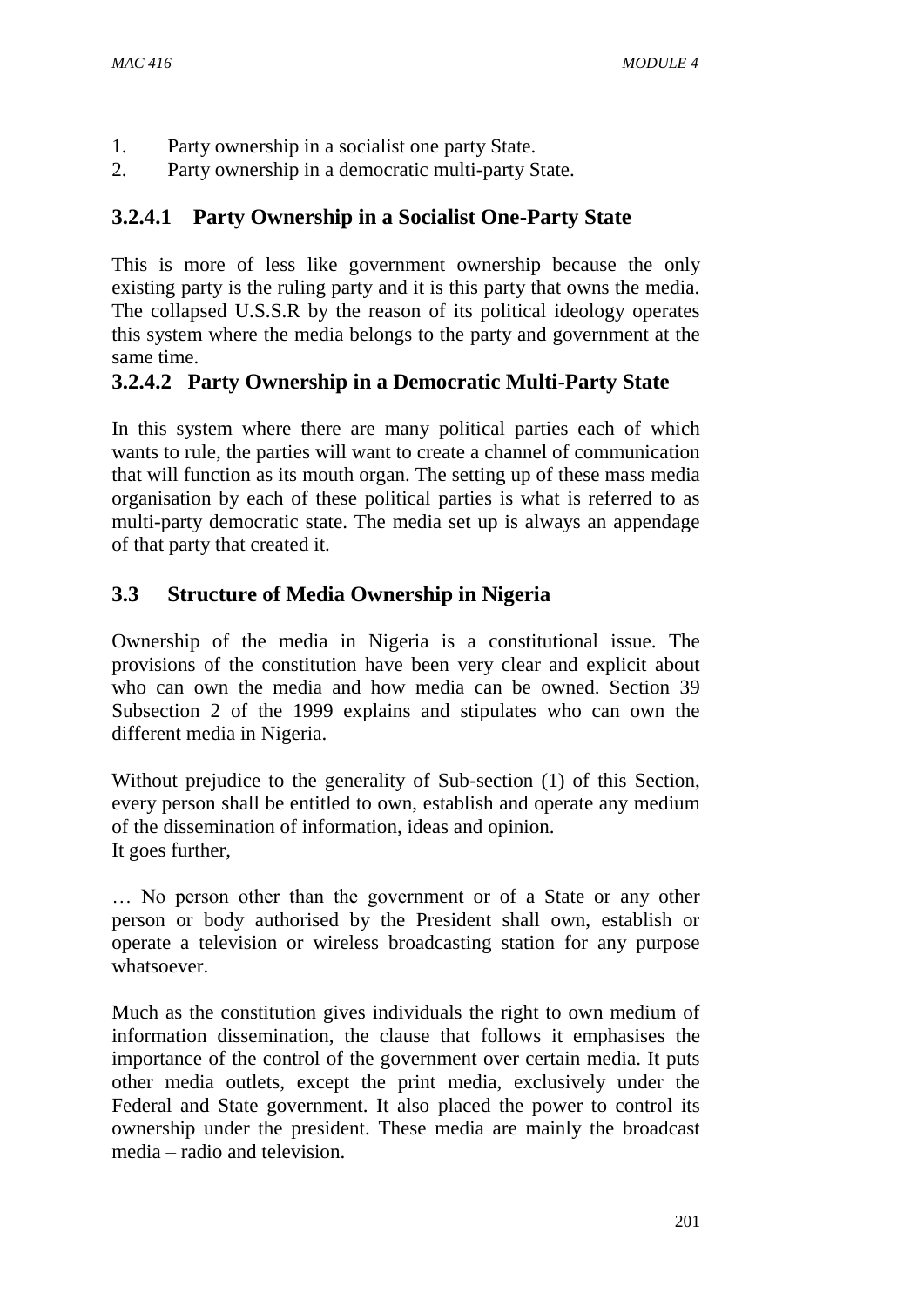The Nigerian Broadcasting Corporation is the organisation saddled with the responsibility of discharging this responsibility on behalf of the President of the Federal Republic of Nigeria. Aside approving licenses for broadcast media organisation, NBC also monitors the activities of media houses to ensure compliance in terms of programme content so that it is within the purview of sensibility, responsibility, morality and nationality. This nature and power of the broadcast media has necessitated this.

## **3.4 Forms of Media Ownership in Nigeria**

Media Ownership in Nigeria is in three forms:

- 1. Federal Government Ownership
- 2. State Government Ownership
- 3. Private Ownership

### **1. Federal Government Ownership**

The Federal Government became involved in the ownership of the media as a result of funding. The funding could be total or partial. In the case of partial funding, the government owns a larger part of the shares that are used to fund such medium. This ensures that it has a control over the medium. The Federal Government could either make provision for the entire fund in establishing and running the medium so that it has an undivided claim to its ownership or it may provide for the highest percentage of the needed fund. In the New Nigeria newspaper, government has a total ownership at it provided for the entire needed fund. However in the Daily Times, it has a controlling percentage of the shares. In the broadcast media, the Federal Government control is total for both the Nigerian Television Authority (NTA) and the Federal Radio Corporation of Nigeria (FRCN). Federal Government is also the sole owner of Voice of Nigeria (VON).

Federal Government Ownership style could be described as cross ownership. This is because it owns both the broadcast media (Television and radio) and print media.

#### **2. State Government Ownership**

This is a situation where State government owns and controls medium of communication. The medium can be owned by individual state or a conglomerate or group of states. For example in Nigeria, every State has its own television station or radio station for both. This they use as their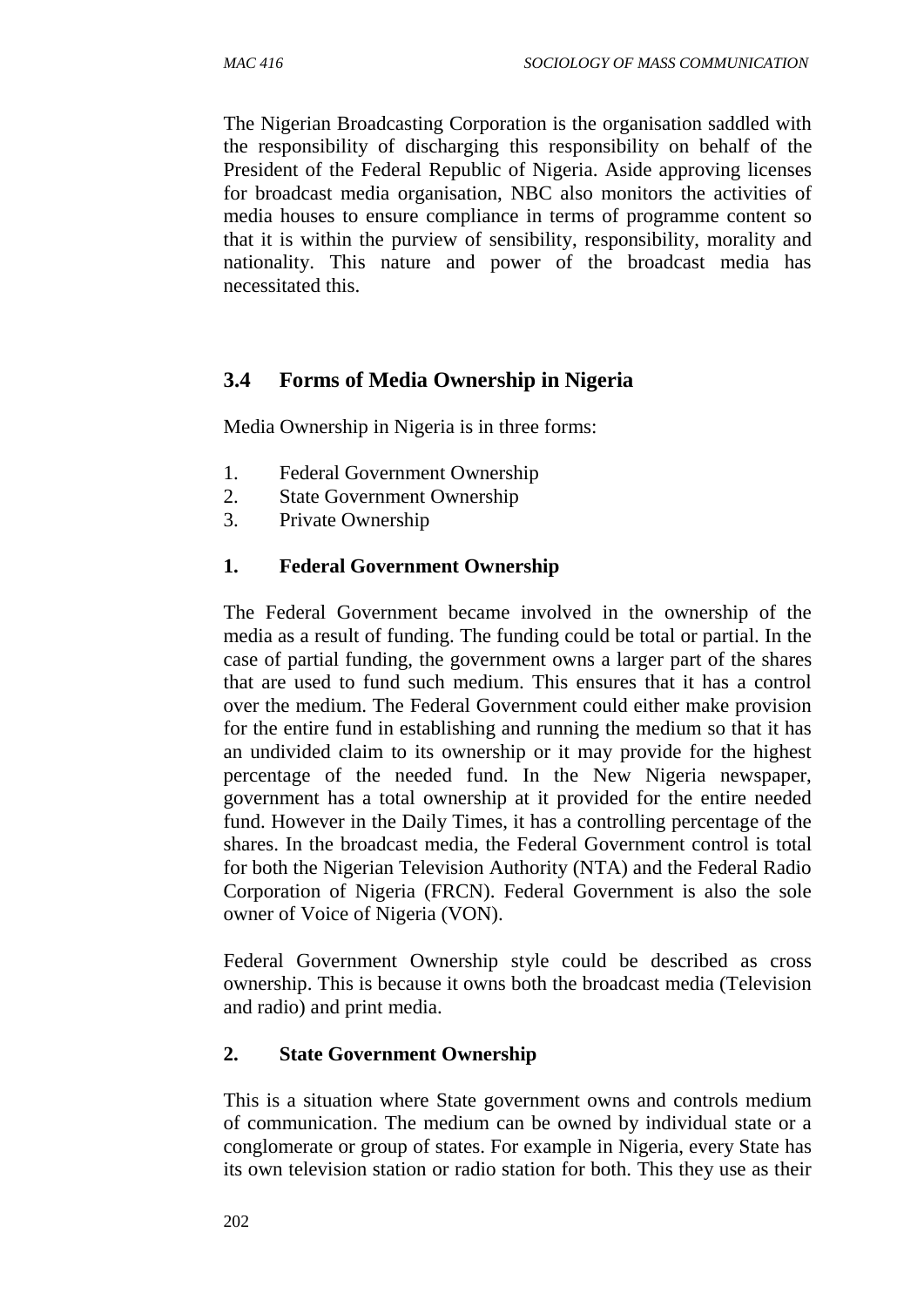mouth piece in putting across the State position on diverse issues both national and state. There is Lagos Television (LTV) for Lagos State, Kwara Television (KWTV), Borno Television (BRTV) among others. They also own radio stations. Most States do not own print media outfit. Kwara State used to have one – *Herald* but this does not have a national outlook.

The *Sketch* that is based in Ibadan is an example of a multi-state owned media outfit. It is funded by the defunct Western Region comprising of Ogun, Ondo and Oyo states. Oyo has the highest share and Ogun the lowest. With the creation of additional States in the South Western Nigeria, Oyo, Osun, Ondo and Ekiti states. The businesses of the states include the Oodua Investment.

### **3. Private Ownership**

This form of ownership allows individuals and corporate bodies or a group of persons to own a medium for the purpose of disseminating information. This means that the person(s) must have a controlling share if not outright total control financially over the running of the medium. For example, The Guardian is funded by late Alex Ibru, late Olu Aboderin owns 51% share in The Punch, Channels Television is owned by John Momoh, African Independent Television is owned by Chief Raymond Dokpesi. There are also radio stations owned by private individuals across the country.

In general terms, ownership of the media in Nigeria is majorly a government and private sector idea. The constitution allows the private, individual or group, to own medium of information dissemination howbeit with the approval of the regulatory agency that represent the government.

### **SELF-ASSESSMENT EXERCISE**

Identify the various forms of ownership and discuss any two, briefly.

## **4.0 CONCLUSION**

Media ownership and its various types have been dealt with in this chapter. The definition of media ownership, as well as the various types of ownership has been treated.

## **5.0 SUMMARY**

This chapter provides the meaning of ownership and media ownership. It also explains the various types of ownership. It went further to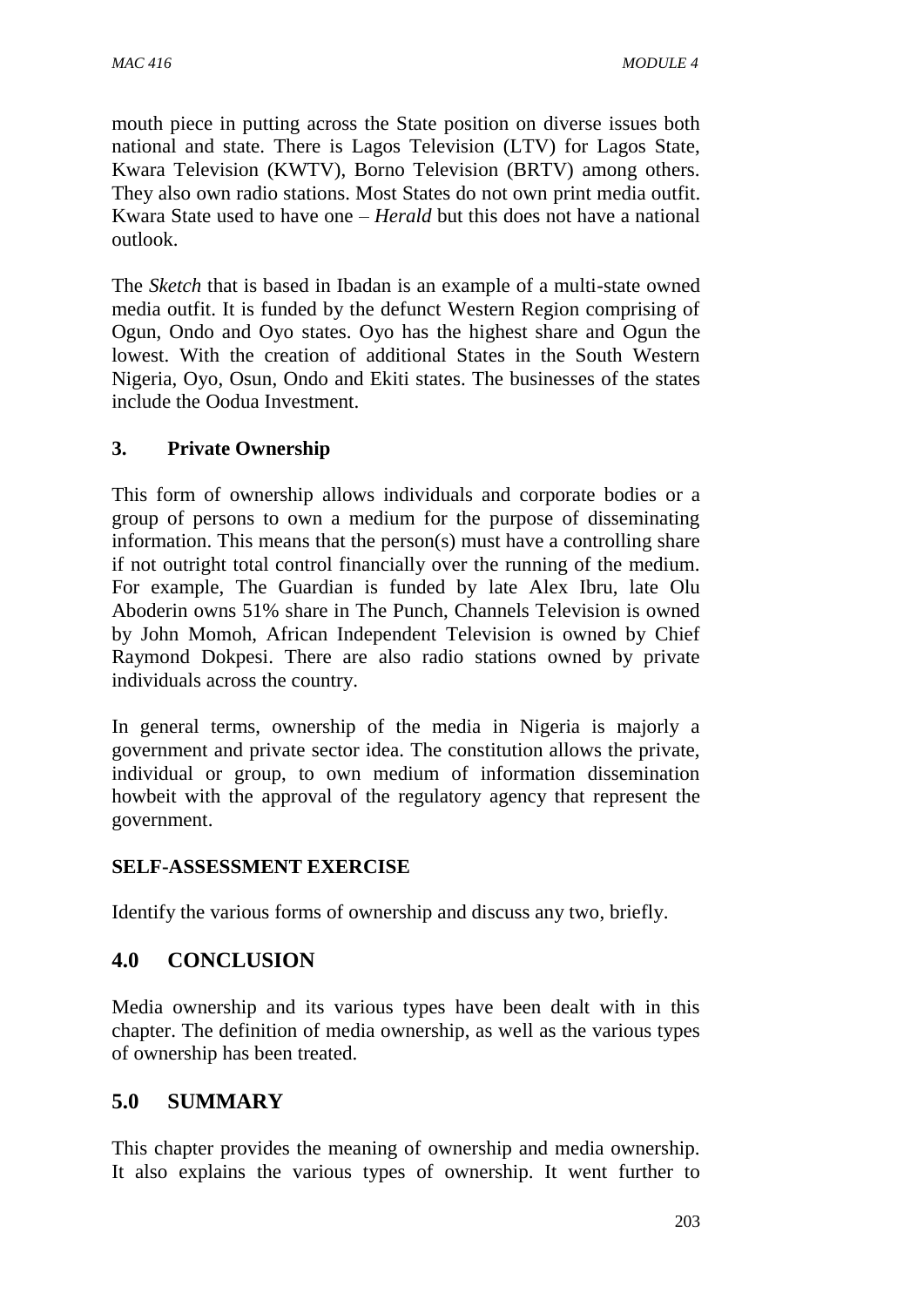mention the form of ownership structure that exists in Nigeria.

### **6.0 TUTOR-MARKED ASSIGNMENT**

Examine types of ownership; highlighting the ones that exist in Nigeria.

### **7.0 REFERENCES/FURTHER READING**

- Rodman, G. (2006). *Mass Media in a Changing World.* Boston: McGraw Hill.
- Raufu, A. (2003). *Mass Media and the Society Issues and Perspectives*. Lagos: Meek Associates.
- Watson, J. (2003). Media *Communication: An Introduction to Theory and Process.* New York: Palgrave Macmillan.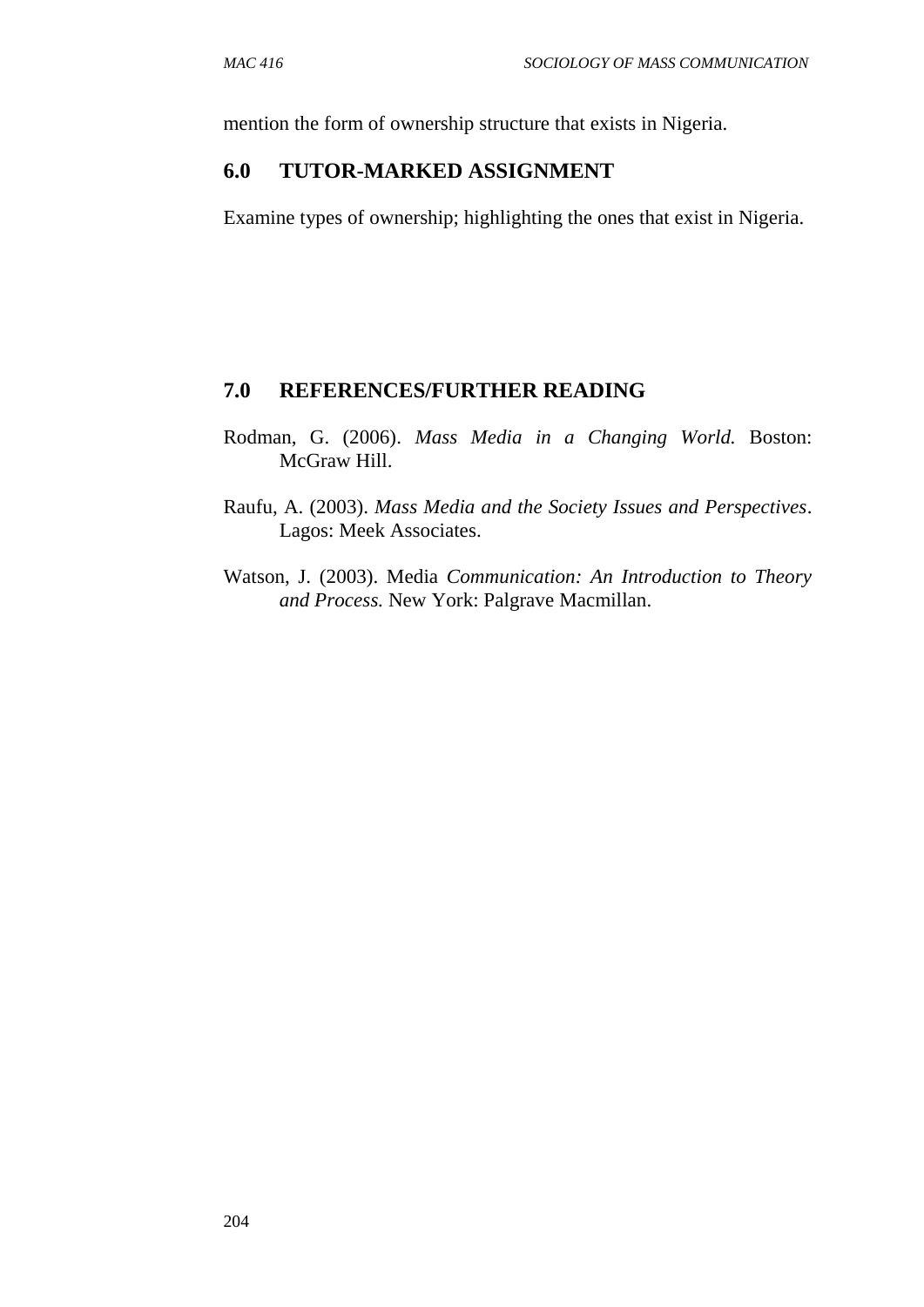## **UNIT 2 MEDIA AND THE STATE – CONTROL OF THE MEDIA**

### **CONTENTS**

- 1.0 Introduction
- 2.0 Objectives
- 3.0 Main Content
	- 3.1 Meaning of Media Control
	- 3.2 Model of Media Control
	- 3.3 Forms of Media Control
	- 3.4 Types of Media control
- 4.0 Conclusion
- 5.0 Summary
- 6.0 Tutor-Marked Assignment
- 7.0 References/Further Reading

### **1.0 INTRODUCTION**

The previous unit treated the ownership of the media. In this unit therefore, we want to look at control of the media. The meaning of control and the various forms of control will be examined.

## **2.0 OBJECTIVES**

At the end of the unit, you should be able to:

- define media control
- mention the types of control that exist
- explain the various forms of control.

## **3.0 MAIN CONTENT**

### **3.1 Meaning of Media Control**

The word control is defined by the Webster's New International Dictionary as "application of policies and procedures for directing, regulating and coordinating production, administration and other business activities in a way to achieve the objective of the enterprise". This definition emphasises the exercise of restraining or directing influence over something. The mind set is to rule or to subdue whatever it is.

With regards to Mass media of Communication control, there is the lack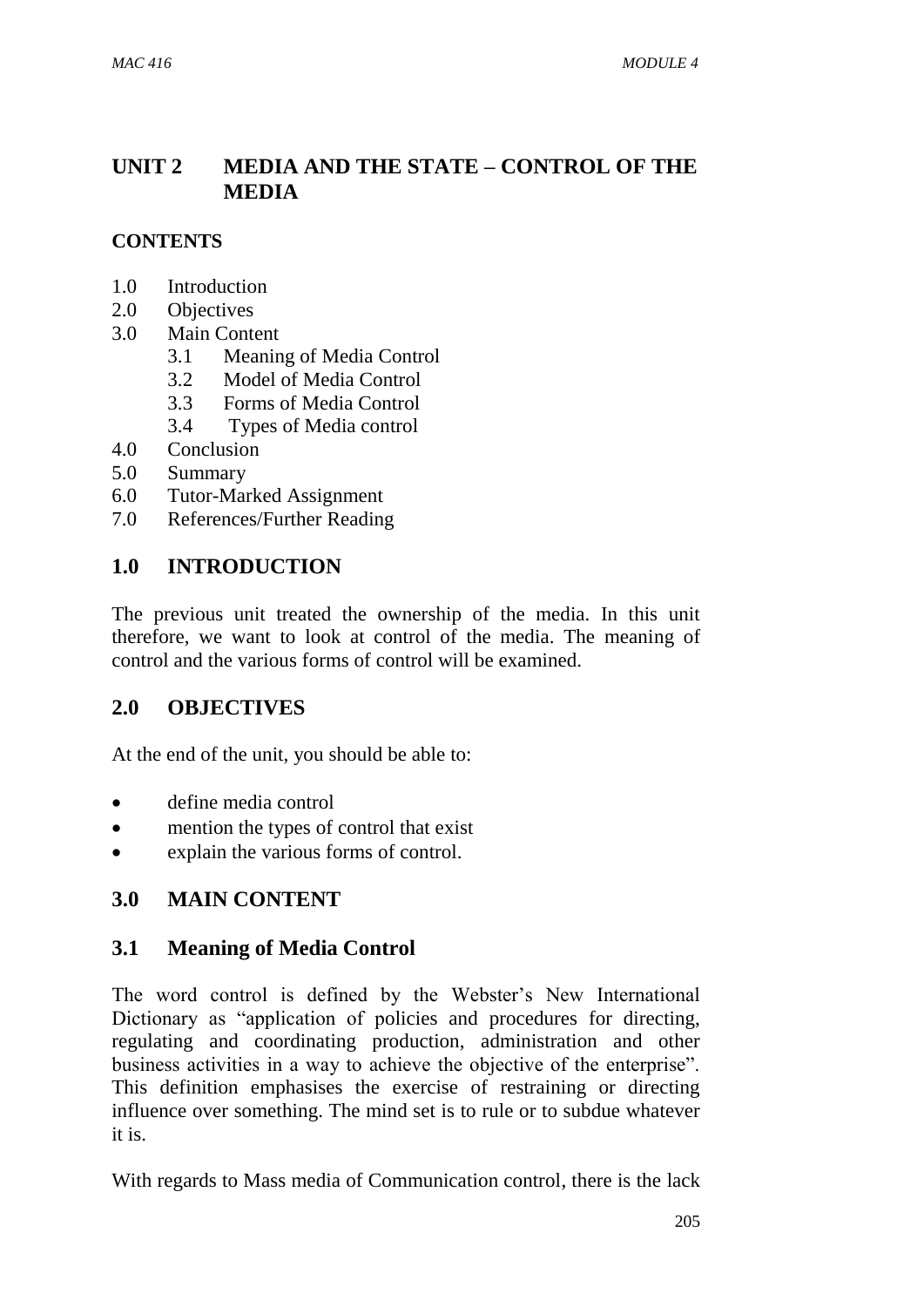of freedom from all manners of interference be it proprietor ally, legal or economic institution regarding what should be the editorial content of the media.

In simple terms, Mass media control is "the act of exercising restrains or direct influence over the media of mass communication with the intention of dominating it or ruling it. The aim here is to ensure that its acts according to dictates of the government, proprietor or both.

#### **SELF-ASSESSMENT EXERCISE**

Define mass media control in your words.

### **3.2 Model of Media Control**

Before discussing the control of mass communication, there is the need to look at the theoretical model of control. Broadcasting being limited resources has more regulations than do magazines. Although the content of magazines is not regulated, magazines are affected by a complex array of postal regulations. The control of media varies from countries to countries. This means that the control over the point or broadcast media in one country can be totally different in another country.

One way we could look at control of mass media is through a model developed by OsmoWiio. In his model, mass communication is viewed on a two dimensional, open-closed continuum of the receiver system (the audience) and the message system (the media). This is illustrated below:

| $1.0$ Type $1$                 | Type 2                         |  |
|--------------------------------|--------------------------------|--|
| Audience Open + Message closed | Audience Open + Message closed |  |
|                                |                                |  |
| <b>CONTROLLED</b>              | <b>CONTROLLED</b>              |  |
| (MASS)                         | (MASS)                         |  |
| <b>COMMUNICATION</b>           | <b>COMMUNICATION</b>           |  |
| Type 3                         | Type 4                         |  |
| Audience Open +Message closed  | Audience Open +Message closed  |  |
|                                |                                |  |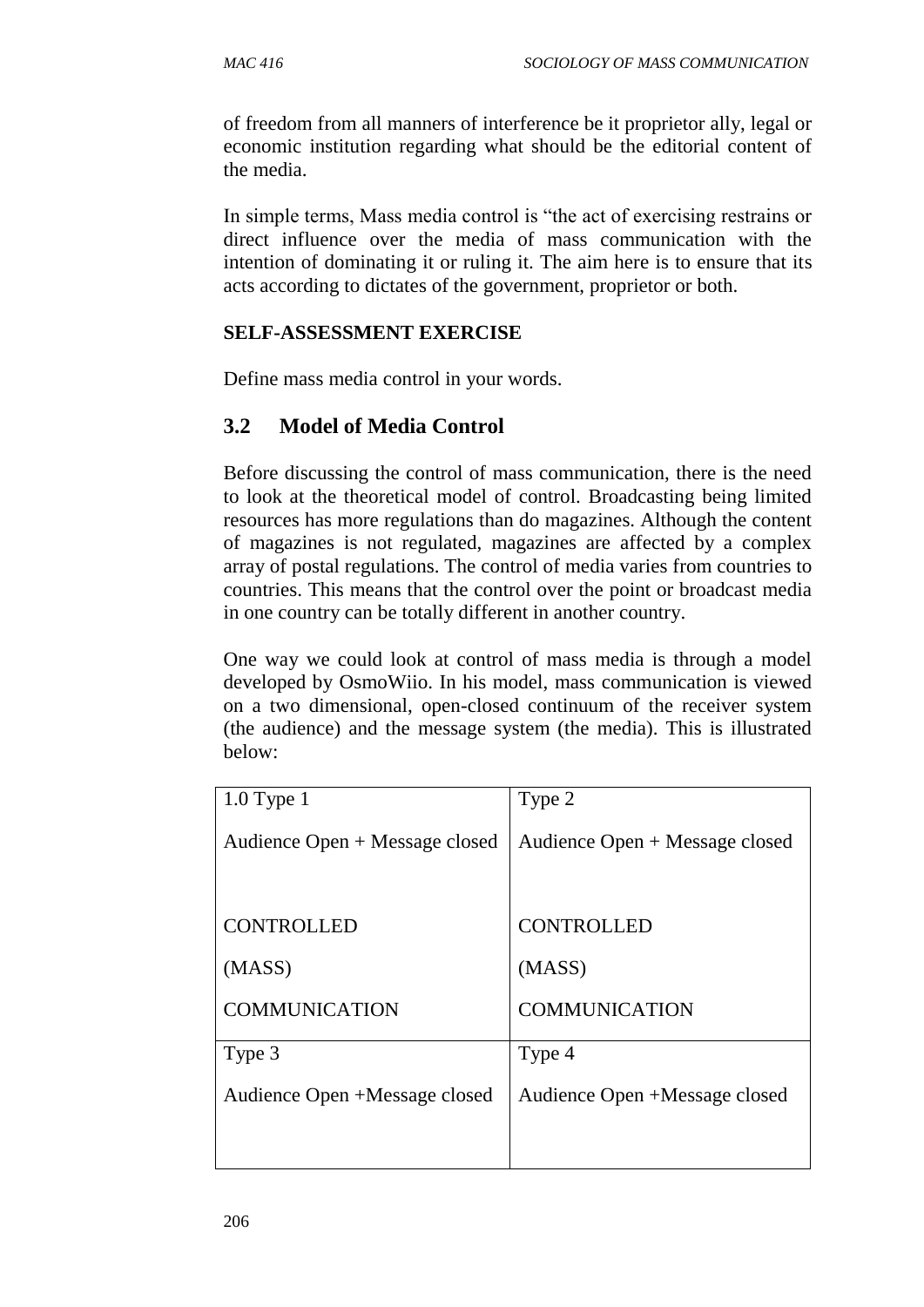| <b>PRIVATE</b> | <b>DIRECTED</b>      |
|----------------|----------------------|
| COMMUNICATION  | (MASS)               |
|                | <b>COMMUNICATION</b> |

**Closed Message System 1.0 0.0 Open** 

(Source: Bittner, 1991:318)

The left vertical line represents the audience and the bottom horizontal line represents the message system. The degree of control is represented numerically as 0.0 to 1.0 with 1.0 standing for the most open system and 0.0 the most closed system. For example, the most closed system, a Type 3 private telephone system is actually private communication, not mass communication. Type 2, uncontrolled mass communication, which directs its messages to anyone who can hear them, represents the other end of the model, a completely open mass communication system.

Each medium operates under varying amount of control. An in house magazine for example is more closed in terms of message and audience than a metropolitan newspaper.

## **3.3 Forms of Media Control**

There are basically two forms of media control. These are editorial control and managerial control.

- **1. Editorial Control**: This is the professional prerogative of the editor. It describes a situation where editor, as the "gate keeper", controls the content of the medium. He chooses between "in and out" (what goes into the paper) and is consequently responsible for either relaying or suppressing the truth. The control of news content starts from the reporter himself. This is because it is not everything that he sees at his beat that he reports. The editor determines what goes into the paper and what will not be published. The editor is held responsible for whatever comes out of his paper. He must therefore; censor whatever comes out of the paper.
- **2. Managerial Control:-**This type of control is in the operation of the media outfit. This is a situation where the proprietor dictates policies; oversees administration and consequently controls the media either directly or indirectly through appointment of personnel in the running of the organisation. He designs the type of managerial system he wants and appoints those whom he feels fit the purpose adequately. At this point, professionalism may not be his main goal and this would affect the administrative style of the medium and invariably the content of the media with respect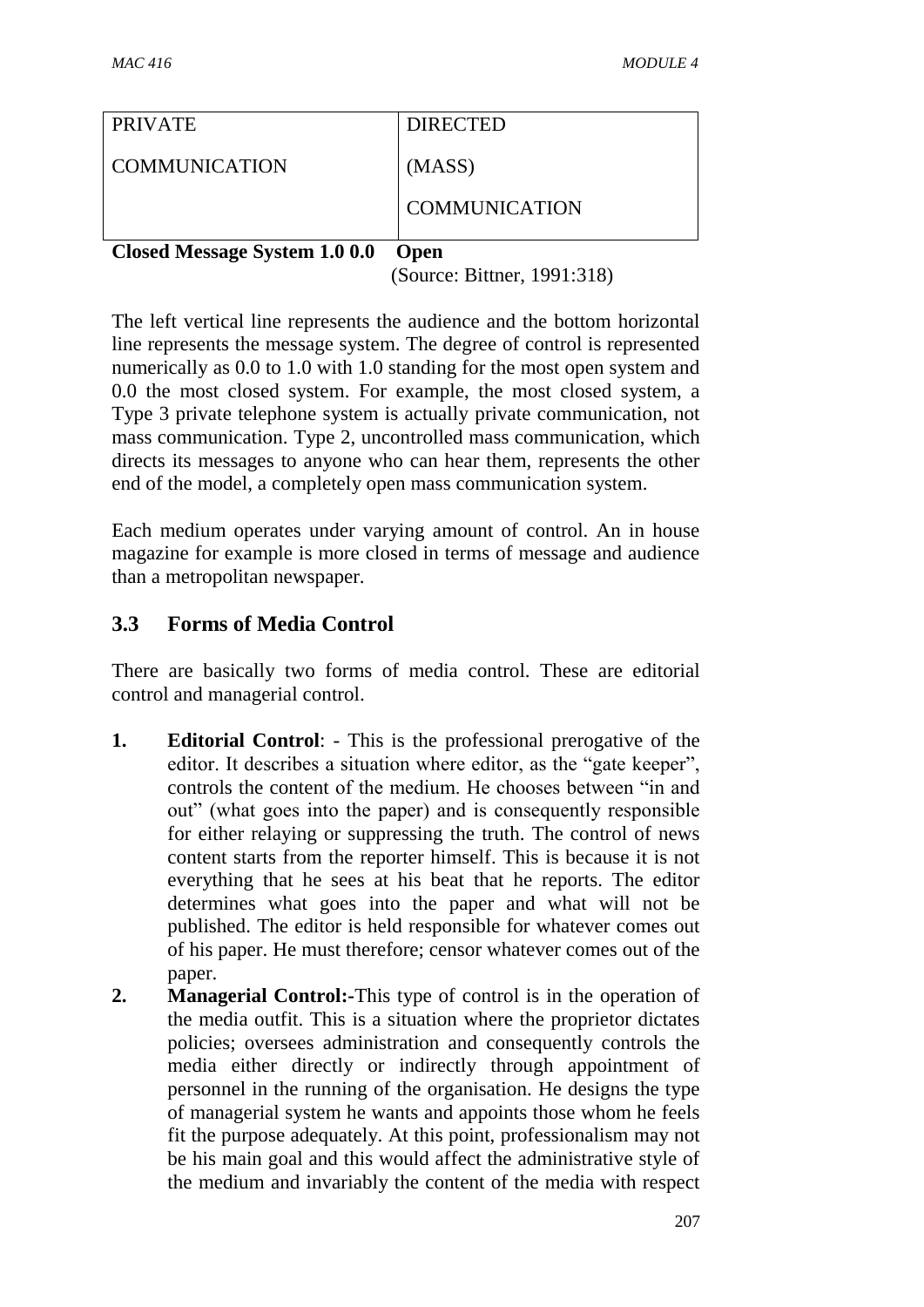to hospitality.

## **SELF-ASSESSMENT EXERCISE**

Explain the various forms of media control.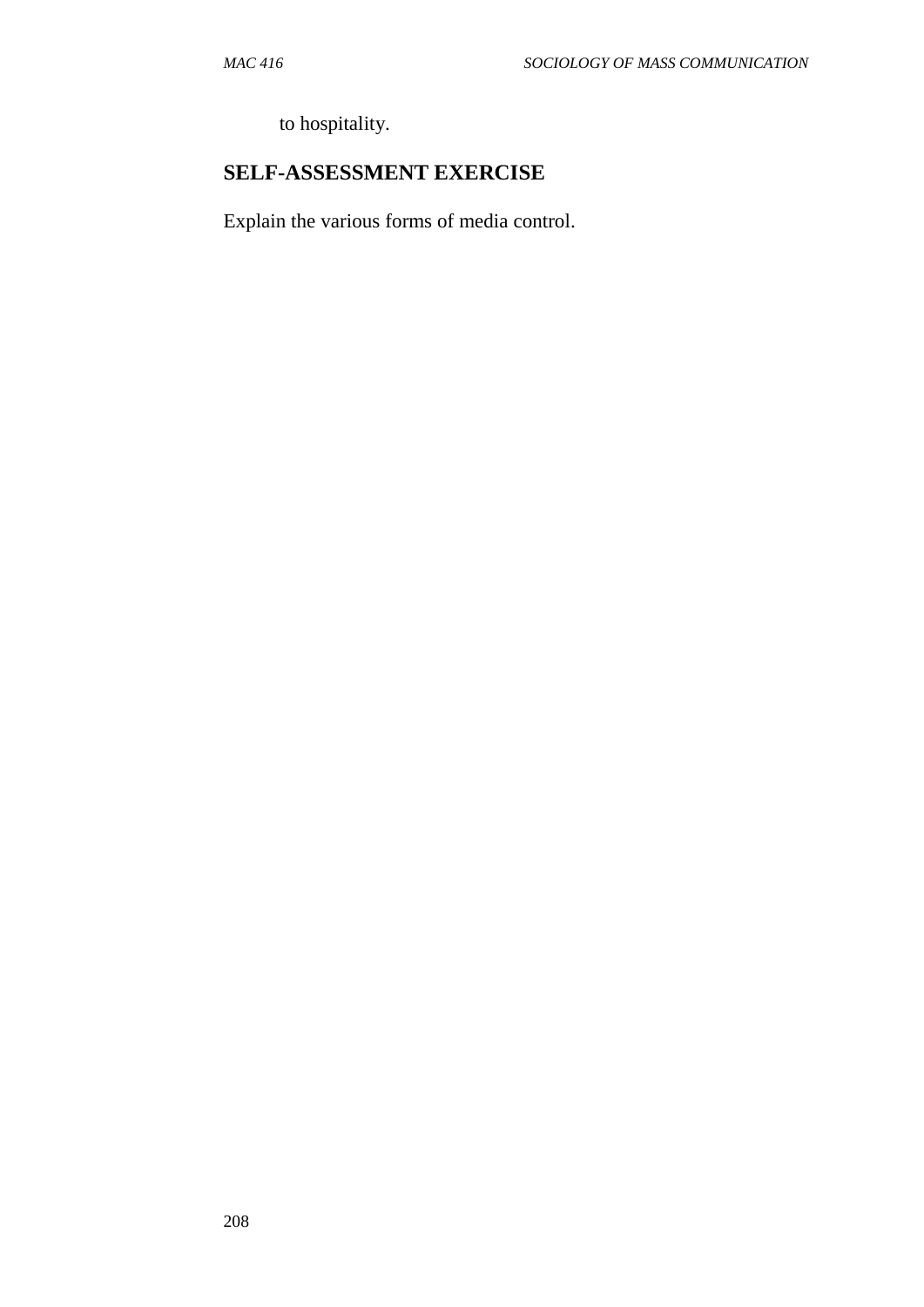## **3.4 Types of Media Control**

Media control is of three types. These are: - Government Control, Advertorial Control and Proprietor ally Control.

### **1. Government Control**

Government not only own media in Nigeria but it equally exercise control over private media howbeit indirectly. Ownership of the media is provided for in the constitution and it is maintained by constitutional provision that allows both government and private individuals to own the print media and put the broadcast under the exclusive preserve of the government be it State or Federal. An individual is granted concession to establish any of the broadcast media only by the president of the nation. The granting of the license is at the mercy of the president but for now the final advice on whether or not it should be granted is in the hand of national Broadcasting Commission (NBC).

Government control the kind of news that is reported from their own media as well as those that comes from foreign media particularly those that have something to do with them. There is no problem with a medium that government is the major financial. Where the problem lies is the media controlled by private individual. Government has come up with different methods of control. These include:

- *(i) Imposition of Heavy Taxes*: Any press that chooses to be an anti government press by being stubborn is an enemy of the government. Government seek to check antagonistic press so as to maintain popularity with the citizenry. One of the ways by which government does this is through the imposition of a heavy tax on the media outfit. This is believed will bring about the much desired submission on the part of the media. Economic hardship is believed to be a way of reducing antagonistic media and ensure the existing ones become finally.
- *(ii) Allocation of Newsprint*: This is done by distributing newsprint to various newspapers by government or indirectly by the media organisation. Where government imports newsprint, it gives large quantity to friendly media while a little quantity is given to those antagonistic to them. In the case where media organisation import the materials themselves, the government discriminate in the form of quota of import license allocated to the media houses. The friendly media house gets high quota while the unfriendly gets low quota. It may even come in the form of duties imposed on the importation of these materials including machines and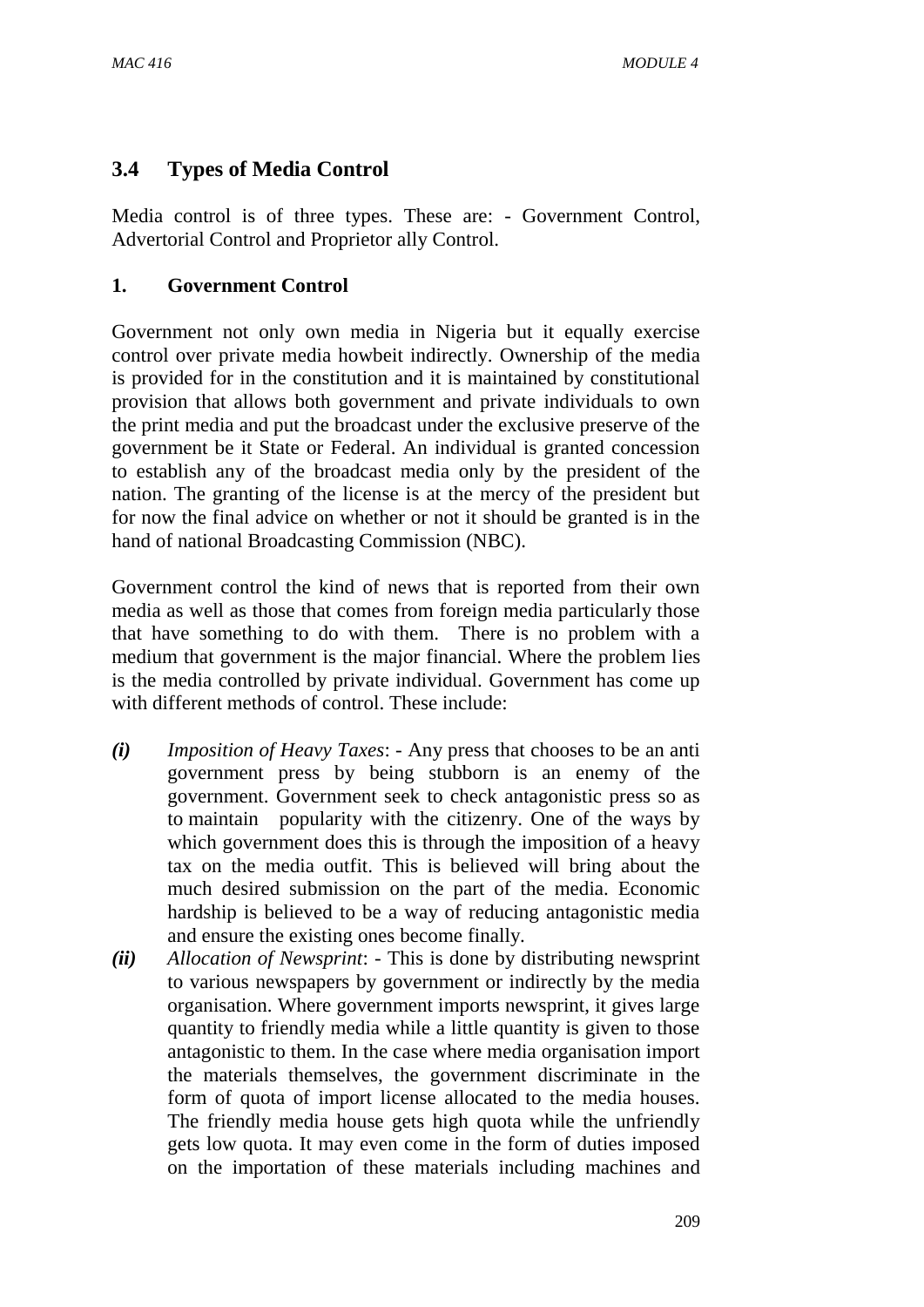other equipments.

While the friendly media get reduced duties and concessions or waivers, anti government media get heavy duties imposed on their wares.

*(iii) Legal Control*: - This is mostly used to restrict the activities of the press. There are laws that are designed to protect individuals or group against defamation, a statute to preserve the standard of decency and morality and to protect the state against the treason or seditions utterances and publications. The legal restriction takes various forms.

These are defamation, sedition, state security, obscenity, etc.

- a. Defamation: The law of defamation is of two types. It comprises of libel which is a written defamation and slander which is the verbal defamation. It is basically an utterance to a third party that tends to lower the a living person in the estimation of a right thinking members of a society or which make them to shun or avoid that person or disparage his reputation with regard to this work.
- b. Sedition: this is a political and criminal offence against the state which is punishable by conviction. It comprises all the practices whether by word or deed or in writing which are capable of subverting the government and the law of the state.

Any statement that is capable of inducing discontent and incites people to unrest and rebellion is prohibited by the law. This control is meant to ensure stability and orderliness in government.

c. State Security: - this is a law against the publication or transmission of any classified matter to an unauthorised person on behalf of the government. It is an offence to obtain, reproduce or retain any classified matter that one is not authorised on behalf of the government to obtain, reproduce or retain.

The main reason here to prevent here in to prevent the people secretly searching for secret information and communicating such vital information so that the security of the state does not fall into the hand of the enemy. If such information is allowed to be transmitted, it will amount to giving the secret and security of the state.

d. Obscenity:-this is a law against the publication of obscene materials. Obscene publication or materials is defined by Elias (1969) cited in Raufu (2003) as any publication that has "tendency…..to deprave and corrupt those whose minds are open to such immoral influence and into whose hand a publication of this sort may fall". By allowing the publication of obscene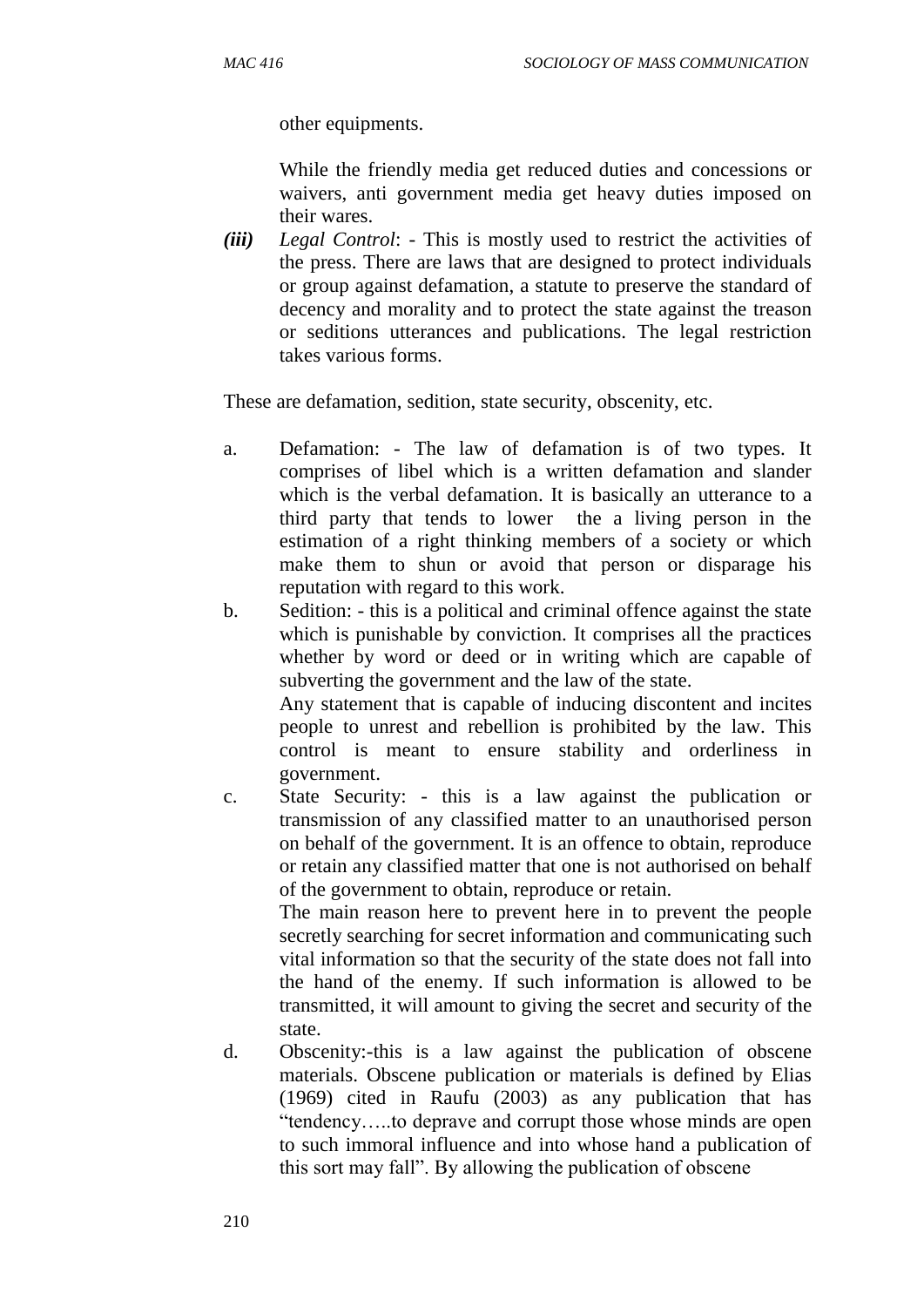materials, the government is promoting corruption of public morals. This is why it is necessary to use legal control on indecent publication.

### **2. Advertisers Control**

That money controls business is saying the obvious and no exaggeration in the statement. Therefore, for mass media organisation to survive, they need advertisements which provide the money on which the media thrive. Advertisers are therefore, an indispensable part of the media. If one publishes anything that would have negative effect on ones' advertisers is like cutting the branch on which one stands. As such, newspapers ensure they satisfy their advertisers to maintain their patronage. They write favourable news about them and suppress unfavourable ones.

The method of control under the advertisers can be described as **Economic Control**. This is because advertisers may threaten to withdraw their subscription to such media house to tow their line of thought. Any attempt to go against this may spell doom for the media house to which such advertisers had subscribed. Therefore, media houses often publish stories concerning their advertisers instead of better stories because if advertisement is withdrawn, a huge monetary loss will be incurred by the organisation.

### **3. Proprietor ally Control**

In Nigeria, proprietorship of mass media is majorly of two types – government and private proprietorship. The control is therefore, from both the government and private angle. The idea here is that "he, who pays the piper, dictates the tune".

In Africa mostly, government owned media are more or less dependent on government for decision making and are seen as praise singers who projects only the government. It is this way because they depend on government for a larger part of their finances and they in turn have a huge influence on the media so that it affects the direction of media contents.

Private owners create greater problems. Editors in the private media are not able to push forward their own ideas, thoughts, like, dislike and professionalism in some cases with the scrutiny of their media owner. Every private proprietor has a purpose for setting up the business. For some it could be profit; for some it could be to wield influence; it could be to enhance popularity or to further their political ambition. The first thing he will target will be to control and direct the business towards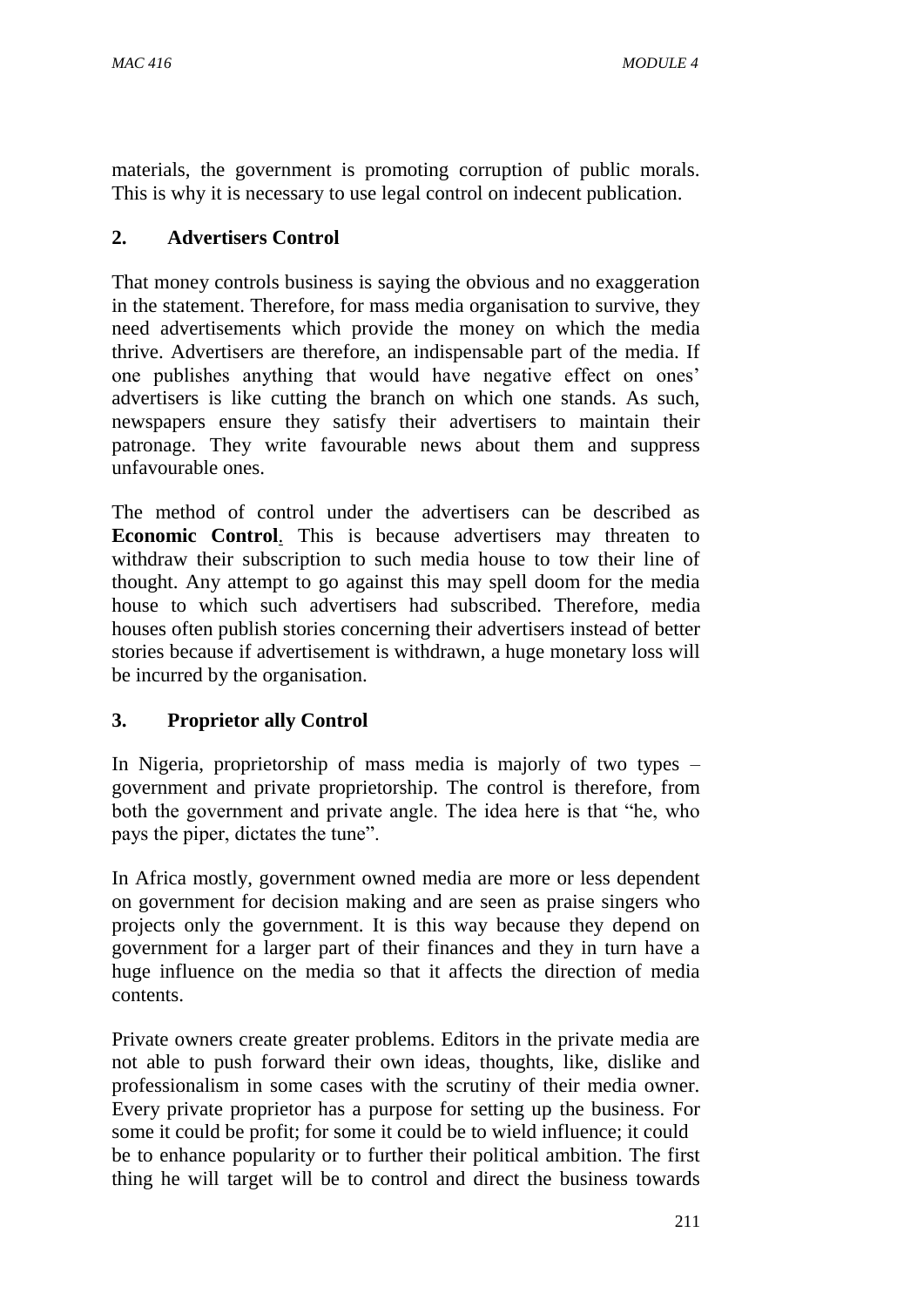achieving this initial objective which he considers more important than any other objective.

We could describe this control as aims and objective control. This is because the activities of the media and its mode of operation are tailored towards the achievement of the aims and objectives of the owner. If the aim is profit making, the economic control where advertisers are protected editorially will be at the fore front. Should it be popularity, then, there will be more trouble for the media professionals under the organisation as they will be involved in how best to promote the image of their proprietor. They usually end up mortgaging their conscience and professionalism as well as objectivity if they are not ready to quit and seek for job elsewhere.

#### **SELF-ASSESSMENT EXERCISE**

Explain the various mode of media control.

## **4.0 CONCLUSION**

Media control varies from one society to another. This is because the governmental principle of a society determines what obtains with respect to media practice. The control of the media is necessary to ensure orderliness and protection of the social institutions in the society. However, this should not be to hinder the mass media from discharging its functions.

## **5.0 SUMMARY**

This unit has examined the definition of control, a model of control and the forms of control. It also looked at the various types of control.

## **6.0 TUTOR-MARKED ASSIGNMENT**

Explain the legal control of the media with example.

- Bittner, J. R. (1991). *Mass Communication: An Introduction*. Ibadan: Heinemann Educational Book Nig. Plc.
- Raufu, A. (2003). *Mass Media and Society*: *Issues and Perspectives.* Lagos: Meek Associate.
- Rodman, G. (2006). *Mass Media is a Changing World*. Boston: McGraw Hill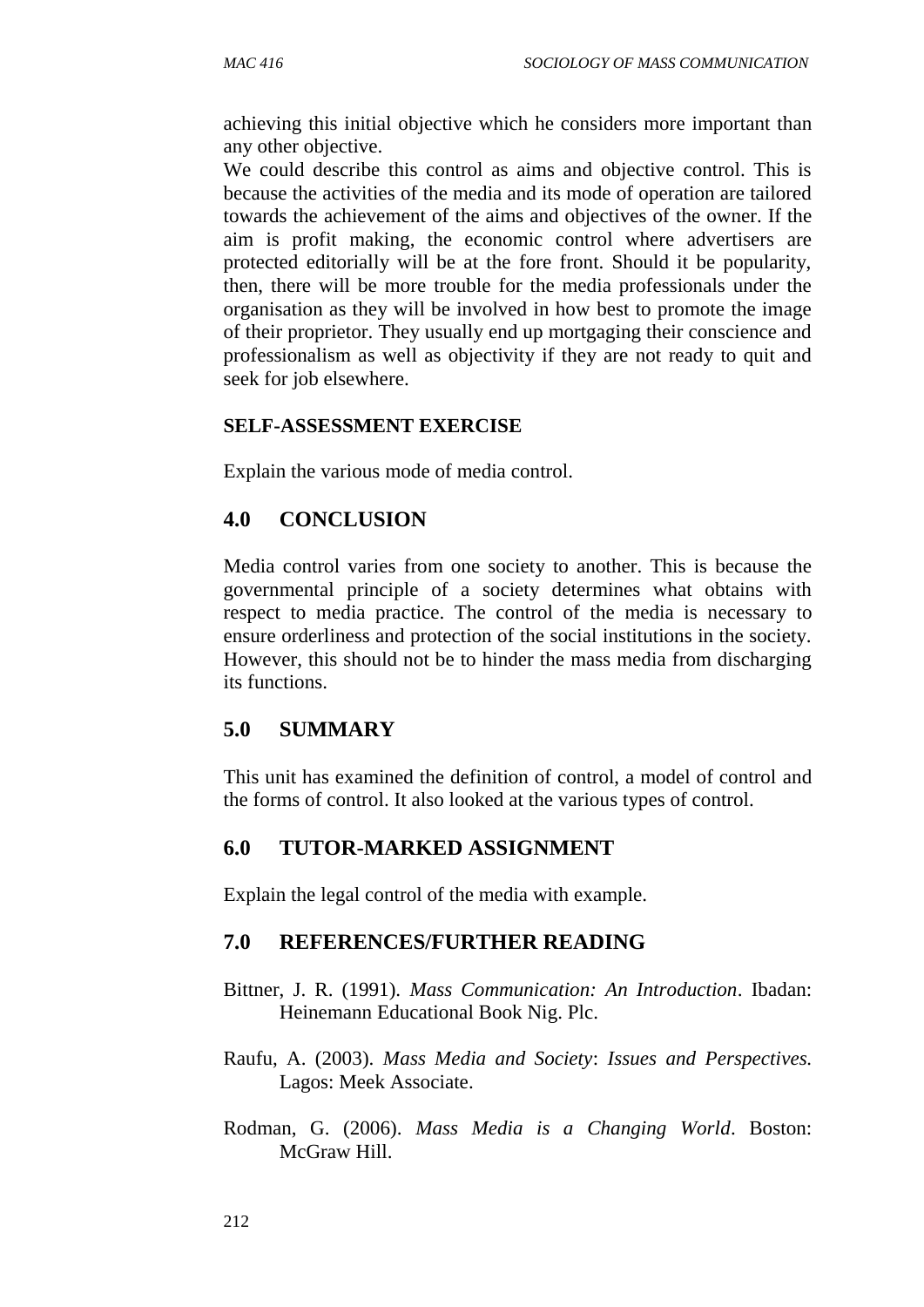# **UNIT 3 CONCEPT OF PRESS FREEDOM**

## **CONTENTS**

- 1.0 Introduction
- 2.0 Objectives
- 3.0 Main Content
	- 3.1 Press Freedom: Meaning
	- 3.2 Features of a Free Press
	- 3.3 Characteristics of a Free Press Society
- 4.0 Conclusion
- 5.0 Summary
- 6.0 Tutor-Marked Assignment
- 7.0 References/Further Reading

# **1.0 INTRODUCTION**

The previous unit examined the control of the mass media. This unit will look at press freedom. It will attempt a definition of press freedom and what the criteria are for a free press.

## **2.0 OBJECTIVES**

At the end of the unit, you should be able to:

- define press freedom
- identify the criteria for a press freedom
- determine if you have a freedom of the press in your society.

## **3.0 MAIN CONTENT**

## **3.1 Press Freedom: Definition**

Press freedom is an issue that has been well discussed. This concept established that media practitioners especially journalists reserve the right to probe, to dig, to pry into the activities within the society for the purpose of obtaining information, news and opinion and publish same without hindrance. It presupposes that the gathering and reporting of news and opinion should operate without any restrictions or constraints. This means that journalist like every other Nigerian, have the right to hold opinion and to receive and impart ideas and information without interference. This is the fundamental human right guaranteed every individual by the constitution and journalists are no exception to this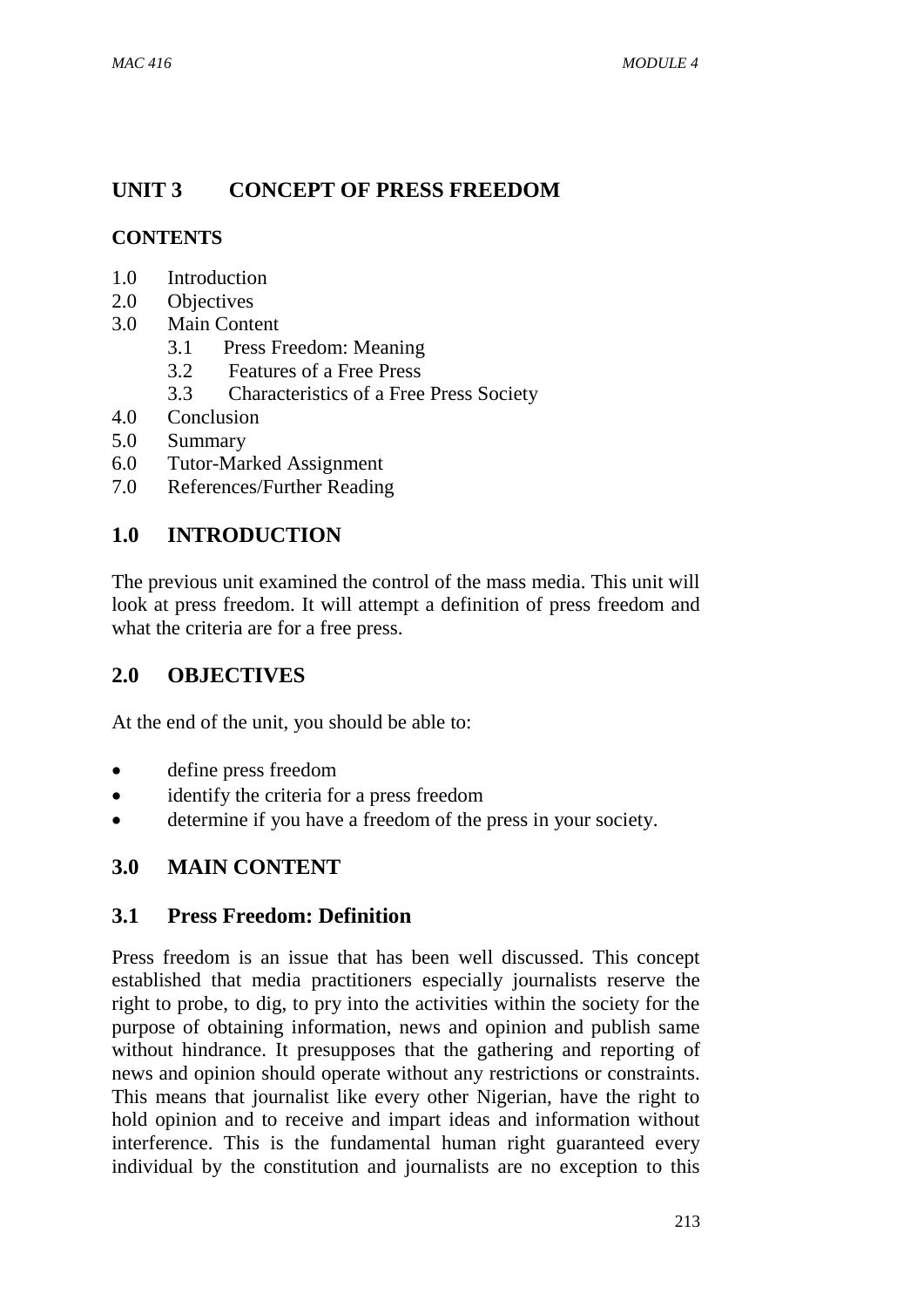right. We can find this freedom in the constitution of various countries of the world – Nigeria, France, USA, Britain, Spain etc though there could be variation in the implementation of the freedom.

What then is Freedom of the Press or Press Freedom? When General Yakubu Gowon was the Military Head of State, he set up a committee to look into the issues and problems associated with press freedom. Based on their term of reference, the committee defined Press Freedom as:

The freedom to gather information, to publish such information, protect the sources of information, to inform, educate and entertain society without direct or indirect control, to serve as a forum for free expression of opinion, to circulate freely without let or hindrance to publish newspaper, periodicals or operate other media without license or similar restrictions, to resist or respond to pressure from economic, political or other interest groups according to its light.

A renown English constitutional lawyer, Blackstone Prenown cited in Raufu (2003) says "Press Freedom consist of laying no previous restraints upon publication and in freedom of censure from criminal matter when published".

Also Tokunboh Onagoruwa (1998) cited in Raufu (2003) define Press freedom as:

"The right of the media practitioner to make his or her view known on any matter without seeking permission or approval from any persons or authority and without being subjected to any form of harassment, molestation, intimidation, prosecution or prosecution."

All the definitions examined above show that the nature of society and its socio-political structure will determine how that particular society will define press freedom. If we look back at our discussion on the theories of mass communication, we would discover that the definition of freedom in the libertarian society is quite different from what obtains in soviet-communist. This is because libertarians believe freedom to be openness –an open market place of idea where everyone expresses his or her own opinion without being scared of any consequences. The sovietcommunist on the other hand believes that the class structure is the problem. Therefore, freedom is having a classless society where everybody is equal. But generally speaking, press freedom can be defined as:

"an unrestricted access to obtaining information from any desired sources and to process the information to the society without requiring any written permission before fear of intimidation, harassment, molestation, persecution or prosecution".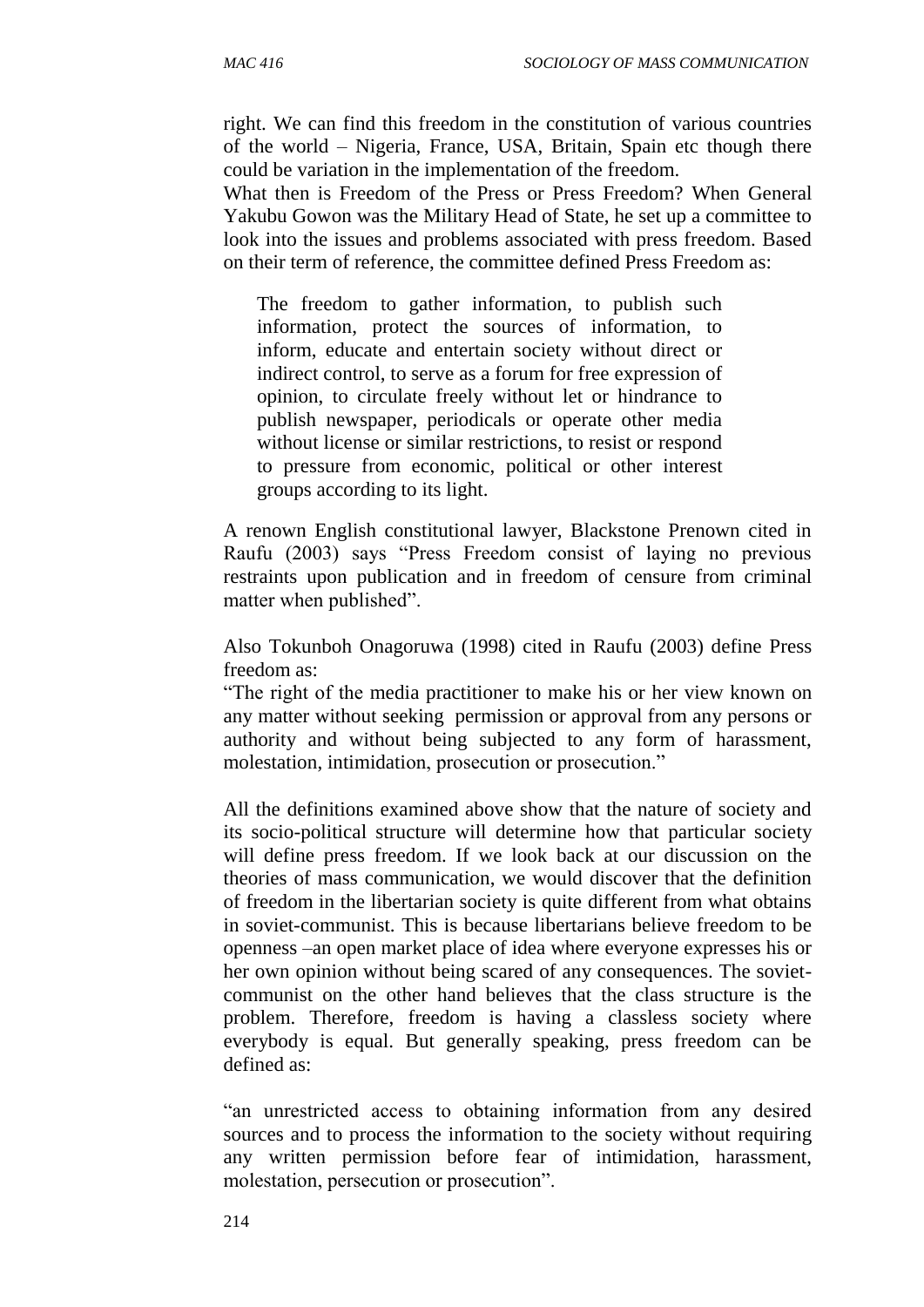This definition took into cognisance some of the experiences of media practitioners in the discharge of their civic duty of being the whistle blower. Many journalists have been subjected to various measures of intimidation, harassment, persecution and even prosecution. Media house do suffer proscription from publishing what the state considers a threat to the authority or state security.

The Forms of Press Freedom

There are several forms that press freedom takes. These include:

- (a) Freedom of the press with limited absence of government restraints on publication.
- (b) Press freedom with total absence of government restraints on publication.
- (c) Press freedom with total absence of government restraints on publication and availability of the enabling condition that makes access the information possible. An example of this is the Freedom of Information Bill that is proposed in Nigeria.

#### **SELF-ASSESSMENT EXERCISE**

With reference to the various definitions above, attempt your own definition of Press Freedom.

#### **3.2 Features of a Free Press**

A free press must possess the following:-

- 1. It must be financially independent.
- 2. It must be free from the control of the government be it partial or total control.
- 3. It should encourage freedom to express opinion by multiplicity of voices on any public issues.
- 4. The press must be seen as partners in the search for truth where every individual reserves the natural right to search for truth.

#### **SELF-ASSESSMENT EXERCISE**

What are the features of a free press?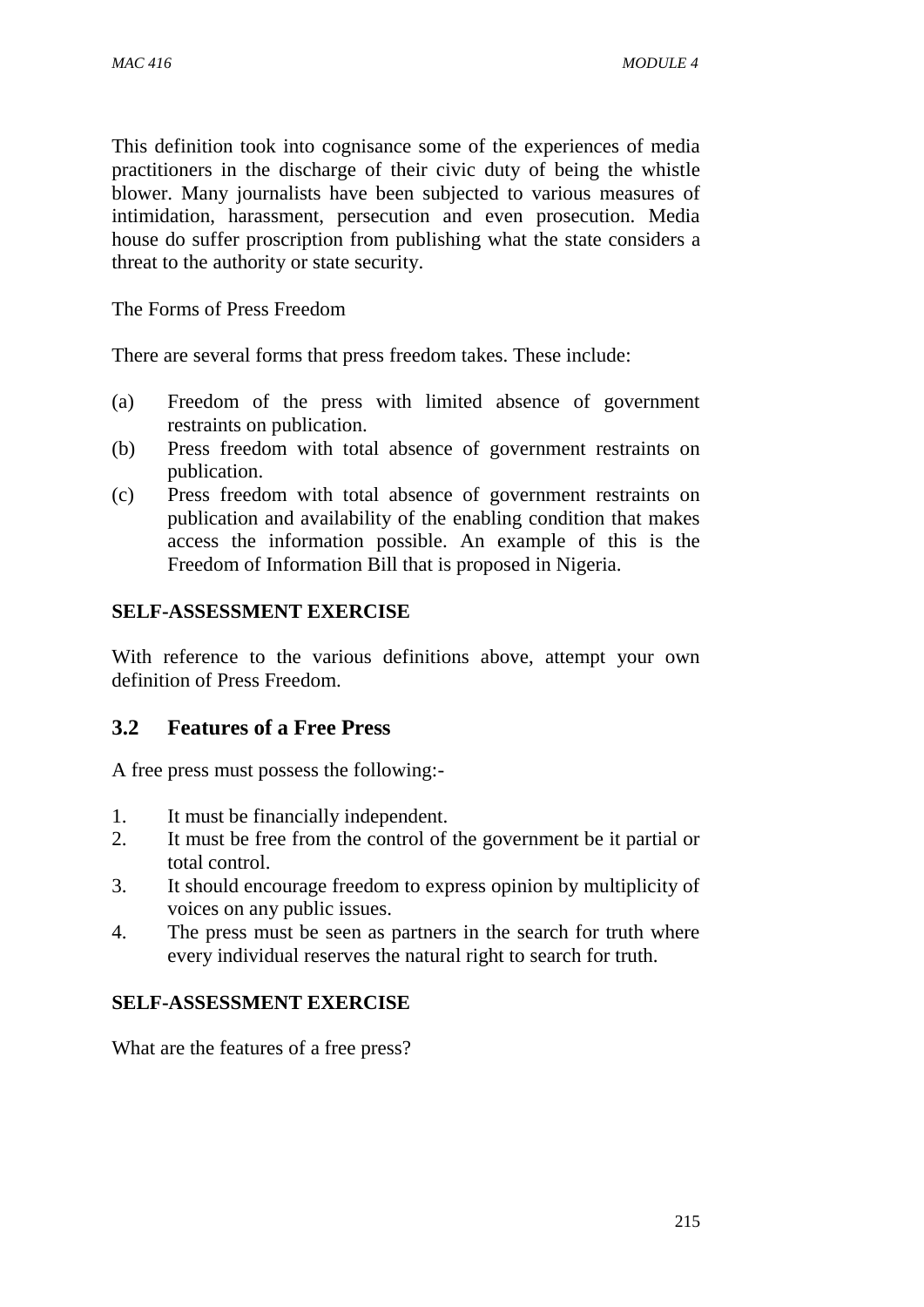## **3.3 Characteristics of Free Press Society**

The following are the characteristics of a free press.

- (a) The publication should be free from any paid censorship by any third party.
- (b) The act of publication and distribution should be open to any person or group without permit or license.
- (c) Attack on any government official or political party (different from attacks on private individuals, treason and breach of security) should not be punished even after the event.
- (d) Media should not be compelled to publish anything.
- (e) The publication of 'error' is protected by the publication of truth where opinion and belief are involved.
- (f) There should be no restriction on collection of information by legal means.
- (g) There should be no restriction on export or import as well as sending or receiving of messages across national frontier.
- (h) There should be the right of journalist laying claim to some degree of professional autonomy in their organisation.

#### **SELF-ASSESSMENT EXERCISE**

State the characteristics of a free press society.

## **4.0 CONCLUSION**

Generally, every society claims to operate freedom of the press but from observations and from the discussions, few are actually living up to this billing. This unit has explained to us what press freedom really means. It has equally pointed out those things we should look out for in a free press society.

## **5.0 SUMMARY**

This unit has explained the definition of press freedom, the form it takes in societies as well as its features. It also discussed those characteristics of a society with free press.

## **6.0 TUTOR-MARKED ASSIGNMENT**

Discuss with a relevant example the features of a free press.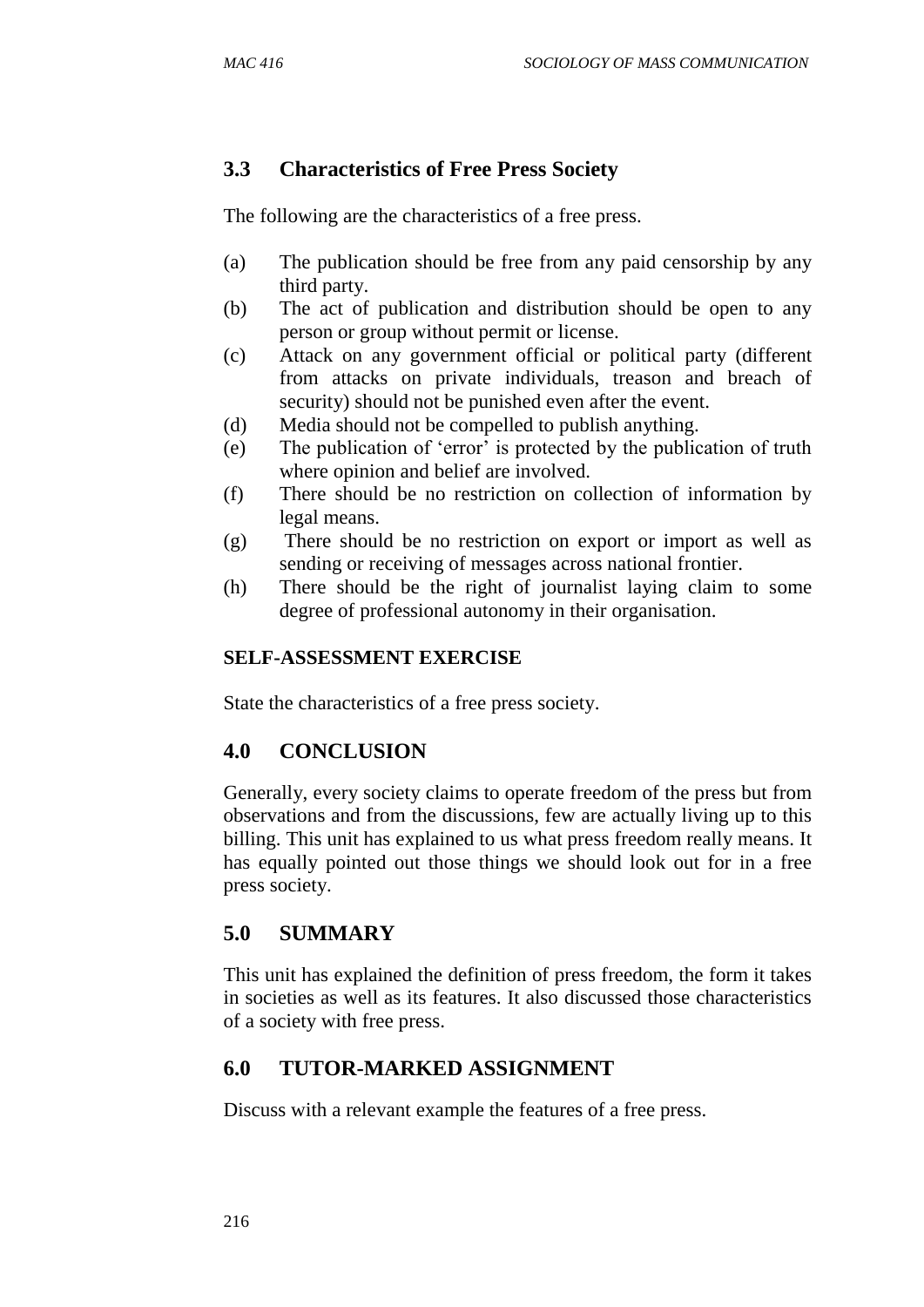- Bittner, K. R. (1991). *Mass Communication: An Introduction*. Ibadan: Heinemann Educational Book Nigeria Plc.
- Daramola, I. (2005). *Mass Media and Society*. Lagos: Rothan Press Limited.
- Raufu A. (2003). *Mass Media and Society: Issues and Perspectives*. Lagos: Meek Associates.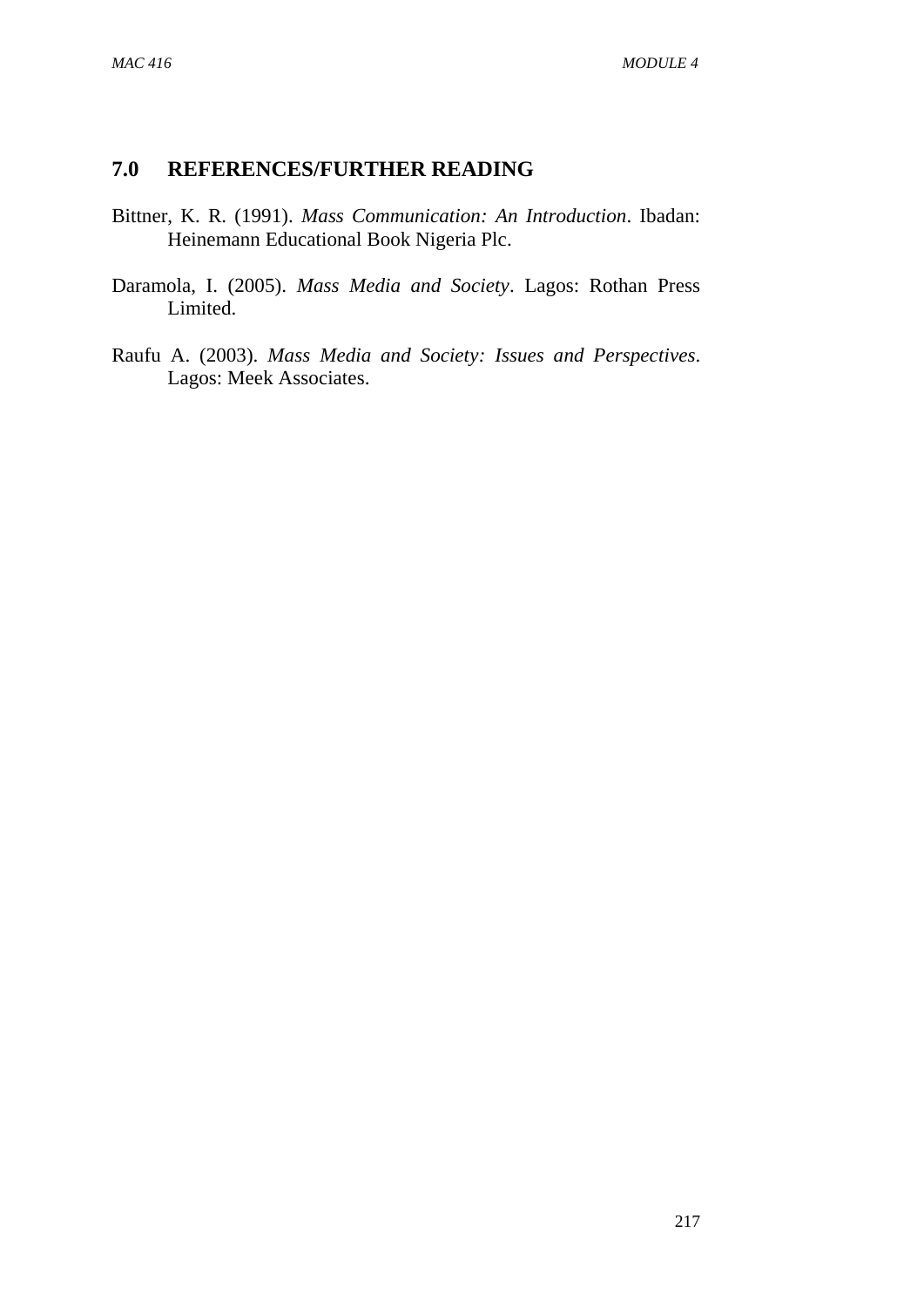# **UNIT 4 PRESS CENSORSHIP**

#### **CONTENTS**

- 1.0 Introduction
- 2.0 Objectives
- 3.0 Main Content
	- 3.1 Definition of Censorship
	- 3.2 Types of Censorship
- 4.0 Conclusion
- 5.0 Summary
- 6.0 Tutor-Marked Assignment
- 7.0 References/Further Reading

## **1.0 INTRODUCTION**

In the previous unit, we looked at press freedom. This unit will be taking a look at press censorship. It is one of the several methods used in silencing the various publications in the media.

## **2.0 OBJECTIVES**

At the end of this unit, you should be able to:

- define press censorship
- discuss the topic appreciably
- mention the different types of censorship

## **3.0 MAIN CONTENT**

## **3.1 Definition of Censorship**

The concerns of journalism are designed to establish a self-imposed code of good taste and decency. This code is against and discourages publication of rumours, obscenity or any other type that would bring strong feeling of hatred on a particular race, nationality, tribe or other group of people. This is why it is usually said in media parlance "when you are in doubt, you leave it out". This is a form of censorship.

Censorship is an act of examining books, films, letters, publication etc with the intention of removing anything believed to be offensive morally, harmful and politically dangerous. When one decides to control his/her speech with the mind of avoiding a certain consequence, it is a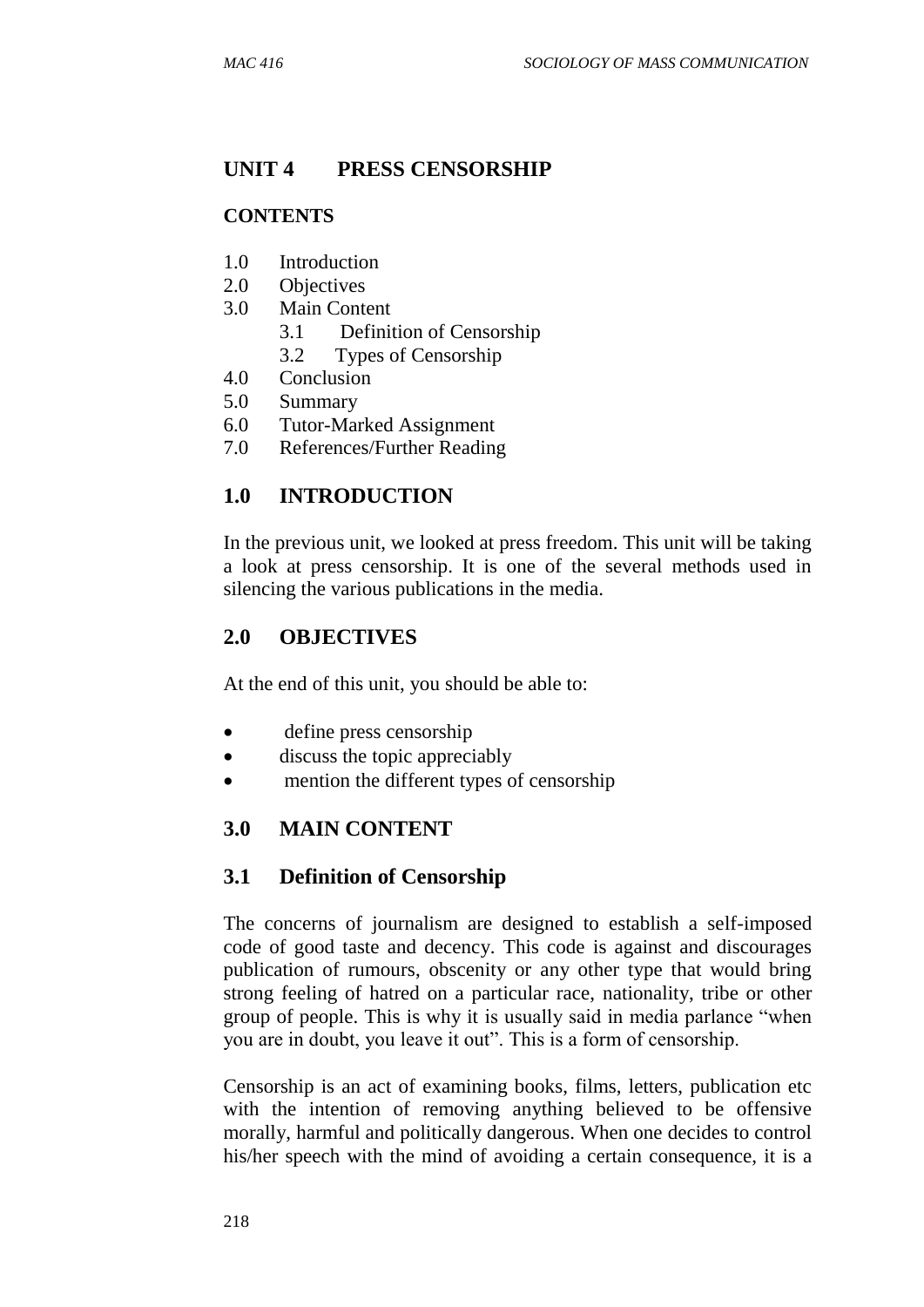way of censoring the mind. Censorship is really a tool of authoritarianism and tyranny.

Press censorship therefore is "an undue" interference in the performance of the professional duties of the media by any person, group of persons or government with the purpose of suppressing unfavourable thoughts ideas or opinion". It is used to suppress criticism from people or group believed to be opposition to the government but it is this censorship that is more pronounced and it is the most restrictive. Government usually seeks to ensure that whatever is published is in their favour and in accordance with what they have laid down.

#### **SELF-ASSESSMENT EXERCISE**

Define Censorship and Press Censorship.

## **3.2 Types of Censorship**

Censorship is of different types. These include:-

## **3.2.1 Government Censorship**

The government is generally believed to always resort to censorship in the face of criticism which cannot be quelled by the withdrawal of government advertisement and other forms of subtle or indirect pressure that may have been mounted on the media. This has continued to attract a lot of serious criticism because of the consequences. Censorship of the media is more pronounced under the Military administration or authoritarian government than in a democratic government or libertarian society.

Government adopts a number of ways in censoring the media. There are

(a*) Pre-publication Censorship: -* This is a case where government has to scrutinise all stories to be published before the stories are published. Stories are first sent to the information office or an agency sanctioned to do so be they are published. Where this is in operation, there is always a strict supervision which ensures compliance and that government desires alone are published.

(b) *Out-right Seizure of Publication:* There are instances where an edition of newspaper or magazine is seized. It implies that the day's publication is made illegal for public consumptions.

(c) *Proscription of News Media:-* This deals with the revocation of registration and scrapping of mass media organisation. This was very common under the military regimes. In Nigeria, armed soldiers and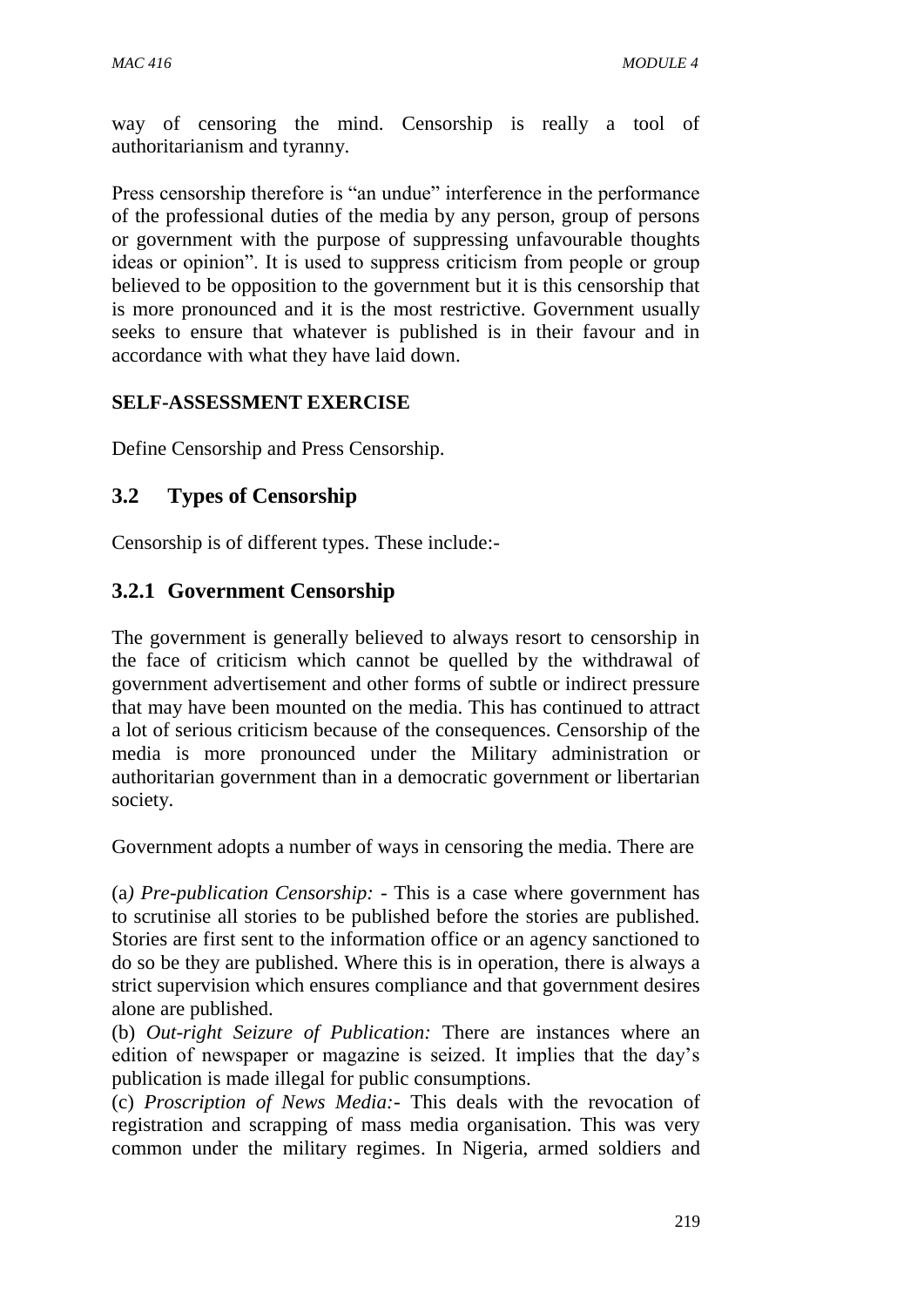armoured tanks, in some cases, are used to seal off the media house before the prescription is announced.

# **3.2.2 Criminal Censorship**

Criminal censorship is used to describe all forms of censorship that include beating, threats and murder of the media practitioner to suppress or remove offensive information. There had been several journalists that have suffered criminal censorship in the past. Dele Giwa was murdered in cold blood via a parcel bomb delivered to his house by a dispatch rider on Sunday October 19, 1986. In recent years some journalists were killed at different times in order to stop them from doing their job. A journalist was attacked recently for photographs taken at a mortuary in Lagos when corpses of those who died in the ill-fated Dana Air plane were being transferred. There are arrests and detention of journalists by authorities during criminal censorship.

## **3.2.3 Economic Censorship**

This has to do with finances of the media. There could be the threat of withdrawal of advertisement by advertisers if editors will not think twice before publishing something that has negative effect on the business. The censorship could even occur where there is a main body (organisation) and it is subsidiary (ies). The organisation may decide to stifle it subsidiary and starve it of fund if it refuses to do the biddings. This type of censorship is economic.

## **3.2.4 Self-Censorship**

This is the restriction that journalist place on themselves in the discharge of their duties. Journalists themselves select the stories they believe will not have negative consequences on the security of their society. There are times journalists kill some stories not because they were paid or induced but because they understand the repercussion of letting such information get to the public. It is foolishness for a journalist to expose his countries military acquisition to the public after facility tour when you are aware of foreign presence within your society. Self censorship practice is the practice of responsible journalism. It is associated with "gate-keeping" in the process of news gathering and news production by media organisation self-censorship is required not only to protect the interest of the state but also that of individuals.

#### **SELF-ASSESSMENT EXERCISE**

List and explain briefly the various types of censorship.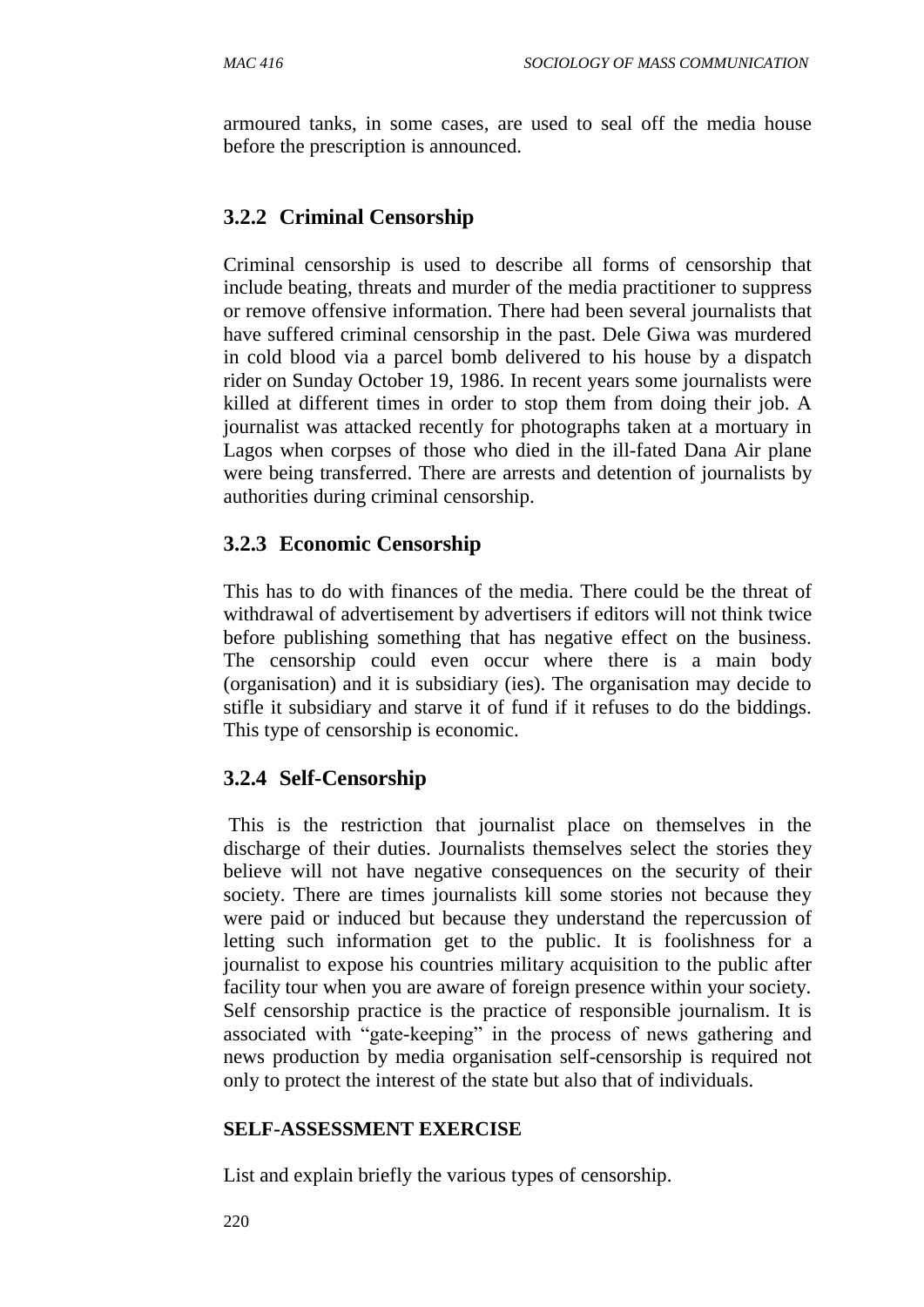#### **4.0 CONCLUSION**

The meaning of press censorship and its types have-been discussed. This unit has exposed us to the fact that governments, mostly the military, use the censorship of the media to suppress criticisms, which make them uncomfortable. They therefore, employ every means to ensure they bottle-up whatever is not in their favour. Rightly to the various ills suffered by media practitioners have also been discussed.

## **5.0 SUMMARY**

This unit looked at censorship, media censorship and the types of media censorship. Four different types of censorship were mentioned and discussed in this unit.

## **6.0 TUTOR-MARKED ASSIGNMENT**

Media censorship of the press is both externally imposed and personally imposed. Discuss.

- Bitner, J.R. (1991). *Mass Communication: An Introduction*. Ibadan: Heinemann Educational Book Nigeria Plc.
- Daramola, I. (2005). *Mass Media and Society*. Lagos: Rothan Press Limited.
- Longman (2007). .*Longman Dictionary of Contemporary English*. England: Pearson Education Limited.
- Raufu, A. (2003). *Mass Media and Society: Issues and Perspective*. Lagos: Meek Associations.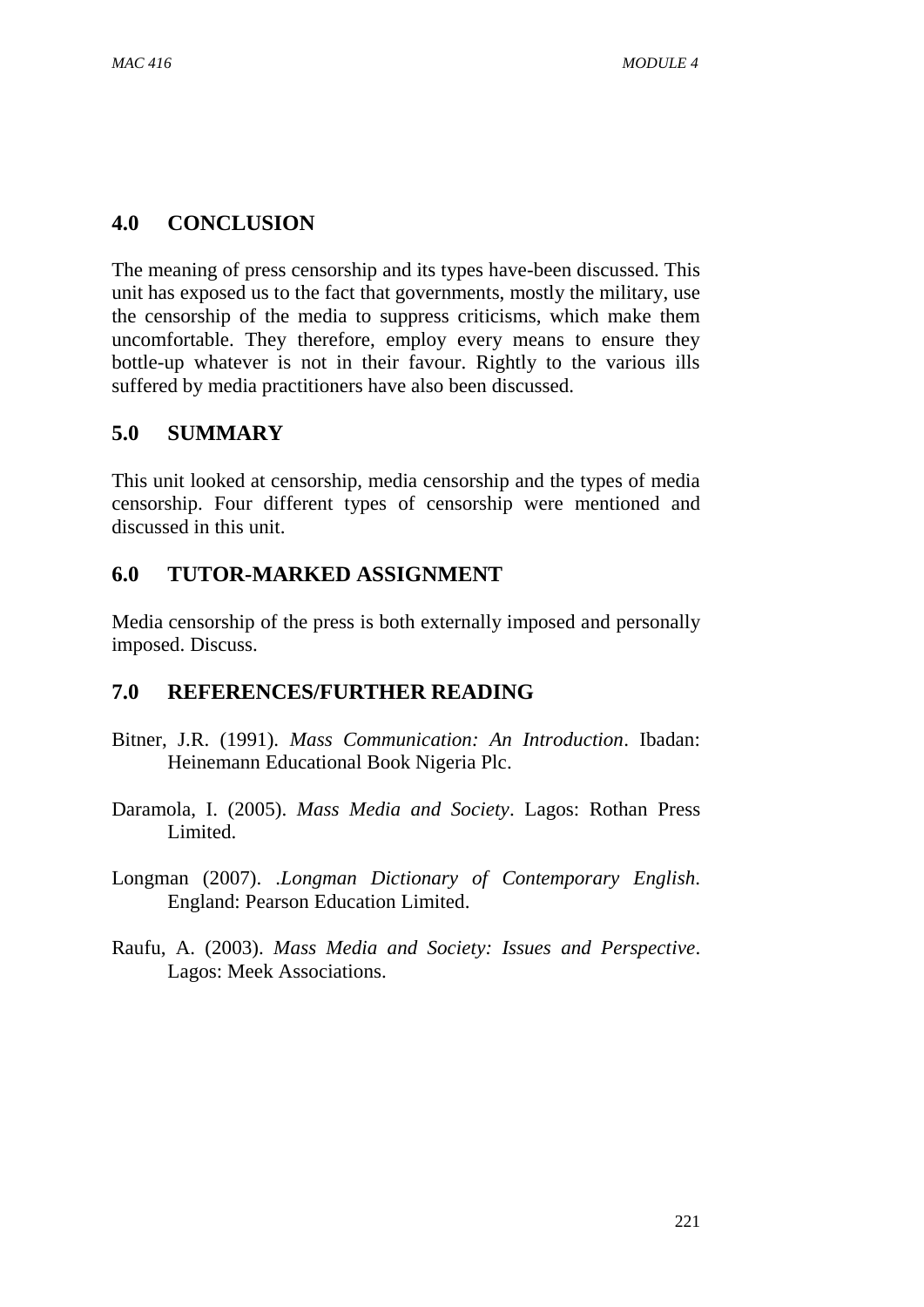## **UNIT 5 CULTURAL IMPERIALISM AND MEDIA INDEPENDENCE**

#### **CONTENTS**

- 1.0 Introduction
- 2.0 Objectives
- 3.0 Main Content
	- 3.1 Definition of cultural imperialism and media independence
	- 3.2 Cultural hegemony
- 4.0 Conclusion
- 5.0 Summary
- 6.0 Tutor-Marked Assignment
- 7.0 References/Further Reading

#### 1.0 **INTRODUCTION**

Cultural imperialism and media independence as the focus of the people, has effect on the social institutions therein. As such, the various media within such society exhibit certain things that are taken from the culture of that environment. Media need to be independent of the cultural influence within the society.

#### 2.0 **OBJECTIVES**

At the end of this unit, you should be able to:

- define cultural imperialism and media independent
- explain the meaning of cultural hegemony

## 3.0 **MAIN CONCEPT**

## **3.1 Definition of Cultural Imperialism and Media Independence**

Cultural imperialism refers to the domination of a culture by another culture. It refers to the way a culture or the way of life of a particular group influences and changes another culture.

Media independence refers to the freedom and ability of the media to make decision and report events without having to be influenced by the culture of the environment. Cultural imperialism is something that is in place in African media practice especially in Nigeria. This has been a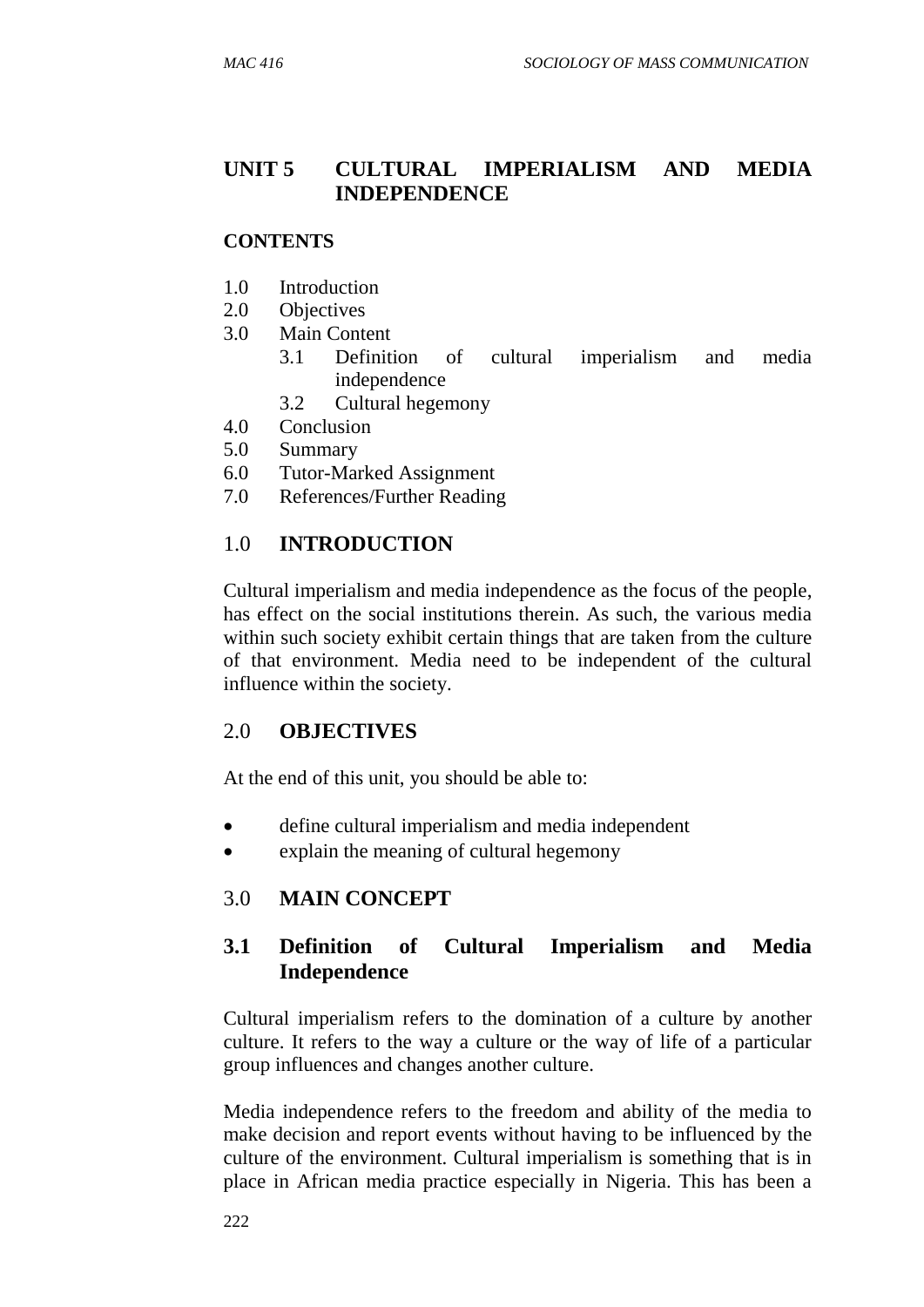concern of media scholars since the 1970s and into the 1990s. The influx of foreign culture into the country particularly. American culture has great influence on the Nigerian media. In many countries, traditional culture has seen displaced and replaced with the American culture. This influence is made possible by the way things are done in American media. The quest for freedom of expression all over the world has made America to be sending out more media materials to other countries, than what it imports; and along with the productions of media for diverse audience, all help in ensuring the American influence in other countries' media.

The dominance of foreign media or their hegemony on the local media is so great that most media houses write and produce their programmes in line with this foreign influence. At a time in Nigeria some media houses where beaming mainly foreign programmes, especially the entertainment programmes, to their local audience. This dominance usually discourages unearthing local contents.

This hegemony of dominance in international media relation is being rejected. Its substitution with notions of indigenisation and hybridisation, which seems to conceal rather than expose hegemony inherent in the globalisation project, is now being attempted.

Cultural imperialism issue did not just start. It has been in existence since after independence. Two factories made scholars to be concerned about cultural imperialism in Nigeria. First was the evidential asymmetrical relationship between Nigeria, other African countries and developed Western countries. The second is an evident erosion of cultural value and pride in western values. These two factors were the reasons for the emergence of cultural imperialism debate. While the first which is on the asymmetrical relationship between Nigeria and other African countries could be seen as political angle to the debate, the second on the erosion of values and dependence is on the economic.

A problem that arose in the struggle against cultural imperialism was that scholars in communication media studies find it difficult to resume the criticism against cultural imperialism when the return to their academic enclave, accepted or in some cases sought for appointment with the state agencies or government itself. Most of them are usually placed in a position where they directly formulate and/or implement policies that encourage cultural imperialism in another way. This makes the theory of cultural imperialism to suffer hugely at all fronts.

The issue of non-government organisation has further aggravated the problem with critics against cultural imperialism. Scholars in communication media studies have NGOs consultancy firms and are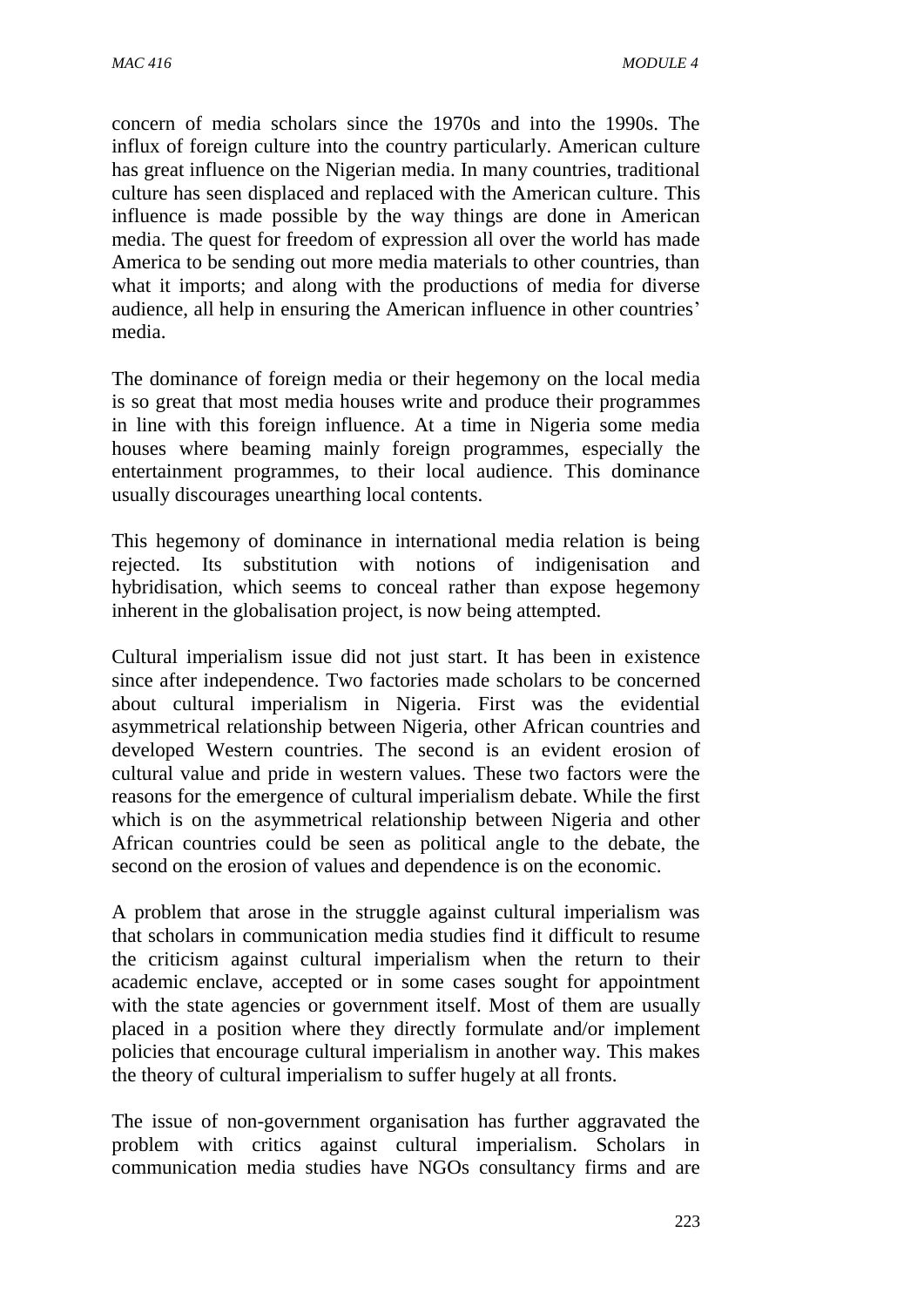advisors to NGOs. The funding that comes to this organisations, are not for any other thing, but research on improving or enhancing existing institutions and to use media to achieve a better short-term outcome in a particular project. This is mainly administrative research.

Cultural imperialism as it concerns media content and production is huge and the media face a lot of challenges that make it difficult to fight this menace to a logical end.

## **SELF-ASSESSMENT EXERCISE**

Define cultural imperialism and media independence. What are those things that make American influence on other country's media huge?

## **3.2 Cultural Hegemony**

Cultural imperialism is concerned with the attempt to reject the notion of hegemony or dominance in international media relations and its institution. Cultural hegemony is high in the developing countries of the world and their media is equally affected. The indigenous ways of doing thing are being discarded for the foreign style.

It is possible for people to live happily and fulfilling without having the faintest idea of what hegemony means. The word is however critical to the study of culture, communication, history, sociology etc.

Hegemony means "control over something". Hegemonic control is a special form of control that is not based on coercion or force but resulted from successful persuasion or enculturisation. Hegemony is working when there is a general consensus – the mass of the population accept the controlling influence and decision making of that part of the society. Hegemony is won by consent. The media is the most powerful of all the agencies that exhibit this hegemonic control. Hence, the powers of elite are able to exert pressure if not control over the media to own it.

The theory of hegemony is attributed to the Italian philosopher Antonio Gramsci who argued that "a state of hegemony is achieved when a provisional alliance of certain groups exerts a consensus which makes the power of the dominant group appear natural and legitimate (legal)". Before there can be hegemony, there must be harmony or agreement that the hegemony acts on. This is why it is said that hegemony can only be sustained by winning the consent of the dominated ones. If they are in opposition, it will not work.

Hegemony works most smoothly when there is a substantial degree of social, economic, political and cultural security in a society. Once the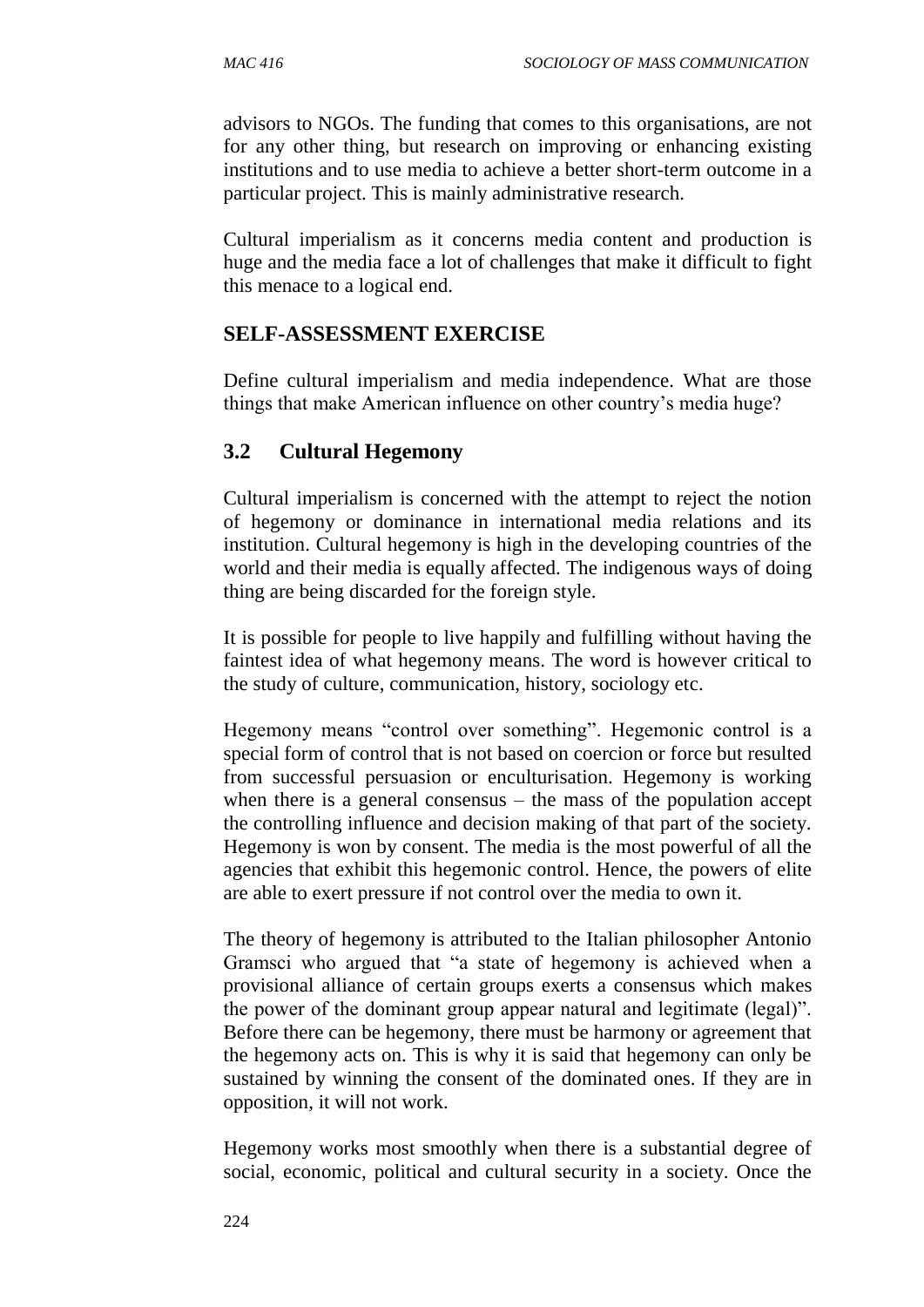security is undermined social division becomes rampant, hegemony is at a risk. Then, the repressive state apparatus are brought into action. Hegemony provides the Power Elite with the consent of those that they ruled. Below is an illustration on hegemony.



Features of Hegemony

Though hegemony differs in times and circumstances, what is common to them all are the governing influence of ideology – a public expression of what in personal term is described as **values.**

#### **SELF-ASSESSMENT EXERCISE**

Present the features of hegemony in a graphical form.

## **4.0 CONCLUSION**

One thing that is important here is that the influence of a culture on another culture is in existence and is strong. The control of foreign culture on other media especially Third World countries and particularly Nigeria is so enormous. Attempts at fighting against this imperialism are usually thwarted in various ways. It is good to note that control or dominance cannot occur without the consent of the dominated, or the controlled. This is what ensured that there is harmony in the constituent social element. Hegemony gives the power elite the needed consent of the rules.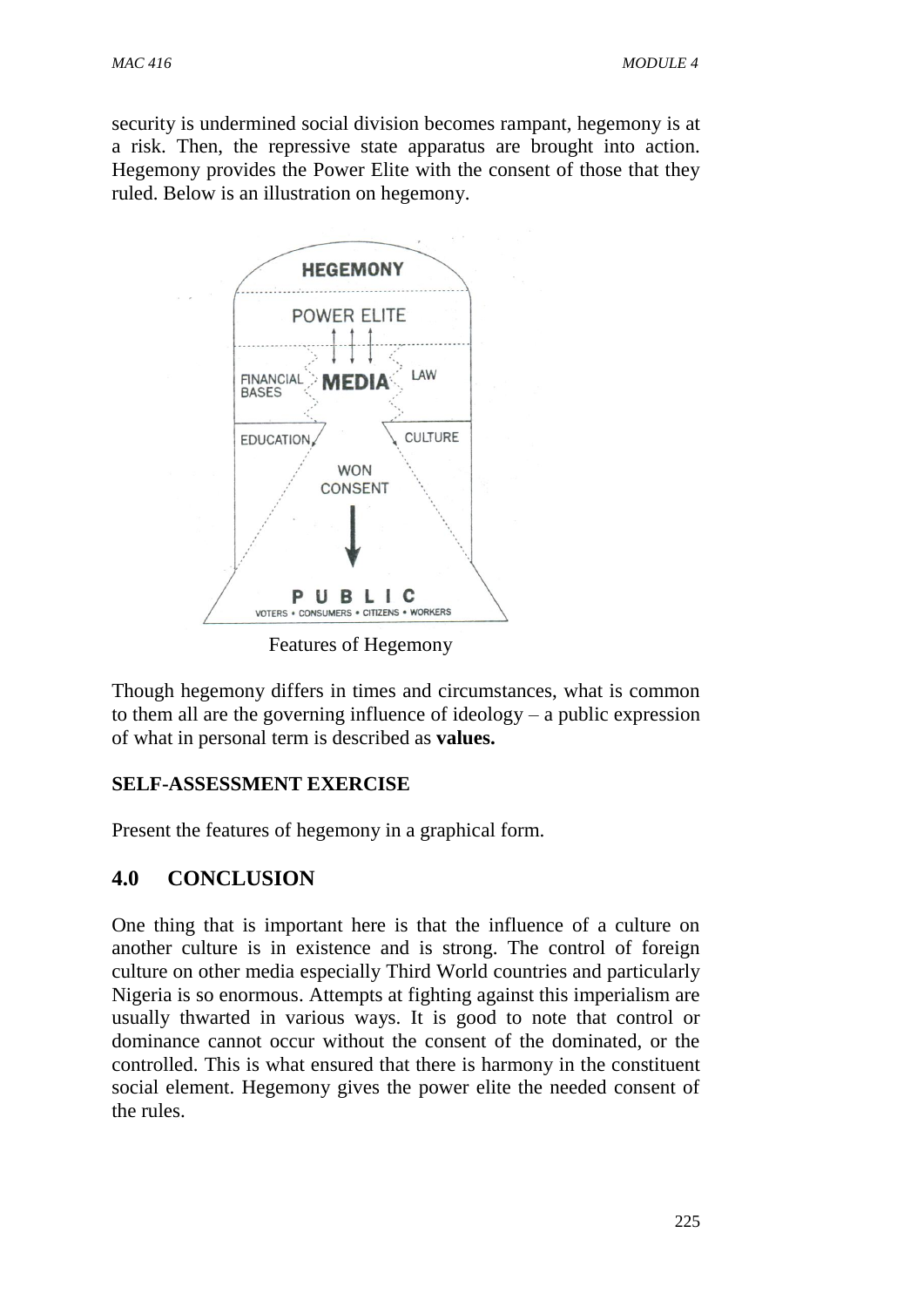## **5.0 SUMMARY**

This unit has been able to define cultural imperialism and media independence. It has also explained cultural imperialism as well as cultural hegemony. The features of hegemony are presented in a graphical form for easy understanding.

#### **6.0 TUTOR-MARKED ASSIGNMENT**

Cultural imperialism still exists in the Nigerian media. Discuss.

- Mohammed, D. M. (2011). "Mass Media, Intellectuals and Cultural Imperialism discourse in Nigeria." In Lai, O. & Umaru P. (Eds). *Mass Media and Society in Nigeria*. Lagos: Malthouse Press Ltd.
- Rodman, G. (2006). *Mass Media in a Changing World*. Boston: McGraw Hill.
- Watson, J. (2003). *Media Communication: An Introduction to Theory and Process.* New York: Palgrave Macmillan.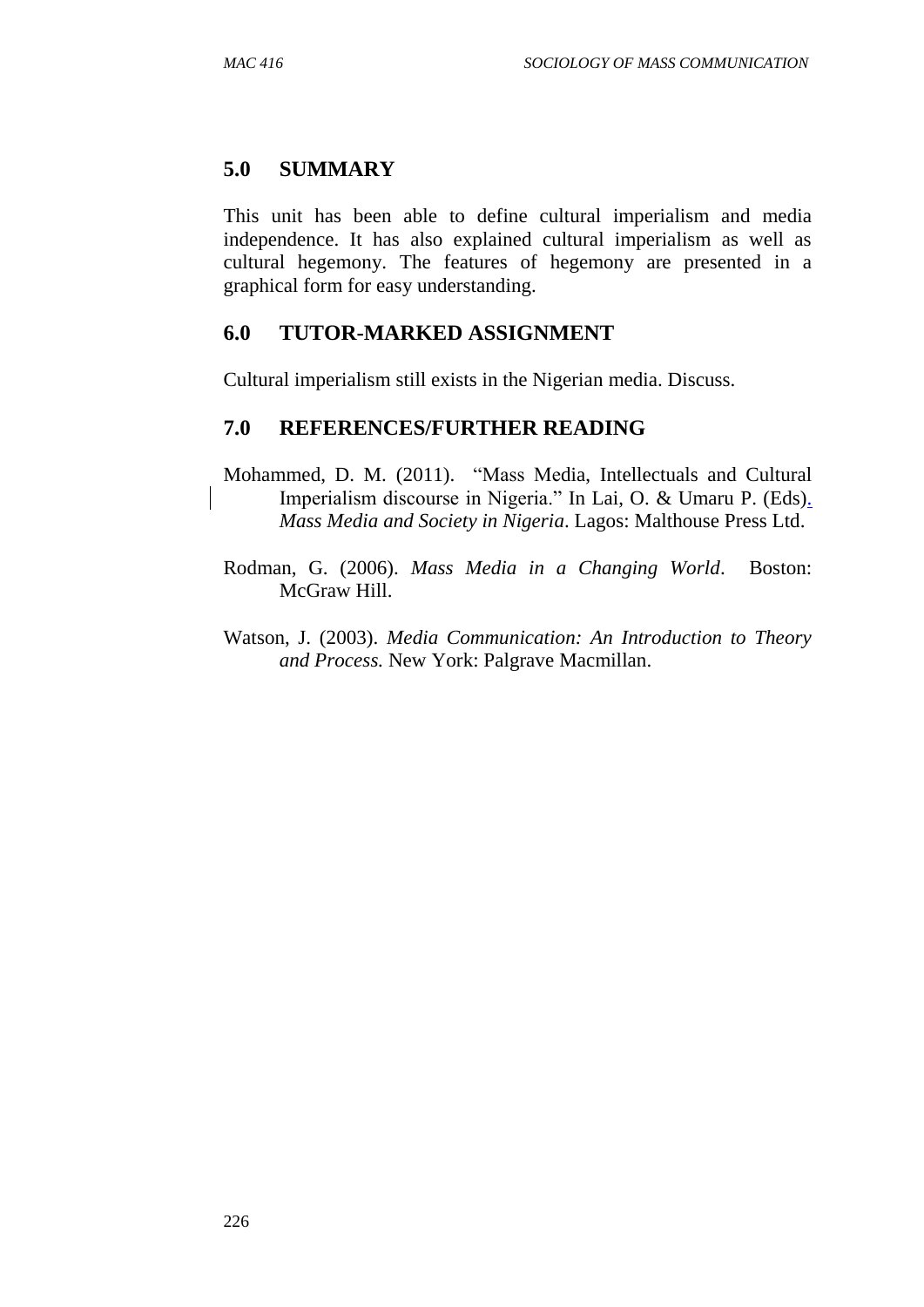# **MODULE 4 MEDIA AS A SOCIAL AGENT**

- Unit 1 Media as a Social Agent
- Unit 2 Media and Political Subject
- Unit 3 Media and Social Inequalities: Race, Gender, Class
- Unit 4 Media and Audience
- Unit 5 Media and New Technology
- Unit 6 Globalisation

# **UNIT 1 MEDIA AS A SOCIAL AGENT**

## **CONTENTS**

- 1.0 Introduction
- 2.0 Objectives
- 3.0 Main Content
	- 3.1 Mass Media as Messenger of Society
	- 3.2 Mass Media as Agent of Social control
	- 3.3 Mass Media as Agent of Social change
	- 3.4 Mass Media as Means of Social Interaction
	- 3.5 Mass Media as Adjuncts of Industry
- 4.0 Conclusion
- 5.0 Summary
- 6.0 Tutor-Marked Assignment
- 7.0 References/Further Reading

## **1.0 INTRODUCTION**

This unit will be examining the roles played by the media in bringing the elements of the society together. We shall be looking at the roles of the media as a messenger, as agent of social control, as agent of social change and as an adjunct of industry.

## **2.0 OBJECTIVES**

At the end of this unit, you should be able to:

- identify the various ways the media play the role of social agent
- state the means or methods used by the media in playing these roles
- point out how these roles have been effectively played.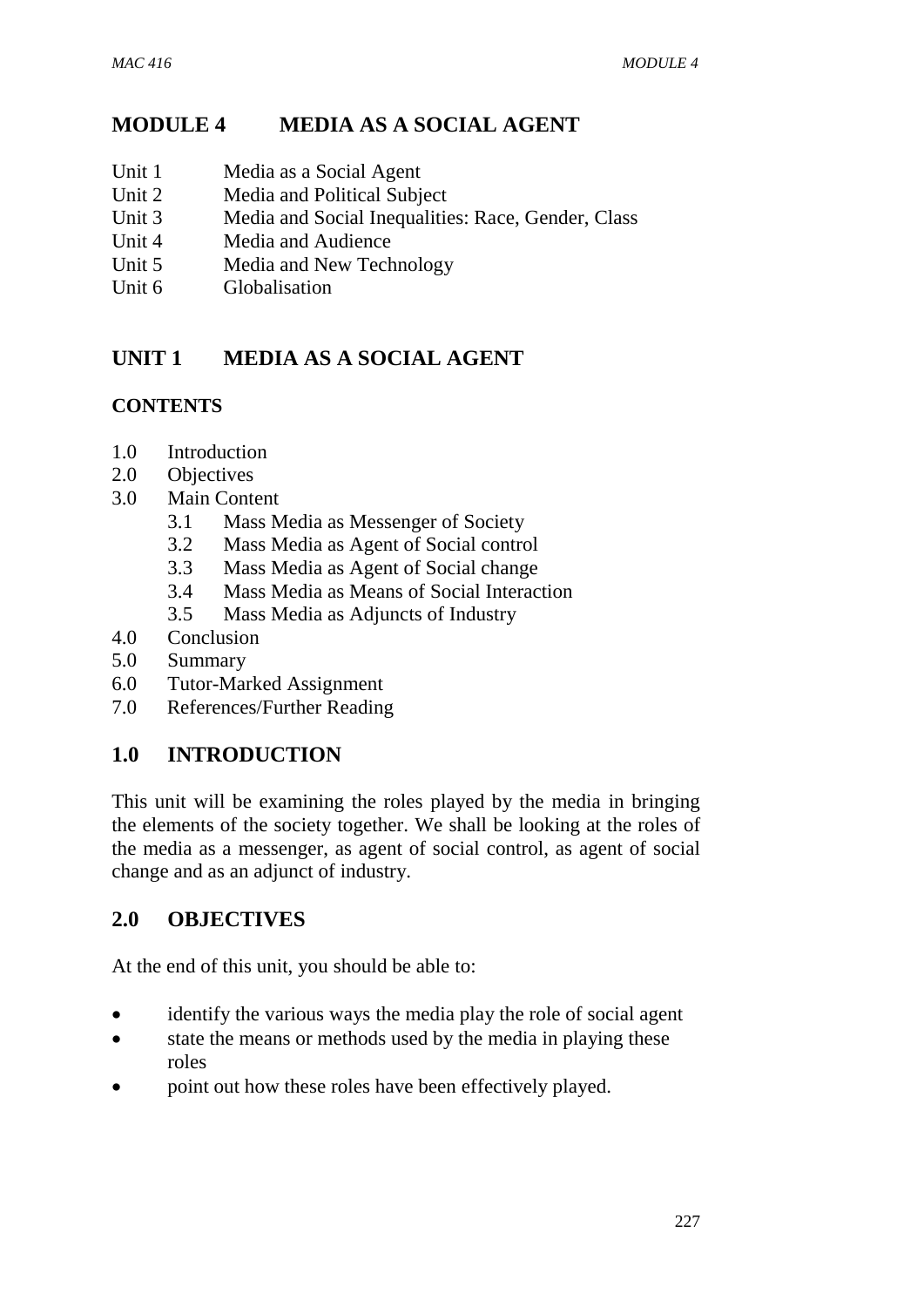# **3.0 MAIN CONTENT**

#### **3.1 Mass Media as Messenger**

The role of mass media as the messenger of the society is a universal phenomenon. This is made possible through the technologies of electronic communication. Mass media send texts and visuals across the globe. Today, a swifter and more extensive mass media system is in operation, more than ever before.

Mass media help to shine light on the social and cultural aspect of the society. They do this by reporting political, economic, legal, religions and technological development in the society. For example, Nigerians got to know about the fraud in the oil sector through the mass media. The same goes for the conflict between the former Chief Justice of the Federation, Justice K. Alu and President of the Court of Appeal- Justice Ayo Salami.

Much controversy is not generated by mass media when playing this role. It is usually a work of reporting-crime news, Civic meetings, government events, business trends, etc. However, problems arise when the mass media become interpreters of events. This is seen as being subjective or 'slanting' the news".

#### **SELF-ASSESSMENT EXERCISE**

Explain the role of mass media as a messenger of the society.

## **3.2 Mass Media as Agent of Social Control**

The mass media being the communication arm of the ruling class is a strong agent of public social control. Mass media help to inculcate in the pubic the prevailing beliefs and values. The mass media is a powerful means of maintaining and sustaining the existing order in the society because it is the major source of socialising the younger generation and teaching them the customs and beliefs of the culture.

This role contradicts the stand of the liberation theory that sees the press as liberating people from ignorance and superstition. Some observers believe that this role is the most dominant because it is so pervasive and extensive. It can also be regarded as the engineering of consent. This is because communication functions in any society to mobilise public opinion and engineer consent necessary for a stable society. Mass media has been able to replace coercion and force with subtle persuasion. This way, it has brought about change in the form of social control.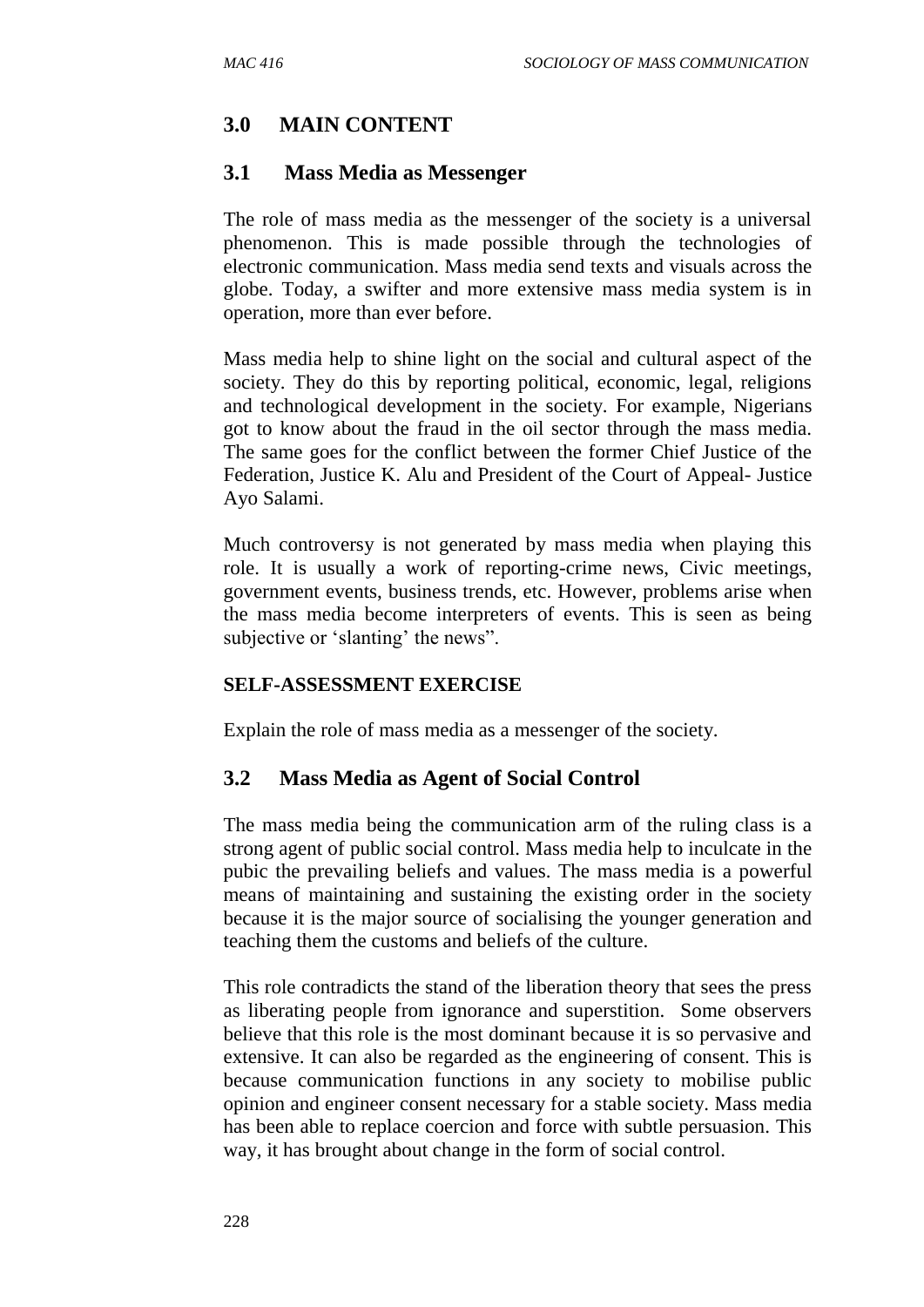#### **SELF-ASSESSMENT EXECERCISE**

Explain briefly the role of the mass media in the engineering of consent.

## **3.3 Mass Media as Agent of Social Change**

Social change can be described as the process by which alteration occurs in the structure and the function of a social system. Social change is a process because society and its component institution constantly go through evolutionary changes. This change is one of the most fundamental phenomena in the human history as man perpetually tries to gain knowledge about his environment so that he can increase his control over it.

There are so many reasons why people or societies change; but one thing that is paramount and important is that individuals themselves must change if a society or a nation is going to be transformed or grow. Subsequently, groups must change because individuals live in groups, work and play in groups.

Society change demands that individuals participate collectively in group decision making and actions. This is where sharing and exchange of information and ideas occur. Communication and mass media facilitate and enhance individual participation in collective decision making an action. The mass media help in promoting social culturally viewed behaviour and at the same time discourage anti-social actionpollution, bribery and corruption among others. It also helps to promote innovative farming methods, new technologies and chemical inputsfertiliser etc in the rural society.

## **SELF-ASSESSMENT EXERCISE**

Explain the role of mass media as agent of social change.

## **3.4 Mass Media as Means of Social Interaction**

Mass media are the means of sharing and exchanging information, ideas, and opinion in a modern society. Mass media is primarily a link to politics, markets, religious beliefs, etc. The mass media also help to maintain the status quo in the society because the beliefs, customs, norm and values of society in which they operate are usually portrayed. In addition, they also serve as means of challenging established orders in any society.

The mass media have tremendous power because they have the ability to spread information, ideas messages etc. to a huge numbers of people.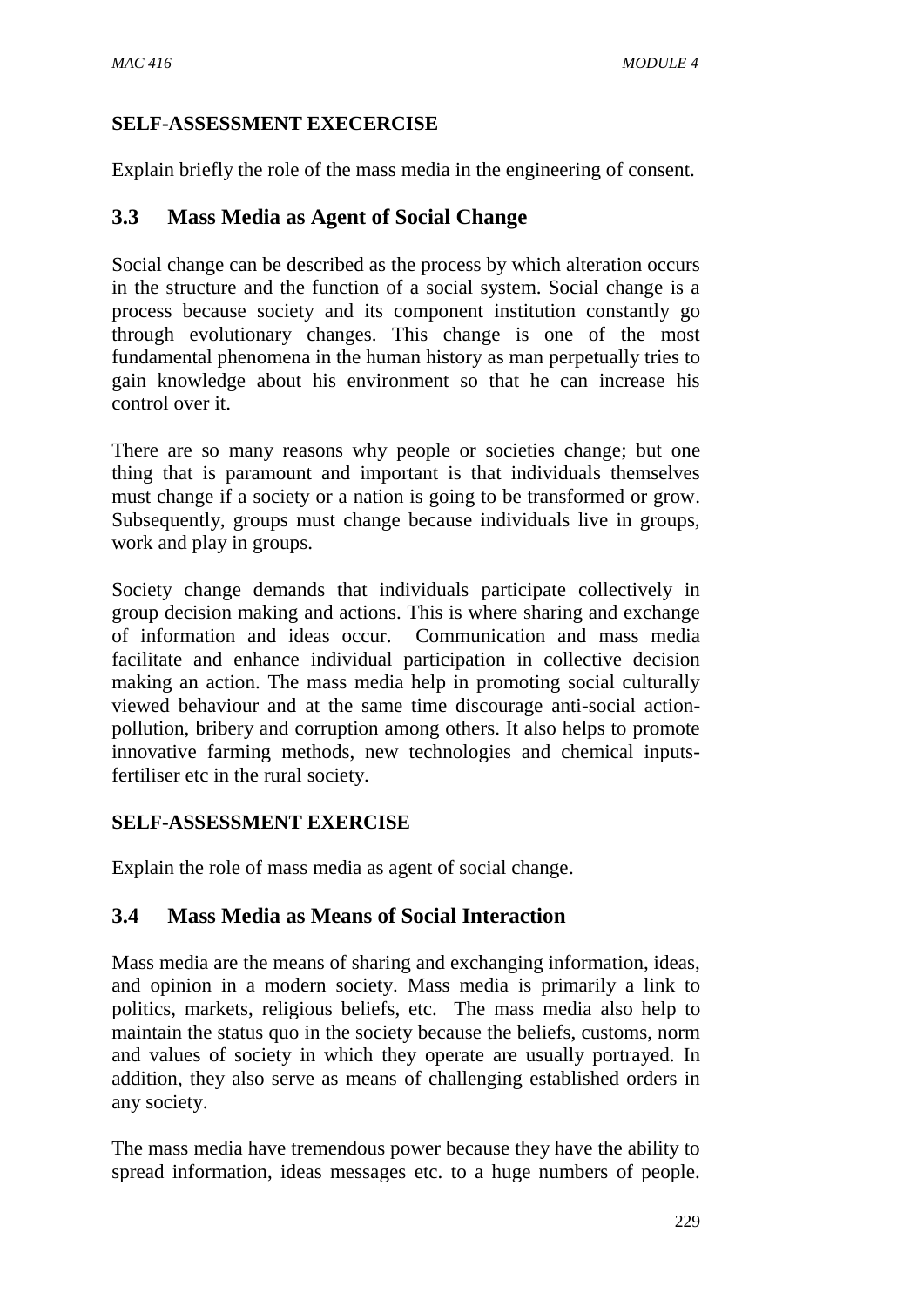Mass media are powerful in modern society as the means through which the powers of other institutions are felt. Other institutions attempt to use them to their own ends. As a result, the mass media are equally influenced by other institutions within the society. The mass media interact with the social institutions within the society.

#### **SELF-ASSESSMENT EXERCISE**

In what way do the mass media play the role of means of social interaction?

## **3.5 Mass Media as Adjuncts of Industry**

Mass media are businesses not minding the size. They are marketing institutions. According to George Gerbner (1969), cited in Akinfeleye (2008), "they are the cultural arm of industry." Notwithstanding the discussion, mass media do not just perform certain functions but equally play specialised roles in the society and this has further emphasised their importance in the society

## **4.0 CONCLUSION**

This unit has examined the roles the media play in the society. The interrelatedness of these roles is inherent in the discussion. Mass media do not just perform certain functions but they equally play specialised roles in the society and this has further emphasised their importance in the society.

## **5.0 SUMMARY**

We have discussed the role of mass media under five different headings – as messengers of society, as agents of social control and agents of social change. We also considered the mass media to be agents of social interaction and adjunct of industry.

## **6.0 TUTOR-MARKED ASSIGNMENT**

Discuss the role of mass media as social agents.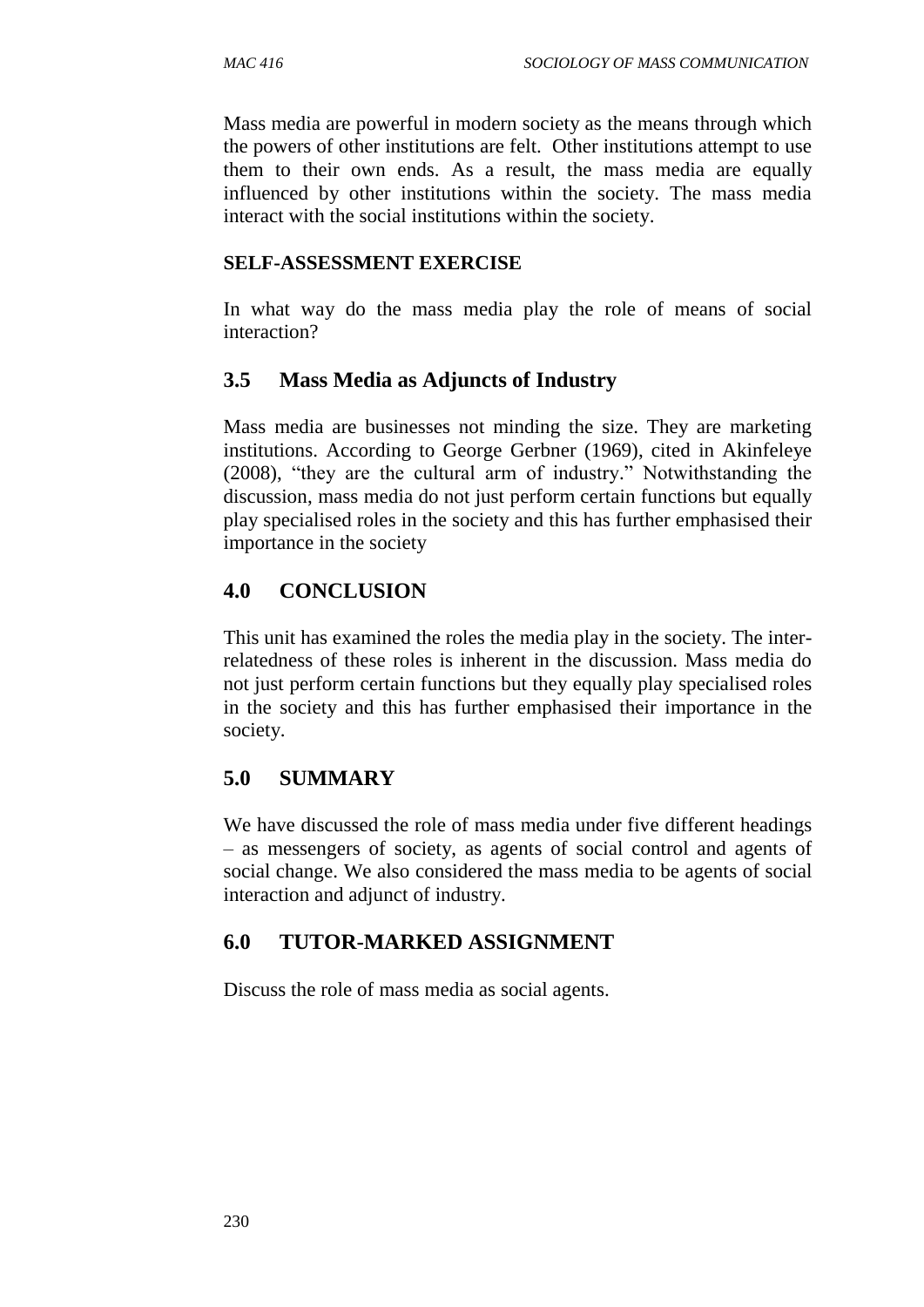- Daramola, Y. (2005). "Mass Media and Society in Nigeria: Selected Functional Perspective." In: Akinfeleye, R.A. (Ed.). *Mass Media and Society: A Multi-Perspective Approach*. Lagos: University of Lagos Press.
- Watson, J. (2003). *Media Communication: An Introduction to Theory and Process.* New York: Palgrave Macmillan.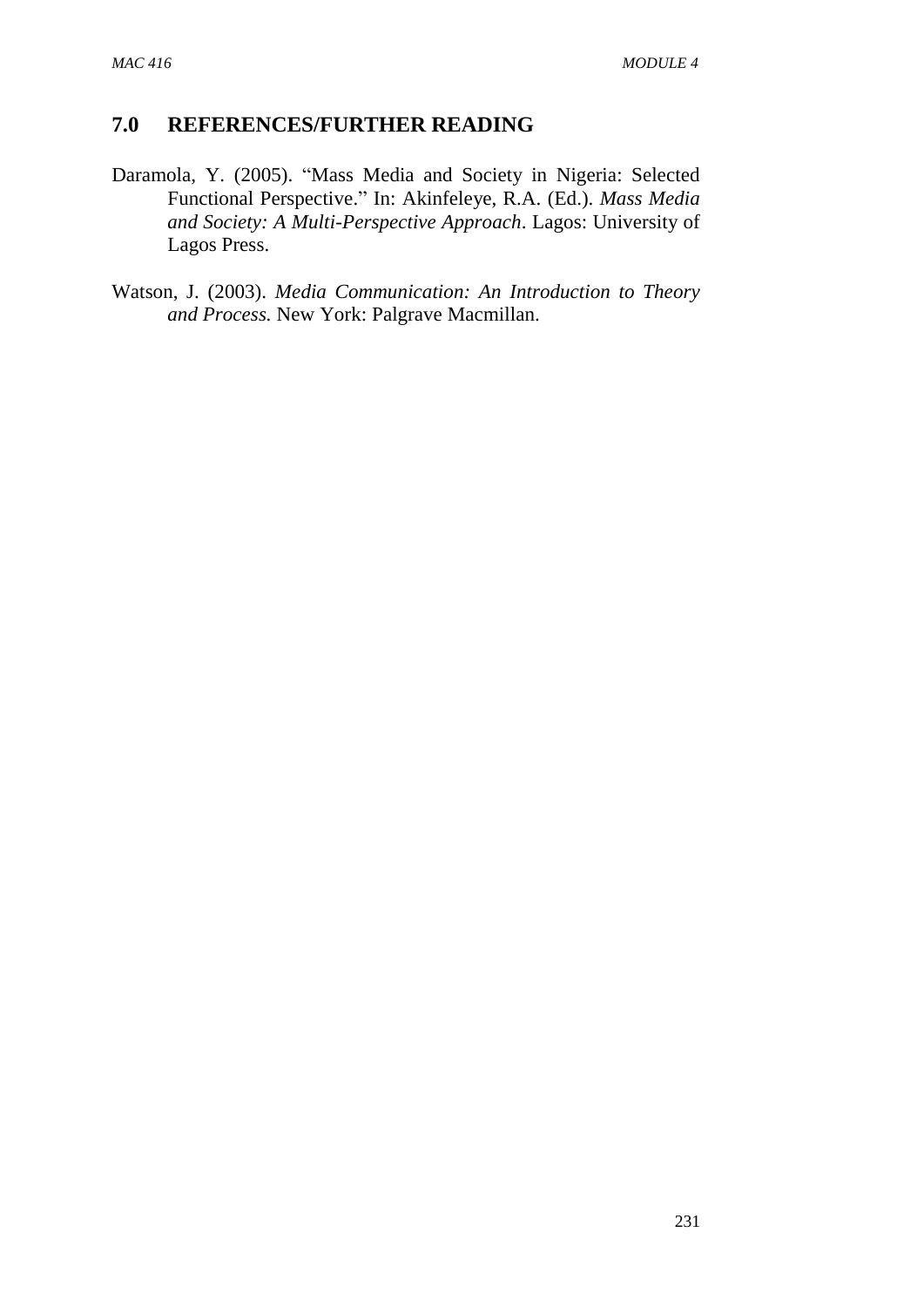# **UNIT 2 MEDIA AND POLITICAL SUBJECT**

#### **CONTENTS**

- 1.0 Introduction
- 2.0 Objectives
- 3.0 Main Content
	- 3.1 Meaning of Politics, Ethics and Reporting
	- 3.2 Goal of Political Reporting
	- 3.3 Reporting Political Issues
- 4.0 Conclusion
- 5.0 Summary
- 6.0 Tutor-Marked Assignment
- 7.0 References/Further Reading

## **1.0 INTRODUCTION**

This unit will look at the way the media handle political issues and report such issues to the public. When we take into account the roles of the media in the society, then it is important to look at this aspect.

## **2.0 OBJECTIVES**

At the end of this unit, you should be able to:

- explain the relationship between the media and politics
- state the basic goal of political reporting
- discuss the ethical issues arising from political reporting.

## **3.0 MAIN CONTENT**

## **3.1 Meaning of Politics, Ethics and Reporting**

Over the years, politics has been defined in various ways by different scholars. Omolayo and Arorolaju (1987), cited in Akinfeleye (2008), posits that "At whatever level, politics is essentially characterised by the struggled for power and influence, disagreement, bargaining or negotiation, reconciliation, resolution and consensus." Harold Lass, as well, also in Akinfeleye (2008), simply puts it as "who gets what, when and how". In this respect, the main ingredient of politics is power. Lass believes that politics is basically a struggle for position, influence by which those who monopolise such positions in the society are able to make decisions. Having all pervasive consequences to all these, there was a dissenting opinion. A school of thought holds the view that politics and government are together and cannot be separated from each other.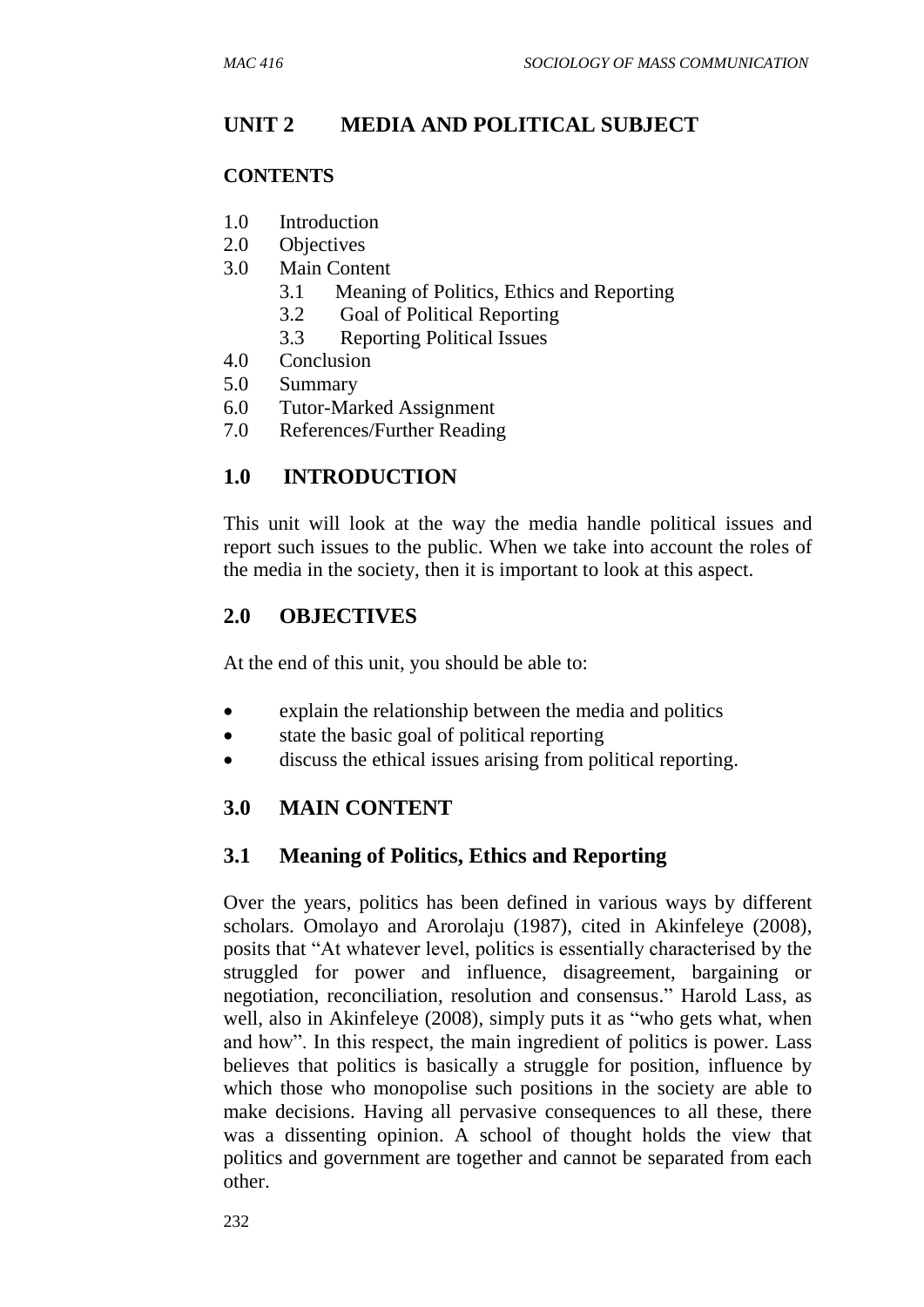In all these definitions and explanation, what then is politics? Politics is the practice which involves the struggle for power and influence, disagreement, bargaining or negotiation, reconciliation, resolution and consensus which are done sensibly with the purpose of gaining an advantage.

Ethical issue is an important aspect of media practice. The media is easily criticised once the activities go against the ethical provision which attempt to determine what is right and what is wrong in the discharge of one's duty. According to Merril (1982) cited in Akinfeleye (2008) "it is very much a normative science of conduct with conduct considered primarily as self determined voluntary conduct". One thing that one must be sure of here is that ethics is a voluntary action therefore, notable communication scholars have described it as self-legislation and self enforcement .A journalist must be able to control his actions or decisions before he can talk about ethics. It guides a journalist in deciding how he would anchor the story by ensuring that the principle of fairness is strictly upheld. This is what ethics is all about.

Reporting simply to give an account; anyone who gives account is reporting. In the media, when an account of an event is given, it is regarded as reporting. This is why the person who provides such accounts of an event is called a reporter. He is a person who is trained in the art of information gathering. The event that has been collated arranged and disseminated is what we called the news.

## **SELF-ASSESSMENT EXERCISE**

Explain briefly the meaning of politics, ethics and reporting.

## **3.2 Goal of Political Reporting**

The basic goal of political reporting can be inferred from section 22 of the 1999 constitution of the federal republic of Nigeria. This section explains the duties of the mass media as upholding the fundamental objectives that we have in Chapter 2 of the constitution alongside upholding the responsibility and accountability of the government to the people. The fundamental objectives include the economic, social, educational, foreign policy, environment, directive on Nigerian culture.

What is important to political reporting is the need for every media organisation in Nigeria to align itself with the political objectives of the states. Accordingly, national integration shall be actively engaged whilst discrimination on ground of place of origin sex, religion, status shall be linguistic association of ties shall be prohibited.

(Article 15 (ii) of 1999 constitution)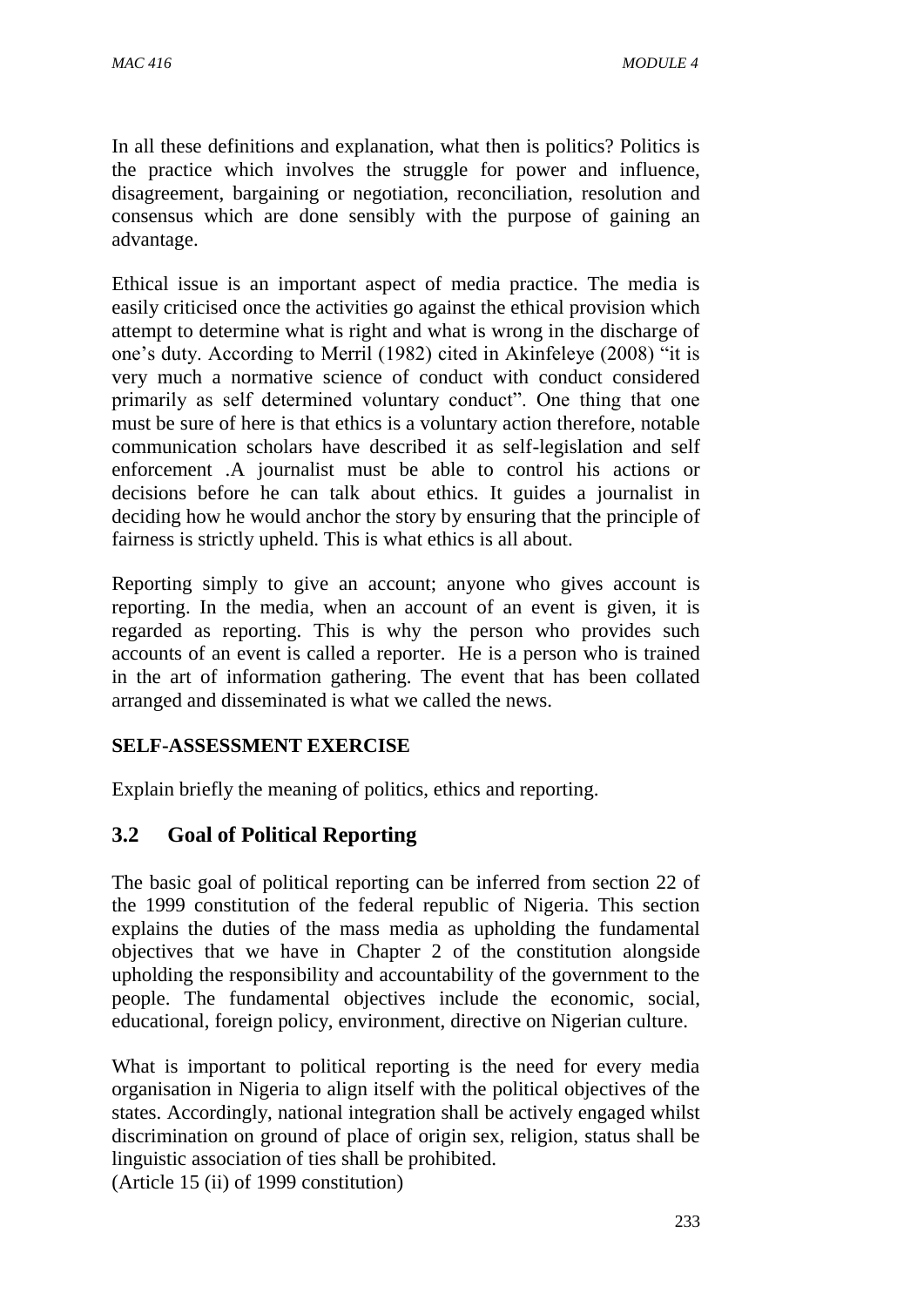The media show their unflinching support to realising the political objectives by educating and enlighten the people about what is going on in government. The opinion of members of the public is sort and articulated in the environment of government with the aim of checking unpopular actions. The media help the people to participate in the day to day affairs to the society, take an informed decision and to keep a check on the authority who rule on their behalf. This is achieved by the treatment of various tropical issues that affect the society on regular basis.

#### **SELF-ASSESSEMENT EXERCISE**

What are the goals of political reporting?

#### **3.3 Reporting Political Issues**

Having looked at the meaning of politics, ethics and reporting and having considered the goal of reporting politics, it is important to look at reporting political issues in the media. One would understand that whatever comes out of the media, positive or negative, will have a powerful influence on the people and the direction of their thought.

Political reporting is the rendering of an account of occurrence in the policy as it concerns politics and governance. There is something that should be considered while a political reporter in sourcing for stories or anchoring stories. This is due to the fact that he realises the power that he wedges and the influence that his report could have on the society. There are some questions he needs to first ask himself - which are fundamental ethical questions, namely:

- (i) Does the story promote democracy and justice?
- (ii) Does the story promote unity and national cohesion or integration?
- (iii) Does the story enhance the standard of journalism practice? (Akinfeleye, 2008:180)

Ability to answer these questions appropriately will help both the reporter and his medium to make the desired or expected impact through every published story. As an agenda setter, it will help in meaningfully setting the agenda for the society to discuss on as usually is the case. Contrary to this, there have been distortions when it comes to political reporting in Nigeria; Gate keepers (media practitioners) are allowing themselves to be misinformed by uninformed government functionaries. This usually happens because media men, sometimes, neglect the ethical provisions of the profession.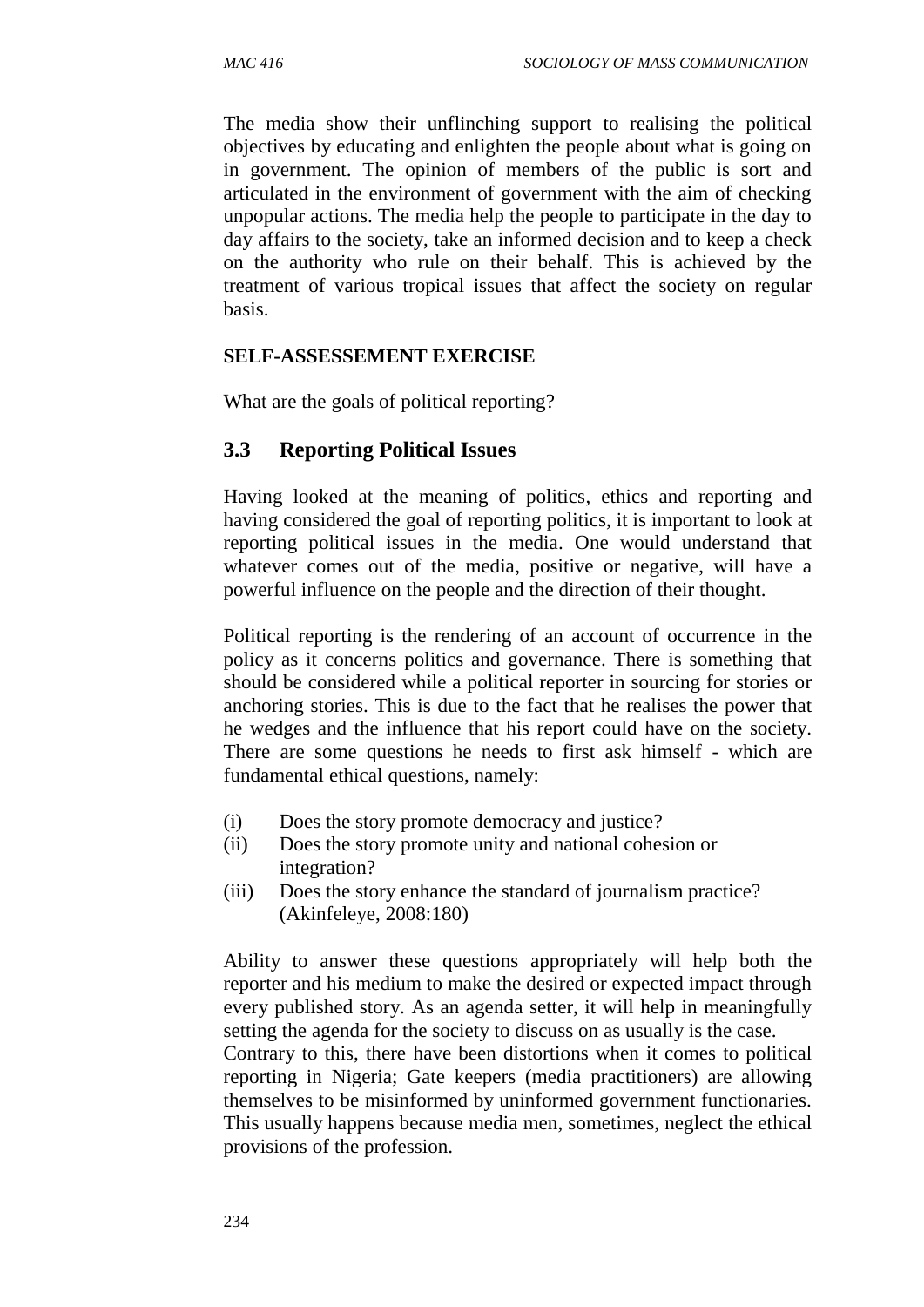Another thing that creates problem in the reporting of political issues is the lack of understanding of political issues, lack of understanding of political terminologies most of the time; our media writers do display a lack of understanding of key unavoidable political terminologies in reporting. They usually fail to examine the words of politician before publishing such. They display this in the reporting of Honourable Jagada's call for the impeachment of former President, Chief Olusegun Obasanjo in 2001 in the wake of the indictment of the National Assembly over the looting of the national treasury. His utterance was given prominence instead of educating him on the system of government in place in the country at the time. Vote of no confidence is a term used in a parliamentary system of government.

They equally displayed a lack of the knowledge of the nature and structure of the country where they operate, which political reporting equally requires. A political reporter should know that in Nigeria where Federalism is in place, for example, the clash of centripetal and centrifugal forces must always occur and when it does, it must not be misconstrued as dangerous in the polity. As a result of the separation of power and checks and balances, there will sometimes be conflict between the various organs of government most especially legislative arm and the executive arm. This should not be over exaggerated by the media.

The media in reporting political event must be careful not to raise unnecessary alarm. The ethics of the profession must be upheld and strictly followed. Nigerian political writers need to imbibe the needed skills for political reporting. The lack of the skills may lead to publishing stories that are not in line with the ethical provisions of the profession.

#### **SELF-ASSESSMENT EXERCISE**

What are the things a reporter must consider when reporting political event?

## **4.0 CONCLUSION**

This unit has discussed political reporting and the things that are expected from political reporters. They are expected to be knowledgeable about the field they are reporting on so that the society is not misled or misinformed in any way.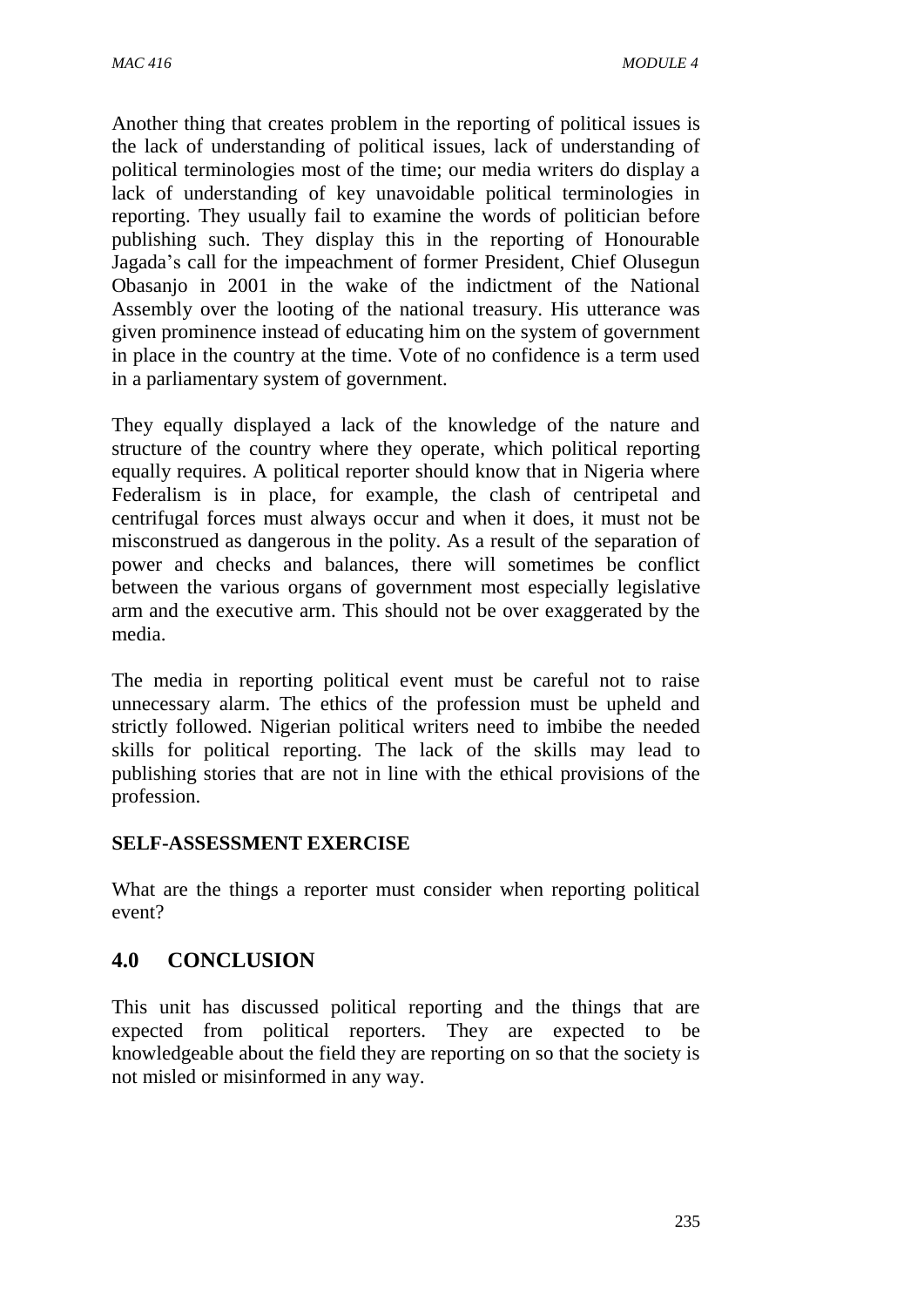## **5.0 SUMMARY**

This unit has taken a look at the meaning of politics, ethics and reporting. It also looked at the goals of political reporting as well as reporting political issues.

## **6.0 TUTOR-MARKED ASSIGNMENT**

Explain the political reporting in the light of the question provided by Akinfeleye (2008).

- Akasoro, O.G. (2011). News Agency of Nigeria as a Channel for Political Communication in Nigeria. In: Oso, L. & Umaru, P. (Eds). *Mass Media and Society in Nigeria*. Lagos: Malthouse Press Limited.
- Popoola, I. S. (2008). *Ethical Dimensions of Reporting Politics in Nigeria.* In: Akinfeleye, R. A. (Ed.). *Mass Media and Society: A Multi-Perspective Approach*. Lagos: University of Lagos Press.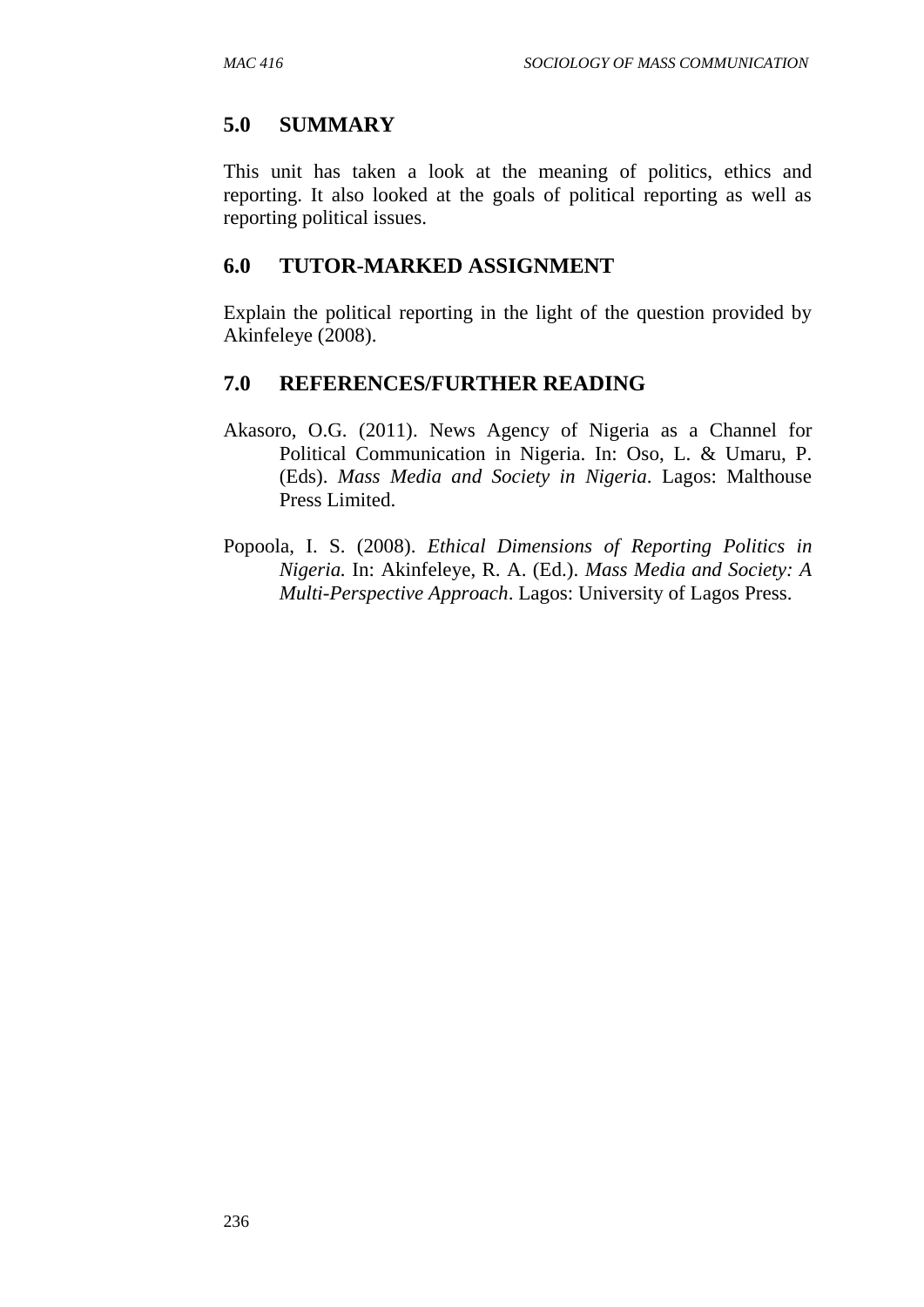# **UNIT 3 MEDIA AND SOCIAL INEQUALITY - RACE, GENDER, CLASS**

#### **CONTENTS**

- 4.0 Introduction
- 5.0 Objectives
- 6.0 Main Content
	- 6.1 Media and Racism
	- 6.2 Media and Gender Differences
	- 6.3 Media and Class Differences
- 4.0 Conclusion
- 5.0 Summary
- 6.0 Tutor-Marked Assignment
- 7.0 References/Further Reading

#### **1.0 INTRODUCTION**

The previous unit looked at the media and political subject. This unit will be looking at the media and social inequality – race, gender and class.

#### **2.0 OBJECTIVES**

At the end of this unit, you should be able to:

- explain how the media handle issues that relate to gender
- enumerate the ways the media treat the issues of class and race
- explain how the public views the activities of the media on the issues of social inequalities.

## **3.0 MAIN CONTENT**

#### **3.1 Media and Racism**

The persuasive power of the press is particularly effective if its reporting is consistent with the interest of most readers. This is particularly in relation to the coverage of race and ethnic affairs in most countries. Ethnic and racial conflicts have been a major conflict in the news. For example, the various crises in the northern part of Nigeria have had to involve ethnic groups and races. Immigration and integration are the high points of social issues and reporting in the media in Nigeria, in recent years. There is a remarkable alignment of the press with a particular section of the population, which most times, is the dominant group. There have been various reports in the media that portray only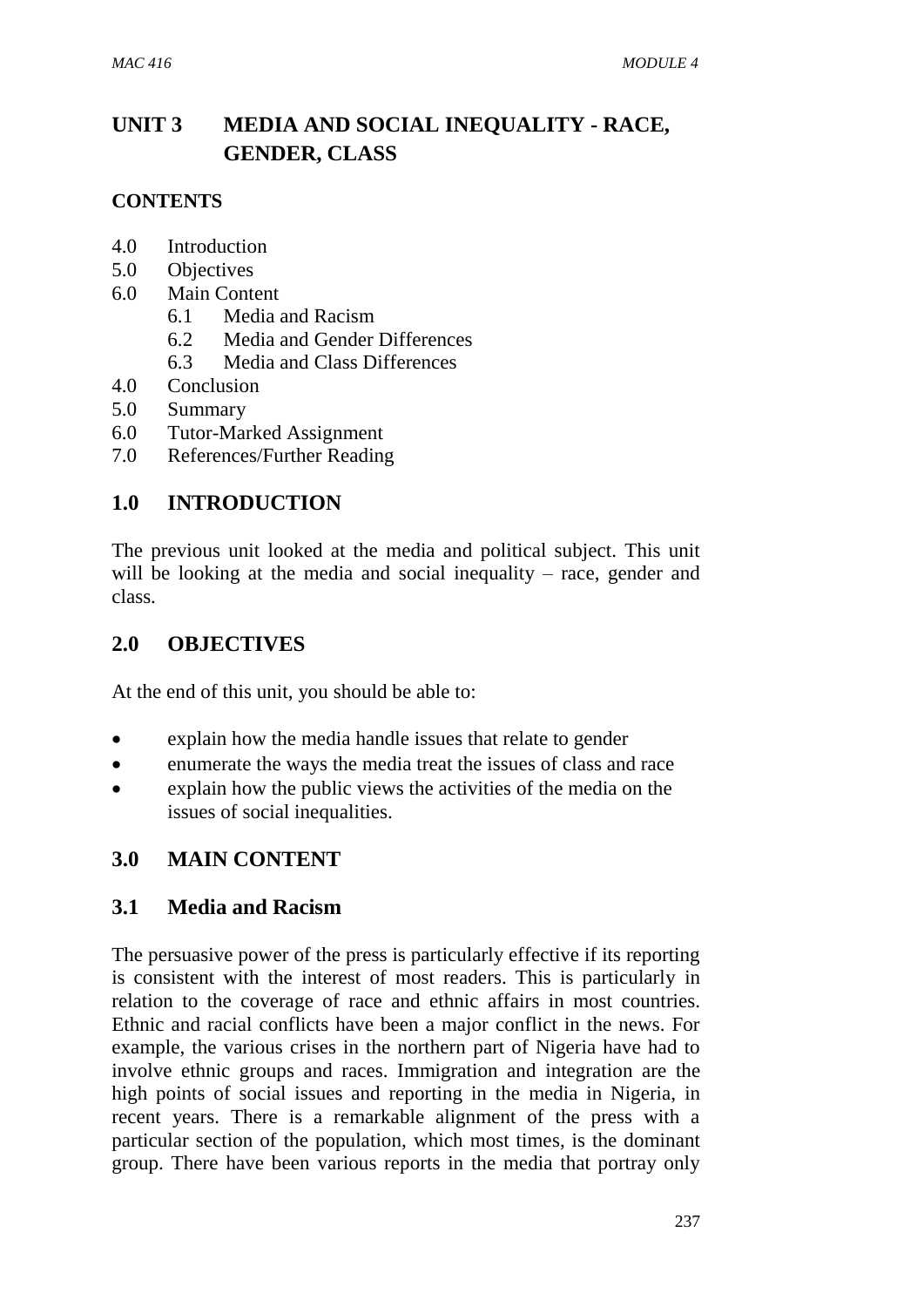those issues that affect people who are in control of the media. At one time, the media has been accused of putting across a Southwest agenda because most of the media existing in the country are based in the southwest region of the country.

Ethnic and racial discriminations have not, however, been eradicated in the media. The minority groups have remained in socio economic positions that have been regarded as that of an underclass. The news that affects the major ethnic group is given prominence than those that affect the minority.

This picture that is full of contradiction put humanitarian value of equal rights against ethnic and racial dominance in virtually every aspect of the society. This is also evident in the coverage of ethnic affairs in the news media including Nigeria. The media have been instrumental in the reproduction of the ethnic status quo as well as in the perpetration of racism and ethnicity. We have this scenario in some countries of the world.

The liberal press takes a more complex position on ethnic affairs; it advocates discrimination, prejudice and racism; it usually maintains critical distance from the racist right. It is also a part of the problem of racism and not solution because it plays a more subtle role in the reproduction of ethnic inequality.

The news media are not the only elite institutions involved in the reproduction of racism, but they are the most effective and successful actor in managing the ethnic consensus and in manufacturing public consent. In the western world, the report about Africa, mainly, has been in the negative - crime, unrest, bad governance, corruption, diseases and death. The good parts are sparingly reported

#### **SELF-ASSESSMENT EXERCISE**

Briefly explain the media and racism.

## **3.2 Media and Gender**

Female scholars have extensively shown the prevalence of male claim of superiority in the mass media up till today despite the little gains in the employment of female journalists and programme markers in the media and slow acceptance of some major demands of women's movement. Most of the things said about the minority hold here, though not as much as in the previous case, in the case of the position of women in the media and in the news. Most journalists are men; and women, mostly do not have access to higher editorial positions. Women are not so often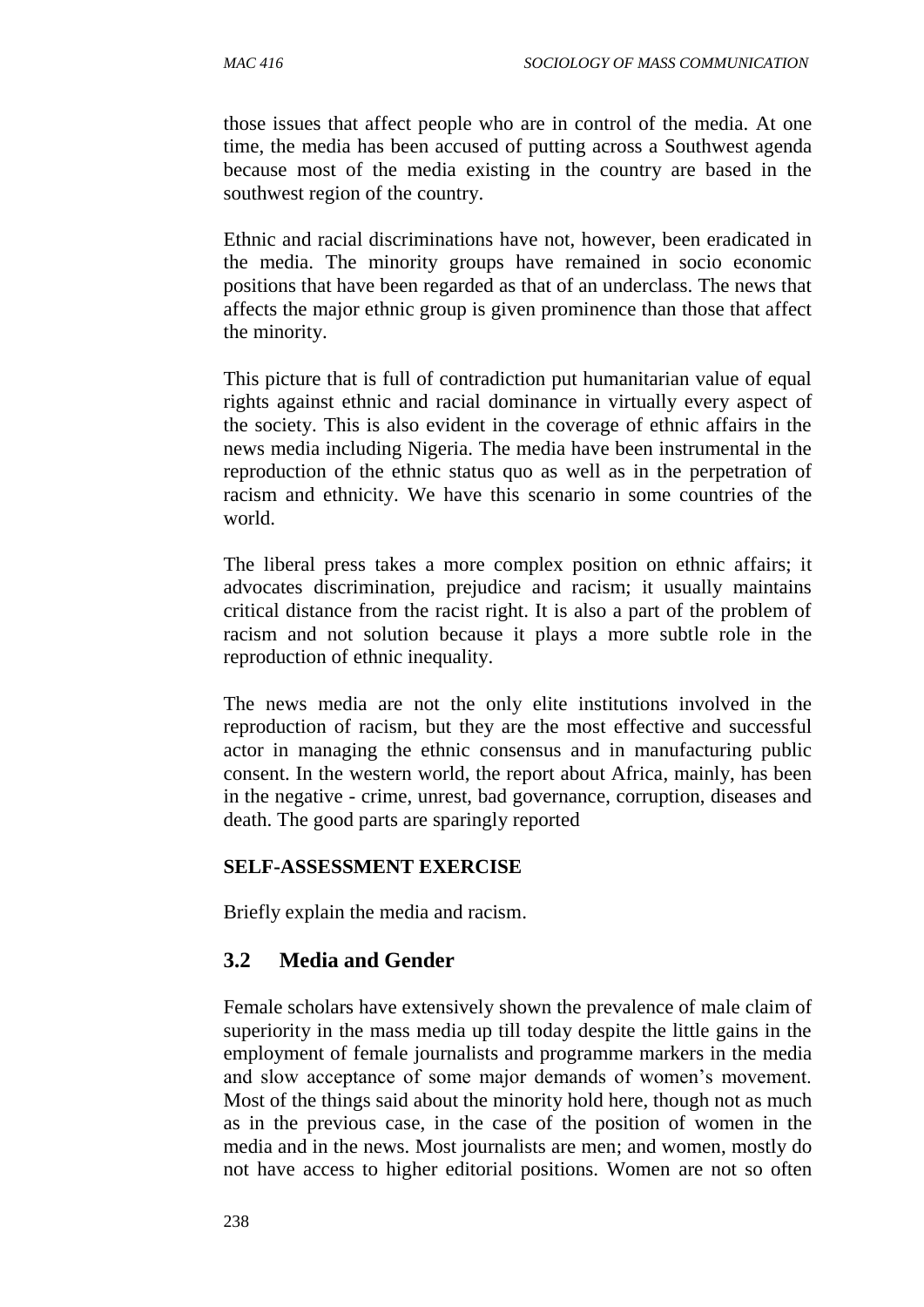quoted as source because they are not so credible and in terms of news, they are less newsworthy.

Almost all major news topics are male oriented as the social and political domains they define. Women's movement may, up to certain point, be benevolently covered as long as it is not "radical", and the male position is not seriously threatened. Women's engagement in political protest against nuclear arms, for example, is amusingly reported so long as it is playful; but it is ignored, attacked, marginalised as soon as it appears serious.

Sexual intimidation may be covered for spectacular cases, for example Clinton and Lewinsky; but it is usually taken reluctantly as a daily problem. The special contributions of women are usually ignored, especially in a male-dominated domain such as politics and science. Their little presence in disrepute domains like war or crime is not usually acknowledged.

Feminism is usually ignored and marginalised because readers are assumed to be male. Even media practitioners are referred to as "gentlemen of the press." It does not mean that only the male are practitioners in the media industry, it is assumed to be a male domain.

#### **SELF-ASSESEMENT EXERCISE**

Highlight the ways the media cover issues relating to gender.

## **3.3 Media and Class Differences**

The working class is hardly covered more than minorities and women. Most mass media are business corporations. Deeply integrated commodity status of news has become something important to be emphasised.

Class conflict is increasingly presented as a thing of the past, if at all. Classes are recognised as relevant social formations. Workers receive less coverage as with women and minority. They are seen as being less active and have passive access to the media. They are considered less credible source and are less quoted. They have less news value unless they decide to go violent and embark on strikes. Business news focuses on business elite and not on the workers. The contribution of workers to the economy is taken for granted and ignored. They could receive the blame if there is any recession.

The health hazard, exploitation, etc., for which business owners could be blamed are ignored and usually not given adequate coverage. Strike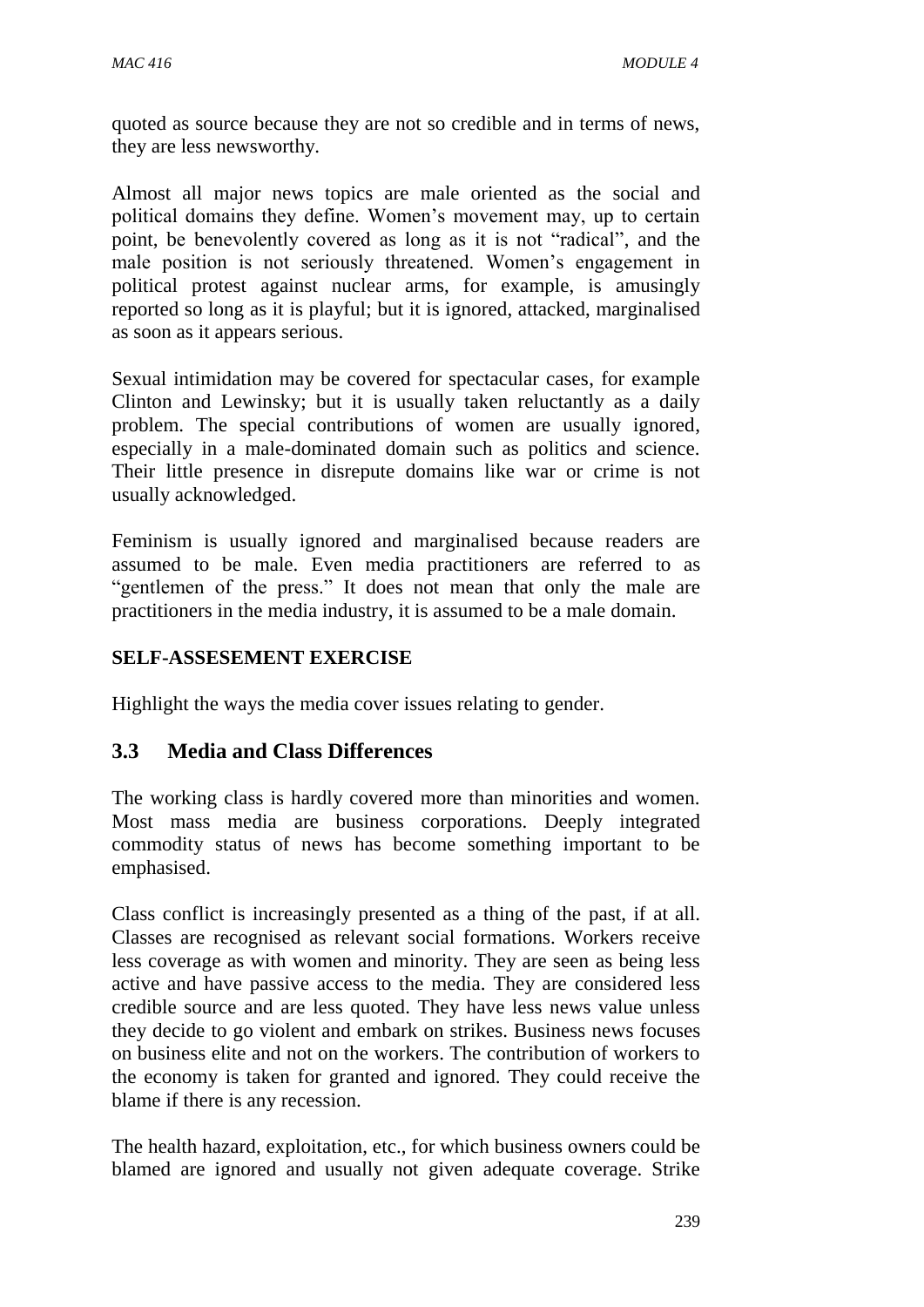actions are usually covered as a problem for the public and a threat to the economy. An example is the January 2012 fuel subsidy strike action in Nigeria. It was reported by some media as an act to sabotage the economy of the nation. The economic loss of the days of the strike lasted were the major focus of media programmes and news report. This was so because in industrial conflict, only the perspective of the management is given prominence in interviews, discussion sessions and style of coverage. Workers are hardly visible except with respect to negotiation with their leaders.

#### **SELF-ASSESSMENT EXERCISE**

What are the perceptions of worker to the media as compared with the management?

#### **4.0 CONCLUSION**

Generally, the media coverage of race, women and workers are not of any prominence. Priority is given to the elite and business owners above race, women and workers (class). They are generally regarded as not being so newsworthy and less credible. This makes media attention to be drawn away from them and they are given less coverage.

#### **5.0 SUMMARY**

This unit has looked at the media and racism, and media and gender differences. It also examined class system (management versus workers).

#### **6.0 TUTOR-MARKED ASSIGNMENT**

The media has not been fair enough in the coverage given to race, gender and class. Discuss.

- Eitzen, D. S. & Maxine, B. Z. (2006). *Social Problem*. Boston: Allyn and Bacon.
- Teun, A. & Van, D. 'Power and the News Media.' *A Paper presented at University of Amsterdam*.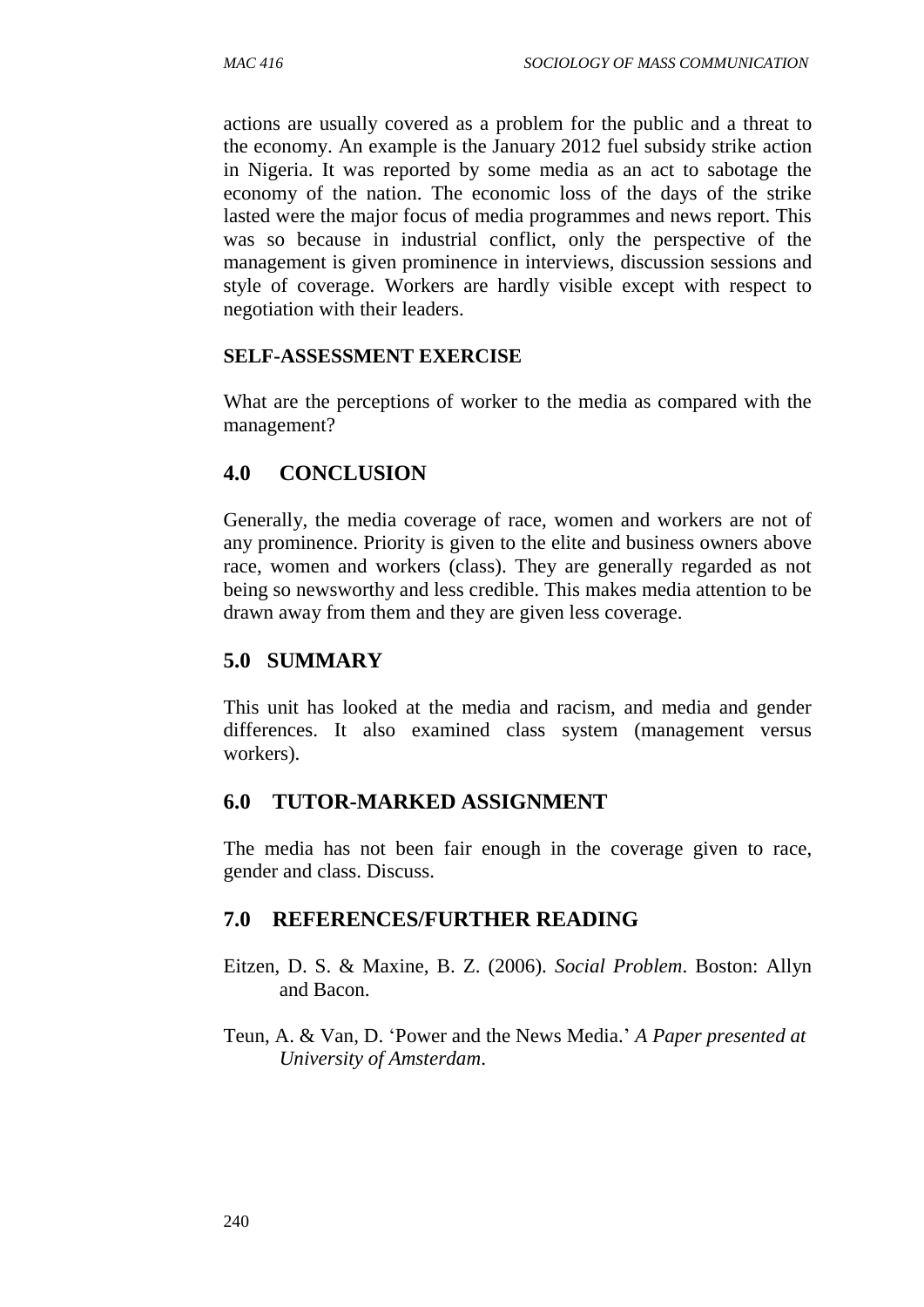# **UNIT 4 MEDIA AND AUDIENCE**

#### **CONTENTS**

- 1.0 Introduction
- 2.0 Objectives
- 3.0 Main Content
	- 3.1 The Complexity of Audience Response to Media
	- 3.2 Theories Relating to Audience Perception
	- 3.3 Emancipatory and Repressive Uses of Media
- 4.0 Conclusion
- 5.0 Summary
- 6.0 Tutor-Marked Assignment
- 7.0 References/Further Reading

## **1.0 INTRODUCTION**

Audience plays a central role in media study. In this unit, we will briefly look at some conflicting perspectives on audience response to media communication, issues of dependency, the use and gratification theory, emancipatory and repressive use of the media.

## **2.0 OBJECTIVES**

At the end of this unit, you should be able to:

- identify the complex response of audience to media
- explain the theories relating to audience response to the media
- discuss the emancipatory uses of the media.

## **3.0 MAIN CONTENT**

## **3.1 The Complexities of Audience Response to Media**

The proof of how and to what extent audience makes use of media is hard to nail down. However, researchers are basically in the business of analysing audience use and response with the mind of measuring the power of the media - what the media is capable of. Do the media have the power to shape, modify or alter our attitudes? Do they teach us ways to thinks? Do they create consensus among us? Do they stir in us alarm, make us more anxious, more security minded? To what extent have the media been an agent of change?

The trouble in all these questions raised is that our perceptions of audience response are always difficult to disentangle from the actual facts of audience. The word audience is constantly used in the media but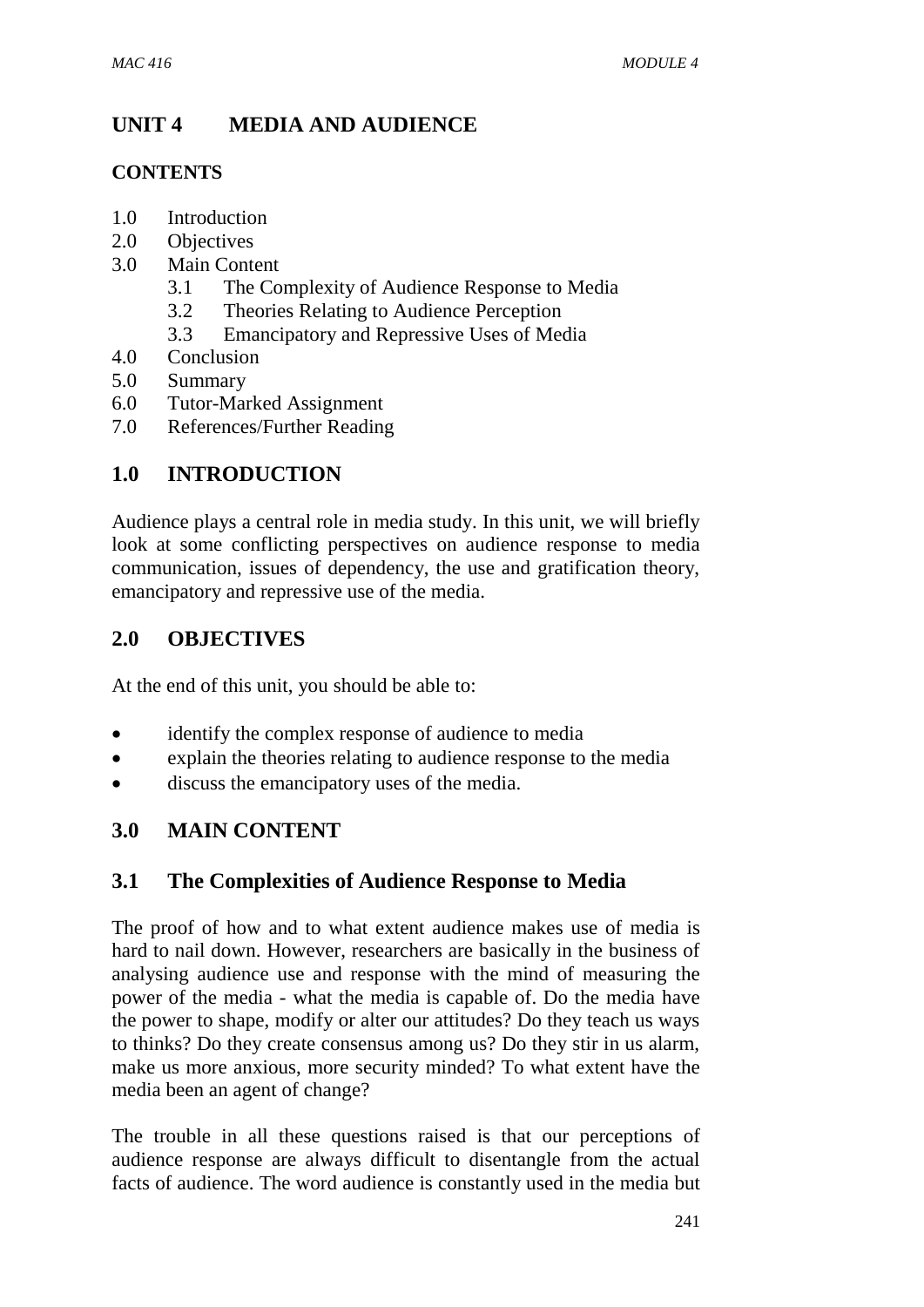we must admit the difficulty in providing definition for the word. It is like attempting to define what friends are. They may be many, but the friendship can be of varying degree.

Denis McQuail in his book *Audience Analysis* cited in Watson (2003), posits that the mystery of the simple word is being used to an increasingly diverse and complex reality. Pertri Alasuuntari cited in Watson (2003) states that:

there isn't really such thing as the audience out there, one must bear in mind that audience is, most of all, a discursive construct produced by a particular analytical gaze. Summarily, one can say the audiences exist in the mind's eye of those seeking to define it for a particular purpose.

Despite the doubt about "audience" being merely a general term, we need to acknowledge that there are several people who believe they know what audiences are, what they 'do' with media and how the media affect them, as well as being able to predict their reactions.

#### **SELF-ASSESSMENT EXCERSISE**

Why is it difficult to define the word audience?

## **3.2 Theory Relating to Audience Perception**

We will, briefly, look at some of the theories that point out issues relating to audience.

## **3.2.1 Uses and Gratification Theory**

There is the general view that audience were easily brain washed; that they always believe what they were told and seemed, somehow, to have no mind of their own. The uses and gratification theory shifted attention from the message markers of the mass communication process to the message receivers' audience.

The dominant question now relates to whether the audience use the media to gratify their needs. This approach work on the basis that there is a multiple response to media messages; that people are capable of making up their own minds accepting some messages and rejecting others using the media for a variety of things and using them differently at different times. An important factor here is the influence upon members of the audience of the cultural and social origin from which their needs arise.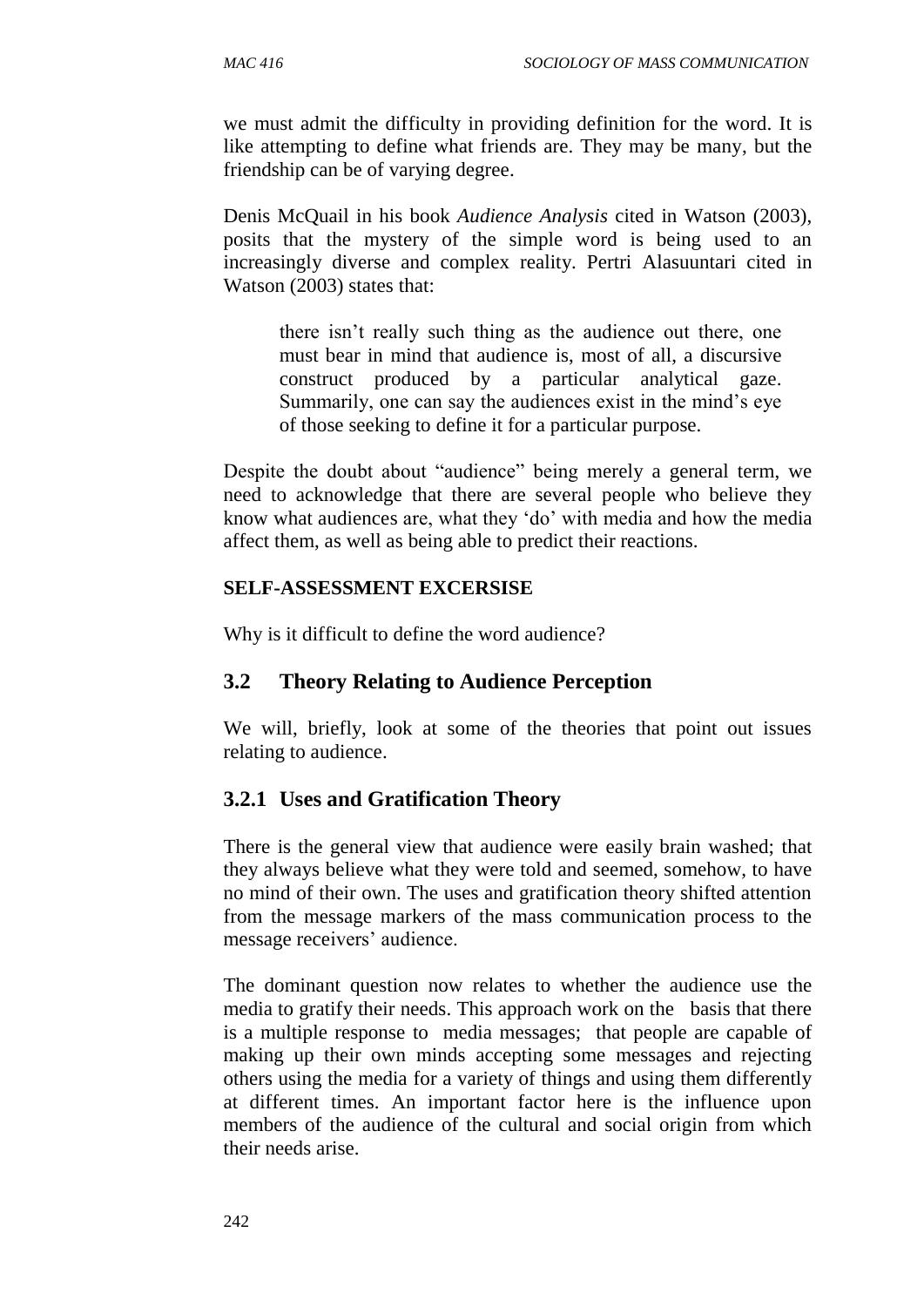These needs are in four categories namely:

- 1. Diversion
- 2. Personal relationships
- 3. Personal identify
- 4. Surveillance
- 1. Diversion- we use the media to get away from routines, to ease worries or tensions.
- 2. Personal relationships- media personalities become known to us as much as we know people in real life. It could be so intimate in some cases. The people we see in the media, television, somehow become our friends and neighbours as well as companions. We want to see them often on programmes, follow their activities, adopt some of their virtues and some of them even become our role models.
- 3. Personal Identity-some of the things we see in television programmes, for example, become ours. We may share some of the troubles. We may need to watch some programmes to be able to relate in issues as unemployment, disappointment, loss of loved ones, rejections, fallout etc.
- 4. Surveillance- we use the media to gain information, to keep an eye on the world, and to clarify what opinion we hold about it. In an election, we may not want to vote, but we are able to make an informed choice through access to the media.

## **3.2.2 Dependency Theory**

Observers of audience reaction to the mass media during the 1980s brooded over the power of the media to create in the mind of the public a measure of dependency. This made dependency theory to have a considerable influence since that time; media analysts are constantly attempting to measure the degree to which audience are depends on the media for information and possible guidance clarification to be used to form our concept of the world.

Sandra J. Ball Rokeach and Merlyn Defleur in an article titled 'A Dependency Model of Mass Media Effect*'* cited in Watson (2003) highlighted the following role functions in relation to audience dependency:

- 1. The resolution of ambiguity or uncertainty but in the direction of closing down the range of interpretations of situations which audience are able to make
- 2. Attitude formation
- 3. Agenda setting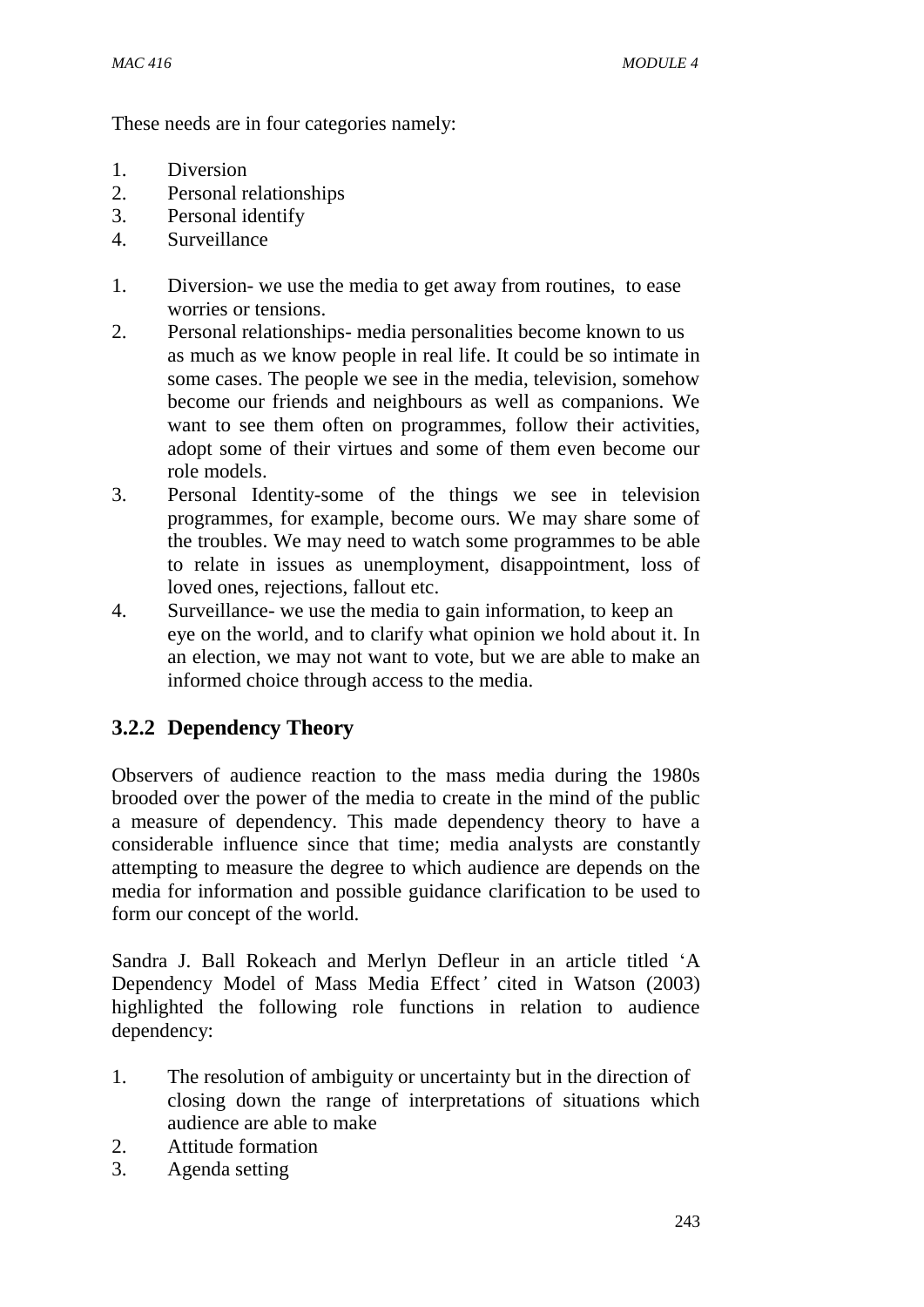- 4. Expansion of peoples system to beliefs
- 5. Clarification of values but through the expression of value

The author argues that the media is capable of activating the audience but at the same time it is capable of deactivating the audience. They believe that the lesser the diverse sources of information in the world, the more likely the media will affect our thoughts, attitudes and how we behave. They are also of the view that media influence will increase when there is 'high degree of structural instability in the society due to conflict and change. In the analysis of audience and its needs, there are inevitable conflicts of interest.

#### **SELF-ASSESEMENT EXERCISE**

Highlight the role function of the media in relation to audience dependency.

#### **3.3 Emancipation and Repressive Use of Media**

This is connected to ownership and controls as well as audiences potential to choose and make the best for themselves of that choices. The uses of the media refer to how the media operate or are permitted to operate as it concerns their perception of audience. This is in disparity with its repressive use. Han Magnus Enzensburger believes the nature of media output conditions the nature of reception. The emancipator mode is characterised by a decentralisation of programme control. Each receiver is conceived of as a potential transmitter as well as reviver. Audience is mobilised as individual members of communities rather than treated as isolated individuals making up a mass.

| <b>REPRESSIVE</b> |                             | <b>EMANCIPATORY</b>                   |
|-------------------|-----------------------------|---------------------------------------|
| 1.                | Centrally controlled        | Decentralised programmes              |
|                   | programmes                  |                                       |
| 2.                | Single transmitter, various | Each receiver a potential transmitter |
|                   | receivers                   |                                       |
| 3.                | Immobilisation or Isolate   | Interaction for participant through   |
|                   | Individuals                 | feedback                              |
| 4.                | Inactive behaviour of       | Politicking (a Learning Process)      |
|                   | consumer                    |                                       |
| 5.                | Production by specialist    | Collective production                 |
| 6.                | Control by owners or        | Societal control<br>self-<br>through  |
|                   | bureaucrats                 | organisation                          |

#### **Differences between Repressive and Emancipatory Use of Media**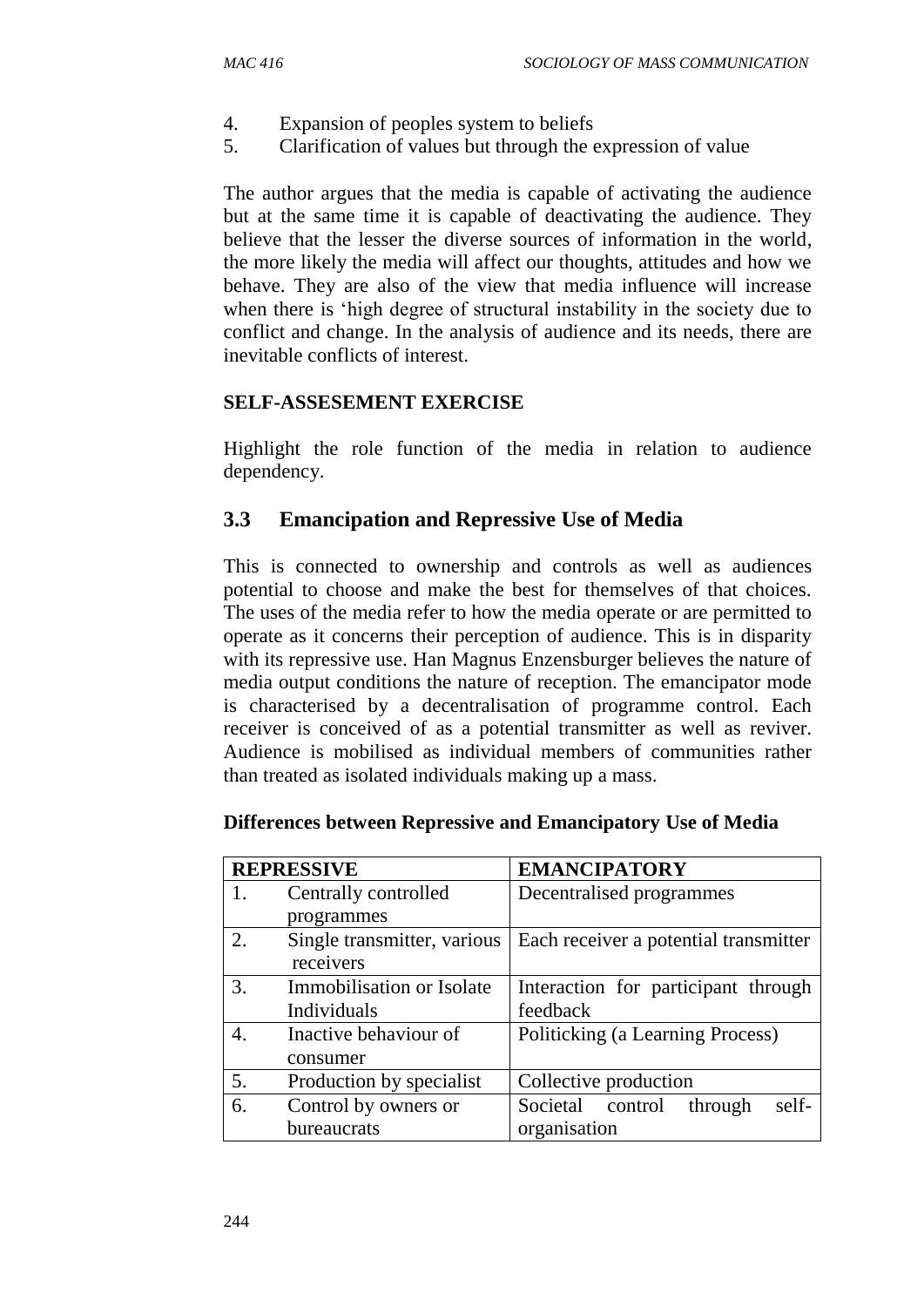## **SELF-ASSESSMENT EXERCISE**

Differentiate between repressive use of media and emancipatory use of media.

## **4.0 CONCLUSION**

Audience is an important element in the news media. It is not referring to merely the number of people seated at a theatre; for whom a news report is meant and who watches a television programme, rather it encompasses the heterogeneous audience whose satisfaction or otherwise cannot be really determined. We have seen some of the factors responsible for some of these actions or responses. Some of them are due to the needs of these audiences which need to be met.

## **5.0 SUMMARY**

This unit has considered the complexities of audience response to media. It considered two theories on audience perception - uses and gratification and dependency theory. It also looked at emancipation and repressive use of the media.

## **6.0 TUTOR-MARKED ASSIGNMENT**

Discuss the theories relating to audience perception.

- Bittner, J. R. (1991). *Mass Communication: An Introduction*. Ibadan: Heinemann Educational Books Nigeria Plc.
- Watson, J. (2003). *Media Communication: An Introduction to Theory and Process*. New York: Palgrave Macmillan.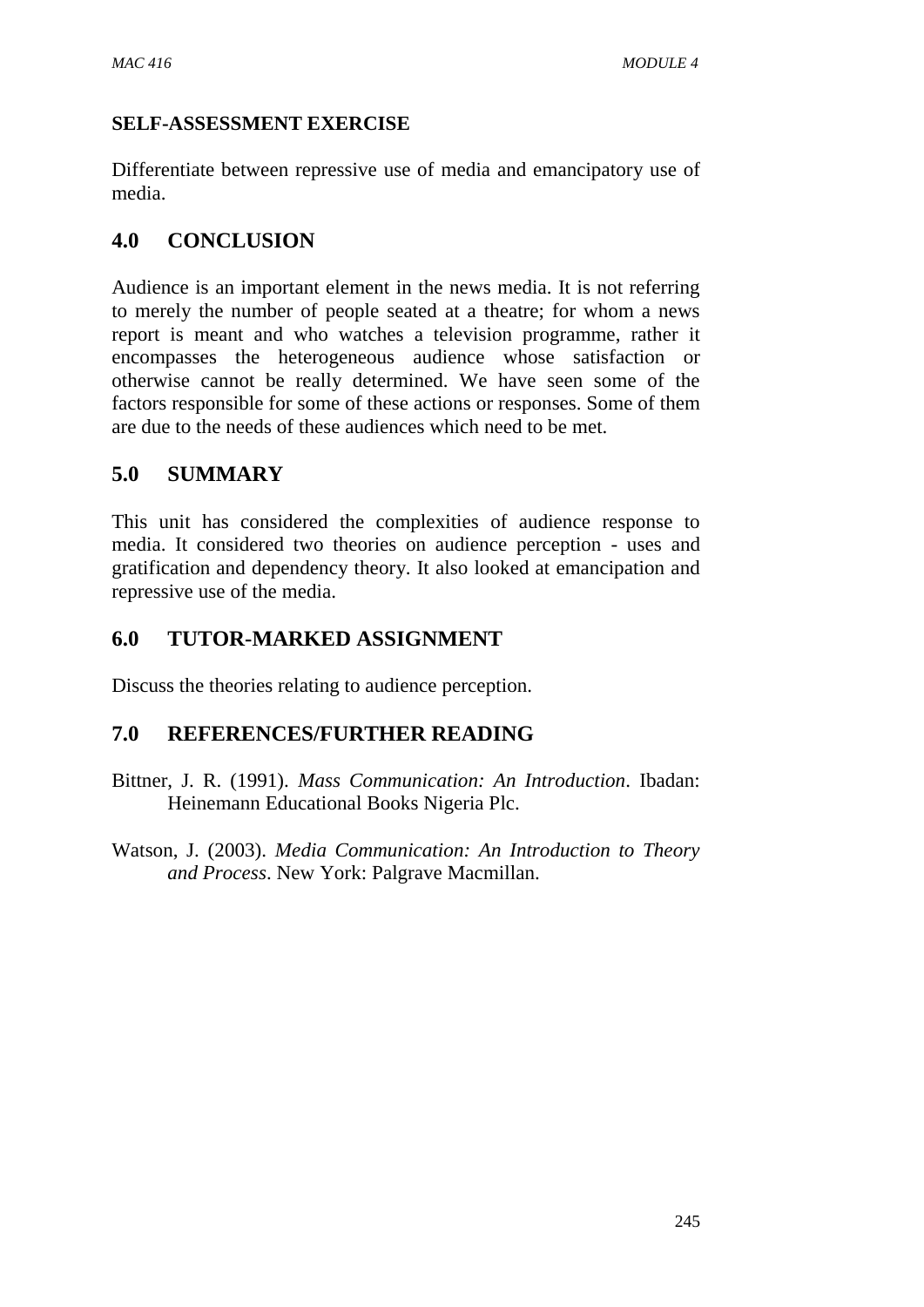## **UNIT 5 MEDIA AND NEW TECHNOLOGY**

#### **CONTENTS**

- 1.0 Introduction
- 2.0 Objectives
- 3.0 Main Content
	- 3.1 Cable Television Technology
		- 3.1.1 Two-Way Cable
		- 3.1.2 Pay Cable
		- 3.1.3 Cable Radio
		- 3.1.4 Fibre Optics
		- 3.1.5 Subscription/Pay TV
	- 3.2 Microwave and Satellite Technology
		- 3.2.1 Microwave Technology
		- 3.2.2 Comsat and Intelsat
		- 3.2.3 Domestic Satellite Systems
	- 3.3 Teletext and Videotext
		- 3.3.1 Teletext
		- 3.3.2 Videotext
	- 3.4 New Design in Television Receiver
	- 3.5 Internet and World Wide Web
	- 3.6 Impact of New Technology on Mass Media
- 4.0 Conclusion
- 5.0 Summary
- 6.0 Tutor-Marked Assignment
- 7.0 References/Further Reading

## **1.0 INTRODUCTION**

Technology is transforming the face of everything all over the world. The mass media is no exception. This unit will examine these technologies that are part of communication and information technology. We will look at cable television, microwave and satellite technology, teletext and videotext, new designs in television receivers internet and the world wide web as well as the impact all these technologies have on the mass media.

## **2.0 OBJECTIVES**

At the end of this unit, you should be able to:

- identify the new technologies in mass communication
- list various new technological developments in mass media
- explain the workings of these new technologies
- discuss the impact of these new technologies on the mass media.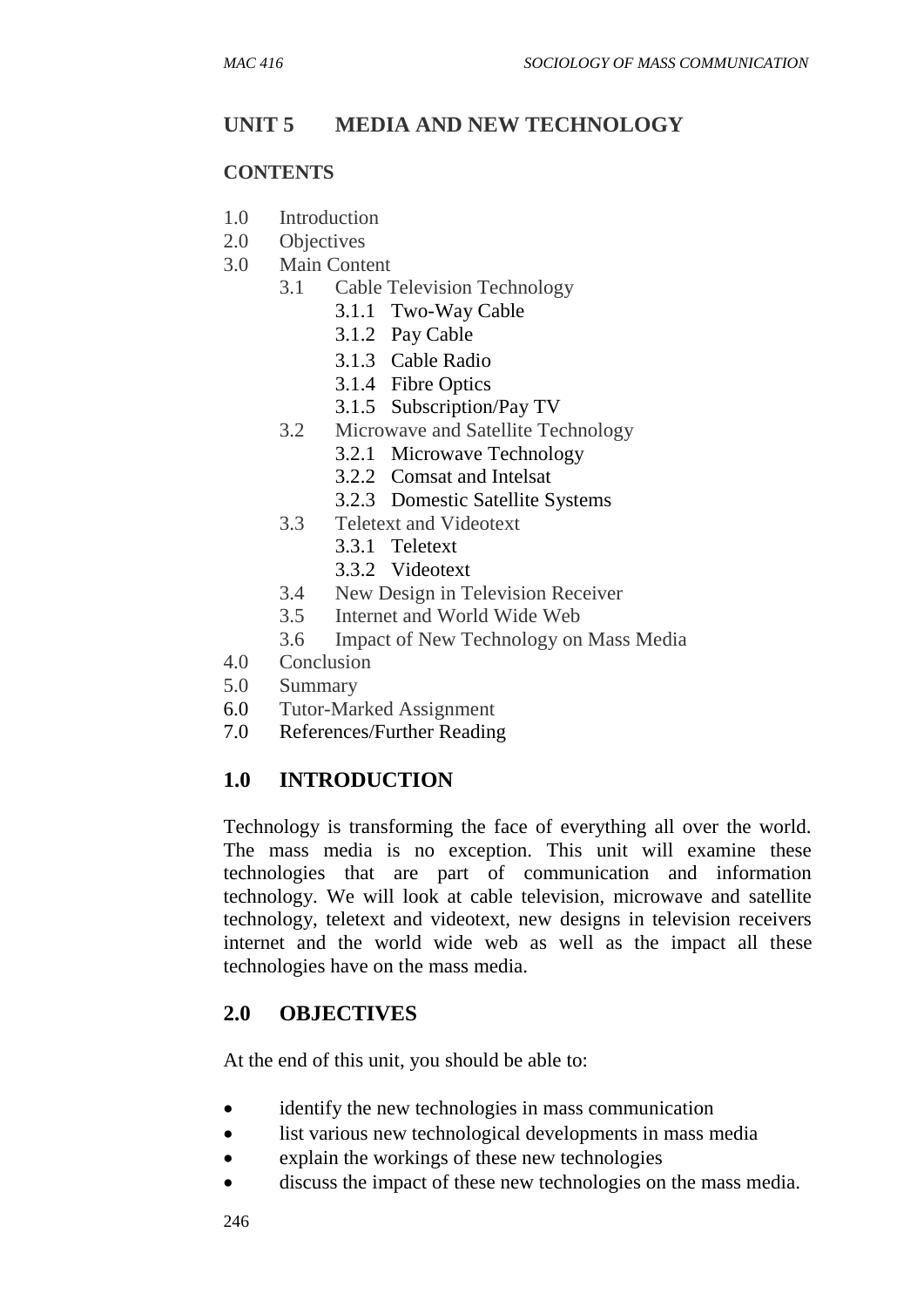## **3.0 MAIN CONTENT**

#### **3.1 Cable Television Technology**

Breakthrough in receiving clear and interference free signal from distance station occurred in the late 1940s. This had previously been on difficult thing to happen. To achieve this, a large antenna was placed on a hilltop well above the average terrain. It is from that distance signals would be carried via shielded wire called cable directly into home television receivers. This marked the beginning of cable television or community antenna television. Residents whose televisions are connected to a community antenna paid a monthly rental fee for the service. Other people still use their roof top antenna but at the expense of a good reception of signals. People soon realised that they needed to be connected to the local cable system. The development of colour television set made cable television become even more helpful.

There are three components of the cable system as discussed below.

- 1. Head set: this is the centre of any cable system. It comprises of both human being and technology. The human side are the personnel operating the cable system. The technical components include the receiving antenna system. Also, television production facilities – camera, light and other studio hardware – are part of the head end. Therefore, the head end is defined as "the human and hardware combination responsible for originating, controlling, and processing signals over the cable system.
- 2. Distribution system: This is the system that disperses the programming. The cable itself is the main part of these systems. It is a coaxial cable. The primary cable or the main transmission line is called the link cable. The branch offs that follows this – feeders is called sub-trunks. These are the ones that go into the apartments.
- 3. Home Connection: This is done with a drop cable. This coaxial cable goes directly into the house where it is connected to a home terminal. The home terminal connects directly to the back of the television set.

The cable television system has different variations.

## **3.1.1 Two-Way Cable**

This is sometimes called two-way interactive television. It allows subscribers the opportunity to send feedback to the head end. It helps to bring a wide variety of services like shopping, banking and education into the home. There is a feedback loop which allows subscribers to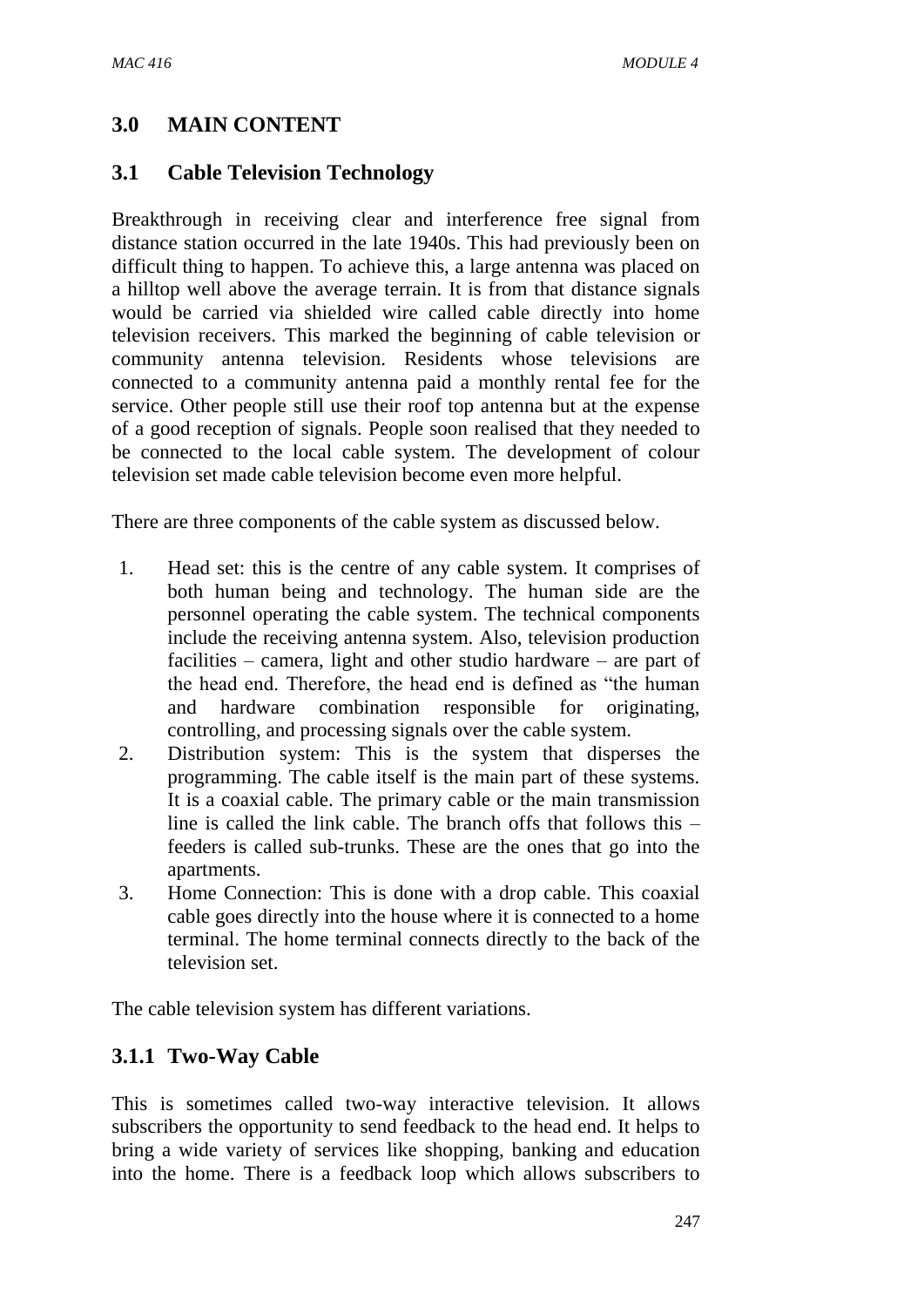communicate with system's central computer. The feedback loop is of different types. There is a single cable used for both transmitting and receiving from subscribers. Another uses two cables with one bringing signal to subscribers and the other taking return signal from subscribers to the head end. The third is a round robin cable loop. It is one cable with separate drop cables.

# **3.1.2 Pay Cable**

This is the delivery of information and/or services to cable subscribers by assessing fees beyond the regular rental fee. This is different from Pay TV or Subscription TV. Pay cable affords one the opportunity to see first-run programmes. Subscription is required for pay cable. The subscriber either pays on monthly or per programme basis.

# **3.1.3 Cable Radio**

The radio is another medium carrying cable systems and this wired concept also applies to it. The principle is similar to that of the television. Distant station programming is cabled into a local community and homes connect to it. It could reduce the economic strength of broadcasters when a community decides to import one or more stations outside the local market.

### **3.1.6 Fibre Optics**

Fibre optics is thin strands of glass through which light passes. The light which travels at a very high speed carries the broadcast signals. Its use has dramatically increased the amount of information that can be carried on any single cable system.

# **3.1.7 Subscription/Pay TV**

The usual over-the-air television transmission has allowed anyone who has a receiver at home to receive the programming. What is happening now is a growing interest in subscription TV or Pay TV. The signal is scrambled as it leaves the station transmitter and it is descrambled on the home receiving set with a special device. Subscribers pay a monthly fee for the descrambler attachment and they can receive programmes on a first-run. This is fast gaining ground and is becoming the norm in the Western world.

#### **SELF-ASSESSMENT EXERCISE**

Cable television marks the beginning of media revolution. Discuss.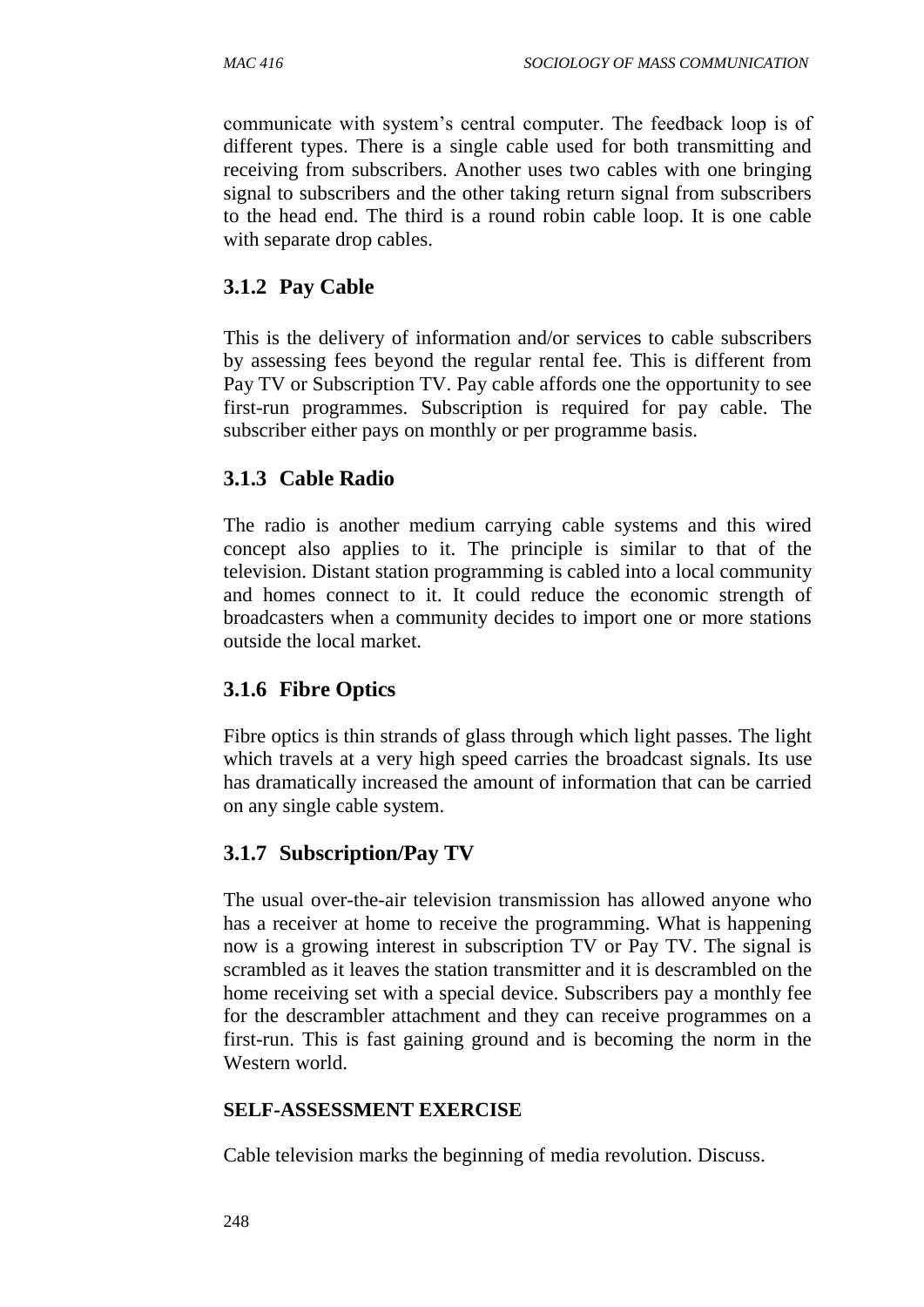# **3.2 Microwave and Satellite Technology**

Microwave and satellite technology has become the new order in the communication world. Information is now being relayed via satellite and they are received almost immediately.

# **3.2.1 Microwave Technology**

Microwave transmission is now being used at a higher frequency to standard AM, FM and television frequencies. They are very short electromagnetic waves. The higher the frequency, the farther the electromagnetic waves will travel in a direct line-of-sight path between transmitter and receiver. Therefore, microwaves always travel by lineof-sight transmission. Microwave antenna dots almost every landscape from roofs of skyscrapers to the top of mountains. Using a high frequency line-of-sight transmission, they can carry television signals over a long distance through series of relay antennas that are approximately 30 miles apart. It has the advantage of low cost and increased efficiency of transmission over traditional land-line systems.

# **3.2.2 Comsat and Intelsat**

At the time of this development, the world was becoming so interested in satellite development. The United States Congress by passing the Communication Satellite Act of 1962 created a quasi-governmental Communication Satellite Corporation (COMSAT). This became the early planner of satellite systems on an international scale when it became the manager of International Satellite Consortium. This consortium was established under two agreements. The first agreement was by 14 countries and ratified by 54 countries. It metamorphosed into International Telecommunication Satellite Organisation (INTELSAT) in 1974 with more than 80 countries as members. It is now presided over by a Secretary General. Approximately, there are over 100 members today with Nigeria also involved with the launching of her satellite few years back. It is equally responsible for more than 95 percent of the world's communication traffic.

The satellite uses an improved technology called Beam Separation. Beam Separation allows the same frequency to be used for transmitting a signal both to and from the satellite. It creates a more efficient use of frequency. Further to this, improved antenna systems allow a more directed "beam" to an earth station thereby removing the power normally wasted by beaming signals over the ocean areas for example.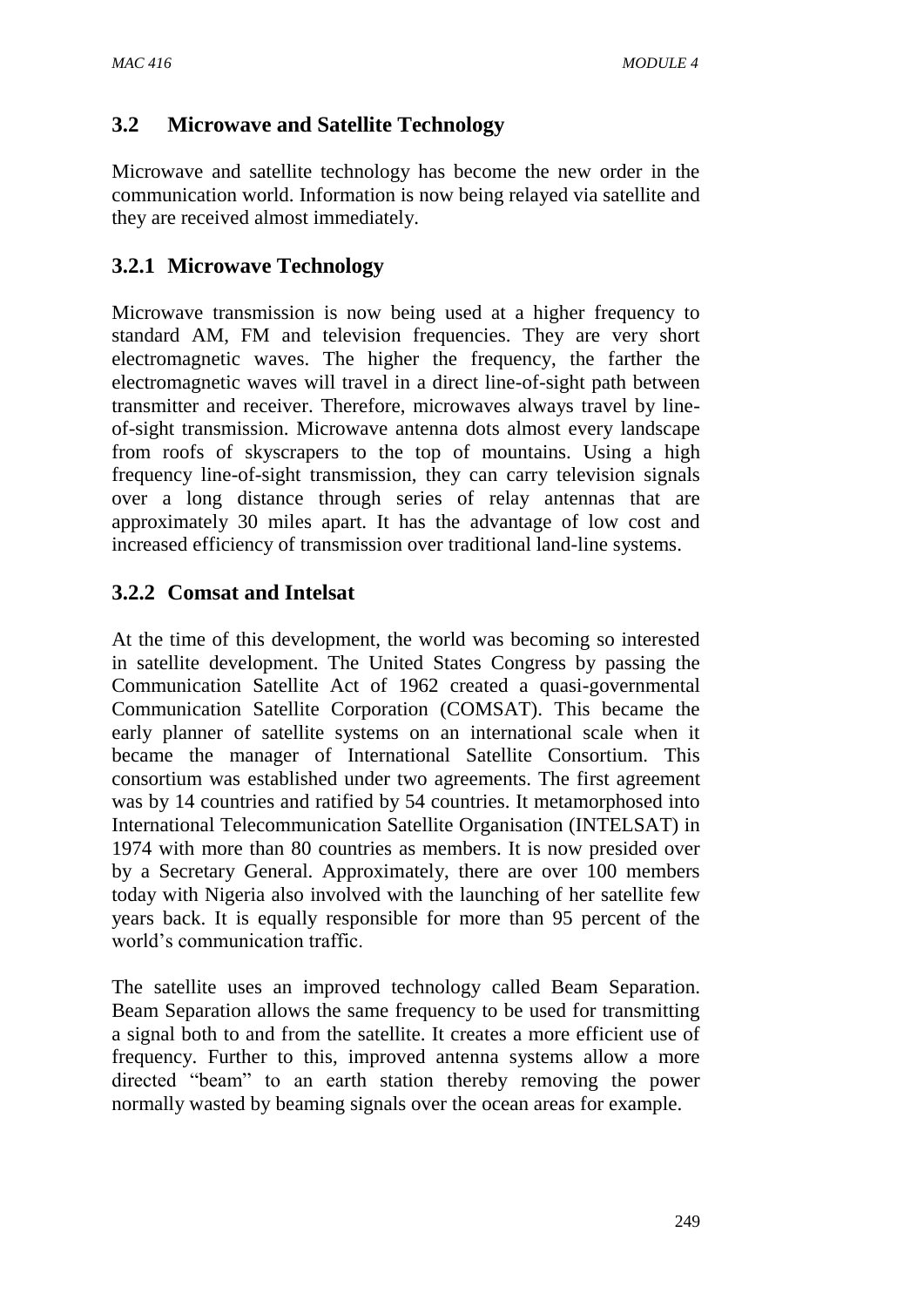# **3.2.3 Domestic Satellite Systems**

There are numerous domestic satellite systems that work with global communication of the INTELSAT satellite. Western union operates a domestic satellite system called Westar. This satellite system is capable of carrying different types of information including video, data and voice. Sending and receiving earth stations operate in major metropolitan centre along with mobile facilities. The potential of living smaller antenna systems, such as small satellite dish antennas replacing larger consumer models and now in use, may change our media habits and how we use both mass and more personalised communication system.

#### **SELF-ASSESSMENT EXERCISE**

Discuss the technology used by satellite in capturing and disseminating information.

#### **3.3 Teletext and Videotext**

This is another of the advancement in the new technology as far as mass communication is concerned.

### **3.3.1 Teletext**

Teletext is a system where a computer is connected with a television transmission system and can send data to home receivers equipped with a special decoder. The home viewers can select standard television programming, the teletext signal or both. Teletext involves the over-theair broadcast of information.

### **3.3.3 Videotext**

This employs the use of wired connection between a central computer and a home receiver. The wired connection, via telephone or cable system, permits a two-way relationship between the user and the transmission system. The user here too can select pages of information. The difference here is that the user gets information instantly as it is called up from the data bank.

### **3.4 New Design in Television Receiver**

The development in new technology for mass communication is not limited to the equipment for the production and transmission of signals alone. It also includes the receiver gadgets used by the consumers at home. These gadgets ensure that the signal sent by the station is well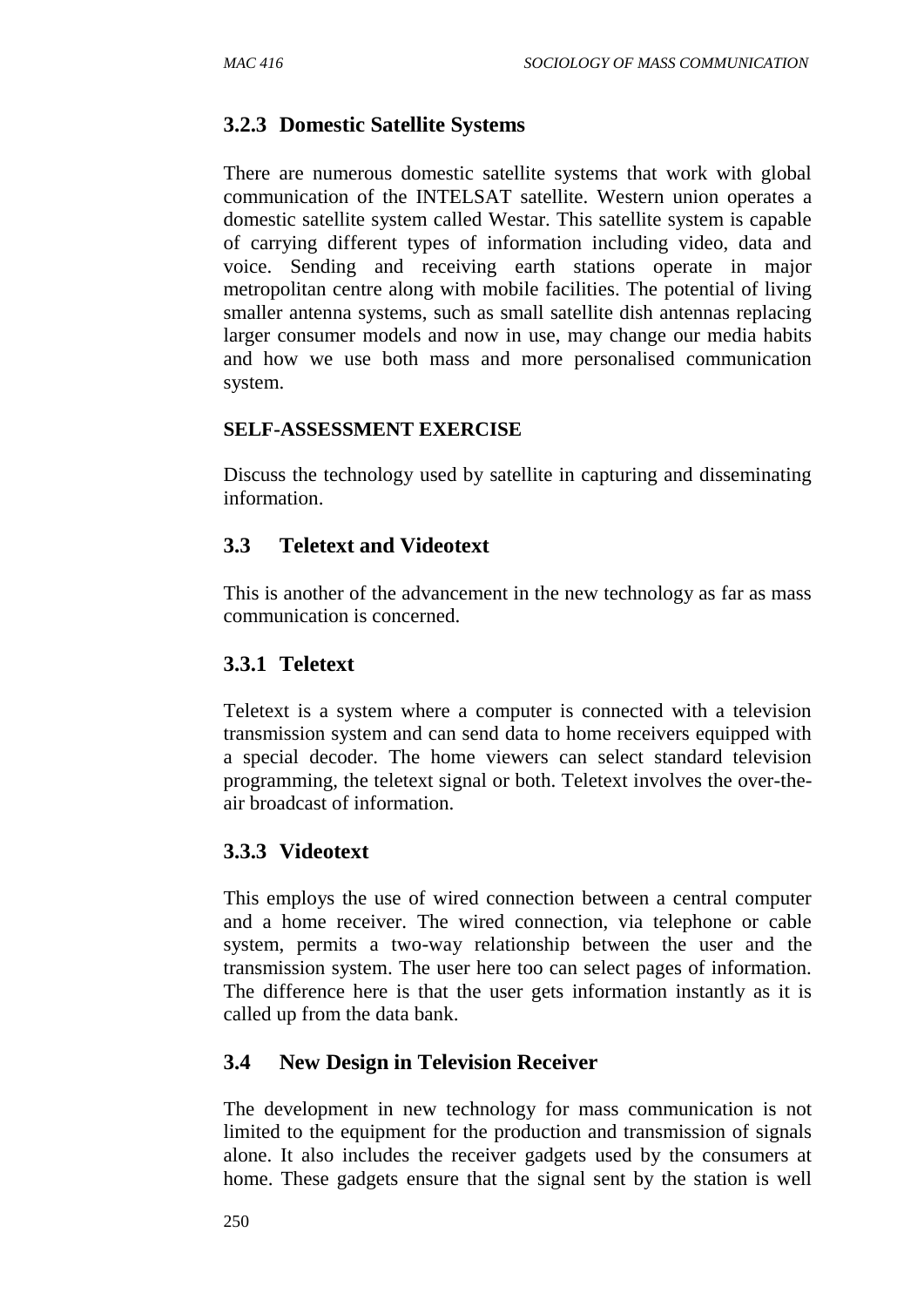received by consumers and that the images and reception are clear and appealing. Manufacturers of television receivers have gone ahead to design different devices using the latest technology. Today, there are stereo-television, cable-ready television, component television, largescreen television, high-definition television as well as digital television. These new designs, interference in signal and poor audio and picture quality are fast becoming a non-existence. Images on the screen are becoming clearer.

### **SELF-ASSESSMENT EXERCISE**

The technological development in the media is not limited to equipment alone. Discuss.

# **3.5 Internet and the World Wide Web**

We cannot talk about the internet and the World Wide Web (www) without talking about the computer. Computer is not a modern invention but an already existing rudimentary computer called the Abacus. Computer is enabled through electronics which makes it programmable so that series of formulas or algorithms could be stored and retrieved. Today's computer has three components –

- 1. The central processing unit (CPU) which processes the algorithms that crunch the numbers;
- 2. Random-Access Memory (RAM) which holds the data currently being worked with;
- 3. Storage (in the form of a hard drive or another device) which stores data, including programmes and documents.

We should not go into history of internet development but we must mention that it is a military invention because it came about from military funding. It became a civilian affair when government helped to develop it. Its popularity with civilian is dependent on its being in expensive and easy to use. It has evolved into a system with these four basic components: e-mail, information and entertainment service, electronic commerce and cyberspace communities. The latest happenings around the world can be seen on the internet almost as it is happening. Messages and information are exchange between people via the e-mail. There are enough entertainment and information. One can read newspapers online without holding any live newspaper. We have online newspapers and online magazines sites. Business transactions can be done on the internet and payment made via the internet and the goods will be delivered appropriately. The world has just become a global village with the cyberspace community – face book, twitter, BB messaging, yahoo messenger, Skype, among other applications. It aids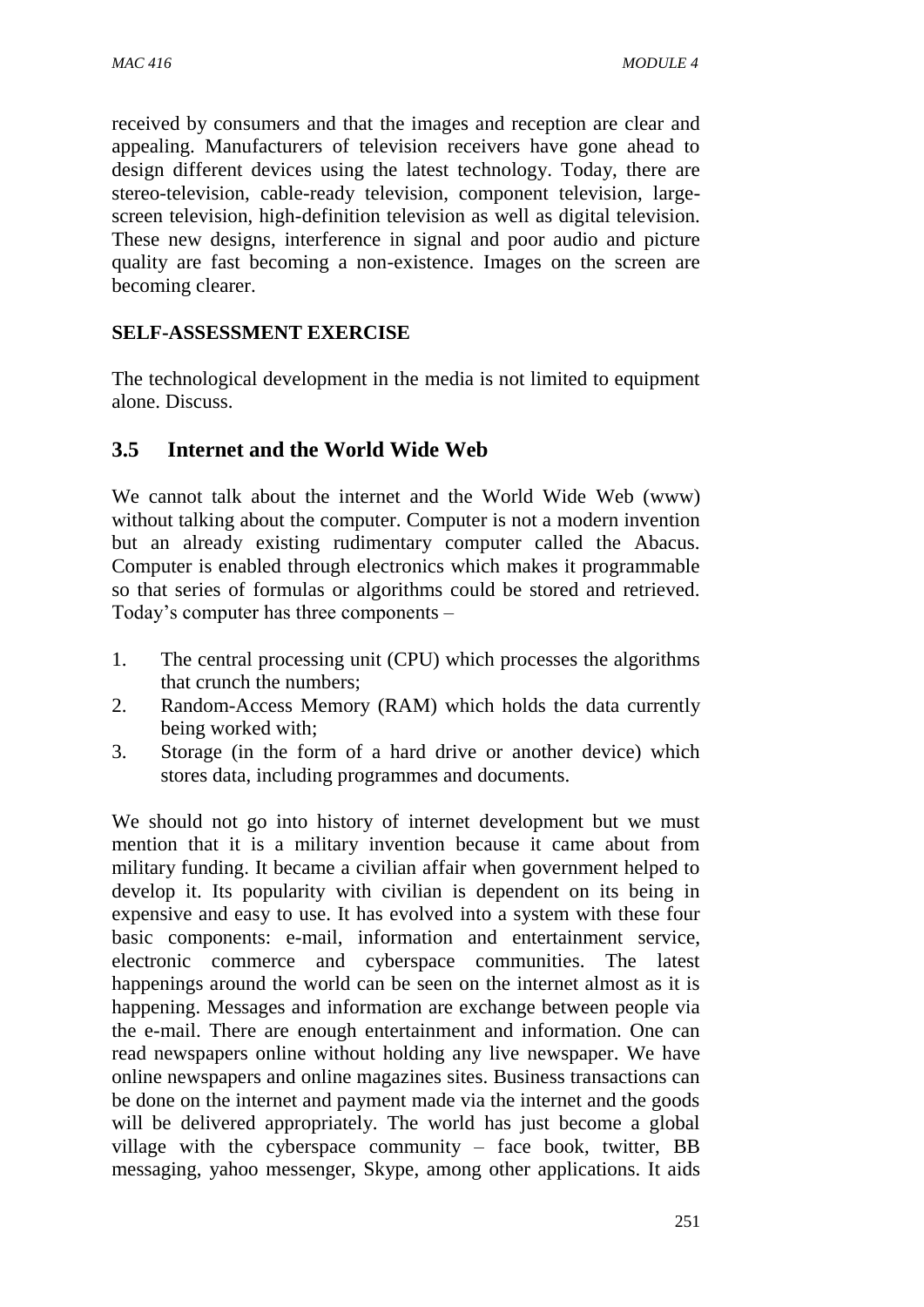the relationship between people who may not see themselves face to face for several years due to distance and yet they live and relate and are updated about happenings around them.

The World Wide Web (www) is a software system that simplifies internet navigation. This was invented in 1989 by Tim Berners Lee and he made it public in 1993. One of the high points of his innovation is hypertext links (hyperlinks). These are highlighted word and images within a web page that allow the user to move from one site to another by simply pointing and clicking a mouse button. To access a document on the internet, web surfers don't need to enter complicated retrieval command or even know where the document resides. The World Wide Web is by far the most diversified communication medium, and has something for every cultural group and for those who would like to develop an understanding of those groups. The development of the World Wide Web has made every media organisation develop their own website through which information they have processed could be located.

The internet has no restrictive power on the audience. There are issues or challenges with this unlimited freedom – fraud, spam, sending of virus, infringement on copyright, child pornography, malicious hacker attacks and identity theft. Yet, it has helped to transform the media in terms of development.

#### **SELF-ASSESSMENT EXERCISE**

Discuss the positive impact of internet development to the society.

### **3.6 Impact of New Technology on Mass Media**

Looking at the fore goings, one cannot but say that the impact of new technology on the mass media has been tremendously positive. There is no innovation that does not have its own problem but the positives when compare with the negatives outweighs the negative.

Technology has taken communication to a new height. Community relation now exists as if there had been gap between the communities. Happening around the world are beamed directly into our living room without any form of interference.

The meaning of mass communication is now being redefined with all these advancements. Information can be gotten without necessarily tuning a television set or getting to the comfort of our homes. The rate at which entertainment is brought to our door steps is alarming. One needs not get to a cinema before enjoying a full dose of entertainment.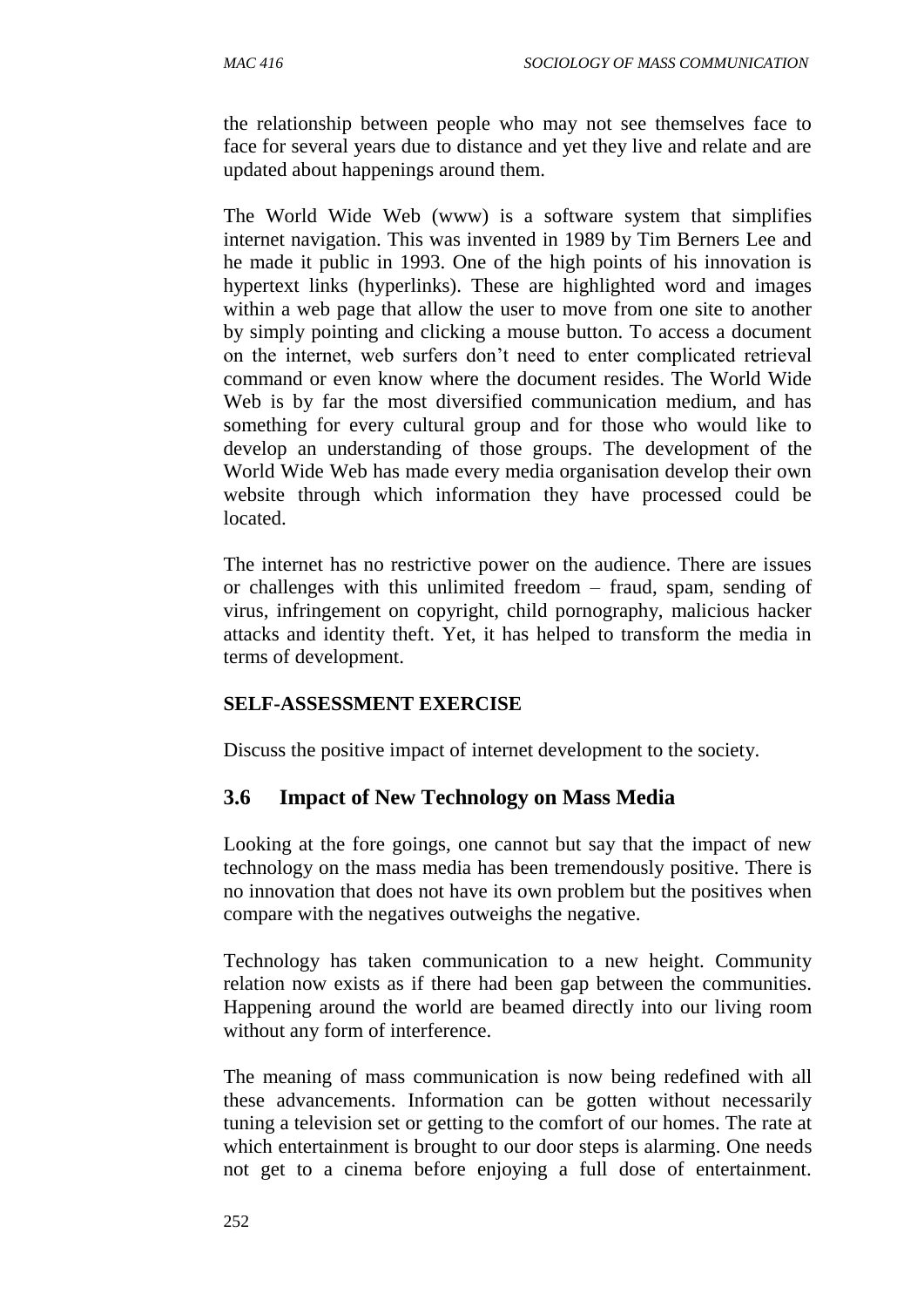Without mincing words, new technological developments have helped advance the effectiveness and efficiency of the mass media in all societies of the world.

#### **SELF-ASSESSMENT EXERCISE**

Explain some impacts of new technology on media development.

#### **4.0 CONCLUSION**

The new technological development cuts across both the equipment and the receiver gadget. This makes it an important element in the mass media. It has helped to change the face of the mass media in all societies of the world. The cable television, the microwave technology, the satellite, internet etc have all helped to ensure that information reach the end users as at when due with a huge reduction in interference (noise) in the channel. This is why it is possible to a clear signal – sounds and pictures – at home.

### **5.0 SUMMARY**

This unit has discussed the cable and satellite technology, teletext and videotext. It also looked at new design in television receiver and the internet and World Wide Web. We equally discussed briefly the impact of the new technology on mass media.

### **6.0 TUTOR-MARKED ASSIGNMENT**

Discuss the impact of new technology on the mass media in your country.

### **7.0 REFERENCES/FURTHER READING**

- Bittner, J. R. (1991). *Mass Communication: An Introduction*. Ibadan: Heinemann Educational Books Nigeria Plc.
- Rodman, G. (2006). *Mass Media in a Changing World.* Boston: McGraw Hill.
- Watson, J. (2003). *Media Communication: An Introduction to Theory and Process*. New York: McGraw Hill.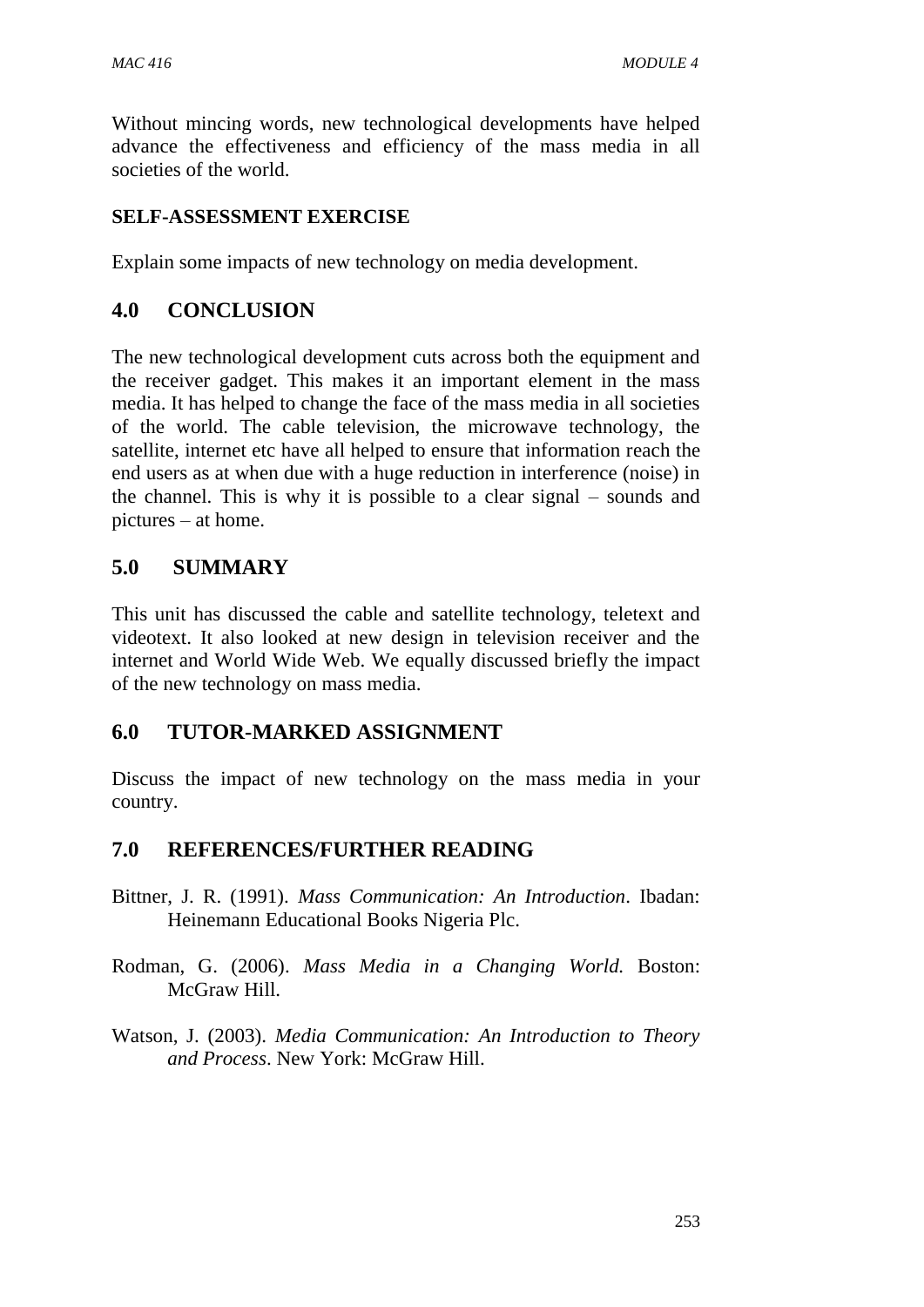# **UNIT 6 GLOBALISATION**

#### **CONTENTS**

- 1.0 Introduction
- 2.0 Objectives
- 3.0 Main Content
	- 3.1 Issues of Control
	- 3.2 The Struggle for Dominance: Private Sector vs Public Sector
	- 3.3 Global Imbalances in Information and Cultural Exchange
- 4.0 Conclusion
- 5.0 Summary
- 6.0 Tutor- Marked Assignment
- 7.0 References/Further Reading

# **1.0 INTRODUCTION**

A current challenge for globalisation in the media is to adapt to the indigenous cultures of new markets. There has been advancement in the growth of the media in recent years especially in the third world countries. This unit will therefore, be taking a look at key issues pertaining to the global arena of the media. This unit will be looking at issues of control and competition for public attention. It will also be examining the global imbalances in information and cultural exchange.

# **2.0 OBJECTIVES**

At the end of this unit, you should be able to:

- state the meaning of globalisation
- discuss the issues of control and ownership of media
- explain the demand for public attention
- describe the imbalance in information and cultural exchange.

### **3.0 MAIN CONTENT**

Information has proven to be a vital product of the late 20th century and stands to increase in 'commodity-value' in the 21st century. It is therefore, of great importance and concern to the major player on the public stage. More important to our interest as major watchers is how that information is used to shape public perception of reality.

Between the nation-state and big business, an alliance occurs which explores in relation to the public and private spheres of mass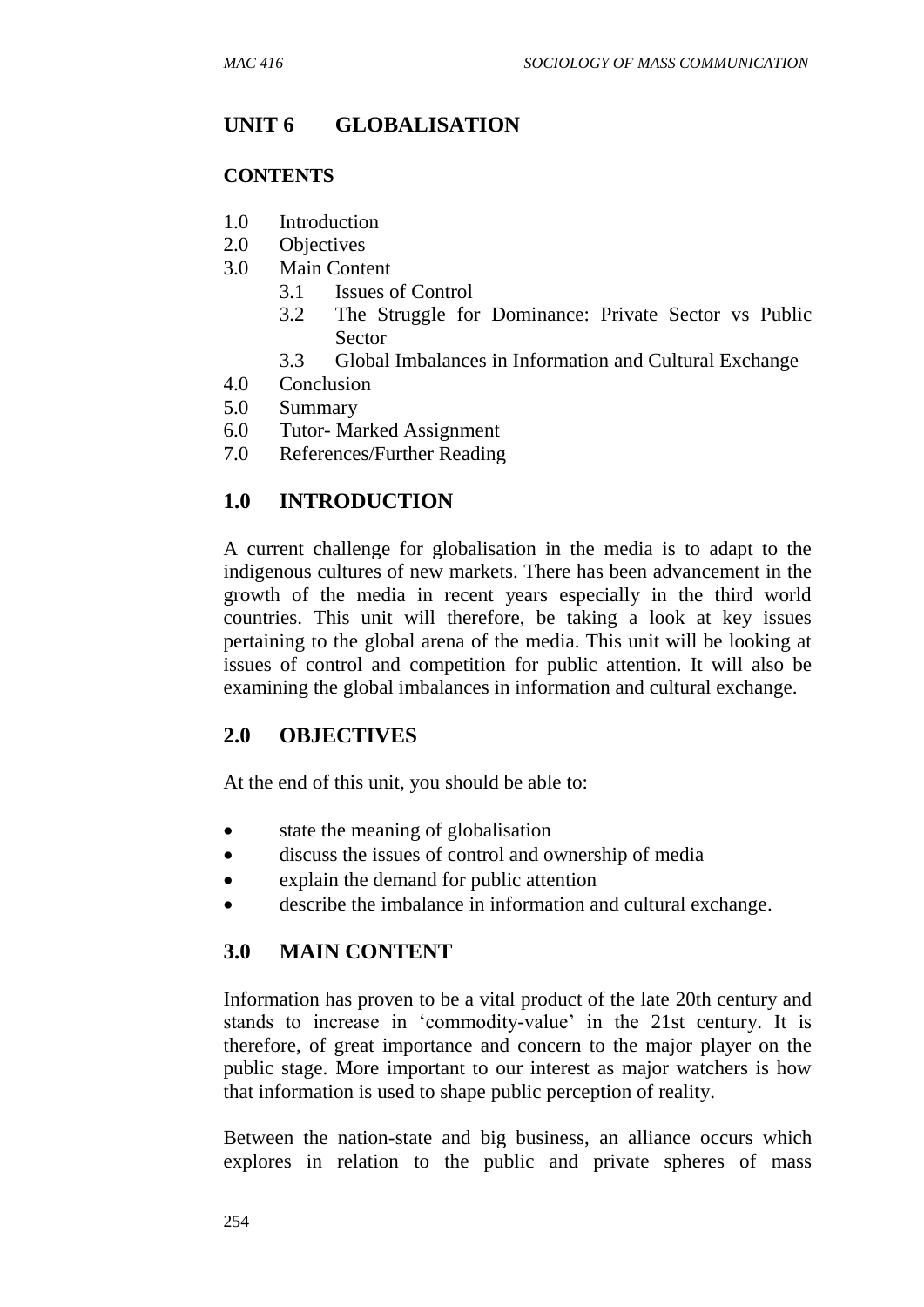communication, trends in deregulation and privatisation, and fears of cultural encirclement of the public by the great corporations.

Though new technology has facilitated the growth of information and speed of access development globally has been uneven, with core nations (developed countries) being rich information and peripheral nations (developing countries) being information-poor or deficient.

# **3.1 Issues of Control**

Communication is power and that power is obtained and held through control. Whoever controls the means of communication has the potential power to influence the ways in which the society works. In the study of mass media, therefore, it should be a constant task to monitor control and the controllers; most importantly when there are few powerful advocates for the public domain of communication. Governments work with corporations; corporations influence government and the media are most of the time part of corporate portfolio.

The technology of computer, cable, satellite, and video has opened up wonderful opportunities for information access and transmission; opportunities which could likely undermine or circumvent the hierarchical control of media systems. There is no 'high-way patrol' in sight. Robert Machesney being so enthused about this development said, "We stand on the threshold of an era in which society finally has the technology to democratise societies in a manner unfathomable only a few years back."

He was referring to the control on the media and information held before the technological advancement. Though there seems not to be a control but there are still 'high-way patrols'. He went further to mention that 'the great barrier to the democratic application of these technologies is the corporate control of communication and the relative powerlessness of the public in capitalist societies". This is because of the profit drive of these corporate bodies which tries to regulate or subvert the information that comes to the public.

Media history has exposed the vulnerability of information made public by mass communication to distortion. What is usually mortgaged in this ménage of media and myth-making is the truth or at least the path towards public understanding of the truth. There is disinformation or to be more precise, distraction in the media dissemination of information. This is so because certain information has to be distorted or better still modified to conceal the truth for certain reason. It is based on the control exerted on the media by owners.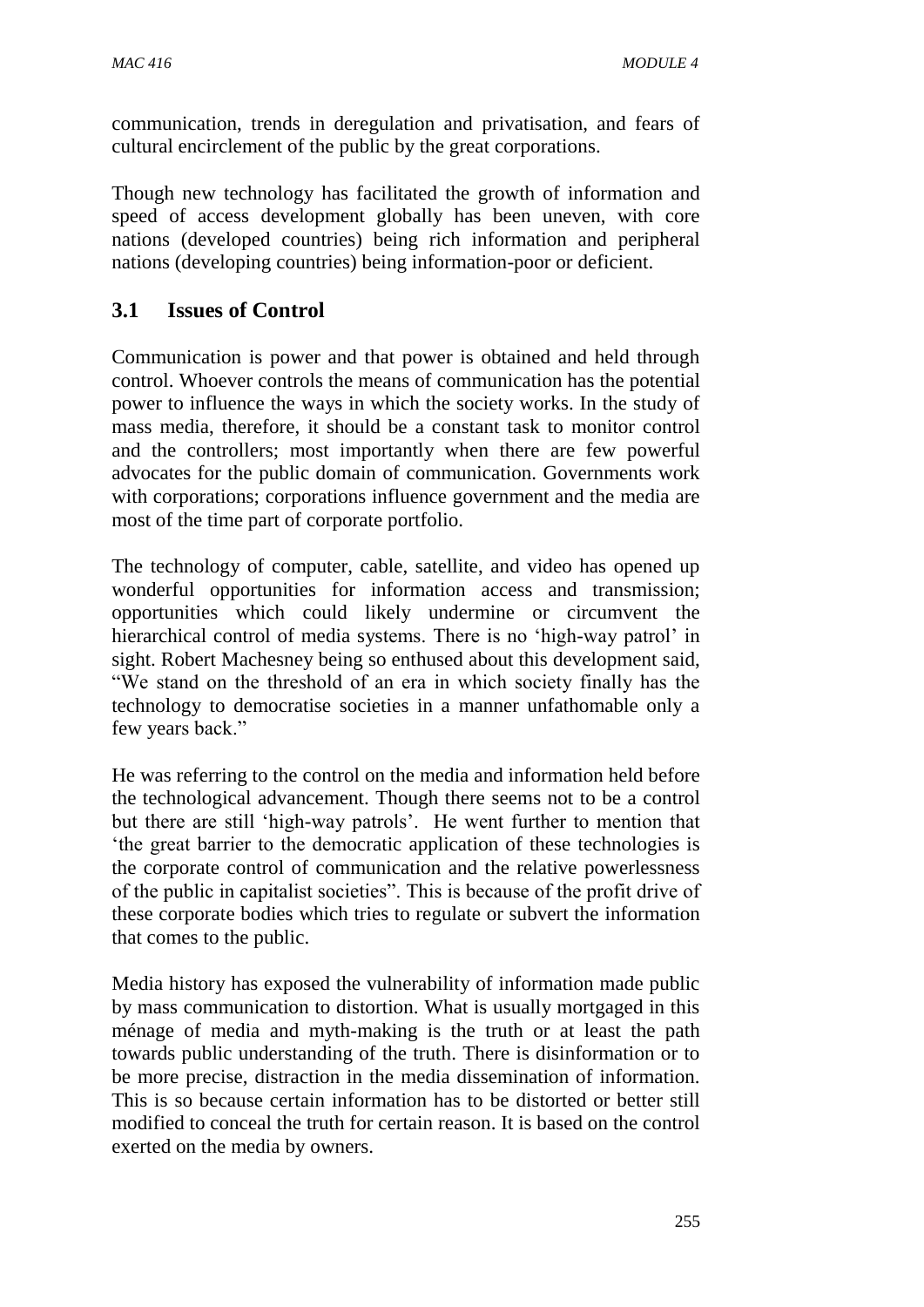There is also what is called myth-information. Views are expressed in mythologies. The significance of myth is its ability to transform meaning of history and also the truth. The story (news story or information) is drained of its historical truth through the restriction or re-invention of information. The 'skeleton' then awaits an ideological re-creation that is, a preference for image over the truth, of mediated over live reality. There are times this sort of reinvention comes up. One of such is during war or disaster. The public gets useful information (enough to the war effort) but less generously with damaging information such as data on civilian casualties. Certain information is concealed from the public to avoid a greater consequence hence the story needs to be reinvented.

The vulnerability of information in the public domain to vanishing report is another case. In this case, genuine issues are treated as if they are of marginal importance by downsizing them or strike them off the public agenda. Some information is removed from the purview of the public and is concealed from them. An example was during the sickness of the late President, Umaru Musa Yar'Adua. The then Minister of Information, Mr John Ode was asked if the president had travelled abroad for medical treatment on his ailment. He responded that the president had travelled for the lesser hajj to Saudi Arabia. He tried to distort the information that the media had about the president travelling out for medical attention by concealing the truth from the public. He maintained the same position despite being bombarded by series of questions on this issue. A serious issue can be downsized by the media and it will be taken off the public agenda particularly if it will have negative effect on the generality of the public.

The media is not alone among those who stir up the pot of myth and guide us into what to think. Also, the media-culture machines of government and other elite forces in the society. From looking at the news value, there is the tendency to personalise issues, sensationalise events and make presentation spectacular.

#### **SELF-ASSESSMENT EXERCISE**

Explain briefly the issue of control.

#### **3.2 The Struggle for Dominance: Private Sector Vs Public Sector**

There are other issues connected to the issue of who controls the dominant means of communication, who speaks for the public and how. The target, notwithstanding the issue on ground, is consensus – public interest, public support or public acquiescence. The public could sense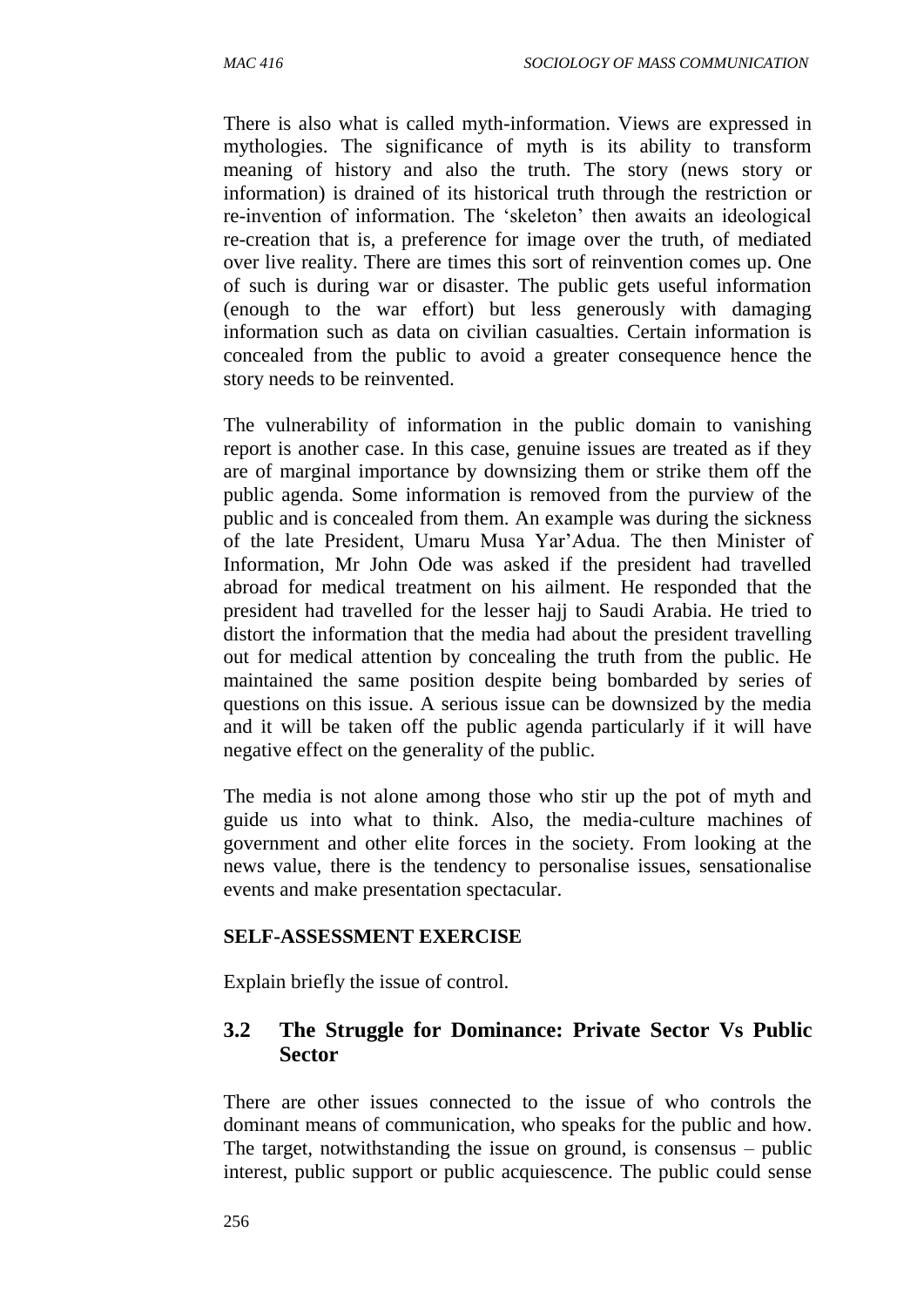the struggle for their support and suspect that this is as much in the interest of the communicator as in their own interest. There is usually an uneasiness and move by the thoughtful public against the desire of governments, of authorities to control the message systems. We always talk about rights of access and expression. The private sector enterprises also desire to dominate message system in the name of profit. For this, we usually demand a regulation that can protect us from such exploitation.

The struggle has always been between public and private ownerships and control. In this regard also, it is not a case of categorising ownership and control – public or private - rather, it is more about the degree and extent of that control. The point here is the monopolistic tendencies; the problem, the capacity of agencies representing the public in establishing and sustaining checks upon those tendencies. With the deregulation and privatisation of public utilities of various kinds – telecommunication and broadcasting – the traditional checks and balances – regulatory requirements – are now threatened and at risk.

The public here is where the audience is located. It is the market place where consumption of information and stories take place. The private needs the audience to win consumers. It is only in the public sphere that certain values and practices can be maintained.

#### **SELF-ASSESSMENT EXERCISE**

The struggle for dominance is basically on the consent of the audience. Discuss.

### **3.3 The Global Imbalances in International and Cultural Exchange**

It is important for us to be constantly aware of the interconnectivity of issues and the inter-relationship of the local and global media. What is important for us to see is the uneven distribution of micro-context and macro-context. Having equal opportunity depends on an equal spread of information because information is hinged upon which decisions can be made to the benefit of the individual, the group or the nation. Active players in a competitive world would be at a disadvantage without the necessary information. CeesHamelink cited in Watson (2003) gave these statistics about availability of information. He pointed out that there are averages of 1,400 free public libraries per country in Europe, while Africa has average of 18, America and Japan are served by 150 and 120 respectively while in 30 countries there are only 0ne and in 30 other countries there is no newspaper at all. This information imbalance puts a great proportion of the world's population at a serious disadvantage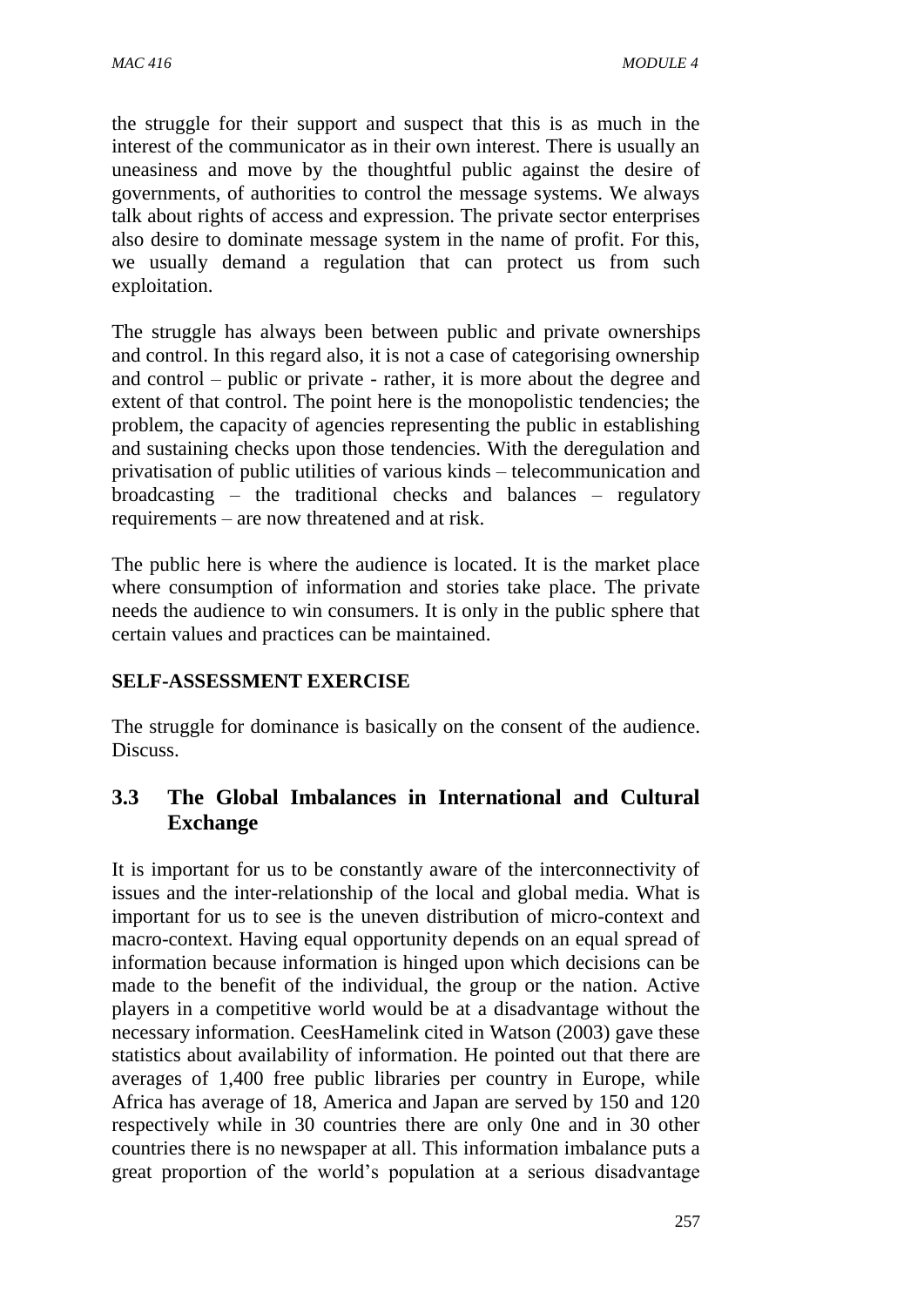making it susceptible to exploitation and manipulation. Except this imbalance is rectified, they are destined for a future of continued deprivation. It is these disparity and deprivation that make rich nation learn more of what is going on in a poor country and even more, quickly than the poor country knows about itself. This is done through satellite which has becomes a spy-in-the-sky which aids the user to detect crucial detail of a country from an altitude of 150 miles.

There are differences too in the flow of such information. Those information coming from periphery (developing countries or information –poor countries) is raw, unprocessed and unmediated while the information coming from the core (developed countries or information-rich countries) is packaged and with an attached price. It sometimes or most times arrives as disinformation. This is seen with various agencies or services – CIA, KGB, FBI, SSS, among others. The information flow in their direction is usually imbalance. This imbalance is not dismissed lightly by the view that 'eventually the poor will catch up'. The aim is that by the time the disadvantaged will clearly understand the message and close the information gap, the advantaged would have gone another step ahead. The inadequate information capacities of the disadvantaged nation are a serious obstacle to their own effort to combat poverty and other deprivations. This is because so much information on these poor nations is kept in data bank of the information-rich nations; the disadvantaged nation's sovereignty is at a risk.

When a country does not have enough independence to nurture its own language or languages, its own forms of literary, musical and dramatic expression, its own historical and artistic heritage, then it is vulnerable to cultural invasion and the desire for (the need for) cultural selfdetermination is put at risk.

#### **SELF-ASSESSMENT EXERCISE**

Discuss the global imbalance in information based on the data provided by CeesHamelink.

### **4.0 CONCLUSION**

This unit has taken a look at the area of globalisation in the media. The control of the content of the media was viewed in relation to what comes out of the media to the public. There is some information that has to be concealed for certain reason which could be in the interest of the general public. At this point, there is usually some kind of distortion in the flow of information. The information rich countries are usually in possession